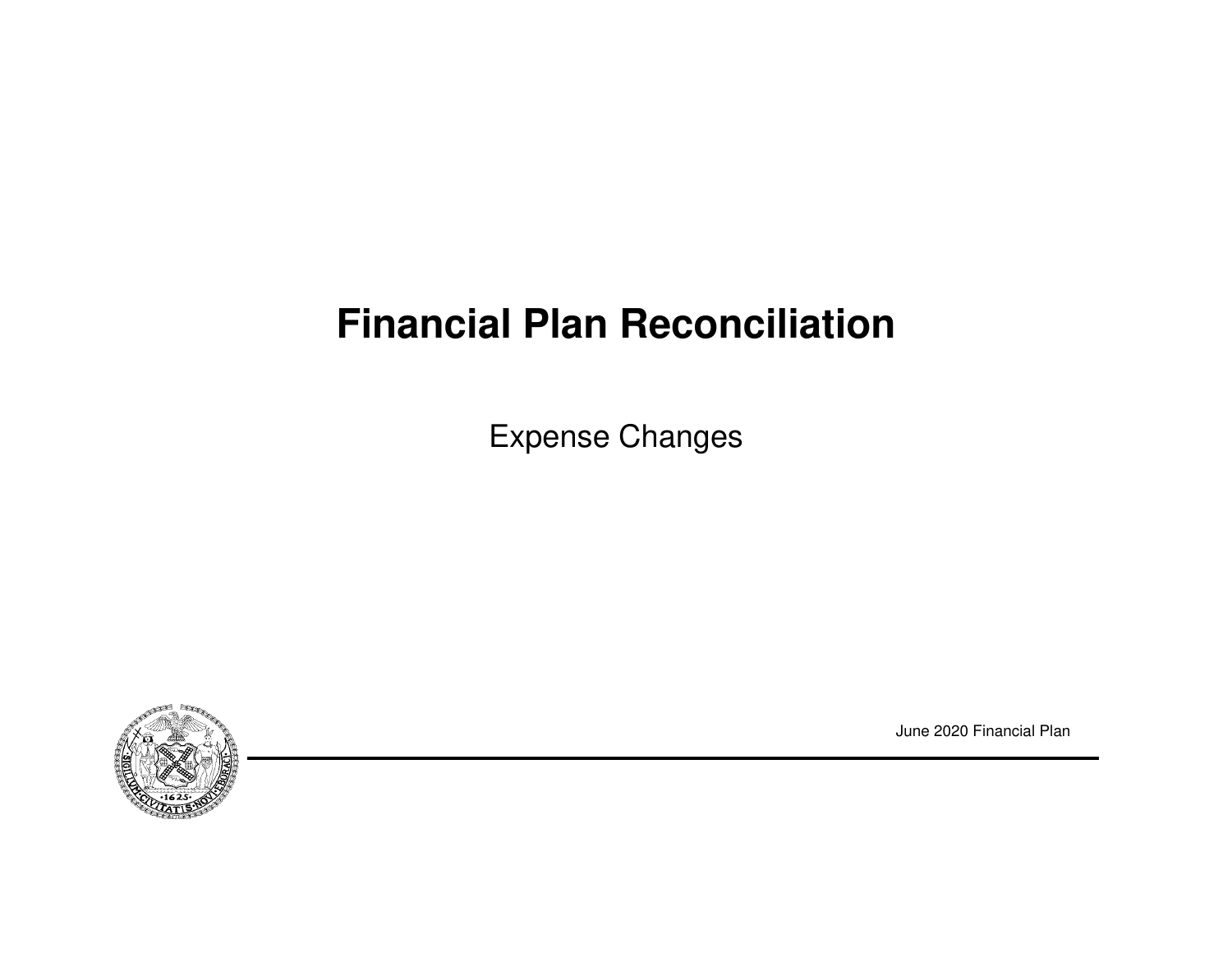|                                  |              | Executive<br><b>Budget</b> | Initiatives    | Collective<br>Bargaining | BSA/<br>Prepayments | Savings<br>Program       | All Other<br>Adjustments | Adopted<br><b>Budget</b> |
|----------------------------------|--------------|----------------------------|----------------|--------------------------|---------------------|--------------------------|--------------------------|--------------------------|
|                                  |              |                            |                |                          |                     |                          |                          |                          |
| <b>Uniformed Forces</b>          |              |                            |                |                          |                     |                          |                          |                          |
| Police Department                |              | 5,167,161                  | (30)           | 39                       |                     | (15,000)                 | 90,860                   | 5,243,030                |
| Fire Department                  |              | 1,766,128                  |                | 1,208                    |                     |                          | (142, 221)               | 1,625,115                |
| Department of Correction         |              | 1,277,312                  | (75)           | 578                      |                     | (14,000)                 | (6,128)                  | 1,257,687                |
| Department of Sanitation         |              | 1,663,360                  |                | 115                      |                     | (2,000)                  | 31,434                   | 1,692,909                |
| <b>Health and Welfare</b>        |              |                            |                |                          |                     |                          |                          |                          |
| Admin. for Children Services     |              | 829,110                    |                |                          |                     | $\overline{\phantom{a}}$ | (358)                    | 828,752                  |
| Department of Social Services    |              | 7,919,676                  |                |                          |                     | (2,000)                  | 197,454                  | 8,115,130                |
| Dept. of Homeless Services       |              | 1,311,460                  | (5)            | $\overline{a}$           | $\overline{a}$      | (120)                    | 85,299                   | 1,396,634                |
| Dept Health & Mental Hygiene     |              | 895,817                    | 10             | 195                      |                     | (550)                    | 66,422                   | 961,894                  |
| <b>Other Agencies</b>            |              |                            |                |                          |                     |                          |                          |                          |
| NY Public Library - Research     |              | 30,874                     |                |                          |                     |                          | 169                      | 31,043                   |
| New York Public Library          |              | 155,020                    |                |                          |                     |                          | 793                      | 155,813                  |
| Brooklyn Public Library          |              | 116,894                    |                |                          |                     |                          | 370                      | 117,264                  |
| Queens Borough Public Library    |              | 121,885                    |                |                          |                     |                          | 379                      | 122,264                  |
| Department for the Aging         |              | 298,957                    | (22)           |                          |                     | (8,079)                  | 27                       | 290,883                  |
| Department of Cultural Affairs   |              | 207,239                    | 5              |                          |                     | (501)                    | 203                      | 206,946                  |
| Housing Preservation & Dev.      |              | 294,207                    | $\overline{2}$ |                          | $\overline{a}$      | (4,537)                  | (1)                      | 289,671                  |
| Dept of Environmental Prot.      |              | 1,340,033                  |                |                          |                     | (3,030)                  | (14, 824)                | 1,322,179                |
| Department of Finance            |              | 322,791                    | $\sim$         |                          | $\overline{a}$      | (779)                    | (2,997)                  | 319,015                  |
| Department of Transportation     |              | 656,610                    | (10)           |                          | $\overline{a}$      | (33, 628)                | (6,989)                  | 615,983                  |
| Dept of Parks and Recreation     |              | 441,097                    | (60)           | 111                      |                     | (10, 150)                | 9,423                    | 440,421                  |
| Dept of Citywide Admin Srvces    |              | 374,288                    |                | $\overline{a}$           | $\overline{a}$      | (9,440)                  | 800                      | 365,648                  |
| All Other Agencies               |              | 2,769,135                  | 20             | 141                      | $\overline{a}$      | (80,073)                 | 38,997                   | 2,728,220                |
| <b>Major Organizations</b>       |              |                            |                |                          |                     |                          |                          |                          |
| Department of Education          |              | 14,235,858                 | (5)            | 187,897                  |                     | (222, 369)               | (136, 122)               | 14,065,259               |
| City University                  |              | 877,923                    | 95             | 936                      | $\overline{a}$      | (3,853)                  | (1)                      | 875,100                  |
| Health and Hospitals Corp.       |              | 806,485                    |                | 1,319                    |                     |                          | (199, 356)               | 608,448                  |
| Other                            |              |                            |                |                          |                     |                          |                          |                          |
| Citywide Pension Contributions   |              | 9,674,287                  |                |                          |                     |                          | (32, 744)                | 9,641,543                |
| Miscellaneous                    |              | 8,100,380                  | 75             | (193, 322)               |                     | (3,465)                  | (319, 398)               | 7,584,270                |
| Debt Service                     |              | 6,847,152                  |                | $\overline{a}$           | (336, 207)          | (145, 042)               | $\overline{a}$           | 6,365,903                |
| Prior Payable Adjustment         |              | (400,000)                  |                |                          |                     |                          | $\overline{\phantom{a}}$ | (400,000)                |
| General Reserve                  |              | 20,000                     |                |                          |                     |                          | $\overline{a}$           | 20,000                   |
| Citywide Savings Initiatives     |              |                            |                |                          |                     |                          |                          |                          |
| <b>Energy Adjustment</b>         |              |                            |                |                          |                     |                          |                          |                          |
| Lease Adjustment                 |              |                            |                |                          |                     |                          |                          |                          |
| <b>OTPS</b> Inflation Adjustment |              |                            |                |                          |                     |                          | $\overline{a}$           |                          |
| <b>Elected Officials</b>         |              |                            |                |                          |                     |                          |                          |                          |
| Mayoralty                        |              | 128,205                    |                |                          |                     | (2,111)                  | $\overline{a}$           | 126,094                  |
| All Other Elected                |              | 634,012                    |                | 322                      |                     | (4,379)                  | (67)                     | 629,888                  |
|                                  | <b>Total</b> | 68,883,356                 |                | (461)                    | (336, 207)          | (565, 106)               | (338, 576)               | 67,643,006               |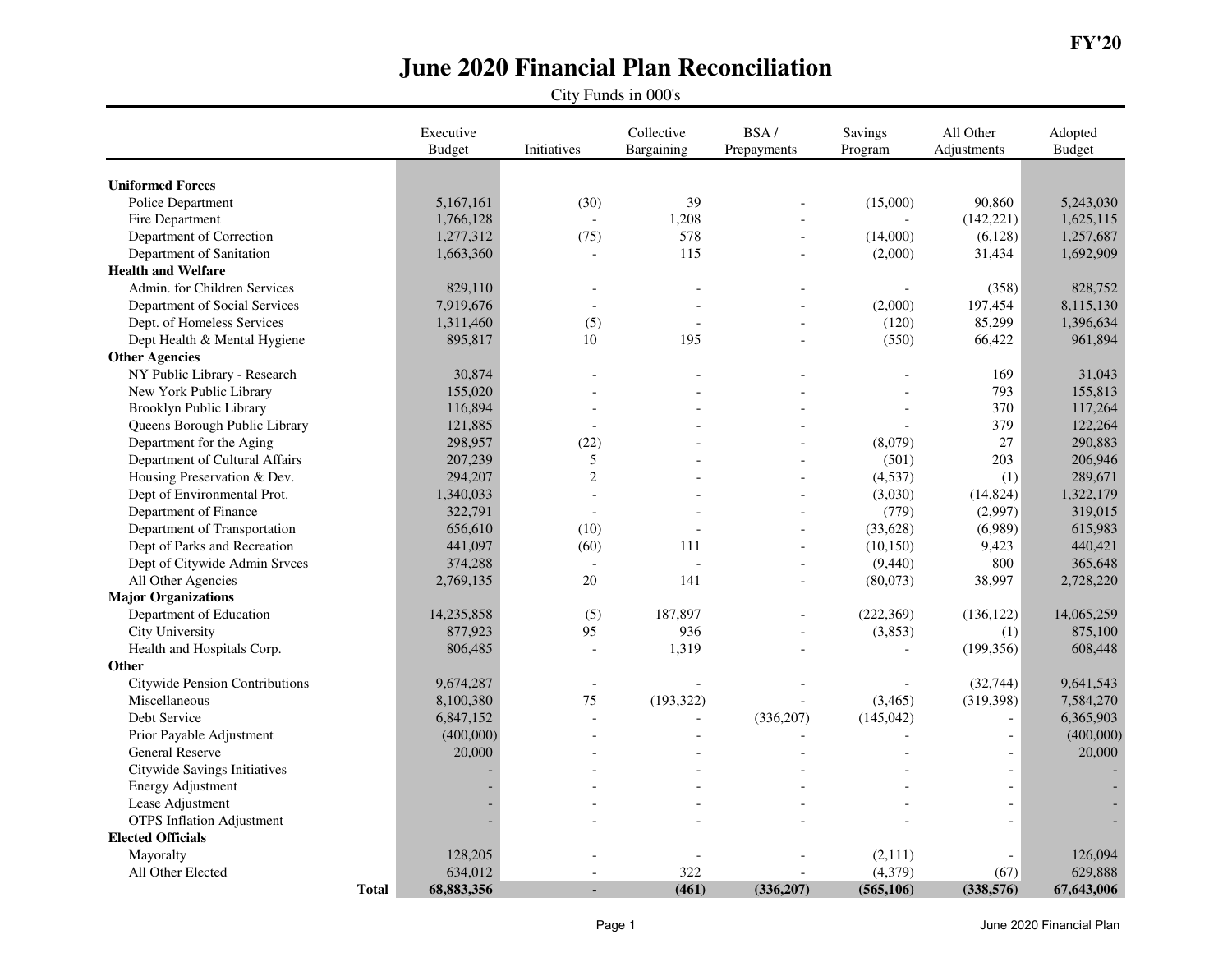|                                       |              | Executive<br><b>Budget</b> | Initiatives | Collective<br>Bargaining | BSA/<br>Prepayments | Savings<br>Program | All Other<br>Adjustments | Adopted<br><b>Budget</b> |
|---------------------------------------|--------------|----------------------------|-------------|--------------------------|---------------------|--------------------|--------------------------|--------------------------|
|                                       |              |                            |             |                          |                     |                    |                          |                          |
| <b>All Other Agencies</b>             |              |                            |             |                          |                     |                    |                          |                          |
| <b>Board of Elections</b>             |              | 215,015                    |             |                          |                     | (8,093)            | $\overline{\phantom{0}}$ | 206,922                  |
| Campaign Finance Board                |              | 24,575                     |             |                          |                     |                    | $\overline{\phantom{a}}$ | 24,575                   |
| Office of the Actuary                 |              | 7,141                      |             |                          |                     | (100)              |                          | 7,041                    |
| Dept. of Emergency Management         |              | 37,266                     |             |                          |                     | (2,015)            | (379)                    | 34,872                   |
| Office of Admin. Tax Appeals          |              | 5,829                      |             |                          | $\overline{a}$      | (230)              |                          | 5,599                    |
| Law Department                        |              | 267,671                    |             |                          |                     | (2, 387)           | $\overline{\phantom{a}}$ | 265,284                  |
| Department of City Planning           |              | 24,374                     |             |                          |                     | (1,700)            | $\overline{a}$           | 22,674                   |
| Department of Investigation           |              | 42,836                     |             |                          |                     | (1,000)            | $\overline{\phantom{a}}$ | 41,836                   |
| Civilian Complaint Review Bd.         |              | 19,357                     |             |                          |                     |                    | $\blacksquare$           | 19,357                   |
| Dept. of Veterans' Services           |              | 5,512                      |             |                          |                     |                    | $\overline{a}$           | 5,512                    |
| Board of Correction                   |              | 2,813                      |             |                          |                     | (90)               | $\overline{a}$           | 2,723                    |
| City Clerk                            |              | 5,758                      |             |                          |                     | (100)              | $\overline{a}$           | 5,658                    |
| Financial Info. Serv. Agency          |              | 111,849                    |             |                          |                     | (1,200)            | $\overline{\phantom{a}}$ | 110,649                  |
| Office of Payroll Admin.              |              | 15,340                     |             |                          |                     | (300)              | $\sim$                   | 15,040                   |
| Independent Budget Office             |              | 6,091                      |             |                          |                     | (1,000)            | $\overline{\phantom{a}}$ | 5,091                    |
| <b>Equal Employment Practices Com</b> |              | 1,190                      |             |                          |                     | (22)               | $\mathcal{L}$            | 1,168                    |
| Civil Service Commission              |              | 1,081                      |             |                          |                     | (22)               |                          | 1,059                    |
| Landmarks Preservation Comm.          |              | 5,885                      |             |                          |                     |                    | 3                        | 5,888                    |
| Taxi & Limousine Commission           |              | 54,150                     |             |                          |                     | (950)              | (1, 877)                 | 51,323                   |
| Commission on Human Rights            |              | 13,809                     |             |                          |                     | (1,000)            |                          | 12,809                   |
| Youth & Community Development         |              | 709,030                    | 10          |                          |                     | (780)              | (2,756)                  | 705,504                  |
| Conflicts of Interest Board           |              | 2,583                      |             |                          |                     | (25)               |                          | 2,558                    |
| Office of Collective Barg.            |              | 2,230                      |             |                          |                     | (80)               | $\mathbf{1}$             | 2,151                    |
| Community Boards (All)                |              | 21,381                     | (5)         |                          |                     | $\sim$             | $\overline{7}$           | 21,383                   |
| Department of Probation               |              | 94,570                     |             |                          |                     | (9,200)            | (1,302)                  | 84,068                   |
| Dept. Small Business Services         |              | 218,688                    | 15          | 141                      | $\overline{a}$      | (27, 519)          | (14, 224)                | 177,101                  |
| Department of Buildings               |              | 192,099                    |             |                          |                     | (3,900)            | (965)                    | 187,234                  |
| Office Admin Trials & Hearings        |              | 50,529                     |             |                          |                     | (4,600)            |                          | 45,929                   |
| <b>Business Integrity Commission</b>  |              | 8,878                      |             |                          |                     | (70)               | $\overline{a}$           | 8,808                    |
| Dept. of Design & Construction        |              | 49,754                     |             |                          |                     | (3,836)            | (4,030)                  | 41,888                   |
| D.O.I.T.T.                            |              | 498,048                    |             |                          |                     | (7, 450)           | 64,516                   | 555,114                  |
| Dept of Records & Info Serv.          |              | 11,624                     |             |                          |                     | (2, 404)           | $\overline{\phantom{a}}$ | 9,220                    |
| Department of Consumer Affairs        |              | 37,978                     |             |                          |                     |                    | 3                        | 37,981                   |
| Public Administrator - N.Y.           |              | 1,405                      |             |                          |                     |                    | $\overline{a}$           | 1,405                    |
| Public Administrator - Bronx          |              | 728                        |             |                          |                     |                    | $\overline{a}$           | 728                      |
| Public Administrator- Brooklyn        |              | 889                        |             |                          |                     |                    | $\overline{a}$           | 889                      |
| Public Administrator - Queens         |              | 609                        |             |                          |                     |                    | $\overline{a}$           | 609                      |
| Public Administrator -Richmond        |              | 570                        |             |                          |                     |                    |                          | 570                      |
|                                       | <b>Total</b> | 2,769,135                  | 20          | 141                      |                     | (80,073)           | 38,997                   | 2,728,220                |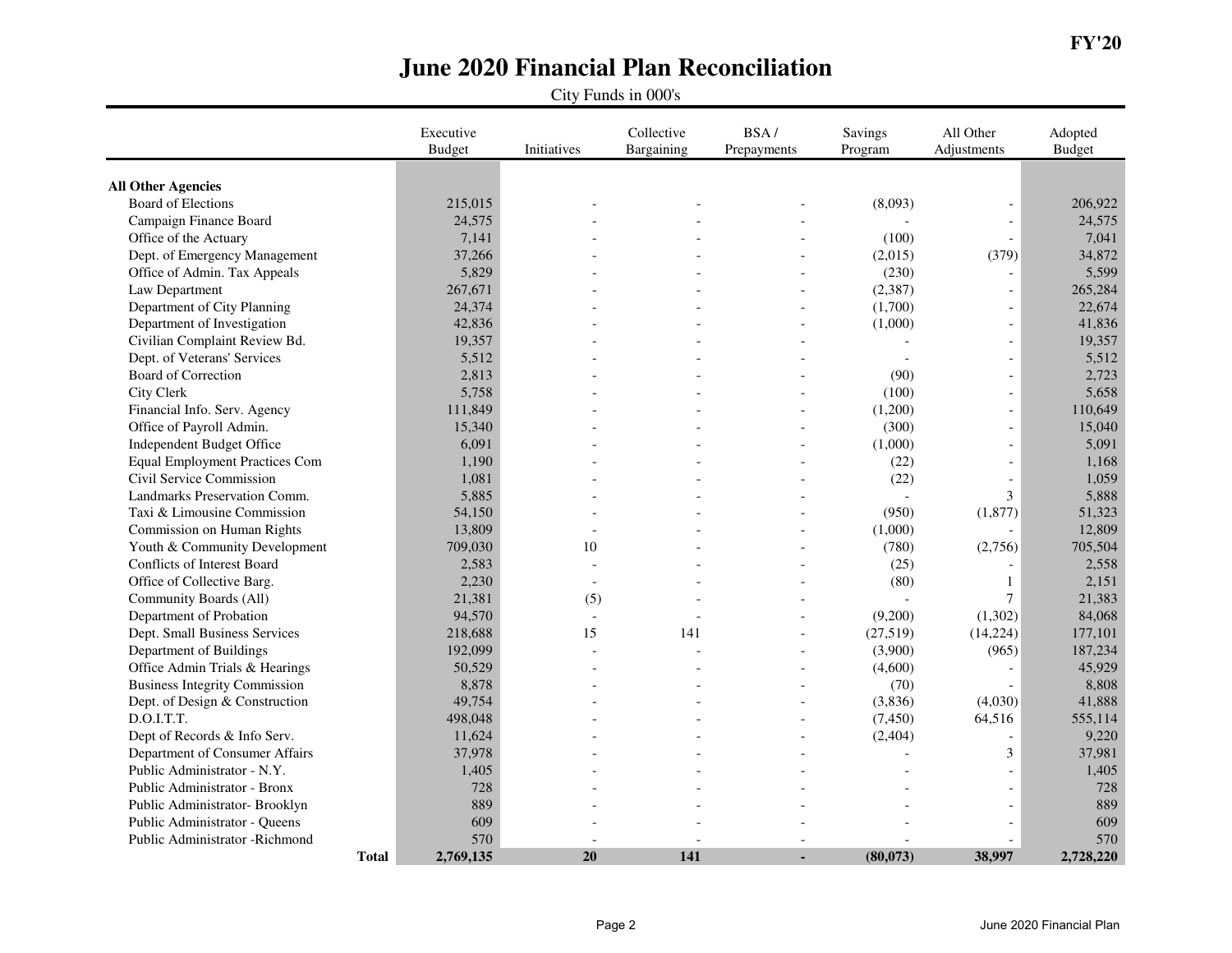|                                 | Executive<br><b>Budget</b> | Initiatives              | Collective<br>Bargaining | BSA/<br>Prepayments      | Savings<br>Program       | All Other<br>Adjustments | Adopted<br><b>Budget</b> |
|---------------------------------|----------------------------|--------------------------|--------------------------|--------------------------|--------------------------|--------------------------|--------------------------|
|                                 |                            |                          |                          |                          |                          |                          |                          |
| <b>All Other Elected</b>        |                            |                          |                          |                          |                          |                          |                          |
| President, Borough of Manhattan | 5,291                      |                          | $\overline{\phantom{0}}$ | $\overline{\phantom{0}}$ | (200)                    | $\overline{\phantom{a}}$ | 5,091                    |
| President, Borough of the Bronx | 5,883                      | $\overline{\phantom{0}}$ | $\overline{\phantom{0}}$ | $\overline{\phantom{a}}$ |                          | $\overline{\phantom{a}}$ | 5,883                    |
| President, Borough of Brooklyn  | 7,257                      |                          | $\overline{\phantom{a}}$ | $\overline{\phantom{a}}$ | (221)                    | (1)                      | 7,035                    |
| President, Borough of Queens    | 5,842                      | $\overline{\phantom{0}}$ | $\overline{\phantom{0}}$ | $\overline{\phantom{a}}$ |                          | $\overline{\phantom{a}}$ | 5,842                    |
| President, Borough of S.I.      | 4,758                      | -                        | $\overline{\phantom{0}}$ | $\overline{\phantom{a}}$ | (145)                    | $\overline{\phantom{a}}$ | 4,613                    |
| Office of the Comptroller       | 87,300                     | $\overline{\phantom{0}}$ | $\overline{\phantom{0}}$ | $\overline{\phantom{0}}$ | $\overline{\phantom{a}}$ | $\overline{\phantom{a}}$ | 87,300                   |
| Public Advocate                 | 4,391                      | $\overline{\phantom{0}}$ | $\overline{\phantom{0}}$ | $\overline{\phantom{a}}$ | $\sim$                   | $\overline{\phantom{a}}$ | 4,391                    |
| City Council                    | 85,035                     |                          | $\overline{\phantom{a}}$ | $\overline{\phantom{0}}$ |                          | $\overline{\phantom{a}}$ | 85,035                   |
| District Attorney - N.Y.        | 121,805                    |                          | $\overline{\phantom{a}}$ | $\overline{\phantom{0}}$ |                          | $\overline{\phantom{a}}$ | 121,805                  |
| District Attorney - Bronx       | 80,604                     |                          |                          | $\overline{\phantom{0}}$ |                          | $\overline{\phantom{a}}$ | 80,604                   |
| District Attorney - Kings       | 114,544                    | $\overline{\phantom{0}}$ | 322                      | $\overline{\phantom{0}}$ | (807)                    | (66)                     | 113,993                  |
| District Attorney - Queens      | 70,324                     |                          | $\overline{\phantom{a}}$ | $\overline{\phantom{a}}$ | (1,879)                  | $\overline{\phantom{a}}$ | 68,445                   |
| District Attorney - Richmond    | 17,855                     |                          | $\overline{\phantom{a}}$ | $\overline{\phantom{a}}$ | (627)                    | $\overline{\phantom{a}}$ | 17,228                   |
| Off. of Prosec. & Spec. Narc.   | 23,123                     |                          | $\overline{\phantom{a}}$ | $\overline{\phantom{0}}$ | (500)                    | $\overline{\phantom{a}}$ | 22,623                   |
| <b>Total</b>                    | 634,012                    |                          | 322                      | ۰.                       | (4,379)                  | (67)                     | 629,888                  |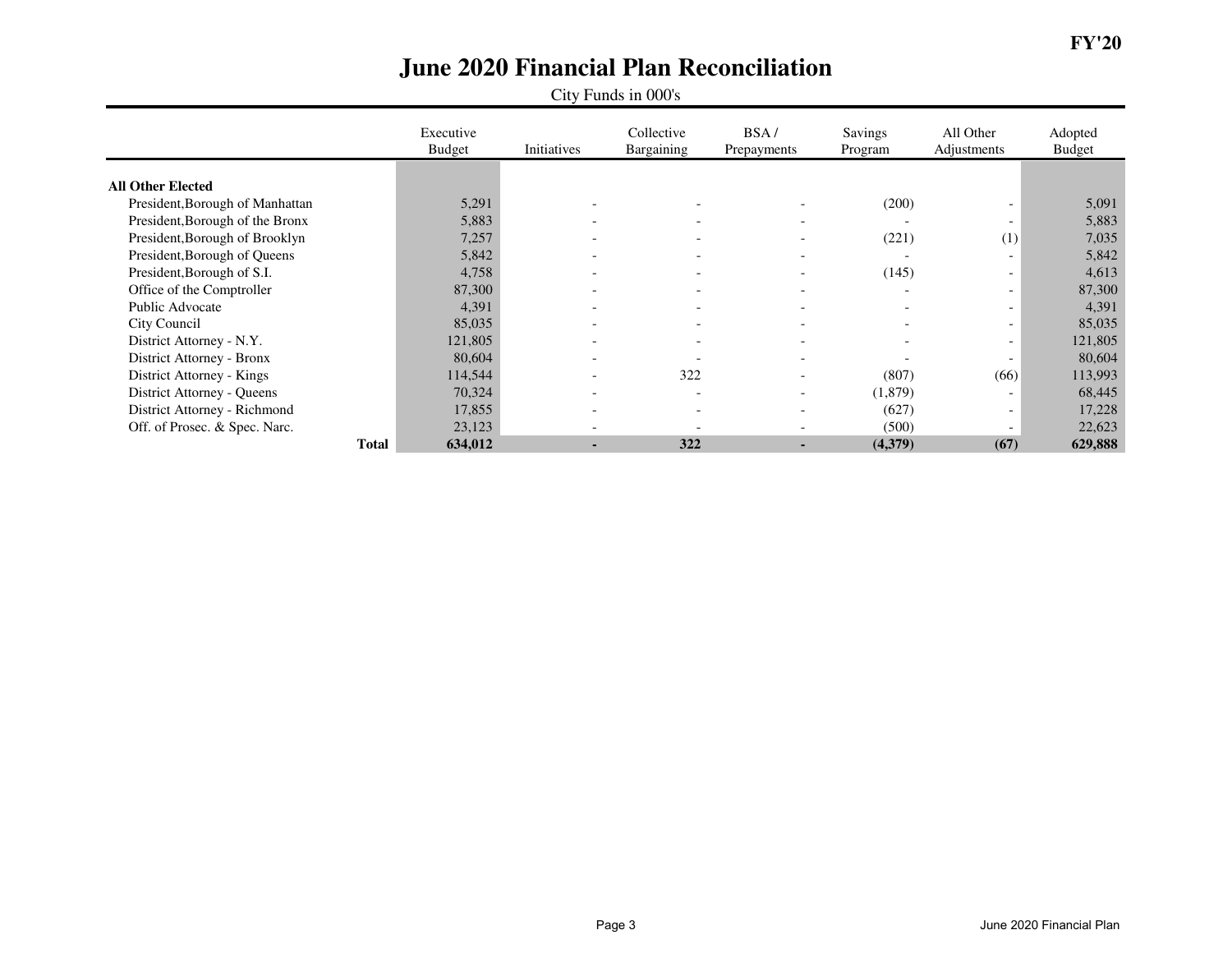|                                  | Executive<br><b>Budget</b> | Initiatives | Collective<br>Bargaining | BSA/<br>Prepayments      | Savings<br>Program | All Other<br>Adjustments | Adopted<br><b>Budget</b> |
|----------------------------------|----------------------------|-------------|--------------------------|--------------------------|--------------------|--------------------------|--------------------------|
|                                  |                            |             |                          |                          |                    |                          |                          |
| <b>Uniformed Forces</b>          |                            |             |                          |                          |                    |                          |                          |
| Police Department                | 5,312,285                  | 61          | (205)                    |                          | (414, 226)         | (1)                      | 4,897,914                |
| Fire Department                  | 1,798,817                  | 432         | 31,106                   |                          | (103, 254)         | $\overline{\phantom{a}}$ | 1,727,101                |
| Department of Correction         | 1,184,250                  |             | 33,207                   | $\overline{a}$           | (77, 716)          | $\overline{a}$           | 1,139,741                |
| Department of Sanitation         | 1,688,173                  | 158         | 56,111                   |                          | (7, 754)           | 1,015                    | 1,737,703                |
| <b>Health and Welfare</b>        |                            |             |                          |                          |                    |                          |                          |
| Admin. for Children Services     | 864,418                    | 1,970       | $\overline{\phantom{a}}$ | $\blacksquare$           | (3,430)            | 6,455                    | 869,413                  |
| Department of Social Services    | 7,385,592                  | 37,304      | 92                       |                          | (105, 839)         | (159, 627)               | 7,157,522                |
| Dept. of Homeless Services       | 1,269,055                  | 1,486       |                          | $\overline{a}$           | (142, 926)         | (98)                     | 1,127,517                |
| Dept Health & Mental Hygiene     | 904,575                    | 42,591      | 1,542                    | $\overline{a}$           | (16,766)           | 3,061                    | 935,003                  |
| <b>Other Agencies</b>            |                            |             |                          |                          |                    |                          |                          |
| NY Public Library - Research     | 29,877                     | 883         |                          |                          |                    | 170                      | 30,930                   |
| New York Public Library          | 150,143                    | 4,798       |                          |                          |                    | 793                      | 155,734                  |
| Brooklyn Public Library          | 113,389                    | 3,624       |                          |                          |                    | 329                      | 117,342                  |
| Queens Borough Public Library    | 117,789                    | 3,822       |                          |                          |                    | 368                      | 121,979                  |
| Department for the Aging         | 267,912                    | 33,539      | $\overline{a}$           |                          | (11,824)           | 4,616                    | 294,243                  |
| Department of Cultural Affairs   | 136,990                    | 31,903      |                          |                          | (190)              | 20,200                   | 188,903                  |
| Housing Preservation & Dev.      | 270,622                    | 13,853      | 199                      |                          | (435)              | 26,350                   | 310,589                  |
| Dept of Environmental Prot.      | 1,327,092                  |             |                          |                          | (1,676)            | 15,720                   | 1,341,136                |
| Department of Finance            | 318,917                    |             | $\overline{a}$           | $\overline{\phantom{a}}$ | (2,421)            | 3,006                    | 319,502                  |
| Department of Transportation     | 685,766                    | 115         |                          | $\overline{a}$           | (24, 775)          | 8,208                    | 669,314                  |
| Dept of Parks and Recreation     | 385,827                    | 2,398       | 111                      |                          | (14,910)           | 9,255                    | 382,681                  |
| Dept of Citywide Admin Srvces    | 366,775                    |             | $\overline{a}$           | $\overline{a}$           | (1,386)            | (253)                    | 365,136                  |
| All Other Agencies               | 2,280,808                  | 99,931      | 224                      | $\sim$                   | (48, 289)          | 93,725                   | 2,426,399                |
| <b>Major Organizations</b>       |                            |             |                          |                          |                    |                          |                          |
| Department of Education          | 13,780,212                 | 25,664      | 46,503                   |                          | (182, 400)         | 120,432                  | 13,790,411               |
| City University                  | 884,439                    | 28,618      | 911                      | $\overline{\phantom{a}}$ | (51, 563)          | 36,000                   | 898,405                  |
| Health and Hospitals Corp.       | 1,056,246                  | 1,794       | 6,753                    |                          |                    | 10,090                   | 1,074,883                |
| Other                            |                            |             |                          |                          |                    |                          |                          |
| Citywide Pension Contributions   | 9,782,674                  |             |                          |                          |                    | 5,500                    | 9,788,174                |
| Miscellaneous                    | 8,943,614                  | 39,922      | (1,229,647)              |                          | (81,681)           | 5,559                    | 7,677,767                |
| Debt Service                     | 3,017,572                  |             |                          | 336,207                  | (20,022)           | (1)                      | 3,333,756                |
| Prior Payable Adjustment         |                            |             |                          |                          |                    |                          |                          |
| General Reserve                  | 100,000                    |             |                          |                          |                    | $\mathcal{L}$            | 100,000                  |
| Citywide Savings Initiatives     |                            |             |                          |                          | (1,046)            | 1,046                    |                          |
| <b>Energy Adjustment</b>         |                            |             |                          |                          |                    | $\overline{\phantom{a}}$ |                          |
| Lease Adjustment                 |                            |             |                          |                          |                    |                          |                          |
| <b>OTPS</b> Inflation Adjustment |                            |             |                          |                          |                    | $\overline{a}$           |                          |
| <b>Elected Officials</b>         |                            |             |                          |                          |                    |                          |                          |
| Mayoralty                        | 122,489                    | 259         |                          |                          | (6,918)            | $\overline{a}$           | 115,830                  |
| All Other Elected                | 653,550                    | 524         |                          |                          | (5,953)            | 1,991                    | 650,112                  |
| <b>Total</b>                     | 65,199,868                 | 375,649     | (1,053,093)              | 336,207                  | (1,327,400)        | 213,909                  | 63,745,140               |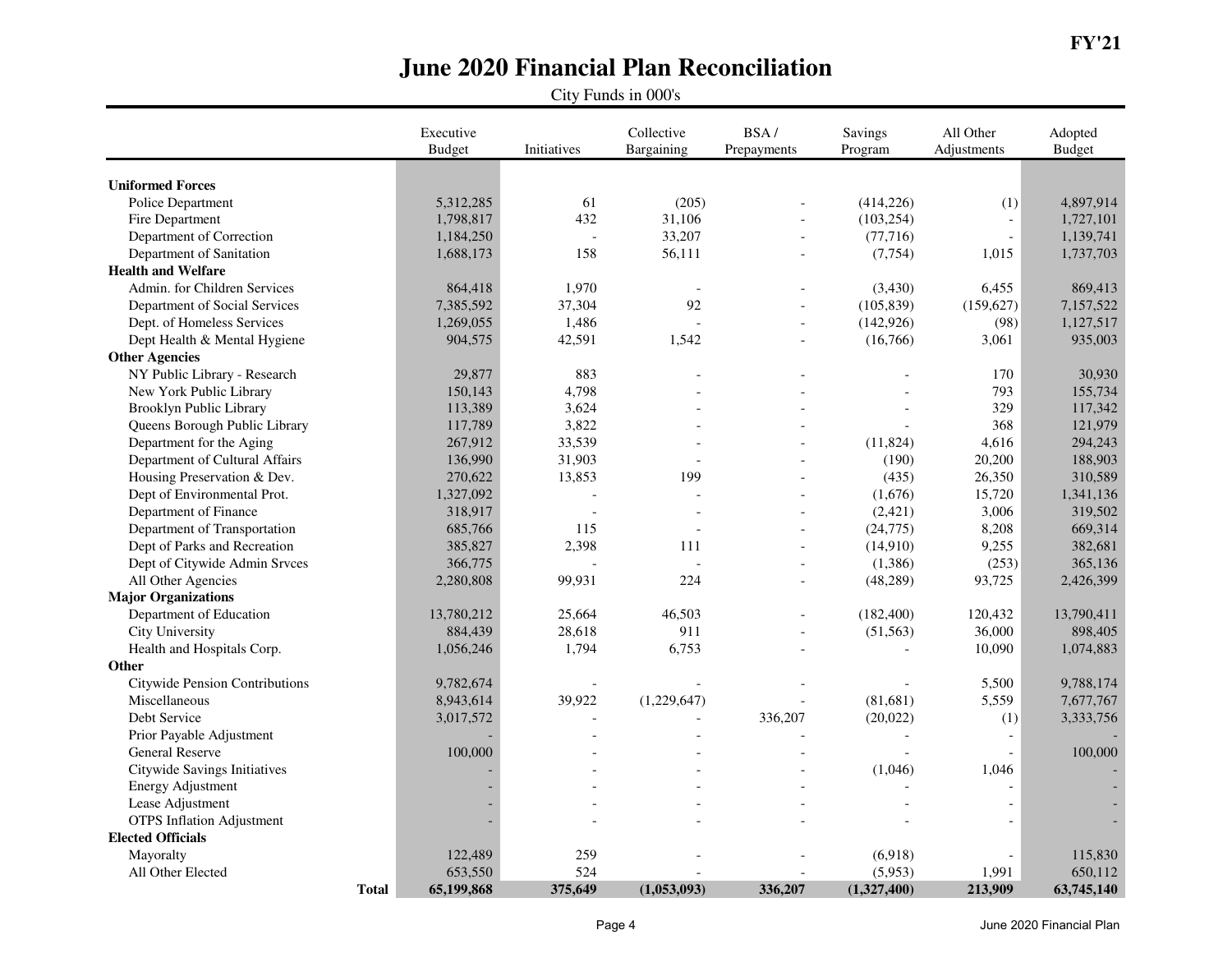|                                       | Executive<br><b>Budget</b> | Initiatives | Collective<br>Bargaining | BSA/<br>Prepayments      | Savings<br>Program | All Other<br>Adjustments | Adopted<br><b>Budget</b> |
|---------------------------------------|----------------------------|-------------|--------------------------|--------------------------|--------------------|--------------------------|--------------------------|
|                                       |                            |             |                          |                          |                    |                          |                          |
| <b>All Other Agencies</b>             |                            |             |                          |                          |                    |                          |                          |
| <b>Board of Elections</b>             | 135,629                    |             |                          |                          |                    | $\overline{\phantom{0}}$ | 135,629                  |
| Campaign Finance Board                | 42,051                     |             |                          |                          | (2,322)            | 425                      | 40,154                   |
| Office of the Actuary                 | 7,498                      |             |                          |                          | (100)              | $\overline{a}$           | 7,398                    |
| Dept. of Emergency Management         | 28,756                     | 26          |                          |                          | (165)              | $\overline{a}$           | 28,617                   |
| Office of Admin. Tax Appeals          | 6,051                      |             |                          |                          | (85)               | $\overline{a}$           | 5,966                    |
| Law Department                        | 244,879                    |             |                          |                          | (7,000)            | $\overline{\phantom{a}}$ | 237,879                  |
| Department of City Planning           | 25,335                     |             |                          |                          | (1,150)            | $\overline{a}$           | 24,185                   |
| Department of Investigation           | 50,381                     |             |                          |                          | (1, 457)           | (3,908)                  | 45,016                   |
| Civilian Complaint Review Bd.         | 19,471                     |             |                          |                          | $\overline{a}$     |                          | 19,471                   |
| Dept. of Veterans' Services           | 6,163                      |             |                          |                          |                    |                          | 6,163                    |
| Board of Correction                   | 3,024                      |             |                          |                          | (361)              | $\overline{a}$           | 2,663                    |
| City Clerk                            | 6,016                      |             |                          |                          | (270)              | $\overline{\phantom{a}}$ | 5,746                    |
| Financial Info. Serv. Agency          | 111,744                    |             |                          |                          | (1,500)            | $\overline{\phantom{a}}$ | 110,244                  |
| Office of Payroll Admin.              | 15,323                     |             |                          |                          | (300)              | $\overline{\phantom{a}}$ | 15,023                   |
| Independent Budget Office             | 5,791                      |             |                          |                          |                    | 150                      | 5,941                    |
| <b>Equal Employment Practices Com</b> | 1,268                      |             |                          |                          | (22)               | $\overline{a}$           | 1,246                    |
| Civil Service Commission              | 1,219                      |             |                          |                          | (22)               | 1                        | 1,198                    |
| Landmarks Preservation Comm.          | 6,342                      |             |                          |                          | (355)              | $\overline{4}$           | 5,991                    |
| Taxi & Limousine Commission           | 55,701                     |             |                          | $\sim$                   | (1,586)            | $\overline{\phantom{a}}$ | 54,115                   |
| Commission on Human Rights            | 14,034                     |             |                          |                          | (1,004)            | $\overline{a}$           | 13,030                   |
| Youth & Community Development         | 371,667                    | 80,263      |                          |                          | (1,400)            | 85,873                   | 536,403                  |
| Conflicts of Interest Board           | 2,656                      |             |                          |                          | (55)               |                          | 2,601                    |
| Office of Collective Barg.            | 2,298                      |             |                          |                          | $\overline{a}$     | $\overline{a}$           | 2,298                    |
| Community Boards (All)                | 18,722                     | 285         |                          |                          | $\overline{a}$     | $\overline{a}$           | 19,007                   |
| Department of Probation               | 100,745                    | 331         |                          |                          | (3,115)            | 4,837                    | 102,798                  |
| Dept. Small Business Services         | 110,142                    | 18,780      | 224                      | $\overline{a}$           | (2,125)            | 2,629                    | 129,650                  |
| Department of Buildings               | 189,754                    |             |                          |                          | (5,969)            | (752)                    | 183,033                  |
| Office Admin Trials & Hearings        | 51,601                     |             |                          |                          | (834)              |                          | 50,767                   |
| <b>Business Integrity Commission</b>  | 9,672                      |             |                          |                          | (458)              | $\overline{a}$           | 9,214                    |
| Dept. of Design & Construction        | 17,242                     |             |                          |                          | (813)              | 1,000                    | 17,429                   |
| D.O.I.T.T.                            | 560,029                    | 24          |                          |                          | (11, 125)          | 3,468                    | 552,396                  |
| Dept of Records & Info Serv.          | 15,226                     |             |                          | $\overline{\phantom{a}}$ | (3,913)            | (1)                      | 11,312                   |
| Department of Consumer Affairs        | 40,222                     | 217         |                          |                          | (783)              | (1)                      | 39,655                   |
| Public Administrator - N.Y.           | 1,240                      |             |                          |                          |                    |                          | 1,240                    |
| Public Administrator - Bronx          | 754                        |             |                          |                          |                    | $\overline{\phantom{a}}$ | 754                      |
| Public Administrator- Brooklyn        | 916                        |             |                          |                          |                    | $\overline{a}$           | 916                      |
| Public Administrator - Queens         | 674                        |             |                          |                          |                    | $\overline{a}$           | 674                      |
| Public Administrator -Richmond        | 572                        | 5           |                          |                          |                    | $\overline{a}$           | 577                      |
|                                       | 2,280,808<br><b>Total</b>  | 99,931      | 224                      |                          | (48, 289)          | 93,725                   | 2,426,399                |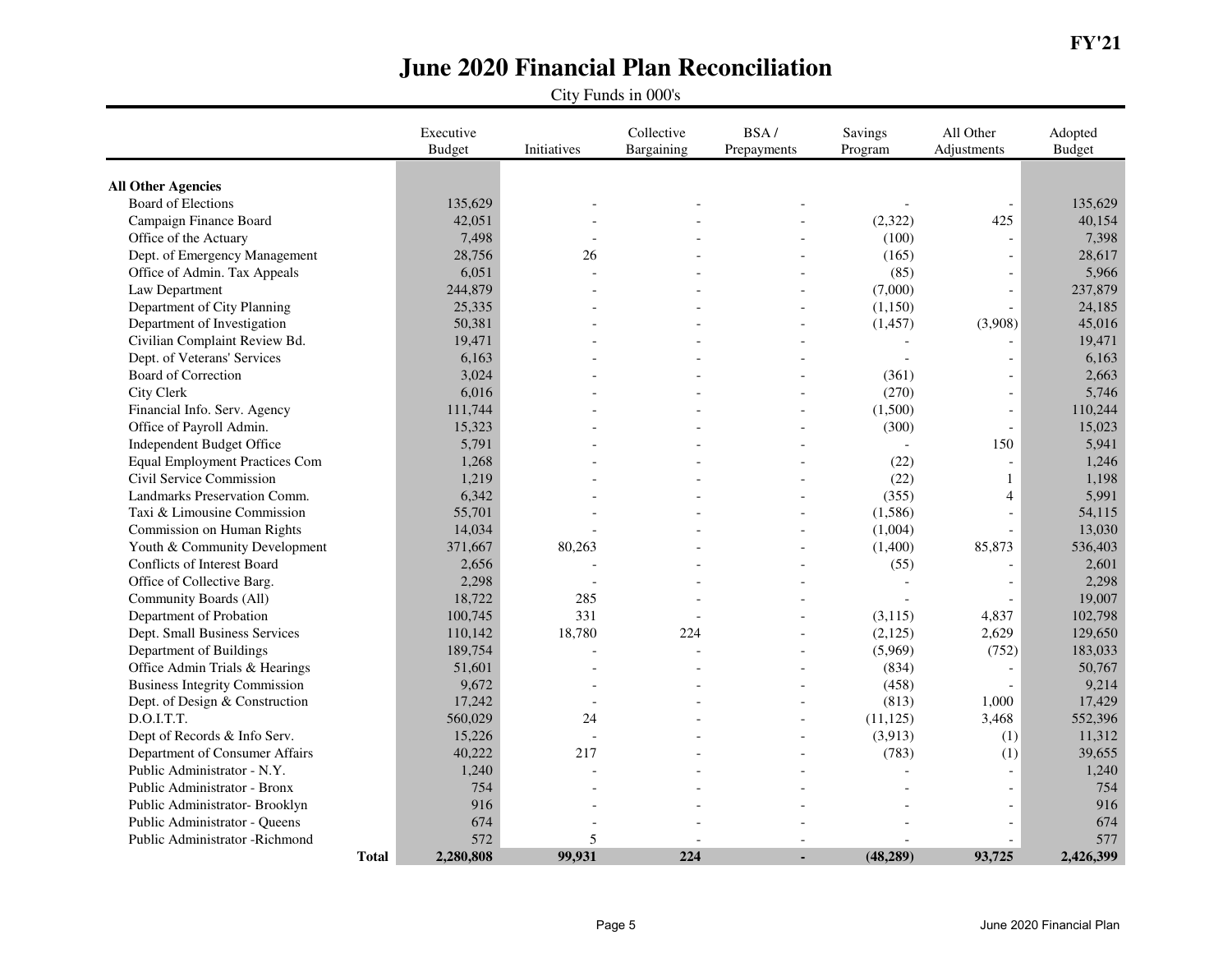|                                 | Executive<br><b>Budget</b> | Initiatives              | Collective<br>Bargaining | BSA/<br>Prepayments          | <b>Savings</b><br>Program | All Other<br>Adjustments     | Adopted<br><b>Budget</b> |
|---------------------------------|----------------------------|--------------------------|--------------------------|------------------------------|---------------------------|------------------------------|--------------------------|
|                                 |                            |                          |                          |                              |                           |                              |                          |
| <b>All Other Elected</b>        |                            |                          |                          |                              |                           |                              |                          |
| President, Borough of Manhattan | 5,369                      |                          | $\overline{\phantom{a}}$ | $\overline{\phantom{0}}$     | 79                        | $\qquad \qquad \blacksquare$ | 5,448                    |
| President, Borough of the Bronx | 6,581                      |                          | $\overline{\phantom{a}}$ | $\qquad \qquad \blacksquare$ | (99)                      | $\overline{\phantom{a}}$     | 6,482                    |
| President, Borough of Brooklyn  | 7,446                      | 14                       | $\overline{\phantom{a}}$ | $\overline{\phantom{0}}$     | 106                       | $\overline{\phantom{a}}$     | 7,566                    |
| President, Borough of Queens    | 6,042                      |                          | $\overline{\phantom{0}}$ | $\overline{\phantom{0}}$     | (91)                      |                              | 5,952                    |
| President, Borough of S.I.      | 4,789                      | 20                       | $\overline{\phantom{a}}$ | $\qquad \qquad \blacksquare$ | 71                        | $\overline{\phantom{a}}$     | 4,880                    |
| Office of the Comptroller       | 87,817                     | $\overline{\phantom{0}}$ | $\overline{\phantom{a}}$ | $\overline{\phantom{a}}$     | (3,500)                   | $\overline{\phantom{a}}$     | 84,317                   |
| Public Advocate                 | 4,606                      | $\overline{\phantom{0}}$ | $\overline{\phantom{0}}$ | $\overline{\phantom{a}}$     | (69)                      | $\overline{\phantom{a}}$     | 4,537                    |
| City Council                    | 87,635                     | $\overline{\phantom{0}}$ | $\overline{\phantom{0}}$ | $\overline{\phantom{0}}$     |                           | $\overline{\phantom{a}}$     | 87,635                   |
| District Attorney - N.Y.        | 118,893                    |                          | $\overline{\phantom{a}}$ | $\qquad \qquad \blacksquare$ |                           | 1,990                        | 120,883                  |
| District Attorney - Bronx       | 88,747                     | 25                       | $\overline{\phantom{a}}$ | $\qquad \qquad \blacksquare$ | (2,000)                   | $\overline{\phantom{a}}$     | 86,772                   |
| District Attorney - Kings       | 117,266                    | 465                      | $\overline{\phantom{a}}$ | $\overline{\phantom{0}}$     |                           | $\overline{\phantom{a}}$     | 117,731                  |
| District Attorney - Queens      | 75,406                     | $\overline{\phantom{0}}$ | $\overline{\phantom{a}}$ | $\qquad \qquad \blacksquare$ |                           | $\overline{\phantom{a}}$     | 75,406                   |
| District Attorney - Richmond    | 18,382                     |                          | $\overline{\phantom{a}}$ | $\overline{\phantom{a}}$     | (450)                     | $\overline{\phantom{a}}$     | 17,932                   |
| Off. of Prosec. & Spec. Narc.   | 24,571                     |                          | $\overline{\phantom{a}}$ | ۰                            |                           | $\overline{\phantom{0}}$     | 24,571                   |
| Total                           | 653,550                    | 524                      | $\blacksquare$           | $\blacksquare$               | (5,953)                   | 1,991                        | 650,112                  |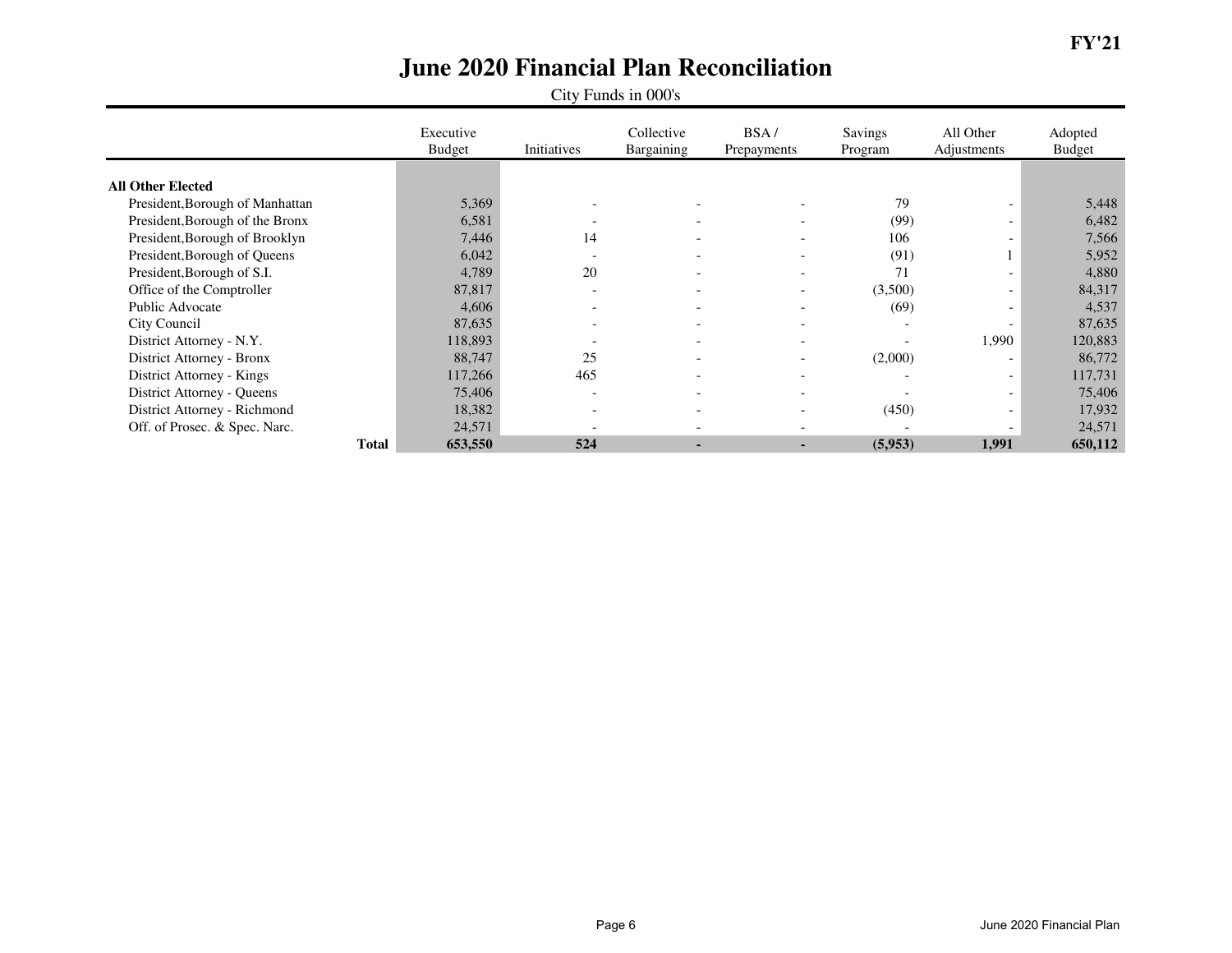|                                  | Executive<br><b>Budget</b> | Initiatives | Collective<br>Bargaining | BSA/<br>Prepayments      | Savings<br>Program | All Other<br>Adjustments | Adopted<br><b>Budget</b> |
|----------------------------------|----------------------------|-------------|--------------------------|--------------------------|--------------------|--------------------------|--------------------------|
|                                  |                            |             |                          |                          |                    |                          |                          |
| <b>Uniformed Forces</b>          |                            |             |                          |                          |                    |                          |                          |
| Police Department                | 5,351,415                  |             | (334)                    |                          | (82, 204)          | $\blacksquare$           | 5,268,877                |
| Fire Department                  | 1,819,148                  |             | 31,054                   |                          | (136, 389)         | $\blacksquare$           | 1,713,813                |
| Department of Correction         | 1,160,950                  |             | 53,941                   |                          | (6, 472)           | $\blacksquare$           | 1,208,419                |
| Department of Sanitation         | 1,699,342                  |             | 69,944                   | $\overline{a}$           | (9,242)            | (1,870)                  | 1,758,174                |
| <b>Health and Welfare</b>        |                            |             |                          |                          |                    |                          |                          |
| Admin. for Children Services     | 864,220                    |             | $\sim$                   | $\overline{a}$           | (3,430)            | 5                        | 860,795                  |
| Department of Social Services    | 7,830,702                  |             | 92                       |                          | (31,006)           | (254)                    | 7,799,534                |
| Dept. of Homeless Services       | 1,266,068                  |             |                          | $\overline{a}$           | (15, 926)          | (99)                     | 1,250,043                |
| Dept Health & Mental Hygiene     | 910,510                    |             | 1,542                    | $\overline{a}$           | (1,766)            | 285                      | 910,571                  |
| <b>Other Agencies</b>            |                            |             |                          |                          |                    |                          |                          |
| NY Public Library - Research     | 29,894                     |             |                          |                          |                    | 170                      | 30,064                   |
| New York Public Library          | 150,368                    |             |                          |                          |                    | 792                      | 151,160                  |
| Brooklyn Public Library          | 113,454                    |             |                          |                          |                    | 329                      | 113,783                  |
| Queens Borough Public Library    | 118,136                    |             |                          |                          |                    | 367                      | 118,503                  |
| Department for the Aging         | 267,671                    |             |                          |                          | (2,824)            | $\overline{\phantom{a}}$ | 264,847                  |
| Department of Cultural Affairs   | 148,540                    |             |                          |                          | (85)               | $\overline{a}$           | 148,455                  |
| Housing Preservation & Dev.      | 296,187                    |             | 199                      |                          | (435)              | $\overline{a}$           | 295.951                  |
| Dept of Environmental Prot.      | 1,317,690                  |             |                          |                          | (76)               | 1,768                    | 1,319,382                |
| Department of Finance            | 318,539                    |             |                          |                          | (2, 421)           | 5                        | 316,123                  |
| Department of Transportation     | 722,813                    |             |                          | $\overline{a}$           | (1,795)            |                          | 721,018                  |
| Dept of Parks and Recreation     | 426,694                    |             | 111                      |                          | (4,000)            | 1,068                    | 423,873                  |
| Dept of Citywide Admin Srvces    | 392,554                    |             | $\overline{a}$           | $\overline{a}$           | (1,386)            |                          | 391,168                  |
| All Other Agencies               | 2,418,938                  |             | 248                      | $\overline{a}$           | (22, 587)          | 3,037                    | 2,399,636                |
| <b>Major Organizations</b>       |                            |             |                          |                          |                    |                          |                          |
| Department of Education          | 14,149,664                 |             | 72,068                   |                          | (90, 431)          | (410)                    | 14,130,891               |
| City University                  | 935,566                    |             | 1,004                    | $\overline{a}$           |                    |                          | 936,570                  |
| Health and Hospitals Corp.       | 1,149,276                  |             | 8,561                    |                          |                    | 89                       | 1,157,926                |
| Other                            |                            |             |                          |                          |                    |                          |                          |
| Citywide Pension Contributions   | 10,358,139                 |             |                          |                          |                    | (20, 122)                | 10,338,017               |
| Miscellaneous                    | 10,748,595                 |             | (1,455,175)              |                          | (57, 491)          | 7,902                    | 9,243,831                |
| Debt Service                     | 7,812,952                  |             |                          | $\overline{\phantom{a}}$ | (20,792)           | $\overline{a}$           | 7,792,160                |
| Prior Payable Adjustment         |                            |             |                          |                          |                    | $\sim$                   |                          |
| General Reserve                  | 1,000,000                  |             |                          |                          | $\overline{a}$     | $\frac{1}{2}$            | 1,000,000                |
| Citywide Savings Initiatives     | (35,317)                   |             |                          |                          | (1,046)            | 1,799                    | (34, 564)                |
| <b>Energy Adjustment</b>         | 57,322                     |             |                          |                          |                    | $\overline{a}$           | 57,322                   |
| Lease Adjustment                 | 39,164                     |             |                          |                          |                    | $\overline{a}$           | 39,164                   |
| <b>OTPS</b> Inflation Adjustment | 55,519                     |             |                          |                          |                    | $\overline{a}$           | 55,519                   |
| <b>Elected Officials</b>         |                            |             |                          |                          |                    |                          |                          |
| Mayoralty                        | 122,626                    |             |                          |                          | (1,010)            | $\overline{\phantom{a}}$ | 121,616                  |
| All Other Elected                | 621,077                    |             |                          | $\overline{a}$           | (3,500)            | $\blacksquare$           | 617,577                  |
| <b>Total</b>                     | 74,638,416                 | ×.          | (1,216,745)              | $\blacksquare$           | (496, 314)         | (5,139)                  | 72,920,218               |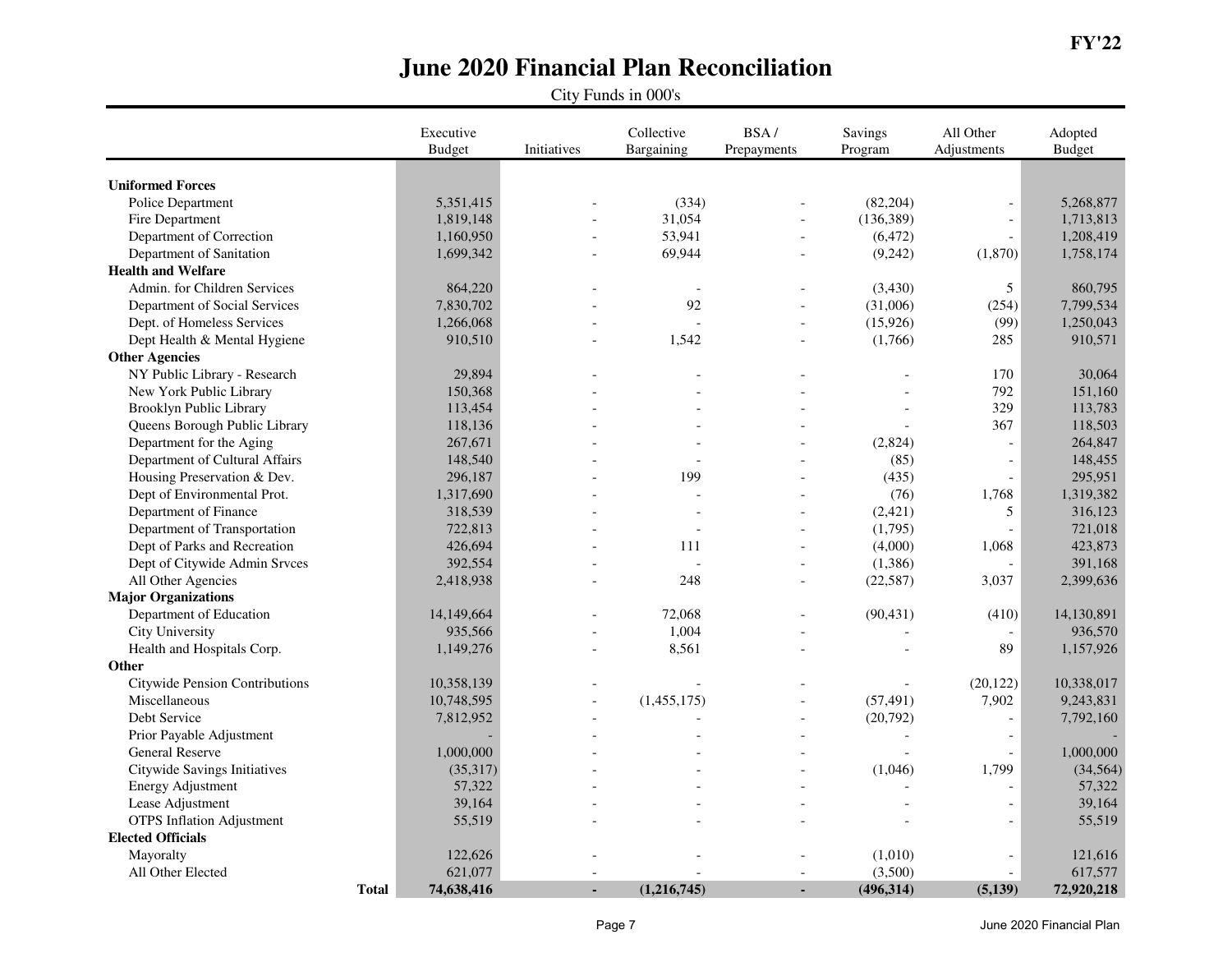|                                       | Executive<br><b>Budget</b> | Initiatives | Collective<br>Bargaining | BSA/<br>Prepayments | Savings<br>Program | All Other<br>Adjustments | Adopted<br><b>Budget</b> |
|---------------------------------------|----------------------------|-------------|--------------------------|---------------------|--------------------|--------------------------|--------------------------|
|                                       |                            |             |                          |                     |                    |                          |                          |
| <b>All Other Agencies</b>             |                            |             |                          |                     |                    |                          |                          |
| Board of Elections                    | 135,781                    |             |                          |                     |                    | $\overline{\phantom{0}}$ | 135,781                  |
| Campaign Finance Board                | 14,420                     |             |                          |                     |                    | 427                      | 14,847                   |
| Office of the Actuary                 | 7,498                      |             |                          |                     | (91)               | $\overline{a}$           | 7,407                    |
| Dept. of Emergency Management         | 28,961                     |             |                          |                     | (159)              | $\overline{a}$           | 28,802                   |
| Office of Admin. Tax Appeals          | 6,057                      |             |                          |                     | (85)               | (1)                      | 5,971                    |
| Law Department                        | 244,457                    |             |                          |                     | (7,000)            | $\overline{\phantom{a}}$ | 237,457                  |
| Department of City Planning           | 26,290                     |             |                          |                     |                    | $\overline{a}$           | 26,290                   |
| Department of Investigation           | 50,855                     |             |                          |                     | (1,647)            | (3,909)                  | 45,299                   |
| Civilian Complaint Review Bd.         | 20,567                     |             |                          |                     |                    |                          | 20,567                   |
| Dept. of Veterans' Services           | 6,249                      |             |                          |                     |                    | $\overline{a}$           | 6,249                    |
| Board of Correction                   | 3,024                      |             |                          |                     | (351)              | $\overline{a}$           | 2,673                    |
| City Clerk                            | 6,019                      |             |                          |                     |                    | $\overline{a}$           | 6,019                    |
| Financial Info. Serv. Agency          | 111,765                    |             |                          | $\overline{a}$      | (800)              | $\overline{\phantom{a}}$ | 110,965                  |
| Office of Payroll Admin.              | 15,461                     |             |                          |                     | (300)              | $\overline{\phantom{a}}$ | 15,161                   |
| Independent Budget Office             | 5,823                      |             |                          |                     |                    | 212                      | 6,035                    |
| <b>Equal Employment Practices Com</b> | 1,268                      |             |                          |                     | $\overline{a}$     | $\overline{a}$           | 1,268                    |
| Civil Service Commission              | 1,219                      |             |                          |                     | (22)               | 1                        | 1,198                    |
| Landmarks Preservation Comm.          | 6,352                      |             |                          |                     | (155)              | $\mathfrak s$            | 6,202                    |
| Taxi & Limousine Commission           | 55,919                     |             |                          |                     | (251)              | $\overline{\phantom{a}}$ | 55,668                   |
| Commission on Human Rights            | 13,781                     |             |                          |                     | (714)              | $\overline{\phantom{a}}$ | 13,067                   |
| Youth & Community Development         | 540,587                    |             |                          |                     | (1,400)            | 32                       | 539,219                  |
| Conflicts of Interest Board           | 2,756                      |             |                          |                     |                    | $\overline{\phantom{a}}$ | 2,756                    |
| Office of Collective Barg.            | 2,299                      |             |                          |                     |                    | $\overline{a}$           | 2,299                    |
| Community Boards (All)                | 19,236                     |             |                          |                     |                    | $\overline{a}$           | 19,236                   |
| Department of Probation               | 102,837                    |             |                          |                     | (2,115)            | 467                      | 101,189                  |
| Dept. Small Business Services         | 100,916                    |             | 248                      |                     | (290)              | 3,101                    | 103,975                  |
| Department of Buildings               | 195,605                    |             |                          |                     |                    | (752)                    | 194,853                  |
| Office Admin Trials & Hearings        | 51,663                     |             |                          |                     | (286)              | $\mathbf{1}$             | 51,378                   |
| <b>Business Integrity Commission</b>  | 9,682                      |             |                          |                     | (258)              | $\overline{a}$           | 9,424                    |
| Dept. of Design & Construction        | 18,093                     |             |                          |                     | (813)              | $\overline{a}$           | 17,280                   |
| D.O.I.T.T.                            | 551,565                    |             |                          | $\overline{a}$      | (4,921)            | 3,453                    | 550,097                  |
| Dept of Records & Info Serv.          | 16,796                     |             |                          |                     | (146)              | $\overline{a}$           | 16,650                   |
| Department of Consumer Affairs        | 40,971                     |             |                          |                     | (783)              | $\overline{a}$           | 40,188                   |
| Public Administrator - N.Y.           | 1,250                      |             |                          |                     |                    | $\overline{a}$           | 1,250                    |
| Public Administrator - Bronx          | 754                        |             |                          |                     |                    | $\overline{\phantom{a}}$ | 754                      |
| Public Administrator- Brooklyn        | 916                        |             |                          |                     |                    | $\overline{a}$           | 916                      |
| Public Administrator - Queens         | 674                        |             |                          |                     |                    | $\overline{a}$           | 674                      |
| Public Administrator - Richmond       | 572                        |             |                          |                     |                    |                          | 572                      |
| <b>Total</b>                          | 2,418,938                  |             | 248                      |                     | (22, 587)          | 3,037                    | 2,399,636                |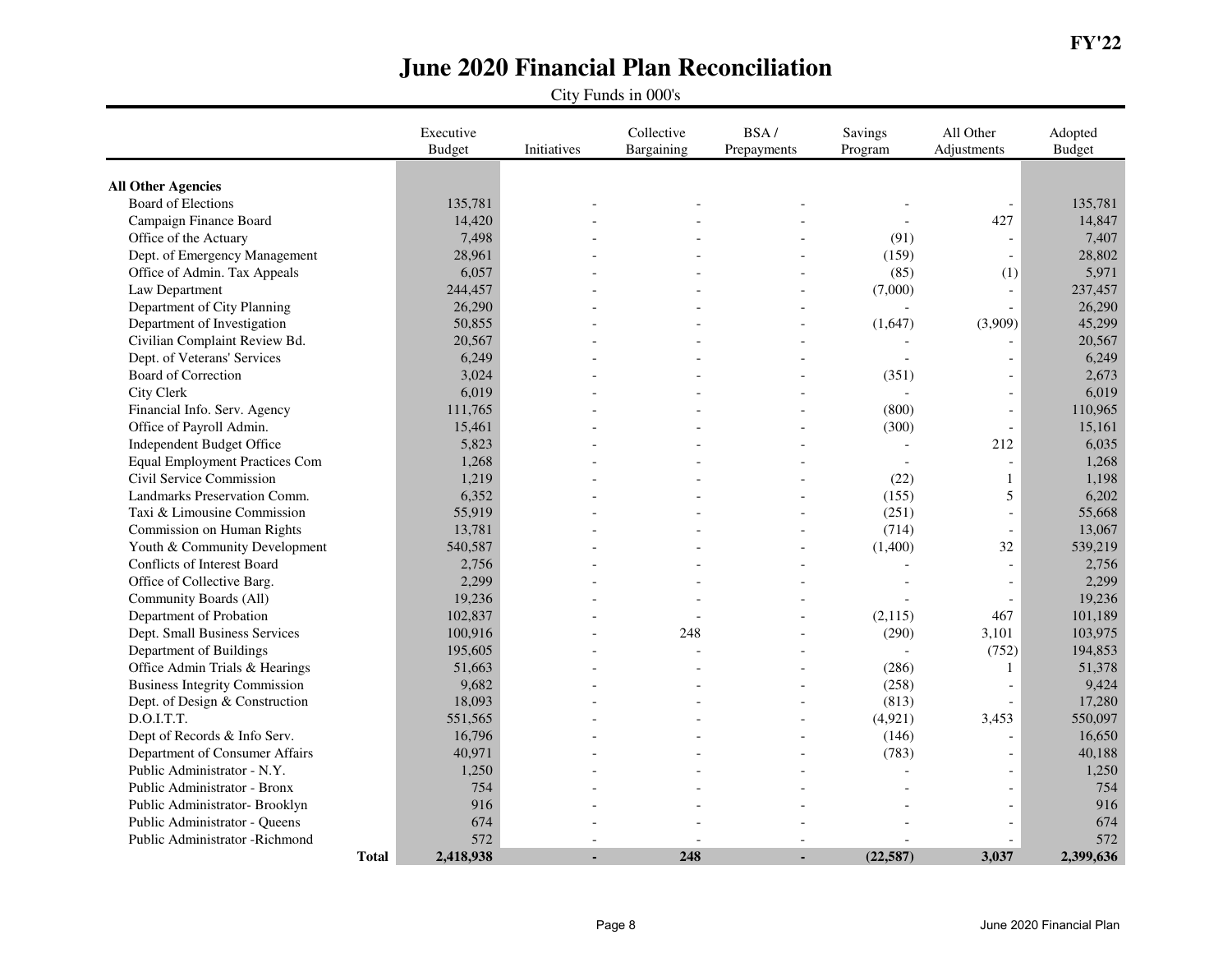|                                 | Executive<br><b>Budget</b> | Initiatives              | Collective<br>Bargaining | BSA/<br>Prepayments      | Savings<br>Program       | All Other<br>Adjustments | Adopted<br><b>Budget</b> |
|---------------------------------|----------------------------|--------------------------|--------------------------|--------------------------|--------------------------|--------------------------|--------------------------|
|                                 |                            |                          |                          |                          |                          |                          |                          |
| <b>All Other Elected</b>        |                            |                          |                          |                          |                          |                          |                          |
| President, Borough of Manhattan | 4,894                      | $\overline{\phantom{0}}$ | $\overline{\phantom{0}}$ | $\overline{\phantom{0}}$ |                          | $\overline{\phantom{0}}$ | 4,894                    |
| President, Borough of the Bronx | 5,753                      | $\overline{\phantom{0}}$ | $\overline{\phantom{a}}$ | $\overline{\phantom{a}}$ |                          | $\overline{\phantom{0}}$ | 5,753                    |
| President, Borough of Brooklyn  | 6,418                      |                          | $\overline{\phantom{0}}$ | $\overline{\phantom{0}}$ |                          | $\overline{\phantom{0}}$ | 6,418                    |
| President, Borough of Queens    | 5,048                      |                          | $\overline{\phantom{0}}$ | $\overline{\phantom{0}}$ |                          | $\overline{\phantom{0}}$ | 5,048                    |
| President, Borough of S.I.      | 4,481                      | $\overline{\phantom{a}}$ | $\overline{\phantom{a}}$ | $\overline{\phantom{a}}$ |                          | $\overline{\phantom{0}}$ | 4,481                    |
| Office of the Comptroller       | 87,847                     | $\overline{\phantom{0}}$ | $\overline{\phantom{a}}$ | $\overline{\phantom{a}}$ | (3,500)                  | $\overline{\phantom{0}}$ | 84,347                   |
| Public Advocate                 | 4,498                      | $\overline{\phantom{0}}$ | $\overline{\phantom{a}}$ | $\overline{\phantom{a}}$ |                          | $\overline{\phantom{0}}$ | 4,498                    |
| City Council                    | 56,441                     | $\overline{\phantom{0}}$ | $\overline{\phantom{a}}$ | $\overline{\phantom{a}}$ | $\overline{\phantom{a}}$ | $\overline{\phantom{0}}$ | 56,441                   |
| District Attorney - N.Y.        | 121,508                    | $\overline{\phantom{a}}$ | $\overline{\phantom{a}}$ | $\overline{\phantom{a}}$ |                          | $\overline{\phantom{0}}$ | 121,508                  |
| District Attorney - Bronx       | 88,754                     |                          | $\overline{\phantom{0}}$ | $\overline{\phantom{0}}$ |                          | $\overline{\phantom{a}}$ | 88,754                   |
| District Attorney - Kings       | 117,284                    | $\overline{\phantom{0}}$ | $\overline{\phantom{0}}$ | $\overline{\phantom{a}}$ | $\overline{\phantom{0}}$ | $\overline{\phantom{0}}$ | 117,284                  |
| District Attorney - Queens      | 75,421                     | $\overline{\phantom{0}}$ | $\overline{\phantom{a}}$ | $\overline{\phantom{0}}$ |                          | $\sim$                   | 75,421                   |
| District Attorney - Richmond    | 18,362                     |                          | $\overline{\phantom{a}}$ | $\overline{\phantom{0}}$ |                          | $\overline{\phantom{a}}$ | 18,362                   |
| Off. of Prosec. & Spec. Narc.   | 24,368                     |                          | $\overline{\phantom{0}}$ | $\overline{\phantom{0}}$ |                          | $\overline{\phantom{a}}$ | 24,368                   |
| <b>Total</b>                    | 621,077                    | ۰.                       | $\blacksquare$           | $\blacksquare$           | (3,500)                  | ۰.                       | 617,577                  |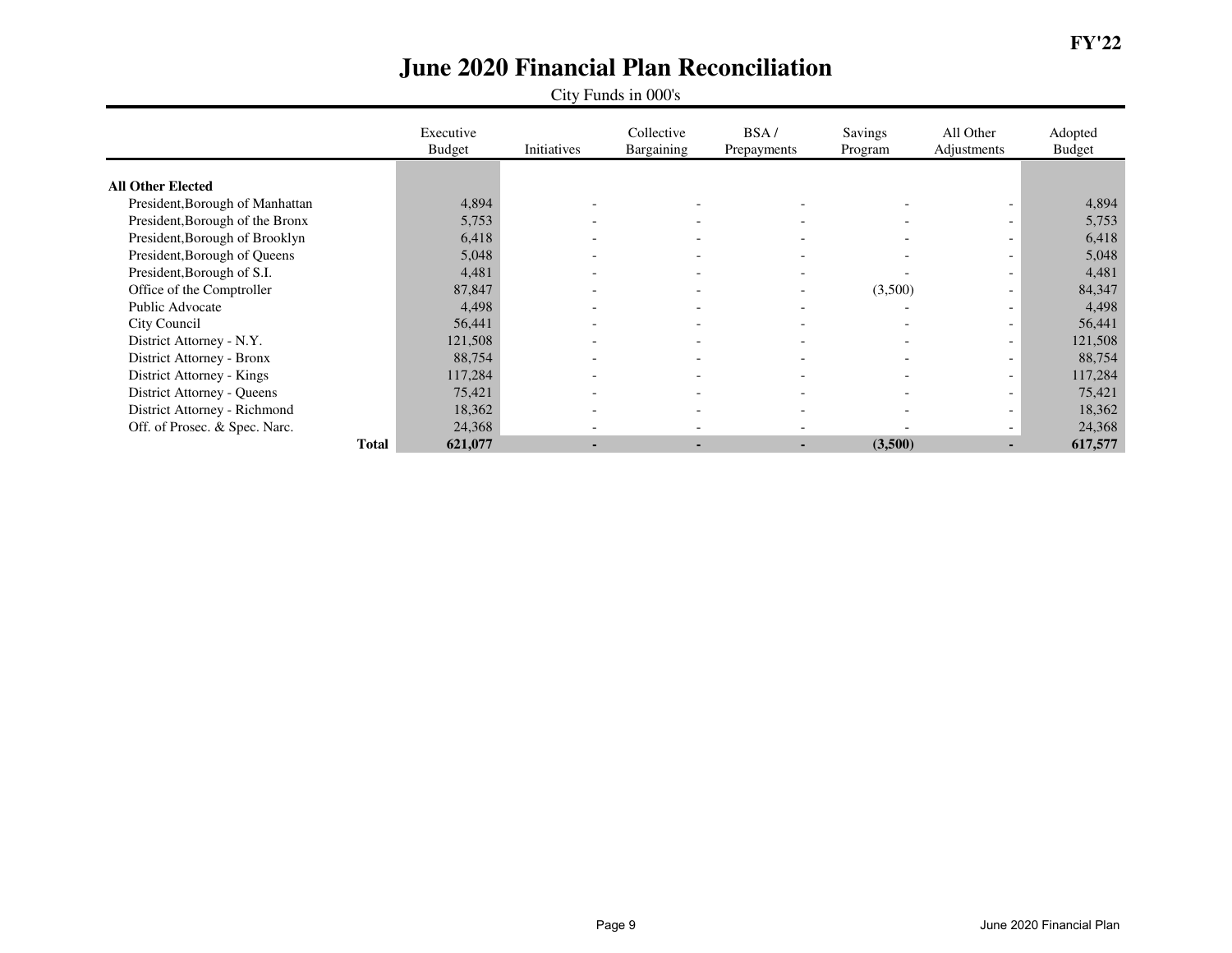|                                  | Executive<br><b>Budget</b> | Initiatives | Collective<br>Bargaining | BSA/<br>Prepayments | Savings<br>Program | All Other<br>Adjustments | Adopted<br><b>Budget</b> |
|----------------------------------|----------------------------|-------------|--------------------------|---------------------|--------------------|--------------------------|--------------------------|
|                                  |                            |             |                          |                     |                    |                          |                          |
| <b>Uniformed Forces</b>          |                            |             |                          |                     |                    |                          |                          |
| Police Department                | 5,352,994                  |             | (320)                    |                     | (82, 204)          | $\blacksquare$           | 5,270,470                |
| Fire Department                  | 1,820,808                  |             | 31,054                   |                     | (136, 389)         | $\mathbf{1}$             | 1,715,474                |
| Department of Correction         | 1,160,921                  |             | 54,596                   | $\overline{a}$      | (6, 472)           | $\overline{a}$           | 1,209,045                |
| Department of Sanitation         | 1,684,750                  |             | 69,957                   |                     | (9,274)            | (1,869)                  | 1,743,564                |
| <b>Health and Welfare</b>        |                            |             |                          |                     |                    |                          |                          |
| Admin. for Children Services     | 864,221                    |             | $\overline{\phantom{a}}$ |                     | (3,430)            | 5                        | 860,796                  |
| Department of Social Services    | 7,830,010                  |             | 92                       |                     | (31,006)           | (253)                    | 7,798,843                |
| Dept. of Homeless Services       | 1,266,430                  |             |                          | $\overline{a}$      | (15, 926)          | (99)                     | 1,250,405                |
| Dept Health & Mental Hygiene     | 909,992                    |             | 1,542                    | $\overline{a}$      | (1,766)            | 285                      | 910,053                  |
| <b>Other Agencies</b>            |                            |             |                          |                     |                    |                          |                          |
| NY Public Library - Research     | 29,894                     |             |                          |                     |                    | 170                      | 30,064                   |
| New York Public Library          | 150,374                    |             |                          |                     |                    | 792                      | 151,166                  |
| Brooklyn Public Library          | 113,454                    |             |                          |                     |                    | 329                      | 113,783                  |
| Queens Borough Public Library    | 118,137                    |             |                          |                     |                    | 367                      | 118,504                  |
| Department for the Aging         | 267,672                    |             | $\overline{a}$           |                     | (2,824)            | $\overline{a}$           | 264,848                  |
| Department of Cultural Affairs   | 148,448                    |             |                          |                     | (85)               | $\overline{\phantom{a}}$ | 148,363                  |
| Housing Preservation & Dev.      | 300,058                    |             | 199                      |                     | (435)              | $\overline{a}$           | 299,822                  |
| Dept of Environmental Prot.      | 1,309,129                  |             |                          |                     | (76)               | 1,366                    | 1,310,419                |
| Department of Finance            | 318,556                    |             | $\overline{a}$           | $\overline{a}$      | (2, 421)           | 5                        | 316,140                  |
| Department of Transportation     | 724,258                    |             |                          | $\overline{a}$      | (2,002)            |                          | 722,256                  |
| Dept of Parks and Recreation     | 426,698                    |             | 111                      |                     | (4,000)            | 1,069                    | 423,878                  |
| Dept of Citywide Admin Srvces    | 383,227                    |             | $\overline{a}$           | $\overline{a}$      | (1,386)            |                          | 381,841                  |
| All Other Agencies               | 2,407,082                  |             | 248                      | $\overline{a}$      | (22, 587)          | (473)                    | 2,384,270                |
| <b>Major Organizations</b>       |                            |             |                          |                     |                    |                          |                          |
| Department of Education          | 14,521,423                 |             | 79,163                   |                     | (90, 431)          | (410)                    | 14,509,745               |
| City University                  | 970,310                    |             | 1,004                    | $\overline{a}$      |                    | $\overline{\phantom{a}}$ | 971,314                  |
| Health and Hospitals Corp.       | 1,166,355                  |             | 8,835                    |                     |                    | 90                       | 1,175,280                |
| Other                            |                            |             |                          |                     |                    |                          |                          |
| Citywide Pension Contributions   | 10,289,891                 |             |                          |                     |                    | (60, 130)                | 10,229,761               |
| Miscellaneous                    | 11,711,151                 |             | (1,786,311)              |                     | (61, 375)          | 8,398                    | 9,871,863                |
| Debt Service                     | 8,523,411                  |             |                          | $\overline{a}$      | (20, 811)          | $\mathbf{1}$             | 8,502,601                |
| Prior Payable Adjustment         |                            |             |                          |                     |                    | $\sim$                   |                          |
| General Reserve                  | 1,000,000                  |             |                          |                     |                    | $\overline{a}$           | 1,000,000                |
| Citywide Savings Initiatives     | (34, 815)                  |             |                          |                     | (1,046)            | 1,799                    | (34,062)                 |
| <b>Energy Adjustment</b>         | 105,407                    |             |                          |                     |                    | $\overline{a}$           | 105,407                  |
| Lease Adjustment                 | 79,502                     |             |                          |                     |                    | $\overline{a}$           | 79,502                   |
| <b>OTPS</b> Inflation Adjustment | 111,038                    |             |                          |                     |                    | $\overline{a}$           | 111,038                  |
| <b>Elected Officials</b>         |                            |             |                          |                     |                    |                          |                          |
| Mayoralty                        | 122,368                    |             |                          |                     | (1,010)            | $\overline{\phantom{a}}$ | 121,358                  |
| All Other Elected                | 621,090                    |             |                          | $\overline{a}$      | (3,500)            |                          | 617,590                  |
| <b>Total</b>                     | 76,774,244                 | ×.          | (1,539,830)              | $\blacksquare$      | (500, 456)         | (48, 557)                | 74,685,401               |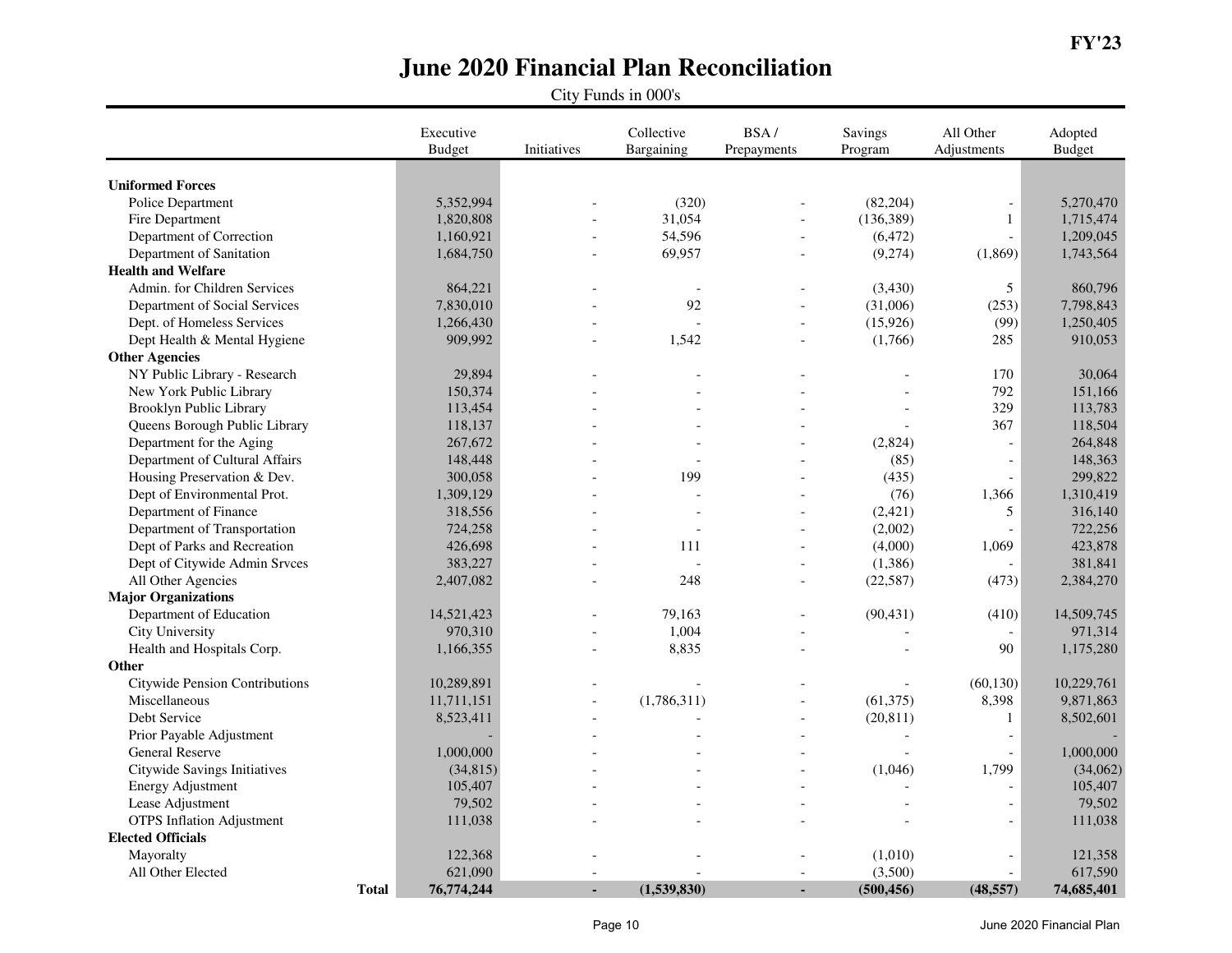|                                       | Executive<br><b>Budget</b> | Initiatives | Collective<br>Bargaining | BSA/<br>Prepayments | Savings<br>Program | All Other<br>Adjustments | Adopted<br><b>Budget</b> |
|---------------------------------------|----------------------------|-------------|--------------------------|---------------------|--------------------|--------------------------|--------------------------|
|                                       |                            |             |                          |                     |                    |                          |                          |
| <b>All Other Agencies</b>             |                            |             |                          |                     |                    |                          |                          |
| Board of Elections                    | 135,370                    |             |                          |                     |                    | $\overline{\phantom{a}}$ | 135,370                  |
| Campaign Finance Board                | 14,420                     |             |                          |                     |                    | 427                      | 14,847                   |
| Office of the Actuary                 | 7,498                      |             |                          |                     | (91)               | $\sim$                   | 7,407                    |
| Dept. of Emergency Management         | 28,961                     |             |                          |                     | (159)              |                          | 28,802                   |
| Office of Admin. Tax Appeals          | 6,057                      |             |                          |                     | (85)               | (1)                      | 5,971                    |
| Law Department                        | 245,197                    |             |                          |                     | (7,000)            | $\overline{\phantom{a}}$ | 238,197                  |
| Department of City Planning           | 26,378                     |             |                          |                     |                    | $\blacksquare$           | 26,378                   |
| Department of Investigation           | 50,855                     |             |                          |                     | (1,647)            | (3,909)                  | 45,299                   |
| Civilian Complaint Review Bd.         | 20,317                     |             |                          |                     |                    |                          | 20,317                   |
| Dept. of Veterans' Services           | 5,913                      |             |                          |                     |                    | $\overline{\phantom{a}}$ | 5,913                    |
| Board of Correction                   | 3,024                      |             |                          |                     | (351)              | $\overline{\phantom{a}}$ | 2,673                    |
| <b>City Clerk</b>                     | 6,019                      |             |                          |                     |                    | $\sim$                   | 6,019                    |
| Financial Info. Serv. Agency          | 111,765                    |             |                          |                     | (800)              | $\overline{\phantom{a}}$ | 110,965                  |
| Office of Payroll Admin.              | 15,461                     |             |                          |                     | (300)              | $\blacksquare$           | 15,161                   |
| Independent Budget Office             | 5,806                      |             |                          |                     |                    | $\sim$                   | 5,806                    |
| <b>Equal Employment Practices Com</b> | 1,268                      |             |                          |                     | $\overline{a}$     | $\blacksquare$           | 1,268                    |
| Civil Service Commission              | 1,219                      |             |                          |                     | (22)               | $\mathbf{1}$             | 1,198                    |
| Landmarks Preservation Comm.          | 6,412                      |             |                          |                     | (155)              | 5                        | 6,262                    |
| Taxi & Limousine Commission           | 56,019                     |             |                          |                     | (251)              | $\mathbf{r}$             | 55,768                   |
| Commission on Human Rights            | 13,781                     |             |                          |                     | (714)              | $\blacksquare$           | 13,067                   |
| Youth & Community Development         | 540,690                    |             |                          |                     | (1,400)            | 33                       | 539,323                  |
| Conflicts of Interest Board           | 2,756                      |             |                          |                     |                    | $\sim$                   | 2,756                    |
| Office of Collective Barg.            | 2,299                      |             |                          |                     | L,                 | $\sim$                   | 2,299                    |
| Community Boards (All)                | 19,236                     |             |                          |                     |                    | $\overline{\phantom{a}}$ | 19,236                   |
| Department of Probation               | 102,837                    |             |                          |                     | (2,115)            | 467                      | 101,189                  |
| Dept. Small Business Services         | 94,793                     |             | 248                      |                     | (290)              | (199)                    | 94,552                   |
| Department of Buildings               | 190,701                    |             |                          |                     |                    | (752)                    | 189,949                  |
| Office Admin Trials & Hearings        | 51,663                     |             |                          |                     | (286)              | 1                        | 51,378                   |
| <b>Business Integrity Commission</b>  | 9,749                      |             |                          |                     | (258)              | $\overline{\phantom{a}}$ | 9,491                    |
| Dept. of Design & Construction        | 18,093                     |             |                          |                     | (813)              | $\overline{a}$           | 17,280                   |
| D.O.I.T.T.                            | 551,492                    |             |                          |                     | (4,921)            | 3,454                    | 550,025                  |
| Dept of Records & Info Serv.          | 16,395                     |             |                          |                     | (146)              | $\overline{\phantom{a}}$ | 16,249                   |
| Department of Consumer Affairs        | 40,468                     |             |                          |                     | (783)              | $\overline{a}$           | 39,685                   |
| Public Administrator - N.Y.           | 1,254                      |             |                          |                     | $\overline{a}$     | $\overline{\phantom{a}}$ | 1,254                    |
| Public Administrator - Bronx          | 754                        |             |                          |                     |                    |                          | 754                      |
| Public Administrator- Brooklyn        | 916                        |             |                          |                     |                    |                          | 916                      |
| Public Administrator - Queens         | 674                        |             |                          |                     |                    |                          | 674                      |
| Public Administrator - Richmond       | 572                        |             |                          |                     |                    |                          | 572                      |
| <b>Total</b>                          | 2,407,082                  |             | 248                      |                     | (22, 587)          | (473)                    | 2,384,270                |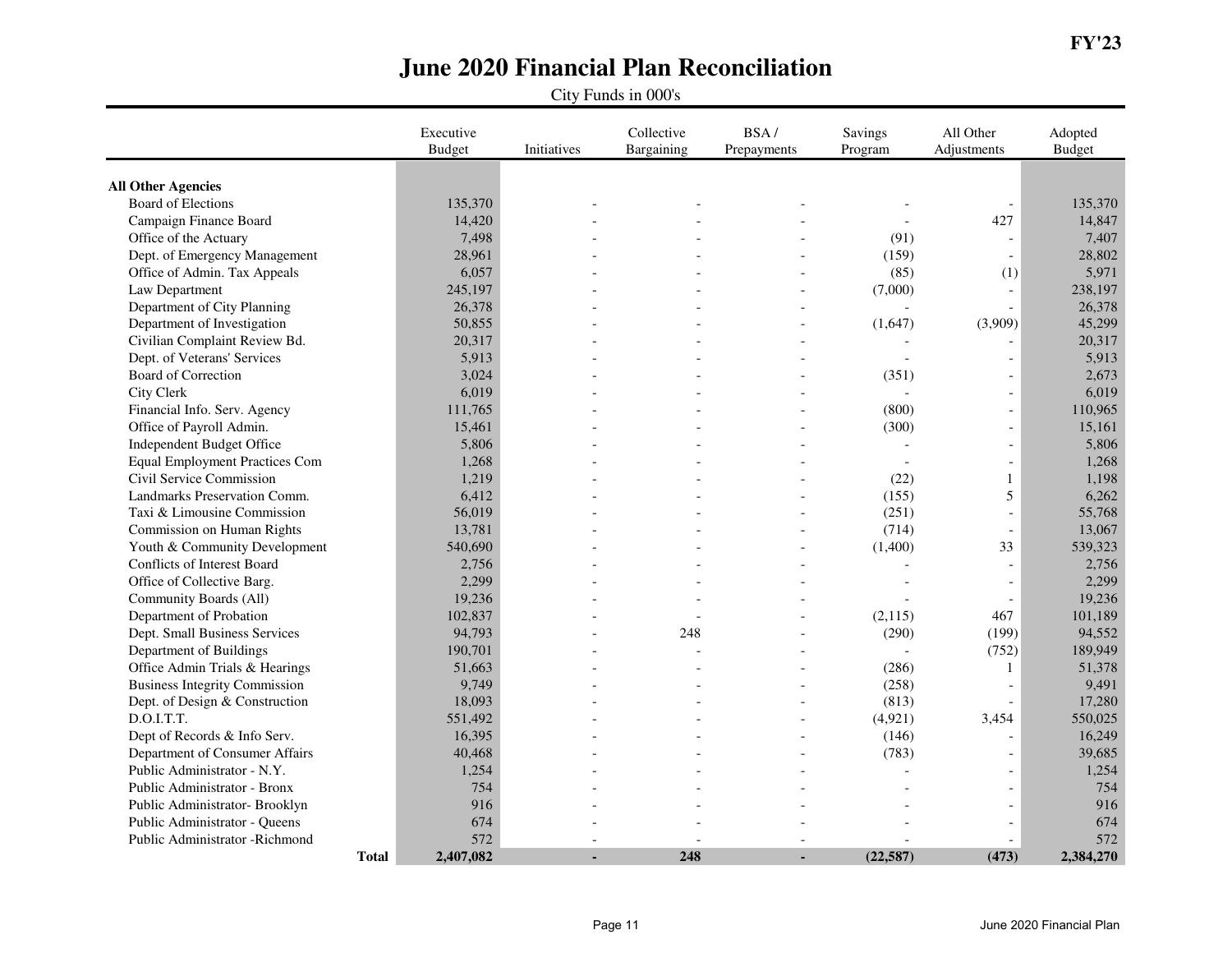|                                 | Executive<br><b>Budget</b> | Initiatives              | Collective<br>Bargaining | BSA/<br>Prepayments      | Savings<br>Program       | All Other<br>Adjustments | Adopted<br><b>Budget</b> |
|---------------------------------|----------------------------|--------------------------|--------------------------|--------------------------|--------------------------|--------------------------|--------------------------|
|                                 |                            |                          |                          |                          |                          |                          |                          |
| <b>All Other Elected</b>        |                            |                          |                          |                          |                          |                          |                          |
| President, Borough of Manhattan | 4,894                      |                          | $\overline{\phantom{a}}$ | $\overline{\phantom{a}}$ |                          | $\overline{\phantom{0}}$ | 4,894                    |
| President, Borough of the Bronx | 5,753                      | $\overline{\phantom{0}}$ | $\overline{\phantom{0}}$ | $\overline{\phantom{a}}$ | $\overline{\phantom{0}}$ | $\overline{\phantom{0}}$ | 5,753                    |
| President, Borough of Brooklyn  | 6,418                      | $\overline{\phantom{0}}$ | $\overline{\phantom{a}}$ | $\overline{\phantom{0}}$ | $\overline{\phantom{0}}$ | $\overline{\phantom{0}}$ | 6,418                    |
| President, Borough of Queens    | 5,048                      | $\overline{\phantom{0}}$ | $\overline{\phantom{a}}$ | $\overline{\phantom{0}}$ | $\overline{\phantom{0}}$ | $\overline{\phantom{0}}$ | 5,048                    |
| President, Borough of S.I.      | 4,481                      |                          | $\overline{\phantom{a}}$ | $\overline{\phantom{0}}$ |                          | $\overline{\phantom{a}}$ | 4,481                    |
| Office of the Comptroller       | 87,863                     | $\overline{\phantom{0}}$ | $\overline{\phantom{a}}$ | $\overline{\phantom{a}}$ | (3,500)                  | $\overline{\phantom{0}}$ | 84,363                   |
| Public Advocate                 | 4,498                      | $\overline{\phantom{0}}$ | $\overline{\phantom{0}}$ | $\overline{\phantom{0}}$ | $\overline{\phantom{a}}$ | $\overline{\phantom{0}}$ | 4,498                    |
| City Council                    | 56,441                     | $\overline{\phantom{0}}$ | $\overline{\phantom{a}}$ | $\overline{\phantom{a}}$ | $\overline{\phantom{0}}$ | $\overline{\phantom{a}}$ | 56,441                   |
| District Attorney - N.Y.        | 121,510                    |                          | $\overline{\phantom{a}}$ | $\overline{\phantom{0}}$ |                          | $\overline{\phantom{0}}$ | 121,510                  |
| District Attorney - Bronx       | 88,754                     |                          | $\overline{\phantom{a}}$ | $\overline{\phantom{a}}$ |                          | $\overline{\phantom{0}}$ | 88,754                   |
| District Attorney - Kings       | 117,284                    | $\overline{\phantom{0}}$ | $\overline{\phantom{a}}$ | $\overline{\phantom{a}}$ | $\overline{\phantom{0}}$ | $\overline{\phantom{0}}$ | 117,284                  |
| District Attorney - Queens      | 75,421                     |                          | $\overline{\phantom{a}}$ | $\overline{\phantom{0}}$ |                          | $\overline{\phantom{0}}$ | 75,421                   |
| District Attorney - Richmond    | 18,357                     |                          | $\overline{\phantom{0}}$ | $\overline{\phantom{0}}$ |                          | $\overline{\phantom{a}}$ | 18,357                   |
| Off. of Prosec. & Spec. Narc.   | 24,368                     |                          | $\overline{\phantom{0}}$ | $\overline{\phantom{0}}$ |                          | $\overline{\phantom{0}}$ | 24,368                   |
| <b>Total</b>                    | 621,090                    | ۰.                       | $\blacksquare$           | $\blacksquare$           | (3,500)                  | ۰.                       | 617,590                  |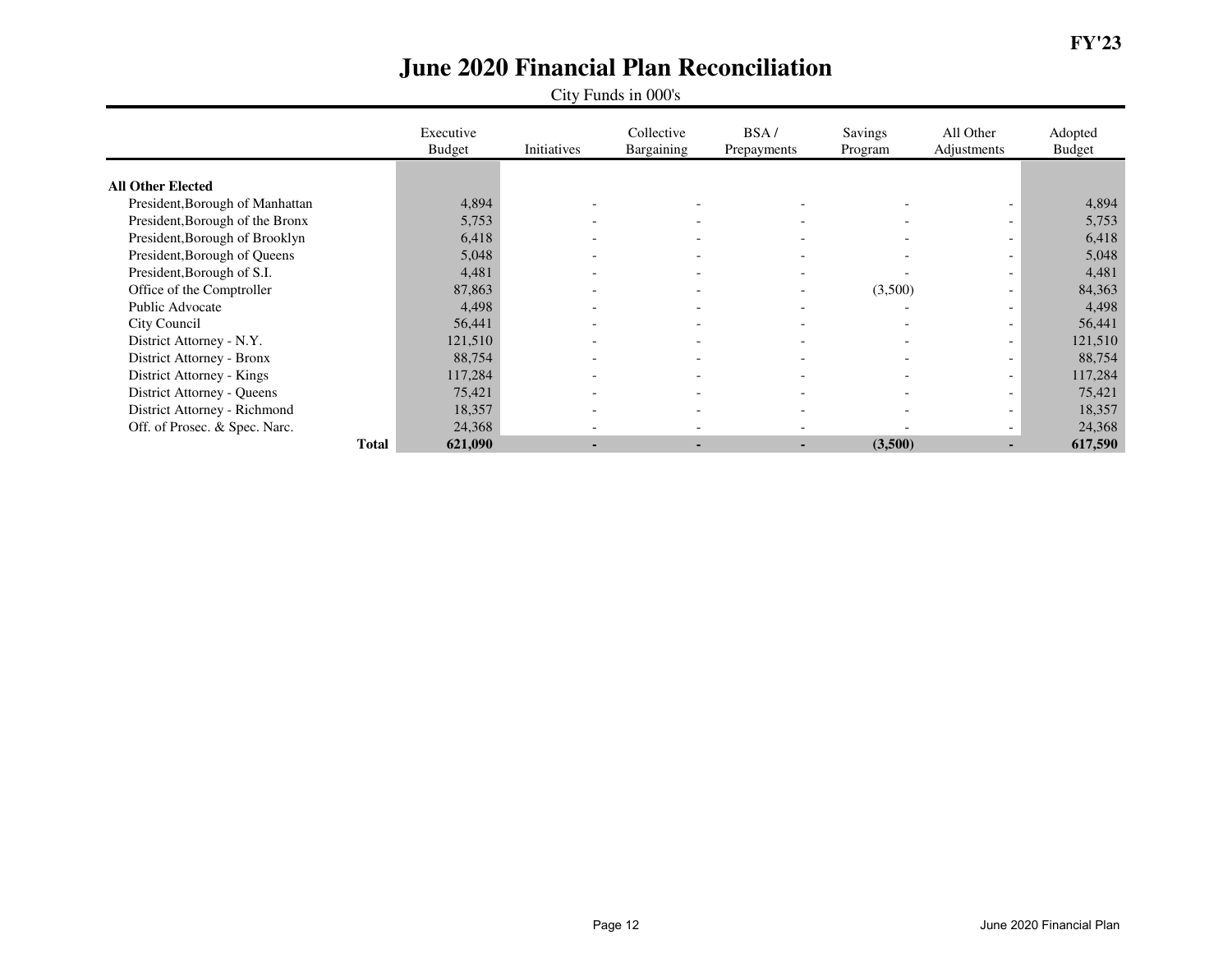|                                  | Executive<br><b>Budget</b> | Initiatives | Collective<br>Bargaining | BSA/<br>Prepayments | Savings<br>Program | All Other<br>Adjustments | Adopted<br><b>Budget</b> |
|----------------------------------|----------------------------|-------------|--------------------------|---------------------|--------------------|--------------------------|--------------------------|
|                                  |                            |             |                          |                     |                    |                          |                          |
| <b>Uniformed Forces</b>          |                            |             |                          |                     |                    |                          |                          |
| Police Department                | 5,353,020                  |             | (320)                    |                     | (82, 204)          | $\mathbf{1}$             | 5,270,497                |
| Fire Department                  | 1,820,808                  |             | 31,054                   |                     | (136, 389)         | $\mathbf{1}$             | 1,715,474                |
| Department of Correction         | 1,160,909                  |             | 54,596                   | $\overline{a}$      | (6, 472)           | $\overline{a}$           | 1,209,033                |
| Department of Sanitation         | 1,684,323                  |             | 69,957                   |                     | (9,295)            | (1,869)                  | 1,743,116                |
| <b>Health and Welfare</b>        |                            |             |                          |                     |                    |                          |                          |
| Admin. for Children Services     | 864,221                    |             | $\overline{\phantom{a}}$ |                     | (3,430)            | 5                        | 860,796                  |
| Department of Social Services    | 7,830,010                  |             | 92                       |                     | (31,006)           | (253)                    | 7,798,843                |
| Dept. of Homeless Services       | 1,266,430                  |             |                          | $\overline{a}$      | (15, 926)          | (99)                     | 1,250,405                |
| Dept Health & Mental Hygiene     | 910,000                    |             | 1,542                    | $\overline{a}$      | (1,766)            | 285                      | 910,061                  |
| <b>Other Agencies</b>            |                            |             |                          |                     |                    |                          |                          |
| NY Public Library - Research     | 29,894                     |             |                          |                     |                    | 170                      | 30,064                   |
| New York Public Library          | 150,374                    |             |                          |                     |                    | 792                      | 151,166                  |
| Brooklyn Public Library          | 113,454                    |             |                          |                     |                    | 329                      | 113,783                  |
| Queens Borough Public Library    | 118,137                    |             |                          |                     |                    | 367                      | 118,504                  |
| Department for the Aging         | 267,671                    |             | $\overline{a}$           |                     | (2,824)            | $\overline{a}$           | 264,847                  |
| Department of Cultural Affairs   | 148,448                    |             |                          |                     | (85)               | $\overline{a}$           | 148,363                  |
| Housing Preservation & Dev.      | 300,058                    |             | 199                      |                     | (435)              | $\overline{a}$           | 299,822                  |
| Dept of Environmental Prot.      | 1,309,129                  |             |                          |                     | (76)               | $\overline{\phantom{a}}$ | 1,309,053                |
| Department of Finance            | 318,556                    |             | $\overline{a}$           | $\overline{a}$      | (2, 421)           | 5                        | 316,140                  |
| Department of Transportation     | 725,476                    |             |                          | $\overline{a}$      | (2,002)            | (1)                      | 723,473                  |
| Dept of Parks and Recreation     | 426,698                    |             | 111                      |                     | (4,000)            | 1,069                    | 423,878                  |
| Dept of Citywide Admin Srvces    | 383,227                    |             | $\overline{a}$           | $\overline{a}$      | (1,386)            | $\overline{a}$           | 381,841                  |
| All Other Agencies               | 2,406,105                  |             | 248                      | $\overline{a}$      | (22, 587)          | (473)                    | 2,383,293                |
| <b>Major Organizations</b>       |                            |             |                          |                     |                    |                          |                          |
| Department of Education          | 14,918,006                 |             | 79,157                   |                     | (90, 431)          | (410)                    | 14,906,322               |
| City University                  | 990,502                    |             | 1,004                    | $\overline{a}$      |                    | $\mathbf{1}$             | 991,507                  |
| Health and Hospitals Corp.       | 1,175,419                  |             | 8,835                    |                     |                    | 89                       | 1,184,343                |
| Other                            |                            |             |                          |                     |                    |                          |                          |
| Citywide Pension Contributions   | 9,961,550                  |             |                          |                     |                    | (35,526)                 | 9,926,024                |
| Miscellaneous                    | 12,689,238                 |             | (2,051,515)              |                     | (65, 339)          | 15,835                   | 10,588,219               |
| Debt Service                     | 8,971,227                  |             |                          | $\overline{a}$      | (20, 818)          | $\overline{a}$           | 8,950,409                |
| Prior Payable Adjustment         |                            |             |                          |                     |                    | $\sim$                   |                          |
| General Reserve                  | 1,000,000                  |             |                          |                     |                    | $\overline{a}$           | 1,000,000                |
| Citywide Savings Initiatives     | (34, 815)                  |             |                          |                     | (1,046)            | 1,799                    | (34,062)                 |
| <b>Energy Adjustment</b>         | 142,317                    |             |                          |                     |                    | $\overline{a}$           | 142,317                  |
| Lease Adjustment                 | 121,051                    |             |                          |                     |                    | $\overline{a}$           | 121,051                  |
| <b>OTPS</b> Inflation Adjustment | 166,557                    |             |                          |                     |                    | $\overline{a}$           | 166,557                  |
| <b>Elected Officials</b>         |                            |             |                          |                     |                    |                          |                          |
| Mayoralty                        | 122,368                    |             |                          |                     | (1,010)            | $\overline{\phantom{a}}$ | 121,358                  |
| All Other Elected                | 621,085                    |             |                          | $\overline{a}$      | (3,500)            | $\mathcal{L}$            | 617,585                  |
| <b>Total</b>                     | 78,431,453                 |             | (1,805,040)              | $\blacksquare$      | (504, 448)         | (17, 883)                | 76,104,082               |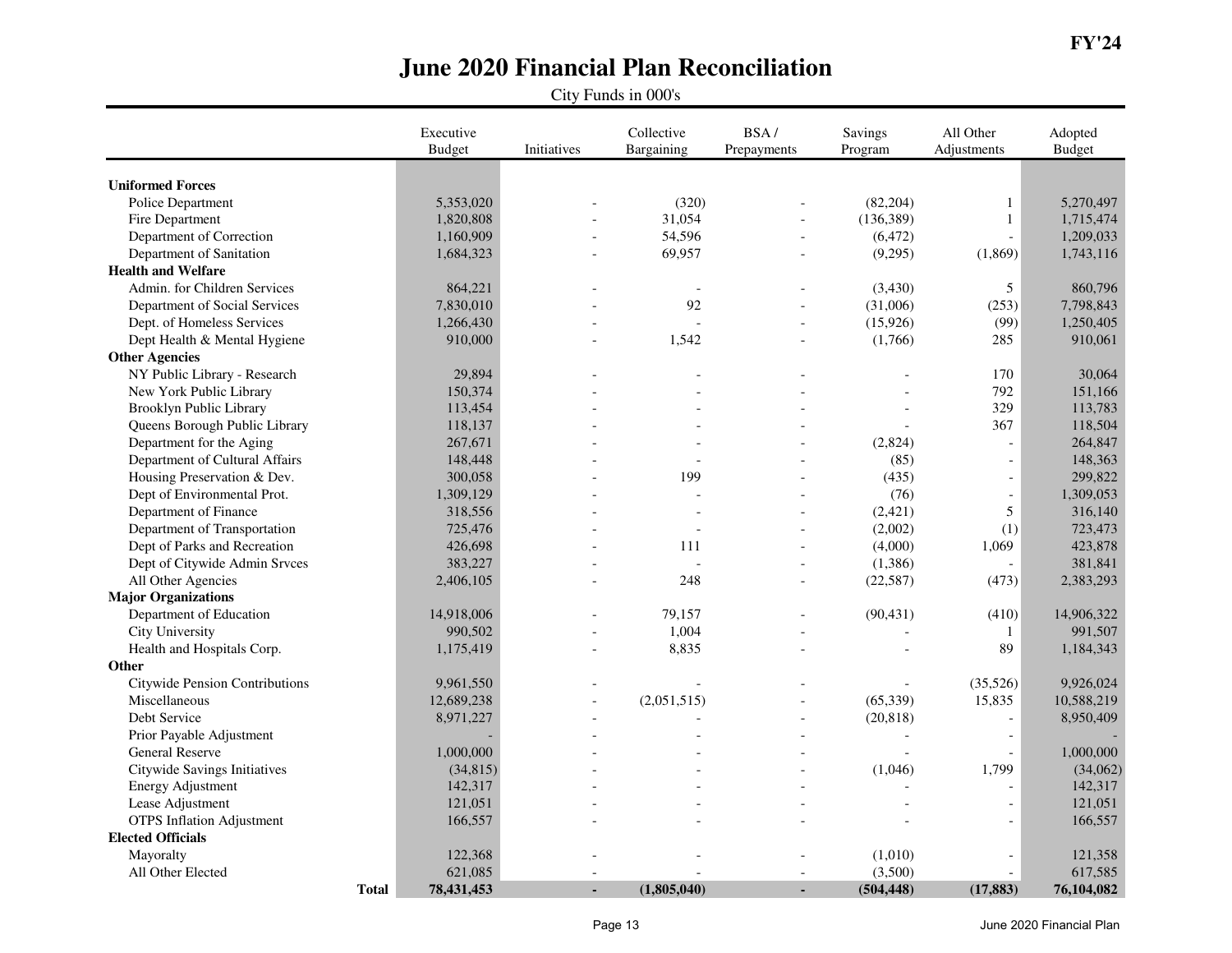|                                       | Executive<br><b>Budget</b> | Initiatives | Collective<br>Bargaining | BSA/<br>Prepayments | Savings<br>Program | All Other<br>Adjustments | Adopted<br><b>Budget</b> |
|---------------------------------------|----------------------------|-------------|--------------------------|---------------------|--------------------|--------------------------|--------------------------|
|                                       |                            |             |                          |                     |                    |                          |                          |
| <b>All Other Agencies</b>             |                            |             |                          |                     |                    |                          |                          |
| <b>Board of Elections</b>             | 135,370                    |             |                          |                     |                    | $\sim$                   | 135,370                  |
| Campaign Finance Board                | 14,420                     |             |                          |                     |                    | 427                      | 14,847                   |
| Office of the Actuary                 | 7,498                      |             |                          |                     | (91)               | $\sim$                   | 7,407                    |
| Dept. of Emergency Management         | 28,961                     |             |                          |                     | (159)              | $\sim$                   | 28,802                   |
| Office of Admin. Tax Appeals          | 6,057                      |             |                          |                     | (85)               | (1)                      | 5,971                    |
| Law Department                        | 245,197                    |             |                          |                     | (7,000)            |                          | 238,197                  |
| Department of City Planning           | 26,378                     |             |                          |                     |                    | $\overline{a}$           | 26,378                   |
| Department of Investigation           | 50,855                     |             |                          |                     | (1,647)            | (3,909)                  | 45,299                   |
| Civilian Complaint Review Bd.         | 20,317                     |             |                          |                     |                    |                          | 20,317                   |
| Dept. of Veterans' Services           | 5,913                      |             |                          |                     |                    |                          | 5,913                    |
| Board of Correction                   | 3,024                      |             |                          |                     | (351)              | $\overline{\phantom{a}}$ | 2,673                    |
| City Clerk                            | 6,019                      |             |                          |                     |                    | $\blacksquare$           | 6,019                    |
| Financial Info. Serv. Agency          | 111,765                    |             |                          |                     | (800)              | $\overline{\phantom{a}}$ | 110,965                  |
| Office of Payroll Admin.              | 15,461                     |             |                          |                     | (300)              | $\sim$                   | 15,161                   |
| Independent Budget Office             | 5,806                      |             |                          |                     |                    | $\blacksquare$           | 5,806                    |
| <b>Equal Employment Practices Com</b> | 1,268                      |             |                          |                     |                    | $\blacksquare$           | 1,268                    |
| Civil Service Commission              | 1,219                      |             |                          |                     | (22)               | $\mathbf{1}$             | 1,198                    |
| Landmarks Preservation Comm.          | 6,412                      |             |                          |                     | (155)              | 5                        | 6,262                    |
| Taxi & Limousine Commission           | 56,019                     |             |                          |                     | (251)              | $\overline{\phantom{a}}$ | 55,768                   |
| Commission on Human Rights            | 13,781                     |             |                          |                     | (714)              | $\overline{\phantom{a}}$ | 13,067                   |
| Youth & Community Development         | 540,690                    |             |                          |                     | (1,400)            | 33                       | 539,323                  |
| Conflicts of Interest Board           | 2,756                      |             |                          |                     |                    |                          | 2,756                    |
| Office of Collective Barg.            | 2,299                      |             |                          |                     |                    | $\overline{\phantom{a}}$ | 2,299                    |
| Community Boards (All)                | 19,236                     |             |                          |                     |                    | $\blacksquare$           | 19,236                   |
| Department of Probation               | 102,837                    |             |                          |                     | (2,115)            | 467                      | 101,189                  |
| Dept. Small Business Services         | 94,293                     |             | 248                      |                     | (290)              | (199)                    | 94,052                   |
| Department of Buildings               | 190,701                    |             |                          |                     |                    | (752)                    | 189,949                  |
| Office Admin Trials & Hearings        | 51,663                     |             |                          |                     | (286)              | $\mathbf{1}$             | 51,378                   |
| <b>Business Integrity Commission</b>  | 9,749                      |             |                          |                     | (258)              |                          | 9,491                    |
| Dept. of Design & Construction        | 18,093                     |             |                          |                     | (813)              |                          | 17,280                   |
| D.O.I.T.T.                            | 551,015                    |             |                          |                     | (4,921)            | 3,454                    | 549,548                  |
| Dept of Records & Info Serv.          | 16,395                     |             |                          |                     | (146)              | $\sim$                   | 16,249                   |
| Department of Consumer Affairs        | 40,468                     |             |                          |                     | (783)              | $\overline{a}$           | 39,685                   |
| Public Administrator - N.Y.           | 1,254                      |             |                          |                     |                    |                          | 1,254                    |
| Public Administrator - Bronx          | 754                        |             |                          |                     |                    |                          | 754                      |
| Public Administrator- Brooklyn        | 916                        |             |                          |                     |                    |                          | 916                      |
| Public Administrator - Queens         | 674                        |             |                          |                     |                    | $\overline{\phantom{a}}$ | 674                      |
| Public Administrator -Richmond        | 572                        |             |                          |                     |                    |                          | 572                      |
|                                       | 2,406,105<br><b>Total</b>  |             | 248                      |                     | (22, 587)          | (473)                    | 2,383,293                |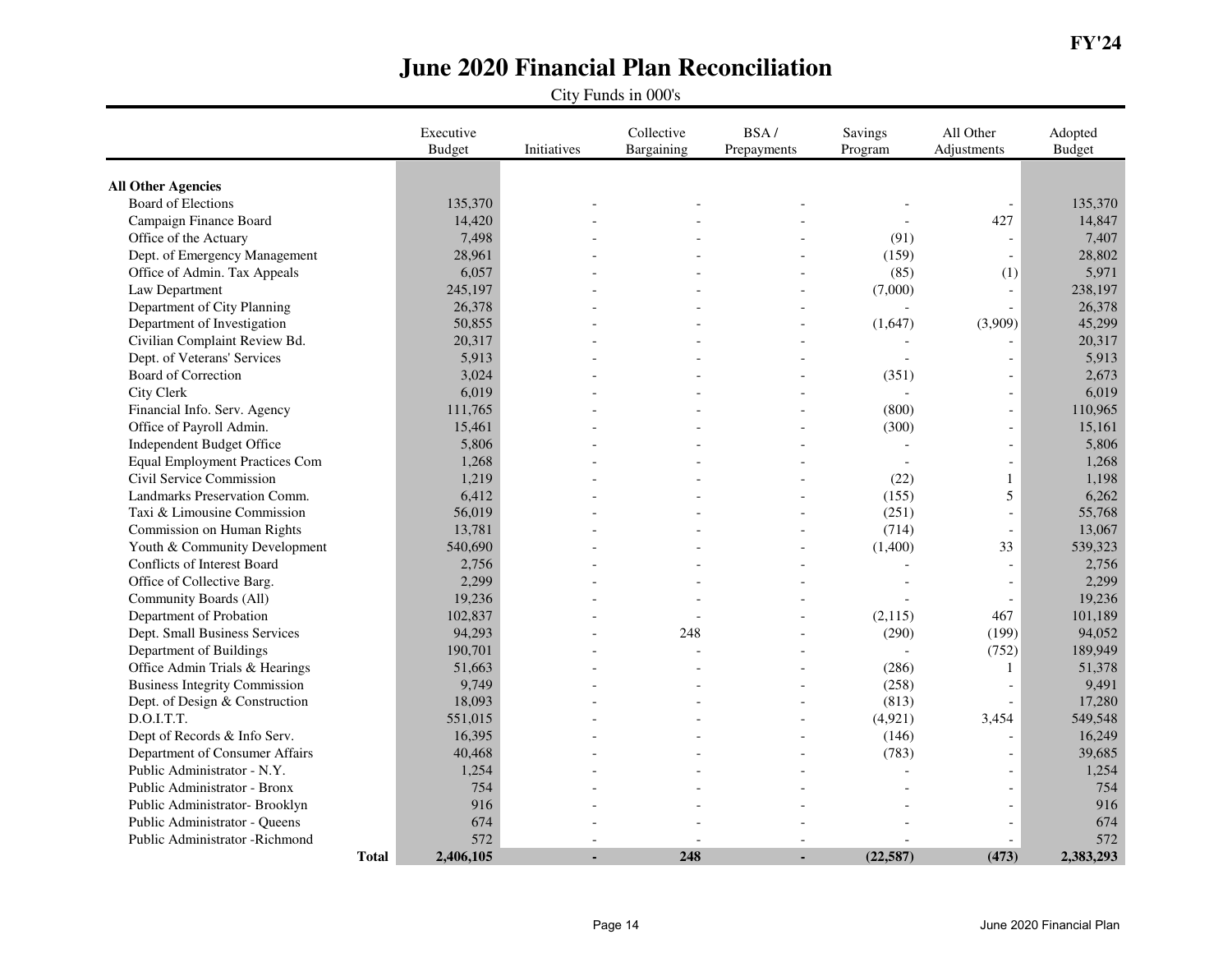|                                 | Executive<br><b>Budget</b> | Initiatives              | Collective<br>Bargaining | BSA/<br>Prepayments      | <b>Savings</b><br>Program | All Other<br>Adjustments | Adopted<br><b>Budget</b> |
|---------------------------------|----------------------------|--------------------------|--------------------------|--------------------------|---------------------------|--------------------------|--------------------------|
|                                 |                            |                          |                          |                          |                           |                          |                          |
| <b>All Other Elected</b>        |                            |                          |                          |                          |                           |                          |                          |
| President, Borough of Manhattan | 4,894                      |                          | $\overline{\phantom{0}}$ | $\overline{\phantom{0}}$ |                           | $\overline{\phantom{0}}$ | 4,894                    |
| President, Borough of the Bronx | 5,753                      |                          | $\overline{\phantom{a}}$ | $\overline{\phantom{a}}$ |                           | $\overline{\phantom{0}}$ | 5,753                    |
| President, Borough of Brooklyn  | 6,418                      |                          | $\overline{\phantom{0}}$ | $\overline{\phantom{0}}$ |                           | $\overline{\phantom{a}}$ | 6,418                    |
| President, Borough of Queens    | 5,048                      |                          | $\overline{\phantom{0}}$ | $\overline{\phantom{0}}$ |                           | $\overline{\phantom{0}}$ | 5,048                    |
| President, Borough of S.I.      | 4,481                      | $\overline{\phantom{0}}$ | $\overline{\phantom{a}}$ | $\overline{\phantom{a}}$ |                           | $\overline{\phantom{0}}$ | 4,481                    |
| Office of the Comptroller       | 87,863                     | $\overline{\phantom{0}}$ | $\overline{\phantom{a}}$ | $\overline{\phantom{a}}$ | (3,500)                   | $\overline{\phantom{0}}$ | 84,363                   |
| Public Advocate                 | 4,498                      | $\overline{\phantom{0}}$ | $\overline{\phantom{0}}$ | $\overline{\phantom{0}}$ | $\overline{\phantom{a}}$  | $\overline{\phantom{a}}$ | 4,498                    |
| City Council                    | 56,441                     | $\overline{\phantom{0}}$ | $\overline{\phantom{a}}$ | $\overline{\phantom{a}}$ | $\sim$                    | $\overline{\phantom{0}}$ | 56,441                   |
| District Attorney - N.Y.        | 121,510                    |                          | $\overline{\phantom{a}}$ | $\overline{\phantom{a}}$ |                           | $\overline{\phantom{0}}$ | 121,510                  |
| District Attorney - Bronx       | 88,754                     |                          | $\overline{\phantom{a}}$ | $\overline{\phantom{0}}$ |                           | $\overline{\phantom{a}}$ | 88,754                   |
| District Attorney - Kings       | 117,284                    | $\overline{\phantom{0}}$ | $\overline{\phantom{0}}$ | $\overline{\phantom{a}}$ | $\overline{\phantom{0}}$  | $\overline{\phantom{0}}$ | 117,284                  |
| District Attorney - Queens      | 75,421                     |                          | $\overline{\phantom{a}}$ | $\overline{\phantom{0}}$ | $\overline{\phantom{0}}$  | $\overline{\phantom{0}}$ | 75,421                   |
| District Attorney - Richmond    | 18,352                     |                          | $\overline{\phantom{a}}$ | $\overline{\phantom{0}}$ | $\overline{\phantom{a}}$  | $\overline{\phantom{a}}$ | 18,352                   |
| Off. of Prosec. & Spec. Narc.   | 24,368                     |                          | $\overline{\phantom{0}}$ | $\overline{\phantom{0}}$ |                           | $\overline{\phantom{0}}$ | 24,368                   |
| <b>Total</b>                    | 621,085                    | ۰.                       | $\blacksquare$           | $\blacksquare$           | (3,500)                   | ۰.                       | 617,585                  |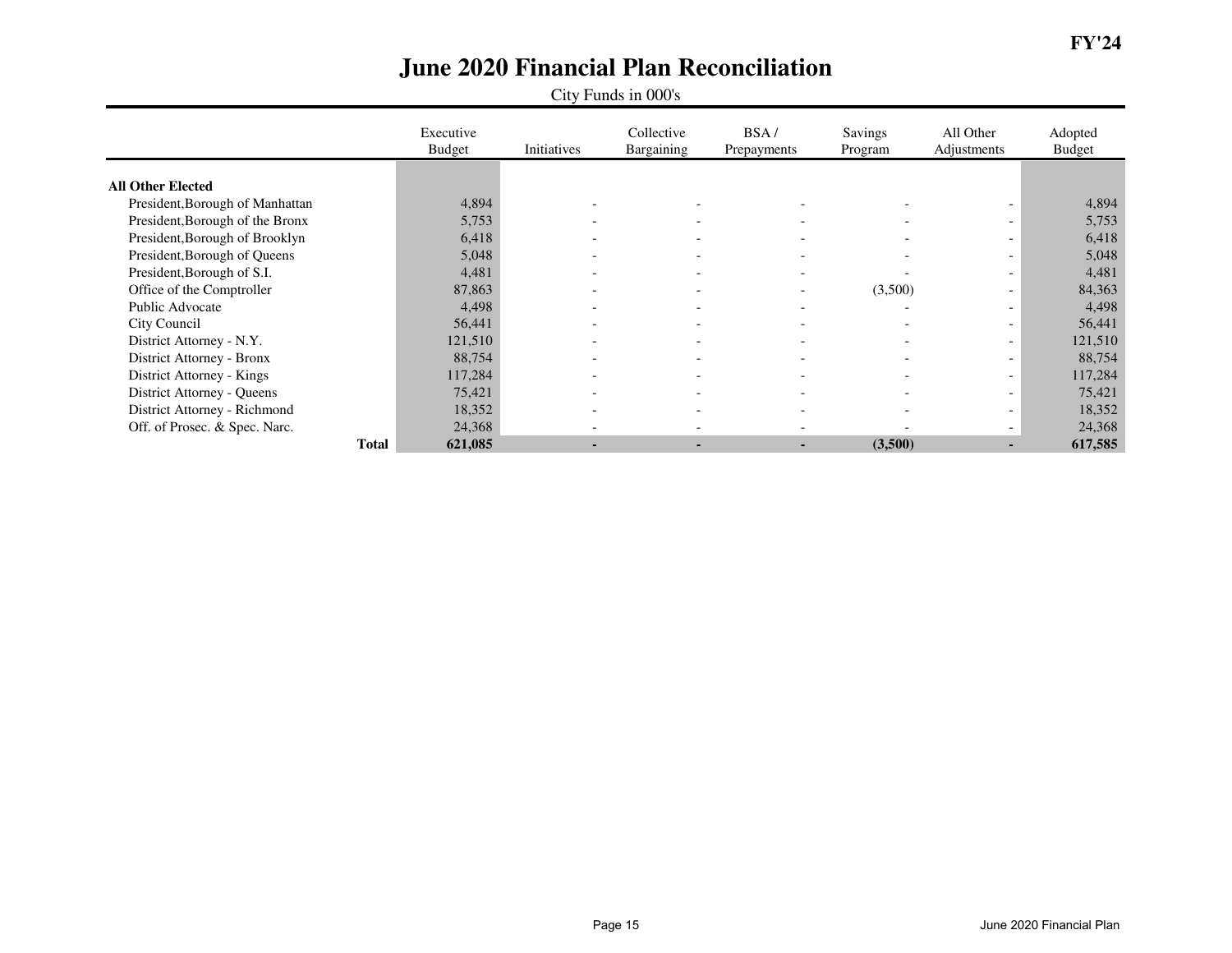|                                                   |                       | <b>City Funds</b> |                       |                       |                       |
|---------------------------------------------------|-----------------------|-------------------|-----------------------|-----------------------|-----------------------|
|                                                   | <b>FY 2020</b>        | <b>FY 2021</b>    | FY 2022               | FY 2023               | FY 2024               |
| <b>Mayoralty</b>                                  |                       |                   |                       |                       |                       |
| <b>Local Initiatives</b>                          | $\boldsymbol{\theta}$ | 259,000           | $\pmb{\theta}$        | $\boldsymbol{\theta}$ | $\boldsymbol{\theta}$ |
| <b>Subtotal</b>                                   | $\boldsymbol{\theta}$ | 259,000           | $\boldsymbol{\theta}$ | $\boldsymbol{\theta}$ | $\boldsymbol{\theta}$ |
| President, Borough of Brooklyn                    |                       |                   |                       |                       |                       |
| <b>Council Programmatic</b><br><b>Adjustments</b> | $\boldsymbol{\theta}$ | 8,500             | $\pmb{\theta}$        | $\boldsymbol{\theta}$ | $\pmb{\theta}$        |
| <b>Local Initiatives</b>                          | 0                     | 5,000             | $\boldsymbol{\theta}$ | 0                     | $\pmb{\theta}$        |
| <b>Subtotal</b>                                   | $\boldsymbol{\theta}$ | 13,500            | $\boldsymbol{\theta}$ | $\boldsymbol{\theta}$ | $\boldsymbol{\theta}$ |
| President, Borough of S.I.                        |                       |                   |                       |                       |                       |
| <b>Other Council Adjustments</b>                  | $\boldsymbol{\theta}$ | 20,000            | $\boldsymbol{\theta}$ | $\boldsymbol{\theta}$ | $\pmb{\theta}$        |
| <b>Subtotal</b>                                   | $\boldsymbol{\theta}$ | 20,000            | $\boldsymbol{\theta}$ | $\boldsymbol{\theta}$ | $\boldsymbol{\theta}$ |
| <b>Dept. of Emergency Management</b>              |                       |                   |                       |                       |                       |
| <b>Local Initiatives</b>                          | $\pmb{\theta}$        | 16,000            | $\boldsymbol{\theta}$ | 0                     | $\pmb{\theta}$        |
| <b>Local Initiatives</b>                          | $\pmb{\theta}$        | 10,000            | $\boldsymbol{\theta}$ | $\boldsymbol{\theta}$ | $\pmb{\theta}$        |
| <b>Subtotal</b>                                   | $\boldsymbol{\theta}$ | 26,000            | $\boldsymbol{\theta}$ | $\boldsymbol{\theta}$ | $\boldsymbol{\theta}$ |
| <b>NY Public Library - Research</b>               |                       |                   |                       |                       |                       |
| <b>FY21 NYRL Subsidy</b>                          | $\boldsymbol{\theta}$ | 833,000           | $\pmb{\theta}$        | $\boldsymbol{\theta}$ | $\pmb{\theta}$        |
| <b>Local Initiatives</b>                          | 0                     | 50,000            | $\boldsymbol{\theta}$ | 0                     | $\pmb{\theta}$        |
| <b>Subtotal</b>                                   | $\boldsymbol{\theta}$ | 883,000           | $\boldsymbol{\theta}$ | $\boldsymbol{\theta}$ | $\boldsymbol{\theta}$ |
| <b>New York Public Library</b>                    |                       |                   |                       |                       |                       |
| <b>Adult Literacy</b>                             | 0                     | 86,700            | $\boldsymbol{\theta}$ | 0                     | $\pmb{\theta}$        |
| <b>City's First Readers</b>                       | $\pmb{\theta}$        | 284,750           | $\boldsymbol{\theta}$ | $\boldsymbol{\theta}$ | $\pmb{\theta}$        |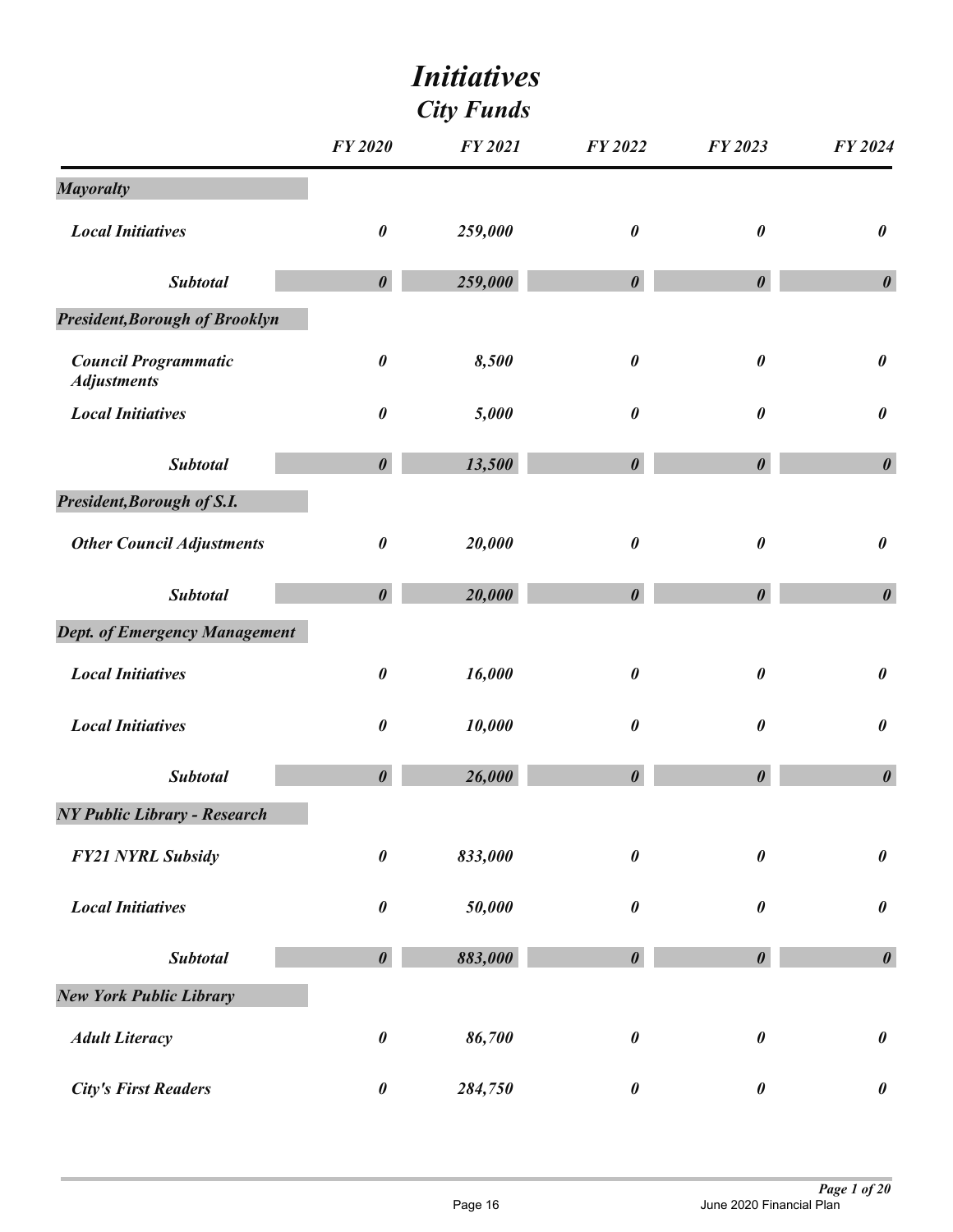| <b>City Funds</b>                                           |                       |                       |                       |                       |                       |
|-------------------------------------------------------------|-----------------------|-----------------------|-----------------------|-----------------------|-----------------------|
|                                                             | <b>FY 2020</b>        | <b>FY 2021</b>        | <b>FY 2022</b>        | <b>FY 2023</b>        | FY 2024               |
| <b>New York Public Library</b>                              |                       |                       |                       |                       |                       |
| <b>FY21 NYPL Subsidy</b>                                    | $\pmb{\theta}$        | 4,426,800             | $\boldsymbol{\theta}$ | $\pmb{\theta}$        | $\pmb{\theta}$        |
| <b>Subtotal</b>                                             | $\boldsymbol{\theta}$ | 4,798,250             | $\boldsymbol{\theta}$ | $\boldsymbol{\theta}$ | $\boldsymbol{\theta}$ |
| <b>Brooklyn Public Library</b>                              |                       |                       |                       |                       |                       |
| <b>City's First Readers</b>                                 | $\pmb{\theta}$        | 284,750               | $\boldsymbol{\theta}$ | $\pmb{\theta}$        | $\pmb{\theta}$        |
| <b>FY21 BPL Subsidy</b>                                     | $\pmb{\theta}$        | 3,320,100             | $\boldsymbol{\theta}$ | $\pmb{\theta}$        | $\pmb{\theta}$        |
| <b>Local Initiatives</b>                                    | $\pmb{\theta}$        | 19,100                | $\boldsymbol{\theta}$ | $\pmb{\theta}$        | $\pmb{\theta}$        |
| <b>Subtotal</b>                                             | $\boldsymbol{\theta}$ | 3,623,950             | $\boldsymbol{\theta}$ | $\boldsymbol{\theta}$ | $\boldsymbol{\theta}$ |
| Queens Borough Public Library                               |                       |                       |                       |                       |                       |
| <b>Adult Literacy</b>                                       | $\pmb{\theta}$        | 85,000                | $\boldsymbol{\theta}$ | $\pmb{\theta}$        | $\pmb{\theta}$        |
| <b>City's First Readers</b>                                 | $\boldsymbol{\theta}$ | 284,750               | $\boldsymbol{\theta}$ | 0                     | $\pmb{\theta}$        |
| <b>FY21 QPL Subsidy</b>                                     | $\pmb{\theta}$        | 3,320,100             | $\boldsymbol{\theta}$ | 0                     | $\pmb{\theta}$        |
| <b>Local Initiatives</b>                                    | 0                     | 132,000               | $\boldsymbol{\theta}$ | $\pmb{\theta}$        | $\pmb{\theta}$        |
| <b>Subtotal</b>                                             | $\boldsymbol{\theta}$ | 3,821,850             | $\boldsymbol{\theta}$ | $\boldsymbol{\theta}$ | $\boldsymbol{\theta}$ |
| <b>Department of Education</b>                              |                       |                       |                       |                       |                       |
| <b>Social and Emotional</b><br><b>Supports for Students</b> | $\pmb{\theta}$        | 1,827,275             | $\boldsymbol{\theta}$ | $\pmb{\theta}$        | $\pmb{\theta}$        |
| <b>Discretionary Child Care</b>                             | $\pmb{\theta}$        | 4,900,856             | $\boldsymbol{\theta}$ | $\pmb{\theta}$        | $\pmb{\theta}$        |
| <b>Other Adjustments</b>                                    | $\pmb{\theta}$        | 103,778               | $\boldsymbol{\theta}$ | $\pmb{\theta}$        | $\pmb{\theta}$        |
| <b>Local Initiatives</b>                                    | $\pmb{\theta}$        | 1,158,000             | $\boldsymbol{\theta}$ | $\pmb{\theta}$        | $\pmb{\theta}$        |
| <b>FY20 Member Items</b>                                    | $-5,000$              | $\boldsymbol{\theta}$ | $\boldsymbol{\theta}$ | $\boldsymbol{\theta}$ | $\pmb{\theta}$        |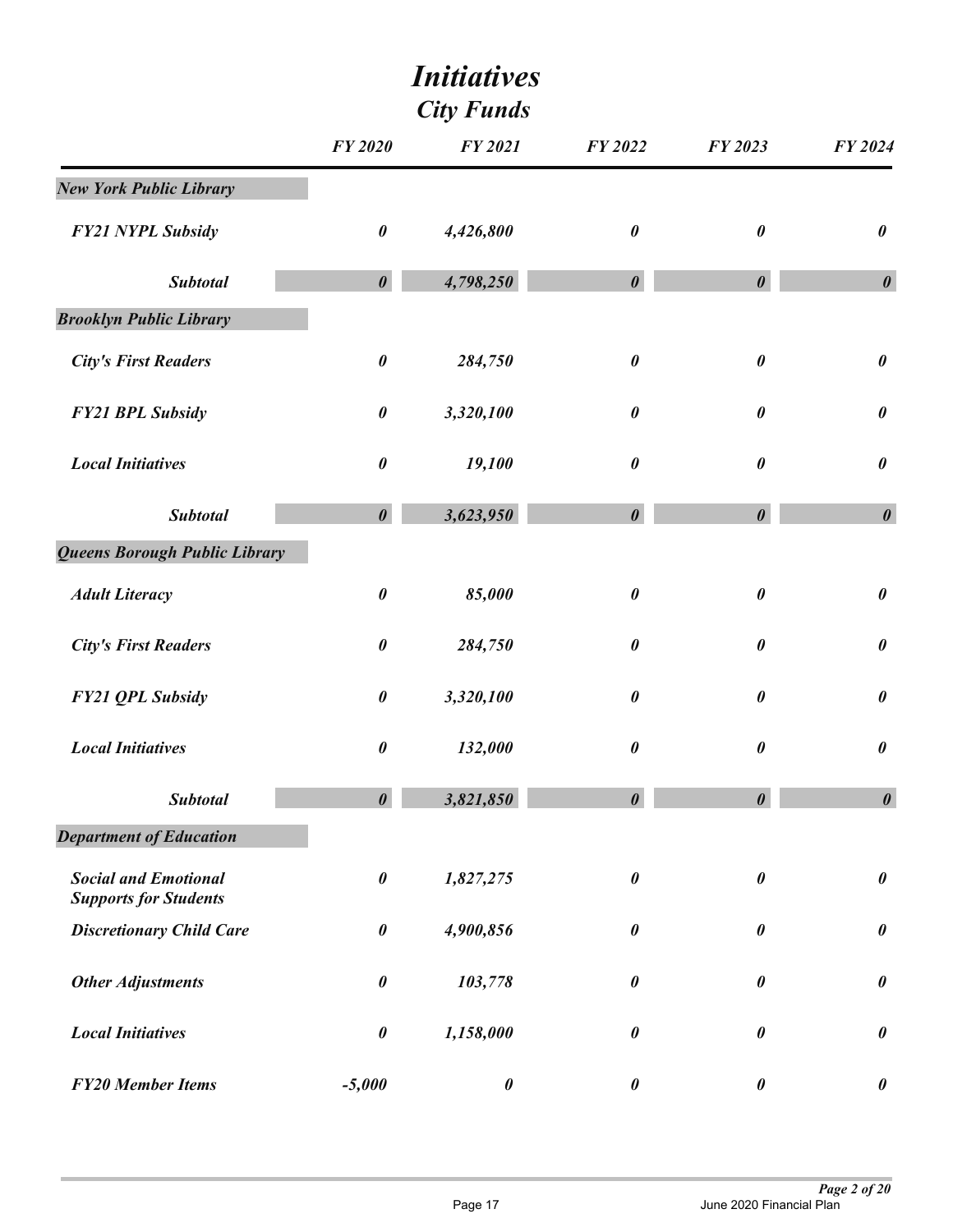| <b>City Funds</b>                                   |                       |                |                       |                       |                       |
|-----------------------------------------------------|-----------------------|----------------|-----------------------|-----------------------|-----------------------|
|                                                     | <b>FY 2020</b>        | <b>FY 2021</b> | <b>FY 2022</b>        | FY 2023               | FY 2024               |
| <b>Department of Education</b>                      |                       |                |                       |                       |                       |
| <b>Work-Based Learning</b><br><b>Internships</b>    | $\pmb{\theta}$        | 600,000        | $\boldsymbol{\theta}$ | $\boldsymbol{\theta}$ | $\pmb{\theta}$        |
| <b>Support for Educators</b>                        | $\pmb{\theta}$        | 4,150,000      | $\boldsymbol{\theta}$ | 0                     | $\boldsymbol{\theta}$ |
| Peter F. Vallone Academic<br><b>Scholarship</b>     | $\pmb{\theta}$        | 532,000        | 0                     | $\pmb{\theta}$        | $\pmb{\theta}$        |
| <b>Educational Programs for</b><br><b>Students</b>  | $\pmb{\theta}$        | 5,878,800      | $\boldsymbol{\theta}$ | 0                     | $\boldsymbol{\theta}$ |
| <b>Crisis Management System</b>                     | $\pmb{\theta}$        | 640,000        | $\boldsymbol{\theta}$ | $\boldsymbol{\theta}$ | $\pmb{\theta}$        |
| <b>Community Schools</b>                            | $\pmb{\theta}$        | 3,450,000      | $\boldsymbol{\theta}$ | $\pmb{\theta}$        | $\pmb{\theta}$        |
| <b>College and Career</b><br><b>Readiness</b>       | $\pmb{\theta}$        | 1,198,000      | $\boldsymbol{\theta}$ | $\pmb{\theta}$        | $\boldsymbol{\theta}$ |
| <b>Physical Education and</b><br><b>Fitness</b>     | 0                     | 625,000        | $\boldsymbol{\theta}$ | 0                     | $\boldsymbol{\theta}$ |
| <b>LGBTQ</b> Inclusive<br><b>Curriculum</b>         | $\boldsymbol{\theta}$ | 600,000        | $\boldsymbol{\theta}$ | $\pmb{\theta}$        | $\pmb{\theta}$        |
| <b>Subtotal</b>                                     | $-5,000$              | 25,663,709     | $\boldsymbol{\theta}$ | $\boldsymbol{\theta}$ | $\boldsymbol{\theta}$ |
| <b>City University</b>                              |                       |                |                       |                       |                       |
| <b>Other Adjustments</b>                            | $\boldsymbol{\theta}$ | 95,000         | 0                     | $\pmb{\theta}$        | 0                     |
| <b>Educational Programs for</b><br><b>Students</b>  | $\boldsymbol{\theta}$ | 1,000,000      | $\boldsymbol{\theta}$ | 0                     | $\pmb{\theta}$        |
| <b>Ending the Epidemic</b>                          | $\boldsymbol{\theta}$ | 39,730         | $\boldsymbol{\theta}$ | 0                     | $\boldsymbol{\theta}$ |
| <b>Immigrant Opportunities</b><br><b>Initiative</b> | $\pmb{\theta}$        | 24,000         | $\pmb{\theta}$        | 0                     | $\boldsymbol{\theta}$ |
| <b>LGBT Community Services</b>                      | 0                     | 42,500         | 0                     | $\boldsymbol{\theta}$ | $\boldsymbol{\theta}$ |
| Peter F. Vallone Academic<br>Scholarship            | $\pmb{\theta}$        | 15,753,469     | $\pmb{\theta}$        | 0                     | $\boldsymbol{\theta}$ |
| <b>Veterans Community</b><br><b>Development</b>     | 0                     | 225,000        | $\boldsymbol{\theta}$ | 0                     | $\boldsymbol{\theta}$ |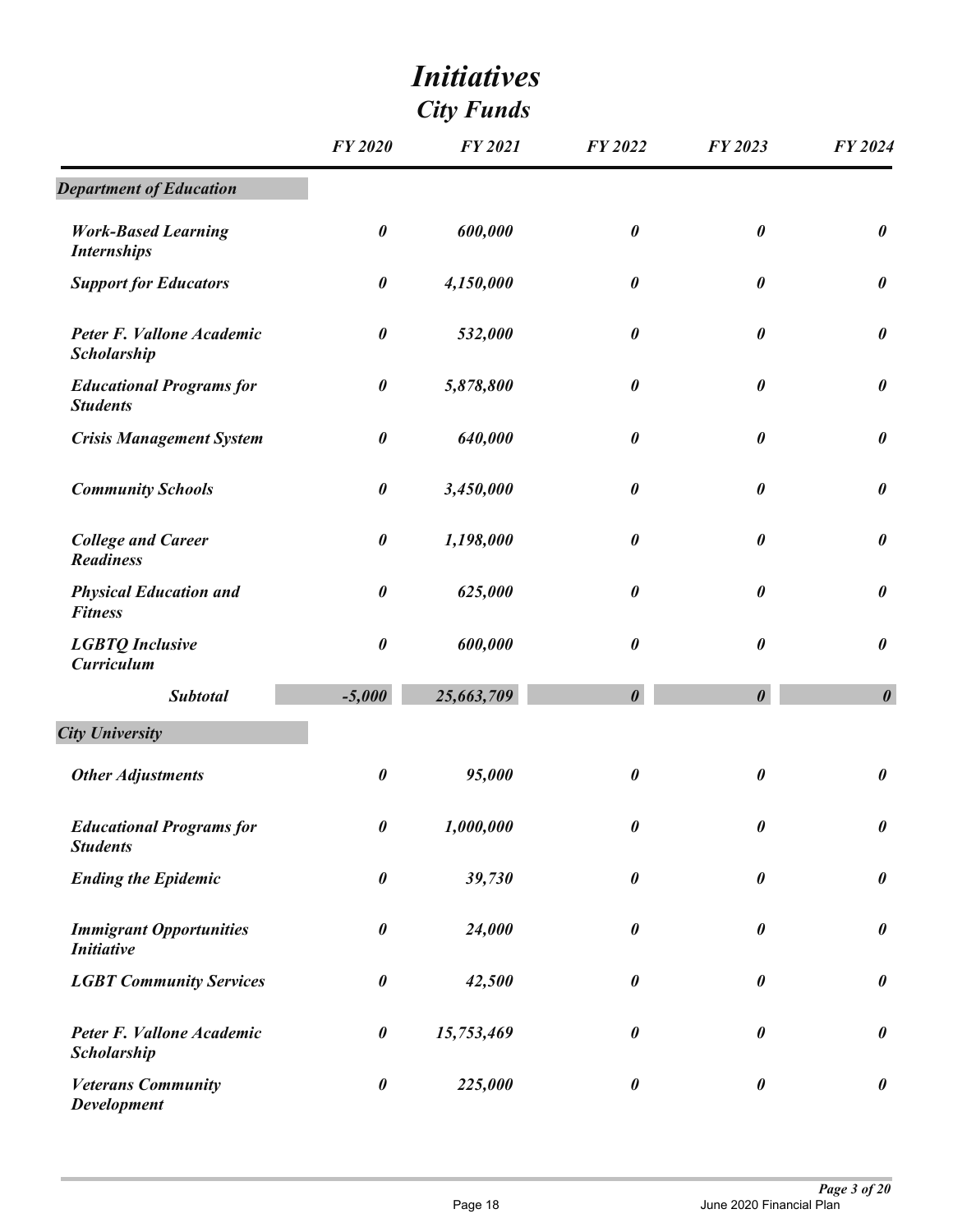|                                                                               |                       | <b>City Funds</b>     |                       |                       |                       |
|-------------------------------------------------------------------------------|-----------------------|-----------------------|-----------------------|-----------------------|-----------------------|
|                                                                               | <b>FY 2020</b>        | <b>FY 2021</b>        | <b>FY 2022</b>        | FY 2023               | <b>FY 2024</b>        |
| <b>City University</b>                                                        |                       |                       |                       |                       |                       |
| <b>Worker Cooperative</b><br><b>Business Development</b><br><b>Initiative</b> | $\boldsymbol{\theta}$ | 146,600               | $\boldsymbol{\theta}$ | $\boldsymbol{\theta}$ | $\boldsymbol{\theta}$ |
| <b>Local Initiatives</b>                                                      | $\boldsymbol{\theta}$ | 929,515               | $\boldsymbol{\theta}$ | $\boldsymbol{\theta}$ | $\boldsymbol{\theta}$ |
| <b>CUNY Childcare Expansion</b>                                               | $\boldsymbol{\theta}$ | 510,000               | 0                     | 0                     | $\boldsymbol{\theta}$ |
| <b>Cultural Immigrant</b><br><b>Initiative</b>                                | $\boldsymbol{\theta}$ | 25,000                | $\boldsymbol{\theta}$ | $\boldsymbol{\theta}$ | $\boldsymbol{\theta}$ |
| <b>Council Member Items</b>                                                   | 95,000                | $\boldsymbol{\theta}$ | $\boldsymbol{\theta}$ | $\boldsymbol{\theta}$ | $\boldsymbol{\theta}$ |
| <b>Creative Arts Team</b>                                                     | $\pmb{\theta}$        | 340,000               | $\pmb{\theta}$        | $\boldsymbol{\theta}$ | $\boldsymbol{\theta}$ |
| <b>Create New Technology</b><br><b>Incubators</b>                             | $\boldsymbol{\theta}$ | 1,190,000             | 0                     | $\boldsymbol{\theta}$ | $\boldsymbol{\theta}$ |
| <b>Civic Education in New</b><br><b>York City Schools</b>                     | $\boldsymbol{\theta}$ | 42,500                | $\boldsymbol{\theta}$ | $\boldsymbol{\theta}$ | $\boldsymbol{\theta}$ |
| <b>CUNY School of Labor and</b><br><b>Urban Studies (SLU)</b>                 | $\pmb{\theta}$        | 1,020,000             | $\boldsymbol{\theta}$ | $\boldsymbol{\theta}$ | $\boldsymbol{\theta}$ |
| <b>CUNY Research Institutes</b>                                               | $\boldsymbol{\theta}$ | 2,344,250             | $\boldsymbol{\theta}$ | $\boldsymbol{\theta}$ | $\boldsymbol{\theta}$ |
| <b>Access to Healthy Food and</b><br><b>Nutritional Education</b>             | $\boldsymbol{\theta}$ | 1,000,000             | 0                     | $\boldsymbol{\theta}$ | $\boldsymbol{\theta}$ |
| <b>CUNY Citizenship NOW!</b><br>Program                                       | $\boldsymbol{\theta}$ | 3,000,000             | $\pmb{\theta}$        | $\boldsymbol{\theta}$ | $\pmb{\theta}$        |
| <b>CUNY Diversity Incubator</b>                                               | $\boldsymbol{\theta}$ | 425,000               | $\boldsymbol{\theta}$ | $\boldsymbol{\theta}$ | $\pmb{\theta}$        |
| <b>Afterschool Enrichment</b><br><b>Initiative</b>                            | $\boldsymbol{\theta}$ | 63,750                | $\boldsymbol{\theta}$ | $\boldsymbol{\theta}$ | $\pmb{\theta}$        |
| <b>Adult Literacy Initiative</b>                                              | $\boldsymbol{\theta}$ | 361,250               | $\boldsymbol{\theta}$ | $\boldsymbol{\theta}$ | $\boldsymbol{\theta}$ |
| <b>Cultural After-School</b><br><b>Adventure (CASA)</b>                       | $\boldsymbol{\theta}$ | 40,000                | $\boldsymbol{\theta}$ | $\boldsymbol{\theta}$ | $\pmb{\theta}$        |
| <b>Subtotal</b>                                                               | 95,000                | 28,617,564            | $\boldsymbol{\theta}$ | $\boldsymbol{\theta}$ | $\boldsymbol{\theta}$ |

*Police Department*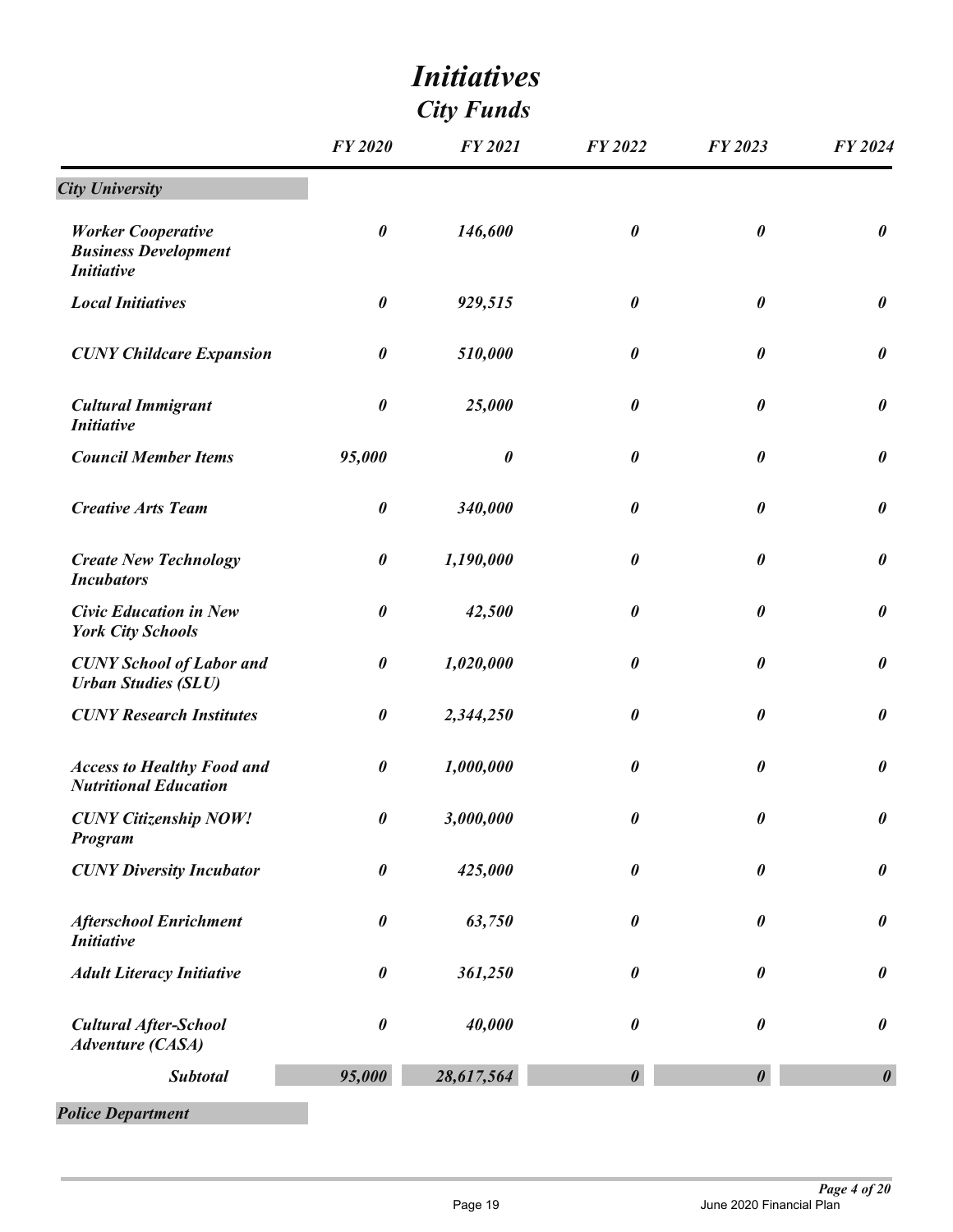|                                                           | <i><b>Initiatives</b></i><br><b>City Funds</b> |                       |                       |                       |                       |
|-----------------------------------------------------------|------------------------------------------------|-----------------------|-----------------------|-----------------------|-----------------------|
|                                                           | <b>FY 2020</b>                                 | <b>FY 2021</b>        | <b>FY 2022</b>        | FY 2023               | FY 2024               |
| <b>Police Department</b>                                  |                                                |                       |                       |                       |                       |
| <b>City Council Other</b><br><b>Adjustments</b>           | $\pmb{\theta}$                                 | 9,000                 | $\boldsymbol{\theta}$ | $\boldsymbol{\theta}$ | $\boldsymbol{\theta}$ |
| <b>City Council Member Items</b>                          | $\pmb{\theta}$                                 | 51,500                | $\boldsymbol{\theta}$ | $\pmb{\theta}$        | $\pmb{\theta}$        |
| <b>City Council Member</b><br><b>Reallocation</b>         | $-30,000$                                      | $\boldsymbol{\theta}$ | $\pmb{\theta}$        | $\boldsymbol{\theta}$ | $\boldsymbol{\theta}$ |
| <b>Subtotal</b>                                           | $-30,000$                                      | 60,500                | $\boldsymbol{\theta}$ | $\boldsymbol{\theta}$ | $\boldsymbol{\theta}$ |
| <b>Fire Department</b>                                    |                                                |                       |                       |                       |                       |
| <b>Local Initiatives</b>                                  | $\pmb{\theta}$                                 | 377,200               | $\pmb{\theta}$        | $\boldsymbol{\theta}$ | $\pmb{\theta}$        |
| <b>City Council Other</b><br><b>Adjustments</b>           | $\pmb{\theta}$                                 | 55,000                | $\boldsymbol{\theta}$ | $\boldsymbol{\theta}$ | $\pmb{\theta}$        |
| <b>Subtotal</b>                                           | $\boldsymbol{\theta}$                          | 432,200               | $\boldsymbol{\theta}$ | $\boldsymbol{\theta}$ | $\boldsymbol{\theta}$ |
| <b>Admin. for Children Services</b>                       |                                                |                       |                       |                       |                       |
| <b>Connect</b>                                            | $\pmb{\theta}$                                 | 600,000               | $\boldsymbol{\theta}$ | $\boldsymbol{\theta}$ | $\pmb{\theta}$        |
| <b>FC</b> Transitional<br>Wraparound                      | $\pmb{\theta}$                                 | 1,038,500             | $\boldsymbol{\theta}$ | $\boldsymbol{\theta}$ | $\pmb{\theta}$        |
| <b>Local Initiatives</b>                                  | $\boldsymbol{\theta}$                          | 277,500               | $\boldsymbol{\theta}$ | $\boldsymbol{\theta}$ | $\pmb{\theta}$        |
| <b>City Council Enhancements</b>                          | $\pmb{\theta}$                                 | 54,000                | $\boldsymbol{\theta}$ | $\boldsymbol{\theta}$ | $\boldsymbol{\theta}$ |
| <b>Subtotal</b>                                           | $\boldsymbol{\theta}$                          | 1,970,000             | $\boldsymbol{\theta}$ | $\boldsymbol{\theta}$ | $\boldsymbol{\theta}$ |
| <b>Department of Social Services</b>                      |                                                |                       |                       |                       |                       |
| <b>Bridge Program for</b><br><b>Workforce Development</b> | $\pmb{\theta}$                                 | 850,000               | $\boldsymbol{\theta}$ | $\boldsymbol{\theta}$ | $\boldsymbol{\theta}$ |
| <b>Council Adjustments</b>                                | $\pmb{\theta}$                                 | 459,500               | $\boldsymbol{\theta}$ | $\boldsymbol{\theta}$ | $\pmb{\theta}$        |
| <b>Local Initiatives</b>                                  | $\pmb{\theta}$                                 | 1,157,000             | $\boldsymbol{\theta}$ | 0                     | $\pmb{\theta}$        |
| <b>Legal Services for</b><br><b>Workplace Rights</b>      | $\pmb{\theta}$                                 | 120,000               | $\boldsymbol{\theta}$ | $\pmb{\theta}$        | $\pmb{\theta}$        |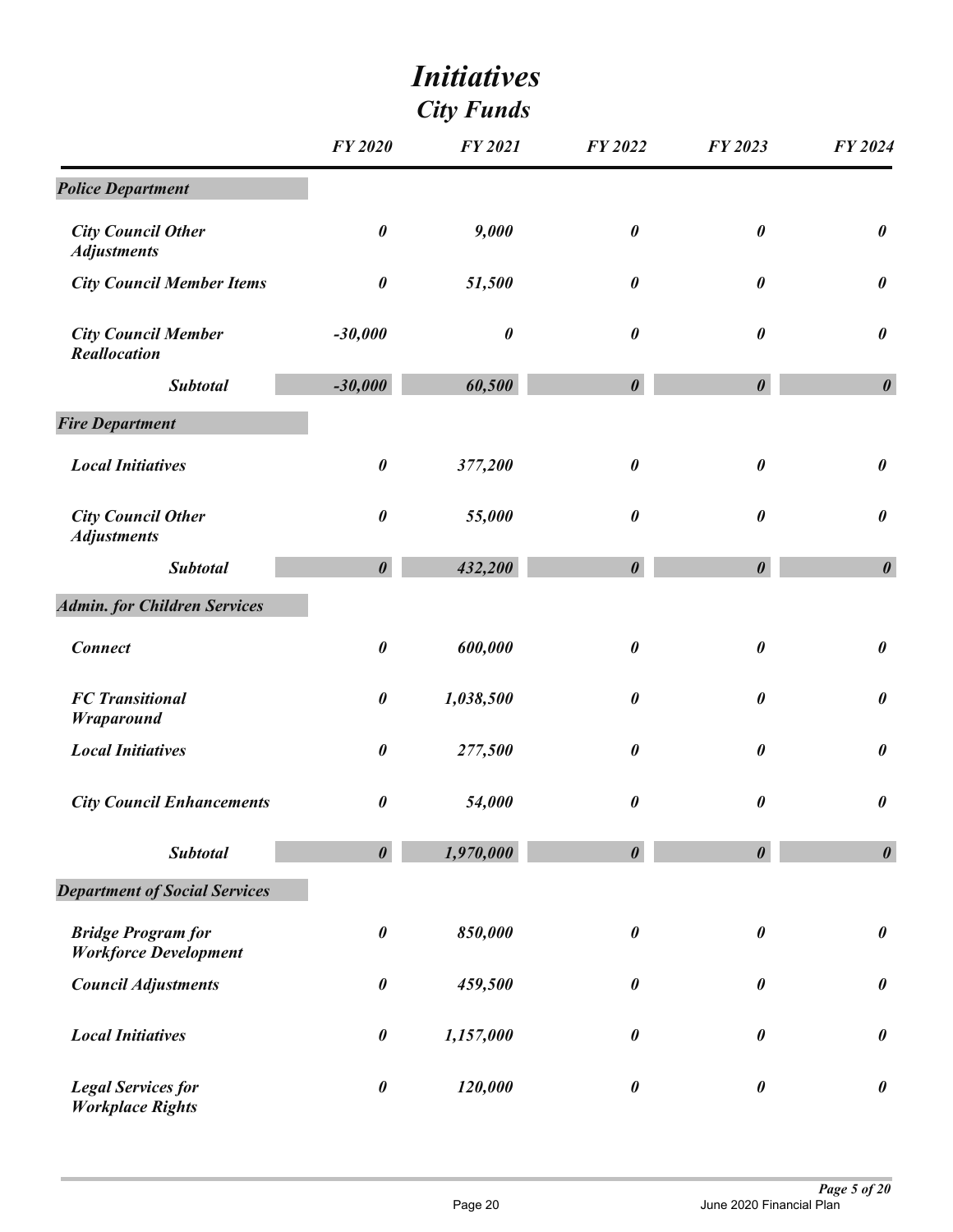|                                                                 |                       | <b>City Funds</b>     |                       |                       |                       |
|-----------------------------------------------------------------|-----------------------|-----------------------|-----------------------|-----------------------|-----------------------|
|                                                                 | <b>FY 2020</b>        | <b>FY 2021</b>        | <b>FY 2022</b>        | FY 2023               | FY 2024               |
| <b>Department of Social Services</b>                            |                       |                       |                       |                       |                       |
| <b>Veterans Homelessness</b><br><b>Prevention</b>               | $\boldsymbol{\theta}$ | 285,000               | $\boldsymbol{\theta}$ | $\boldsymbol{\theta}$ | $\boldsymbol{\theta}$ |
| <b>Unaccompanied Minors</b><br>and Families                     | $\boldsymbol{\theta}$ | 3,981,800             | $\boldsymbol{\theta}$ | $\boldsymbol{\theta}$ | $\boldsymbol{\theta}$ |
| <b>Supportive Alternatives to</b><br><b>Violence Encounters</b> | $\boldsymbol{\theta}$ | 850,000               | $\boldsymbol{\theta}$ | $\boldsymbol{\theta}$ | $\boldsymbol{\theta}$ |
| <b>New York Immigrant</b><br><b>Family Unity Project</b>        | $\boldsymbol{\theta}$ | 16,600,000            | $\boldsymbol{\theta}$ | $\boldsymbol{\theta}$ | $\boldsymbol{\theta}$ |
| <b>Legal Services for the</b><br><b>Working Poor</b>            | $\boldsymbol{\theta}$ | 2,724,250             | $\boldsymbol{\theta}$ | $\boldsymbol{\theta}$ | $\boldsymbol{\theta}$ |
| <b>Legal Services for Low</b><br><b>Income New Yorkers</b>      | $\pmb{\theta}$        | 4,717,500             | $\boldsymbol{\theta}$ | $\boldsymbol{\theta}$ | $\boldsymbol{\theta}$ |
| <b>Immigrant Opportunity</b><br><b>Initiative</b>               | $\boldsymbol{\theta}$ | 2,576,000             | $\boldsymbol{\theta}$ | $\boldsymbol{\theta}$ | $\boldsymbol{\theta}$ |
| <b>Housing Court Answers</b>                                    | $\boldsymbol{\theta}$ | 650,000               | $\boldsymbol{\theta}$ | $\boldsymbol{\theta}$ | $\boldsymbol{\theta}$ |
| <b>Homelessness Prevention</b>                                  | $\boldsymbol{\theta}$ | 697,000               | $\boldsymbol{\theta}$ | $\boldsymbol{\theta}$ | $\boldsymbol{\theta}$ |
| <b>Food Pantries</b>                                            | $\boldsymbol{\theta}$ | 725,000               | $\boldsymbol{\theta}$ | $\boldsymbol{\theta}$ | $\boldsymbol{\theta}$ |
| <b>Council Health Services</b>                                  | $\boldsymbol{\theta}$ | 116,230               | $\boldsymbol{\theta}$ | $\boldsymbol{\theta}$ | $\boldsymbol{\theta}$ |
| <b>Legal Services for Veterans</b>                              | $\pmb{\theta}$        | 570,000               | $\pmb{\theta}$        | $\pmb{\theta}$        | $\pmb{\theta}$        |
| <b>Council RAPP</b><br><b>Enhancement.</b>                      | $\pmb{\theta}$        | 225,000               | $\boldsymbol{\theta}$ | $\boldsymbol{\theta}$ | $\boldsymbol{\theta}$ |
| <b>Subtotal</b>                                                 | $\boldsymbol{\theta}$ | 37,304,280            | $\boldsymbol{\theta}$ | $\boldsymbol{\theta}$ | $\boldsymbol{\theta}$ |
| <b>Dept. of Homeless Services</b>                               |                       |                       |                       |                       |                       |
| <b>Local Initiatives</b>                                        | $\boldsymbol{\theta}$ | 210,650               | $\pmb{\theta}$        | $\boldsymbol{\theta}$ | $\boldsymbol{\theta}$ |
| <b>City Council Adjustments</b>                                 | $\boldsymbol{\theta}$ | 128,000               | $\boldsymbol{\theta}$ | $\boldsymbol{\theta}$ | $\boldsymbol{\theta}$ |
| <b>Council Member Items</b>                                     | $-5,000$              | $\boldsymbol{\theta}$ | $\boldsymbol{\theta}$ | $\boldsymbol{\theta}$ | $\boldsymbol{\theta}$ |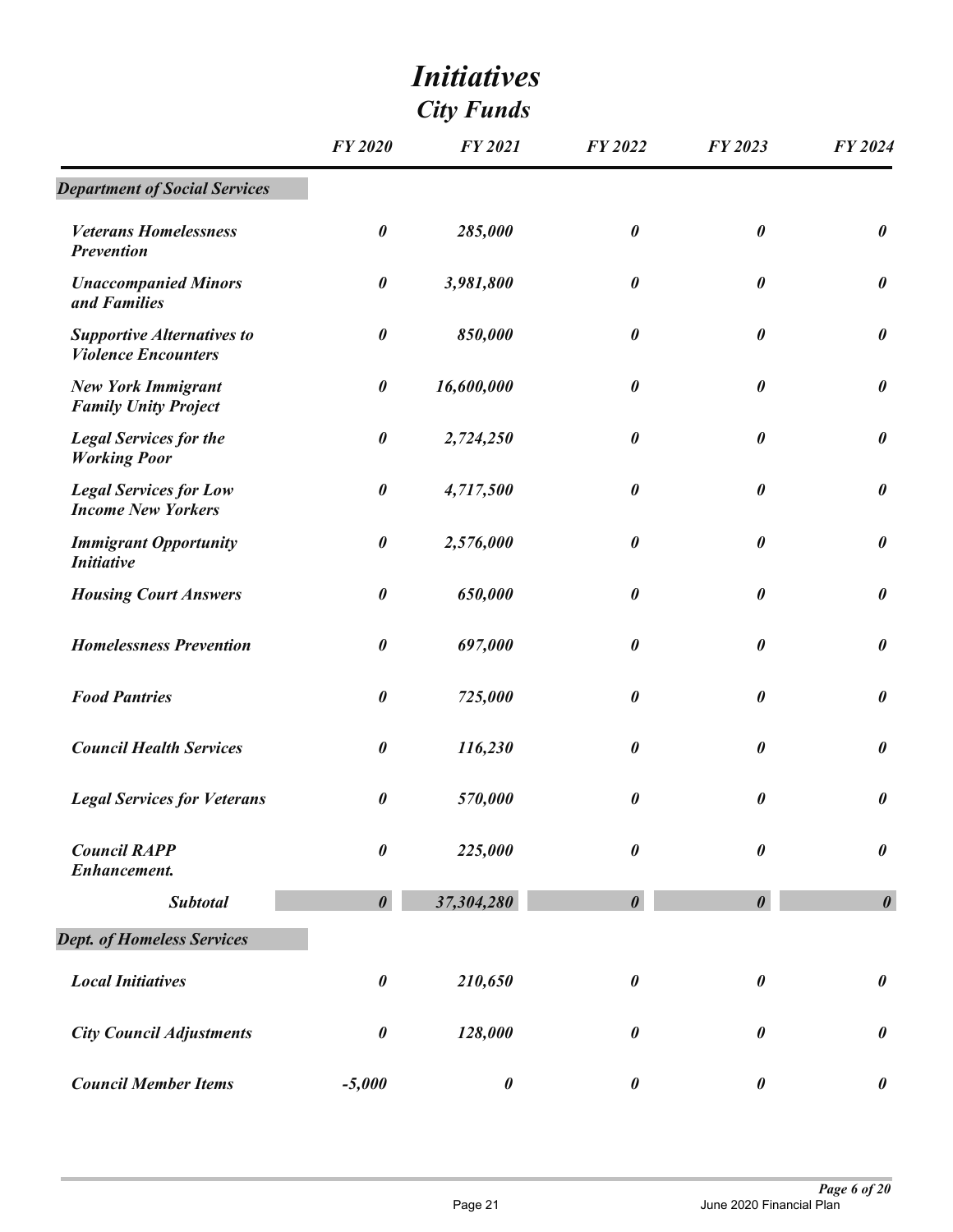| <b>City Funds</b>                                                            |                       |                       |                       |                       |                       |
|------------------------------------------------------------------------------|-----------------------|-----------------------|-----------------------|-----------------------|-----------------------|
|                                                                              | <b>FY 2020</b>        | <b>FY 2021</b>        | <b>FY 2022</b>        | FY 2023               | FY 2024               |
| <b>Dept. of Homeless Services</b>                                            |                       |                       |                       |                       |                       |
| <b>Children and Families in</b><br><b>NYC Homeless System</b>                | 0                     | 1,147,500             | $\boldsymbol{\theta}$ | $\boldsymbol{\theta}$ | $\boldsymbol{\theta}$ |
| <b>Subtotal</b>                                                              | $-5,000$              | 1,486,150             | $\boldsymbol{\theta}$ | $\boldsymbol{\theta}$ | $\boldsymbol{\theta}$ |
| <b>Department of Correction</b>                                              |                       |                       |                       |                       |                       |
| <b>City Council Member Item</b><br>Reallocation                              | $-75,000$             | $\boldsymbol{\theta}$ | $\boldsymbol{\theta}$ | $\boldsymbol{\theta}$ | $\boldsymbol{\theta}$ |
| <b>Subtotal</b>                                                              | $-75,000$             | $\boldsymbol{\theta}$ | $\boldsymbol{\theta}$ | $\boldsymbol{\theta}$ | $\boldsymbol{\theta}$ |
| <b>Miscellaneous</b>                                                         |                       |                       |                       |                       |                       |
| <b>Support for Victims of</b><br><b>Human Trafficking</b>                    | $\boldsymbol{\theta}$ | 1,200,000             | $\boldsymbol{\theta}$ | $\boldsymbol{\theta}$ | $\boldsymbol{\theta}$ |
| <b>Legal Information and</b><br><b>Support for Families</b>                  | $\boldsymbol{\theta}$ | 412,250               | $\boldsymbol{\theta}$ | 0                     | $\boldsymbol{\theta}$ |
| <b>Local Initiatives</b>                                                     | $\boldsymbol{\theta}$ | 487,500               | $\boldsymbol{\theta}$ | $\boldsymbol{\theta}$ | $\boldsymbol{\theta}$ |
| <b>City Council Member Item</b><br><b>Reallocation</b>                       | 75,000                | $\boldsymbol{\theta}$ | 0                     | 0                     | $\boldsymbol{\theta}$ |
| <b>Supporting Alternatives to</b><br><b>Violent Encounters (SAVE)</b>        | $\boldsymbol{\theta}$ | 1,000,000             | 0                     | $\boldsymbol{\theta}$ | $\boldsymbol{\theta}$ |
| <b>City Council Adjustments</b>                                              | $\boldsymbol{\theta}$ | 437,518               | $\boldsymbol{\theta}$ | $\pmb{\theta}$        | $\boldsymbol{\theta}$ |
| <b>Prisoners' Rights Project</b>                                             | 0                     | 850,000               | 0                     | $\boldsymbol{\theta}$ | $\boldsymbol{\theta}$ |
| <b>Prevent Sexual Assault</b><br>(PSA) Initiative for Young<br><b>Adults</b> | 0                     | 315,000               | $\boldsymbol{\theta}$ | $\boldsymbol{\theta}$ | $\boldsymbol{\theta}$ |
| <b>Legal Services for Low-</b><br><b>Income New Yorkers</b>                  | 0                     | 212,500               | $\boldsymbol{\theta}$ | $\boldsymbol{\theta}$ | $\boldsymbol{\theta}$ |
| <b>Cure Hate Initiative</b>                                                  | 0                     | 106,250               | 0                     | $\boldsymbol{\theta}$ | $\boldsymbol{\theta}$ |
| <b>Supports for Persons</b><br><b>Involved in the Sex Trade</b>              | 0                     | 2,988,000             | 0                     | 0                     | $\boldsymbol{\theta}$ |
| <b>Innovative Criminal Justice</b><br><b>Programs</b>                        | 0                     | 1,175,000             | $\boldsymbol{\theta}$ | $\boldsymbol{\theta}$ | $\boldsymbol{\theta}$ |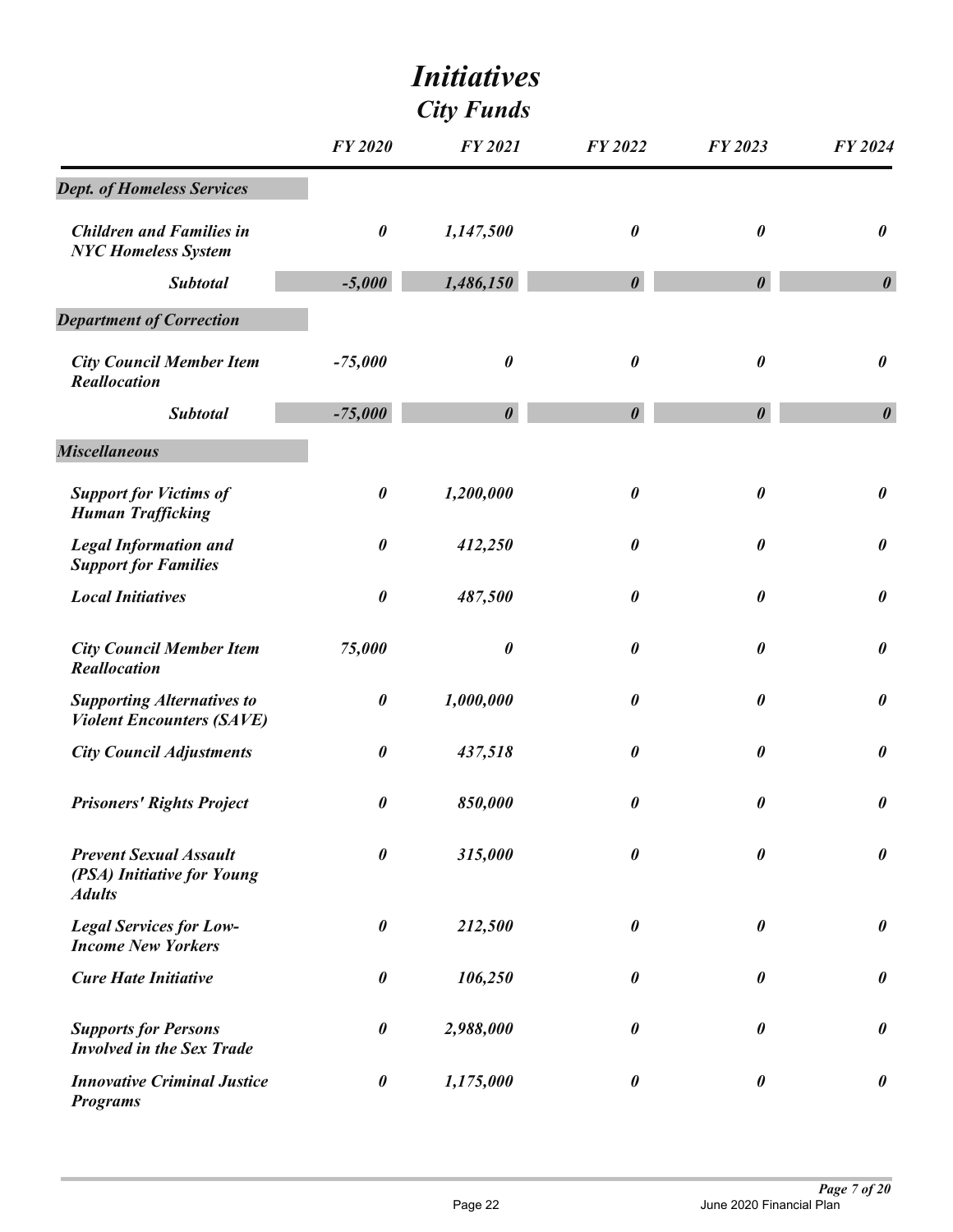|                                                                                    |                | <b>City Funds</b> |                       |                       |                       |
|------------------------------------------------------------------------------------|----------------|-------------------|-----------------------|-----------------------|-----------------------|
|                                                                                    | <b>FY 2020</b> | <b>FY 2021</b>    | <b>FY 2022</b>        | FY 2023               | <b>FY 2024</b>        |
| <b>Miscellaneous</b>                                                               |                |                   |                       |                       |                       |
| <b>Crisis Management System</b>                                                    | $\pmb{\theta}$ | 1,955,000         | $\boldsymbol{\theta}$ | $\boldsymbol{\theta}$ | $\boldsymbol{\theta}$ |
| <b>Discharge Planning</b>                                                          | $\pmb{\theta}$ | 250,000           | $\boldsymbol{\theta}$ | $\boldsymbol{\theta}$ | $\boldsymbol{\theta}$ |
| <b>Diversion Programs</b>                                                          | $\pmb{\theta}$ | 2,162,000         | 0                     | 0                     | $\boldsymbol{\theta}$ |
| <b>Domestic Violence and</b><br><b>Empowerment (DoVE)</b><br><b>Initiative</b>     | $\pmb{\theta}$ | 9,805,000         | $\boldsymbol{\theta}$ | $\pmb{\theta}$        | $\boldsymbol{\theta}$ |
| <b>Family Advocacy and</b><br><b>Guardianship Support</b>                          | $\pmb{\theta}$ | 1,000,000         | $\boldsymbol{\theta}$ | $\boldsymbol{\theta}$ | $\pmb{\theta}$        |
| <b>Initiative for Immigrant</b><br><b>Survivors of Domestic</b><br><b>Violence</b> | $\pmb{\theta}$ | 477,000           | $\boldsymbol{\theta}$ | $\boldsymbol{\theta}$ | $\pmb{\theta}$        |
| <b>Initiative to Combat Sexual</b><br><b>Assault</b>                               | $\pmb{\theta}$ | 3,210,000         | $\boldsymbol{\theta}$ | $\boldsymbol{\theta}$ | $\boldsymbol{\theta}$ |
| <b>Alternatives to Incarceration</b>                                               | $\pmb{\theta}$ | 11,878,800        | 0                     | 0                     | $\boldsymbol{\theta}$ |
| <b>Subtotal</b>                                                                    | 75,000         | 39,921,818        | $\boldsymbol{\theta}$ | $\boldsymbol{\theta}$ | $\boldsymbol{\theta}$ |
| <b>Department for the Aging</b>                                                    |                |                   |                       |                       |                       |
| <b>LGBT Senior Services</b>                                                        | $\pmb{\theta}$ | 1,400,000         | $\boldsymbol{\theta}$ | $\pmb{\theta}$        | $\boldsymbol{\theta}$ |
| <b>Council Program</b><br><b>Adjustments</b>                                       | $\pmb{\theta}$ | 462,830           | $\pmb{\theta}$        | $\pmb{\theta}$        | $\pmb{\theta}$        |
| <b>Member Items</b>                                                                | $-21,500$      | 8,346,550         | $\boldsymbol{\theta}$ | $\boldsymbol{\theta}$ | $\pmb{\theta}$        |
| <b>Social Adult Day Care</b>                                                       | $\pmb{\theta}$ | 1,505,556         | $\boldsymbol{\theta}$ | $\boldsymbol{\theta}$ | $\pmb{\theta}$        |
| <b>Senior Centers for</b><br><b>Immigrants</b>                                     | $\pmb{\theta}$ | 1,500,000         | $\boldsymbol{\theta}$ | $\boldsymbol{\theta}$ | $\pmb{\theta}$        |
| SC, Prog, and Services<br><b>Restore</b>                                           | $\pmb{\theta}$ | 3,376,670         | $\boldsymbol{\theta}$ | $\boldsymbol{\theta}$ | $\pmb{\theta}$        |
| <b>Info and Referral Services</b>                                                  | $\pmb{\theta}$ | 407,811           | $\boldsymbol{\theta}$ | $\pmb{\theta}$        | $\pmb{\theta}$        |
| <b>Holocaust Survisiors</b>                                                        | $\pmb{\theta}$ | 4,000,000         | $\boldsymbol{\theta}$ | $\boldsymbol{\theta}$ | $\pmb{\theta}$        |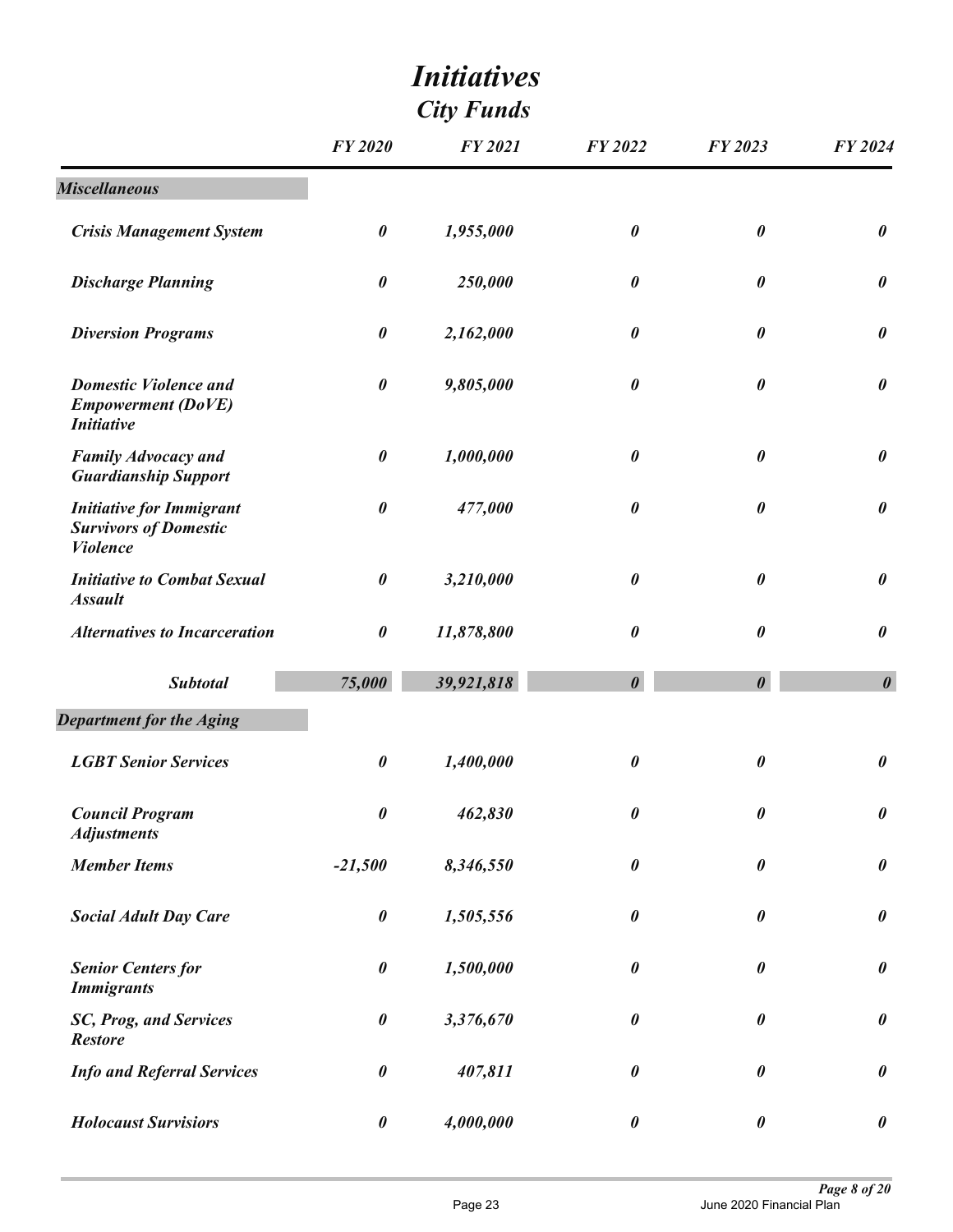|                                                                     | <i>Initiatives</i><br><b>City Funds</b> |                |                       |                       |                       |  |
|---------------------------------------------------------------------|-----------------------------------------|----------------|-----------------------|-----------------------|-----------------------|--|
|                                                                     | <b>FY 2020</b>                          | <b>FY 2021</b> | <b>FY 2022</b>        | <b>FY 2023</b>        | FY 2024               |  |
| <b>Department for the Aging</b>                                     |                                         |                |                       |                       |                       |  |
| <b>Elder Abuse Programs</b>                                         | $\boldsymbol{\theta}$                   | 335,000        | $\boldsymbol{\theta}$ | $\boldsymbol{\theta}$ | $\boldsymbol{\theta}$ |  |
| <b>Case Management Waitlist</b>                                     | $\pmb{\theta}$                          | 1,000,000      | $\boldsymbol{\theta}$ | 0                     | $\pmb{\theta}$        |  |
| <b>Access to Critical Services</b>                                  | $\pmb{\theta}$                          | 800,000        | 0                     | 0                     | $\boldsymbol{\theta}$ |  |
| <b>NORC Supportive Service</b><br><b>Prog</b>                       | $\pmb{\theta}$                          | 5,304,550      | $\boldsymbol{\theta}$ | 0                     | $\pmb{\theta}$        |  |
| <b>NYC Support Our Seniors</b>                                      | $\pmb{\theta}$                          | 5,100,000      | $\boldsymbol{\theta}$ | 0                     | $\boldsymbol{\theta}$ |  |
| <b>Subtotal</b>                                                     | $-21,500$                               | 33,538,967     | $\boldsymbol{\theta}$ | $\boldsymbol{\theta}$ | $\boldsymbol{\theta}$ |  |
| <b>Department of Cultural Affairs</b>                               |                                         |                |                       |                       |                       |  |
| <b>Afterschool Enrichment</b>                                       | $\boldsymbol{\theta}$                   | 127,500        | $\boldsymbol{\theta}$ | 0                     | $\boldsymbol{\theta}$ |  |
| <b>Ghetto Film School (GFS)</b><br><b>Accelerator Program Model</b> | $\pmb{\theta}$                          | 75,000         | $\boldsymbol{\theta}$ | 0                     | $\pmb{\theta}$        |  |
| <b>Geriatric Mental Health.</b>                                     | $\pmb{\theta}$                          | 43,775         | 0                     | $\boldsymbol{\theta}$ | $\boldsymbol{\theta}$ |  |
| <b>Cultural Immigrant</b><br><b>Initiative</b>                      | $\pmb{\theta}$                          | 6,050,000      | $\boldsymbol{\theta}$ | 0                     | $\pmb{\theta}$        |  |
| <b>Cultural After-School</b><br><b>Adventure (CASA)</b>             | $\pmb{\theta}$                          | 12,240,000     | $\boldsymbol{\theta}$ | $\boldsymbol{\theta}$ | $\boldsymbol{\theta}$ |  |
| <b>Coalition of Theaters of</b><br>Color                            | $\pmb{\theta}$                          | 3,740,000      | $\boldsymbol{\theta}$ | $\boldsymbol{\theta}$ | $\pmb{\theta}$        |  |
| <b>CIG Cultural After-School</b><br>Adventure (CASA).               | $\pmb{\theta}$                          | 1,500,000      | $\boldsymbol{\theta}$ | $\boldsymbol{\theta}$ | $\pmb{\theta}$        |  |
| <b>Art a Catalyst for Change</b>                                    | $\pmb{\theta}$                          | 550,800        | $\boldsymbol{\theta}$ | $\boldsymbol{\theta}$ | $\pmb{\theta}$        |  |
| <b>A</b> Greener NYC                                                | $\pmb{\theta}$                          | 360,000        | $\boldsymbol{\theta}$ | $\boldsymbol{\theta}$ | $\pmb{\theta}$        |  |
| <b>CC</b> Member Items<br>Reallocation                              | 5,000                                   | $\pmb{\theta}$ | $\boldsymbol{\theta}$ | $\boldsymbol{\theta}$ | $\pmb{\theta}$        |  |
| <b>Austim Awarness</b>                                              | $\pmb{\theta}$                          | 205,000        | $\boldsymbol{\theta}$ | $\boldsymbol{\theta}$ | $\boldsymbol{\theta}$ |  |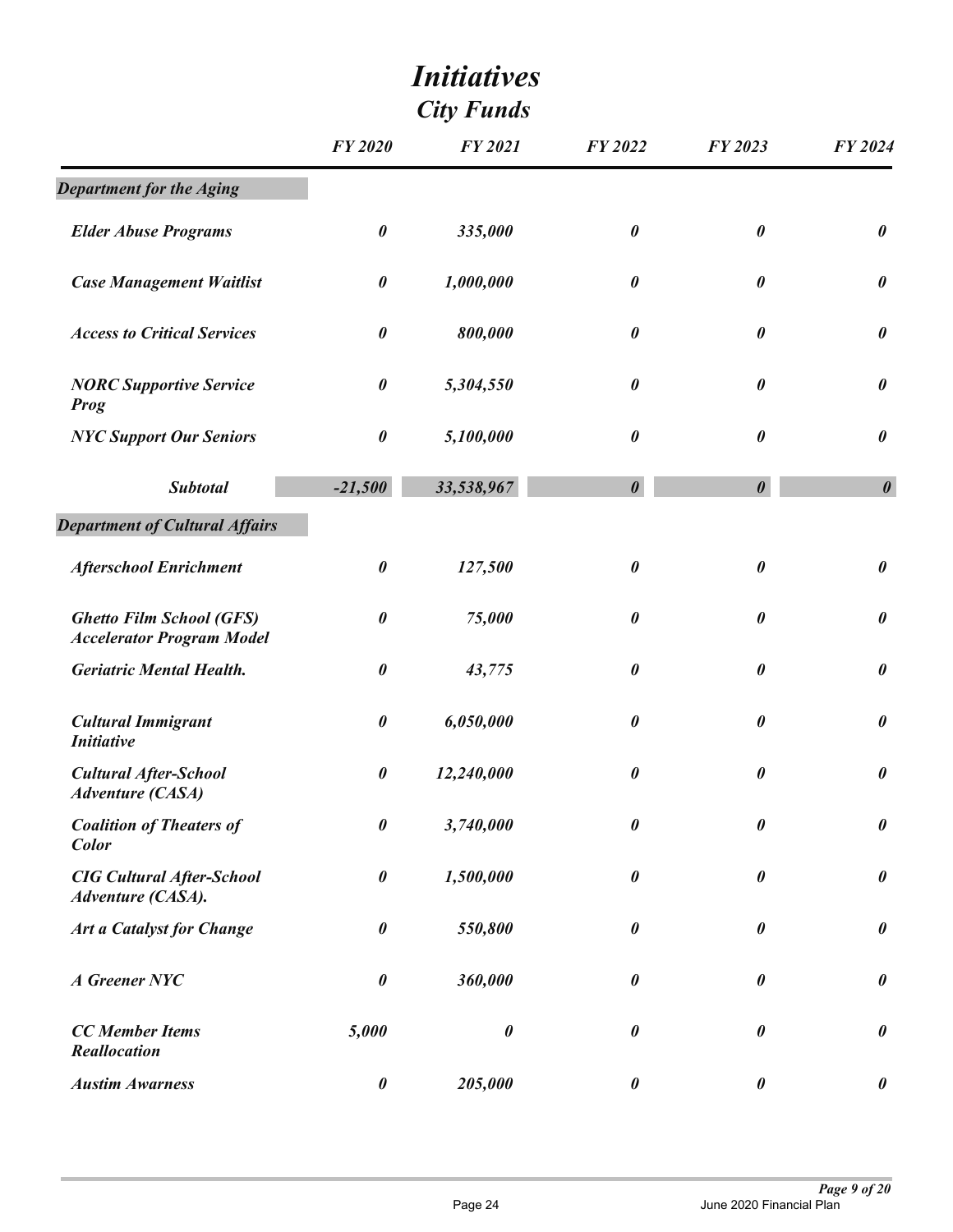|                                                                | <b>Initiatives</b><br><b>City Funds</b> |                |                       |                       |                       |
|----------------------------------------------------------------|-----------------------------------------|----------------|-----------------------|-----------------------|-----------------------|
|                                                                | <b>FY 2020</b>                          | <b>FY 2021</b> | FY 2022               | FY 2023               | <b>FY 2024</b>        |
| <b>Department of Cultural Affairs</b>                          |                                         |                |                       |                       |                       |
| <b>SU-CASA</b>                                                 | $\pmb{\theta}$                          | 1,020,000      | $\boldsymbol{\theta}$ | $\boldsymbol{\theta}$ | $\boldsymbol{\theta}$ |
| <b>Local Initiatives</b>                                       | $\pmb{\theta}$                          | 3,225,100      | $\boldsymbol{\theta}$ | $\pmb{\theta}$        | $\boldsymbol{\theta}$ |
| <b>Other Council Adjustments</b>                               | $\pmb{\theta}$                          | 2,555,664      | $\boldsymbol{\theta}$ | $\boldsymbol{\theta}$ | $\boldsymbol{\theta}$ |
| <b>Veterans Community</b><br><b>Development</b>                | $\boldsymbol{\theta}$                   | 210,000        | $\boldsymbol{\theta}$ | $\boldsymbol{\theta}$ | $\boldsymbol{\theta}$ |
| <b>Subtotal</b>                                                | 5,000                                   | 31,902,839     | $\boldsymbol{\theta}$ | $\boldsymbol{\theta}$ | $\boldsymbol{\theta}$ |
| <b>Youth &amp; Community Development</b>                       |                                         |                |                       |                       |                       |
| <b>Support for Persons</b><br><b>Involved in the Sex Trade</b> | $\boldsymbol{\theta}$                   | 456,697        | $\boldsymbol{\theta}$ | $\boldsymbol{\theta}$ | $\boldsymbol{\theta}$ |
| <b>Green Jobs Corps Program</b>                                | $\pmb{\theta}$                          | 102,000        | $\boldsymbol{\theta}$ | $\boldsymbol{\theta}$ | $\boldsymbol{\theta}$ |
| <b>Jill Chaifitz Helpline</b>                                  | $\pmb{\theta}$                          | 250,000        | $\boldsymbol{\theta}$ | $\boldsymbol{\theta}$ | $\pmb{\theta}$        |
| <b>Job Training and</b><br><b>Placement Initiative</b>         | 0                                       | 285,000        | $\boldsymbol{\theta}$ | $\pmb{\theta}$        | $\boldsymbol{\theta}$ |
| <b>LGBT Community Services</b>                                 | 0                                       | 3,123,750      | $\boldsymbol{\theta}$ | 0                     | $\boldsymbol{\theta}$ |
| <b>LGBTQ</b> Inclusive<br><b>Curriculum</b>                    | $\pmb{\theta}$                          | 200,000        | $\boldsymbol{\theta}$ | $\pmb{\theta}$        | $\pmb{\theta}$        |
| <b>NYC Cleanup Initiative</b>                                  | $\pmb{\theta}$                          | 8,160,000      | $\boldsymbol{\theta}$ | $\boldsymbol{\theta}$ | $\pmb{\theta}$        |
| <b>Physical Education and</b><br><b>Fitness</b>                | $\pmb{\theta}$                          | 1,050,000      | $\pmb{\theta}$        | $\boldsymbol{\theta}$ | $\pmb{\theta}$        |
| <b>Food Pantries</b>                                           | $\pmb{\theta}$                          | 5,659,000      | $\boldsymbol{\theta}$ | $\boldsymbol{\theta}$ | $\pmb{\theta}$        |
| <b>Step In and Stop It</b>                                     | $\pmb{\theta}$                          | 156,600        | $\pmb{\theta}$        | $\pmb{\theta}$        | $\boldsymbol{\theta}$ |
| <b>Trans Equity Programs</b>                                   | $\pmb{\theta}$                          | 935,000        | $\boldsymbol{\theta}$ | 0                     | $\pmb{\theta}$        |
| <b>Veterans Initiative</b>                                     | $\pmb{\theta}$                          | 771,500        | $\boldsymbol{\theta}$ | $\pmb{\theta}$        | $\boldsymbol{\theta}$ |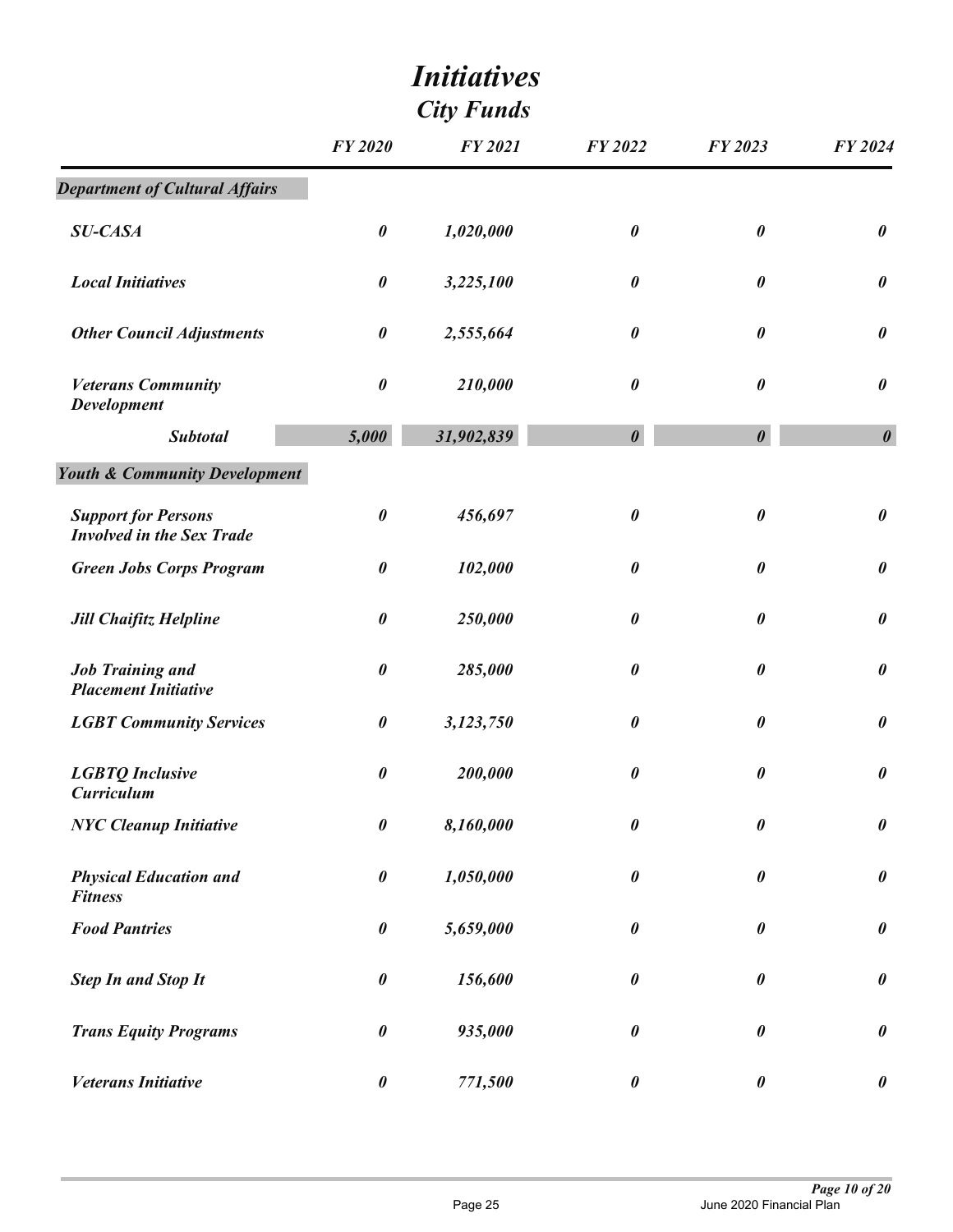|                                                                      | <b>FY 2020</b>        | <b>FY 2021</b> | <b>FY 2022</b>        | FY 2023               | FY 2024               |
|----------------------------------------------------------------------|-----------------------|----------------|-----------------------|-----------------------|-----------------------|
| <b>Youth &amp; Community Development</b>                             |                       |                |                       |                       |                       |
| <b>Youth Build</b>                                                   | $\boldsymbol{\theta}$ | 1,715,000      | 0                     | $\boldsymbol{\theta}$ | $\boldsymbol{\theta}$ |
| <b>Member Items</b>                                                  | 9,500                 | 24,812,800     | $\pmb{\theta}$        | $\pmb{\theta}$        | $\pmb{\theta}$        |
| <b>Council Program</b><br>Adjustments.                               | $\pmb{\theta}$        | 4,932,243      | 0                     | 0                     | $\pmb{\theta}$        |
| <b>Sports Training and</b><br><b>Rolemodels for Success</b>          | $\pmb{\theta}$        | 1,251,200      | $\pmb{\theta}$        | 0                     | $\boldsymbol{\theta}$ |
| <b>Big Brothers Big Sisters</b>                                      | $\pmb{\theta}$        | 1,020,000      | $\pmb{\theta}$        | $\boldsymbol{\theta}$ | $\boldsymbol{\theta}$ |
| <b>A</b> Greener NYC                                                 | $\pmb{\theta}$        | 1,680,000      | 0                     | $\boldsymbol{\theta}$ | $\boldsymbol{\theta}$ |
| <b>Access to Food and</b><br><b>Nutritional Education</b>            | $\boldsymbol{\theta}$ | 1,258,750      | 0                     | $\pmb{\theta}$        | $\boldsymbol{\theta}$ |
| <b>Adult Literacy</b>                                                | $\boldsymbol{\theta}$ | 2,867,050      | $\boldsymbol{\theta}$ | 0                     | $\boldsymbol{\theta}$ |
| <b>Afterschool Enrichment</b>                                        | $\boldsymbol{\theta}$ | 5,676,496      | $\boldsymbol{\theta}$ | $\boldsymbol{\theta}$ | $\pmb{\theta}$        |
| <b>Educational Programs for</b><br><b>Students</b>                   | $\pmb{\theta}$        | 1,450,000      | $\pmb{\theta}$        | $\boldsymbol{\theta}$ | $\boldsymbol{\theta}$ |
| <b>Young Women's</b><br><b>Leadership Development</b>                | $\pmb{\theta}$        | 1,444,950      | $\boldsymbol{\theta}$ | $\pmb{\theta}$        | $\pmb{\theta}$        |
| CASA                                                                 | 0                     | 500,000        | $\pmb{\theta}$        | $\boldsymbol{\theta}$ | $\boldsymbol{\theta}$ |
| <b>COMPASS Elementary</b><br><b>Afterschool</b>                      | $\boldsymbol{\theta}$ | 1,870,048      | $\pmb{\theta}$        | $\boldsymbol{\theta}$ | $\pmb{\theta}$        |
| <b>CUNY Citizenship NOW!</b><br>Program                              | $\pmb{\theta}$        | 250,000        | $\boldsymbol{\theta}$ | $\boldsymbol{\theta}$ | $\pmb{\theta}$        |
| <b>City's First Readers</b><br><b>Initiative</b>                     | $\pmb{\theta}$        | 3,050,650      | $\boldsymbol{\theta}$ | $\boldsymbol{\theta}$ | $\pmb{\theta}$        |
| <b>Civic Education in New</b><br><b>York City Schools</b>            | $\boldsymbol{\theta}$ | 425,000        | $\boldsymbol{\theta}$ | $\boldsymbol{\theta}$ | $\pmb{\theta}$        |
| <b>Communities of Color Non-</b><br><b>Profit Stabilization Fund</b> | $\boldsymbol{\theta}$ | 2,500,000      | $\pmb{\theta}$        | $\pmb{\theta}$        | $\pmb{\theta}$        |
| <b>Cultural Immigrant</b><br><b>Initiative</b>                       | $\pmb{\theta}$        | 300,000        | $\boldsymbol{\theta}$ | $\pmb{\theta}$        | $\pmb{\theta}$        |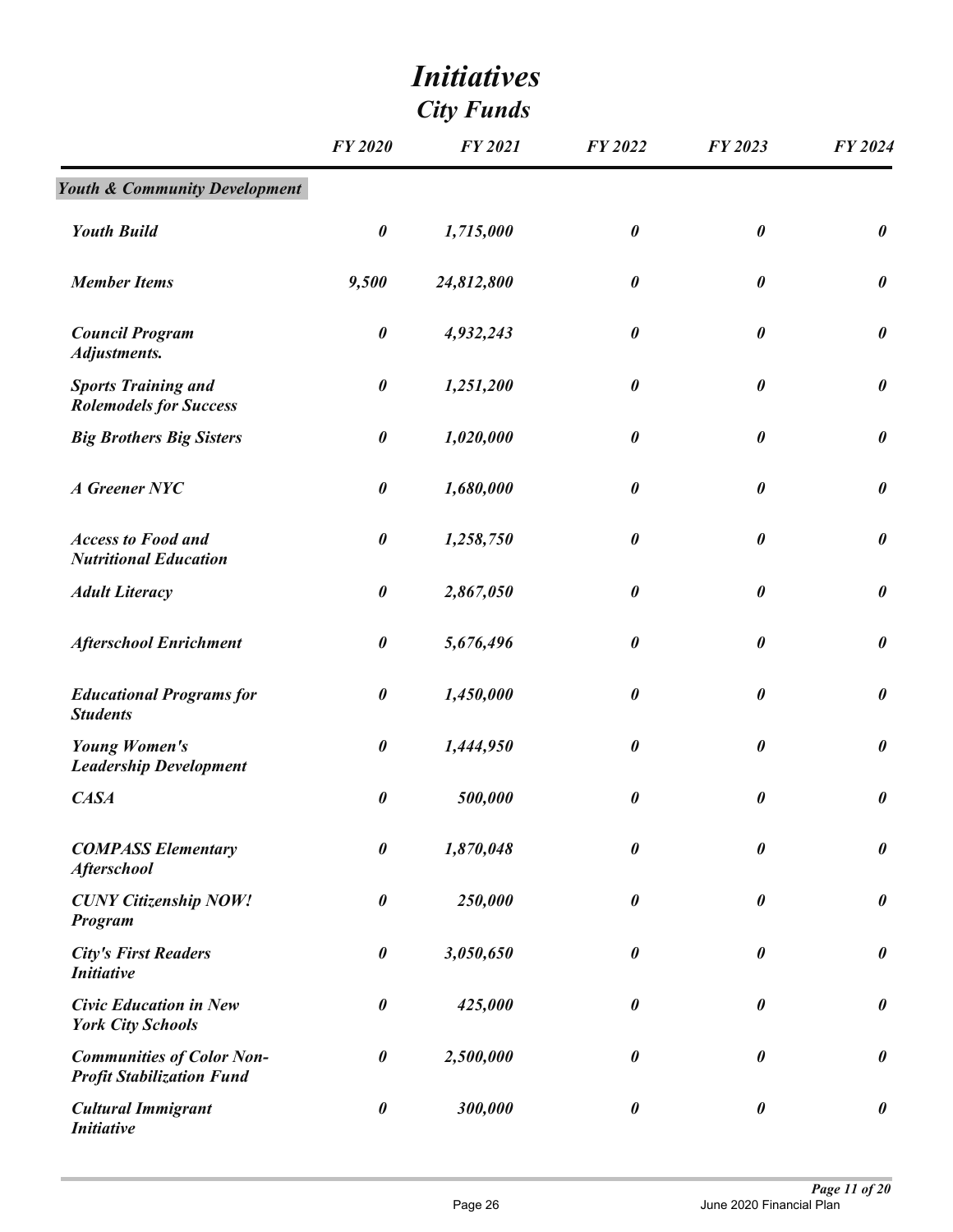|                                                                    |                       | <i>Initiatives</i><br><b>City Funds</b> |                       |                       |                       |
|--------------------------------------------------------------------|-----------------------|-----------------------------------------|-----------------------|-----------------------|-----------------------|
|                                                                    | <b>FY 2020</b>        | <b>FY 2021</b>                          | <b>FY 2022</b>        | FY 2023               | FY 2024               |
| <b>Youth &amp; Community Development</b>                           |                       |                                         |                       |                       |                       |
| <b>Digital Inclusion and</b><br>Literacy                           | $\pmb{\theta}$        | 1,530,000                               | $\boldsymbol{\theta}$ | $\boldsymbol{\theta}$ | $\boldsymbol{\theta}$ |
| <b>Diversity Inclusion and</b><br><b>Equity in Tech Initiative</b> | $\pmb{\theta}$        | 518,500                                 | $\pmb{\theta}$        | $\boldsymbol{\theta}$ | $\pmb{\theta}$        |
| <b>Art a Catalyst for Change</b>                                   | $\pmb{\theta}$        | 61,200                                  | $\boldsymbol{\theta}$ | $\boldsymbol{\theta}$ | $\boldsymbol{\theta}$ |
| <b>Subtotal</b>                                                    | 9,500                 | 80,263,434                              | $\boldsymbol{\theta}$ | $\boldsymbol{\theta}$ | $\boldsymbol{\theta}$ |
| <b>Manhattan Community Board # 1</b>                               |                       |                                         |                       |                       |                       |
| <b>Local</b>                                                       | $\pmb{\theta}$        | 5,500                                   | $\boldsymbol{\theta}$ | $\boldsymbol{\theta}$ | $\boldsymbol{\theta}$ |
| <b>Subtotal</b>                                                    | $\boldsymbol{\theta}$ | 5,500                                   | $\boldsymbol{\theta}$ | $\boldsymbol{\theta}$ | $\boldsymbol{\theta}$ |
| <b>Manhattan Community Board # 2</b>                               |                       |                                         |                       |                       |                       |
| <b>Local</b>                                                       | $\pmb{\theta}$        | 5,500                                   | $\boldsymbol{\theta}$ | $\boldsymbol{\theta}$ | $\boldsymbol{\theta}$ |
| <b>Subtotal</b>                                                    | $\boldsymbol{\theta}$ | 5,500                                   | $\boldsymbol{\theta}$ | $\boldsymbol{\theta}$ | $\boldsymbol{\theta}$ |
| <b>Manhattan Community Board # 3</b>                               |                       |                                         |                       |                       |                       |
| <b>CITY COUNCIL</b><br><b>MEMBER ITEM</b><br><b>REALLOCATION</b>   | $-4,500$              | $\boldsymbol{\theta}$                   | $\pmb{\theta}$        | $\boldsymbol{\theta}$ | $\boldsymbol{\theta}$ |
| <b>Local</b>                                                       | $\pmb{\theta}$        | 9,000                                   | $\boldsymbol{\theta}$ | $\pmb{\theta}$        | $\pmb{\theta}$        |
| <b>Subtotal</b>                                                    | $-4,500$              | 9,000                                   | $\boldsymbol{\theta}$ | $\boldsymbol{\theta}$ | $\boldsymbol{\theta}$ |
| <b>Manhattan Community Board # 4</b>                               |                       |                                         |                       |                       |                       |
| Local                                                              | $\pmb{\theta}$        | 1,000                                   | $\pmb{\theta}$        | $\pmb{\theta}$        | $\pmb{\theta}$        |
| <b>Subtotal</b>                                                    | $\boldsymbol{\theta}$ | 1,000                                   | $\boldsymbol{\theta}$ | $\boldsymbol{\theta}$ | $\boldsymbol{\theta}$ |
| <b>Manhattan Community Board # 5</b>                               |                       |                                         |                       |                       |                       |
| <b>Local</b>                                                       | $\pmb{\theta}$        | 1,000                                   | $\pmb{\theta}$        | $\pmb{\theta}$        | $\pmb{\theta}$        |
| <b>Subtotal</b>                                                    | $\boldsymbol{\theta}$ | 1,000                                   | $\boldsymbol{\theta}$ | $\boldsymbol{\theta}$ | $\boldsymbol{\theta}$ |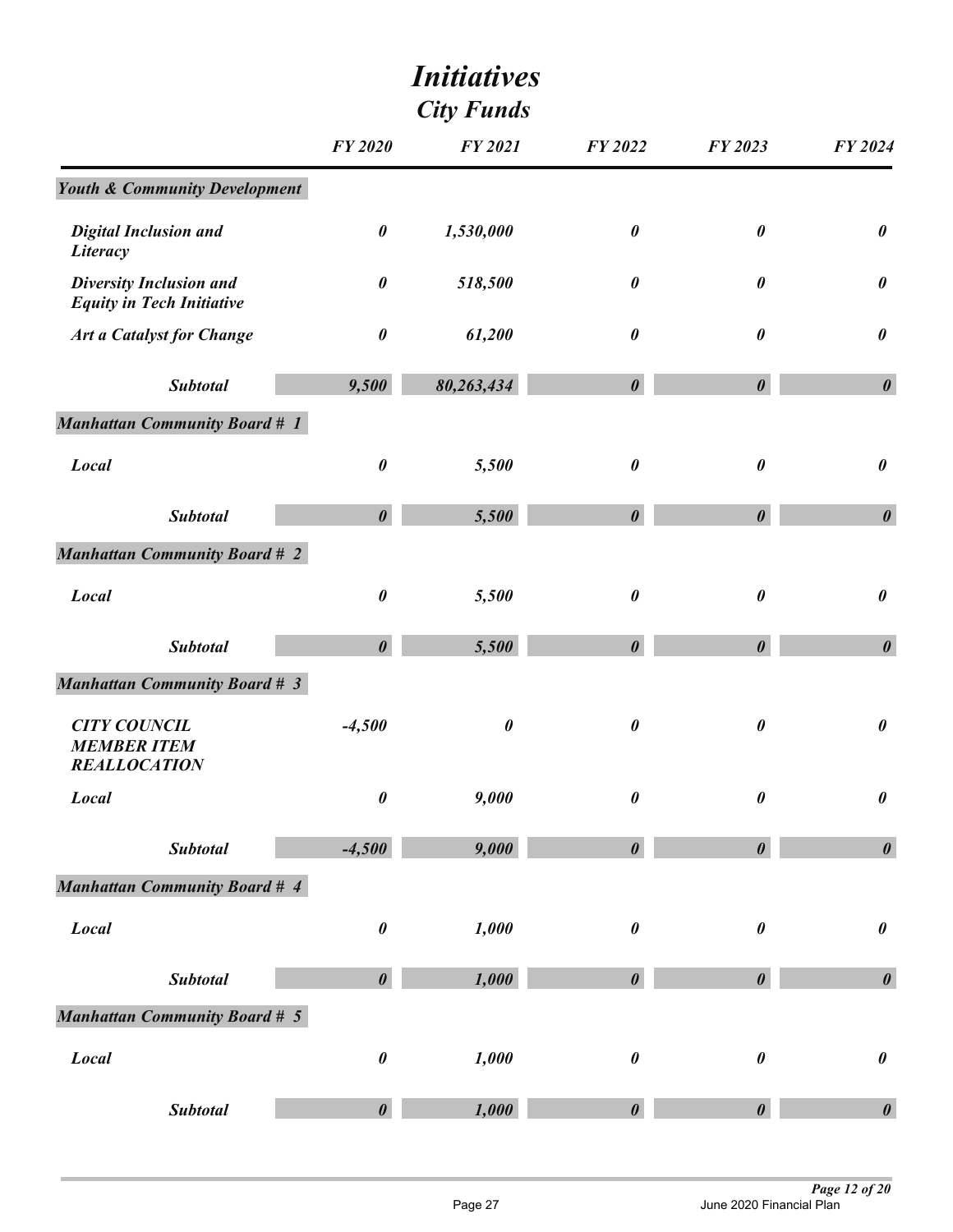| <b>City Funds</b> |                                      |                       |                |                       |                       |                       |
|-------------------|--------------------------------------|-----------------------|----------------|-----------------------|-----------------------|-----------------------|
|                   |                                      | <b>FY 2020</b>        | <b>FY 2021</b> | FY 2022               | FY 2023               | FY 2024               |
|                   | <b>Manhattan Community Board # 6</b> |                       |                |                       |                       |                       |
| <b>Local</b>      |                                      | $\pmb{\theta}$        | 10,000         | $\boldsymbol{\theta}$ | $\boldsymbol{\theta}$ | $\pmb{\theta}$        |
|                   | <b>Subtotal</b>                      | $\boldsymbol{\theta}$ | 10,000         | $\boldsymbol{\theta}$ | $\boldsymbol{\theta}$ | $\boldsymbol{\theta}$ |
|                   | <b>Manhattan Community Board # 7</b> |                       |                |                       |                       |                       |
| <b>Local</b>      |                                      | $\pmb{\theta}$        | 1,000          | $\pmb{\theta}$        | $\boldsymbol{\theta}$ | $\pmb{\theta}$        |
|                   | <b>Subtotal</b>                      | $\boldsymbol{\theta}$ | 1,000          | $\boldsymbol{\theta}$ | $\boldsymbol{\theta}$ | $\boldsymbol{\theta}$ |
|                   | <b>Manhattan Community Board # 8</b> |                       |                |                       |                       |                       |
| <b>Local</b>      |                                      | $\pmb{\theta}$        | 15,000         | $\boldsymbol{\theta}$ | $\boldsymbol{\theta}$ | $\pmb{\theta}$        |
|                   | <b>Subtotal</b>                      | $\boldsymbol{\theta}$ | 15,000         | $\boldsymbol{\theta}$ | $\boldsymbol{\theta}$ | $\boldsymbol{\theta}$ |
|                   | <b>Manhattan Community Board # 9</b> |                       |                |                       |                       |                       |
| <b>Local</b>      |                                      | $\pmb{\theta}$        | 11,000         | $\boldsymbol{\theta}$ | $\boldsymbol{\theta}$ | $\pmb{\theta}$        |
|                   | <b>Subtotal</b>                      | $\boldsymbol{\theta}$ | 11,000         | $\boldsymbol{\theta}$ | $\boldsymbol{\theta}$ | $\boldsymbol{\theta}$ |
|                   | <b>Manhattan Community Board #10</b> |                       |                |                       |                       |                       |
| <b>Local</b>      |                                      | $\pmb{\theta}$        | 6,000          | $\boldsymbol{\theta}$ | $\boldsymbol{\theta}$ | $\pmb{\theta}$        |
|                   | <b>Subtotal</b>                      | $\boldsymbol{\theta}$ | 6,000          | $\boldsymbol{\theta}$ | $\boldsymbol{\theta}$ | $\boldsymbol{\theta}$ |
|                   | <b>Manhattan Community Board #11</b> |                       |                |                       |                       |                       |
| Local             |                                      | $\boldsymbol{\theta}$ | 15,000         | $\pmb{\theta}$        | $\boldsymbol{\theta}$ | $\pmb{\theta}$        |
|                   | <b>Subtotal</b>                      | $\boldsymbol{\theta}$ | 15,000         | $\boldsymbol{\theta}$ | $\boldsymbol{\theta}$ | $\boldsymbol{\theta}$ |
|                   | <b>Manhattan Community Board #12</b> |                       |                |                       |                       |                       |
| Local             |                                      | $\pmb{\theta}$        | 1,000          | $\pmb{\theta}$        | $\boldsymbol{\theta}$ | $\pmb{\theta}$        |
|                   | <b>Subtotal</b>                      | $\boldsymbol{\theta}$ | 1,000          | $\boldsymbol{\theta}$ | $\boldsymbol{\theta}$ | $\boldsymbol{\theta}$ |
|                   | <b>Bronx Community Board # 8</b>     |                       |                |                       |                       |                       |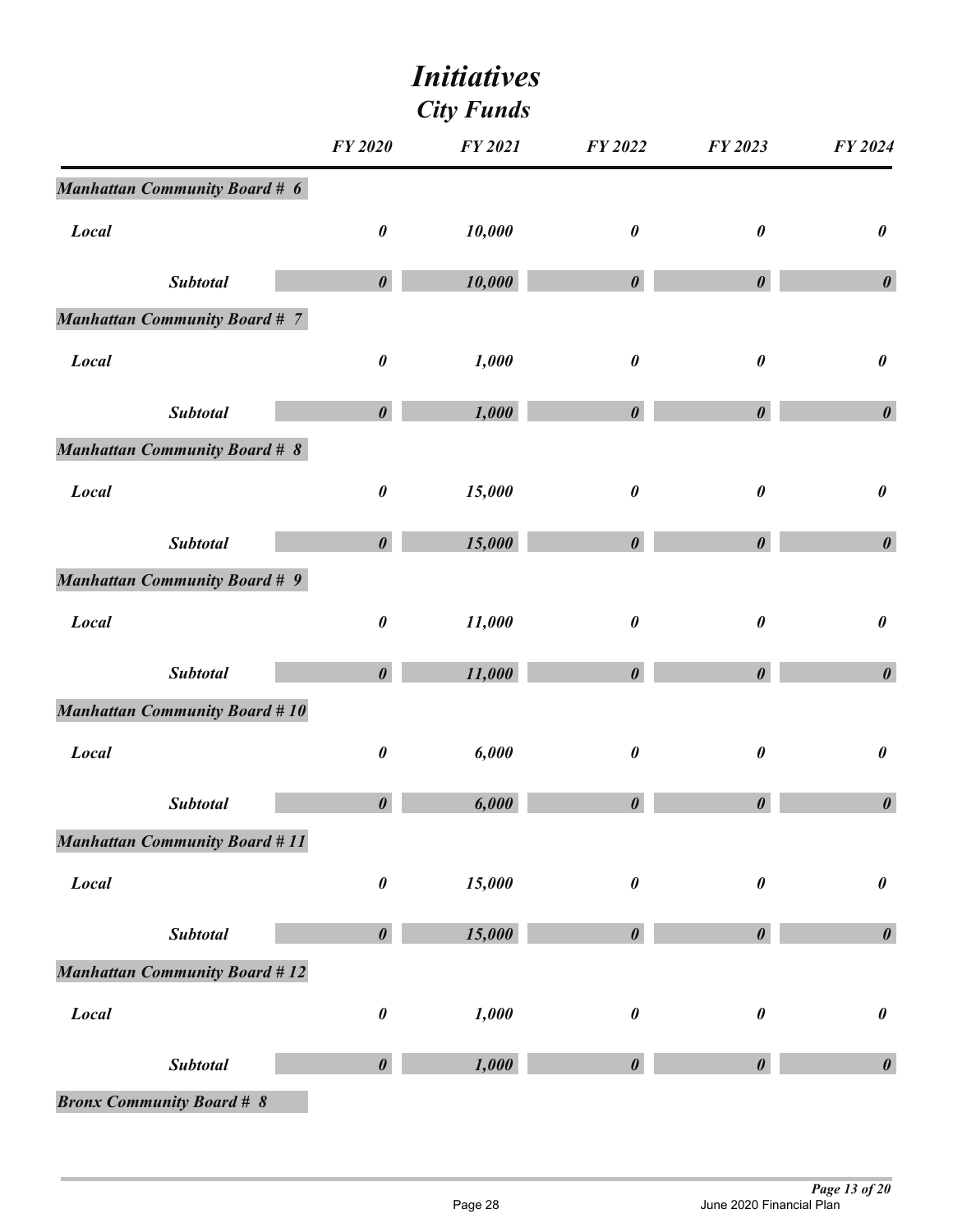| <b>City Funds</b>                   |                       |                |                       |                       |                       |
|-------------------------------------|-----------------------|----------------|-----------------------|-----------------------|-----------------------|
|                                     | <b>FY 2020</b>        | <b>FY 2021</b> | <b>FY 2022</b>        | FY 2023               | <b>FY 2024</b>        |
| <b>Bronx Community Board # 8</b>    |                       |                |                       |                       |                       |
| <b>Local</b>                        | $\boldsymbol{\theta}$ | 3,500          | $\pmb{\theta}$        | $\boldsymbol{\theta}$ | $\pmb{\theta}$        |
| <b>Subtotal</b>                     | $\boldsymbol{\theta}$ | 3,500          | $\boldsymbol{\theta}$ | $\boldsymbol{\theta}$ | $\boldsymbol{\theta}$ |
| <b>Bronx Community Board # 9</b>    |                       |                |                       |                       |                       |
| <b>OTHER ADJUSTMENT</b>             | $\pmb{\theta}$        | 15,000         | $\pmb{\theta}$        | $\boldsymbol{\theta}$ | $\pmb{\theta}$        |
| <b>Local</b>                        | $\boldsymbol{\theta}$ | 89,300         | 0                     | $\boldsymbol{\theta}$ | $\pmb{\theta}$        |
| <b>Subtotal</b>                     | $\boldsymbol{\theta}$ | 104,300        | $\boldsymbol{\theta}$ | $\boldsymbol{\theta}$ | $\boldsymbol{\theta}$ |
| Queens Community Board # 3          |                       |                |                       |                       |                       |
| <b>Local</b>                        | $\pmb{\theta}$        | 28,000         | $\pmb{\theta}$        | $\boldsymbol{\theta}$ | $\pmb{\theta}$        |
| <b>Subtotal</b>                     | $\boldsymbol{\theta}$ | 28,000         | $\boldsymbol{\theta}$ | $\boldsymbol{\theta}$ | $\boldsymbol{\theta}$ |
| Queens Community Board # 4          |                       |                |                       |                       |                       |
| <b>Local</b>                        | $\pmb{\theta}$        | 25,000         | $\pmb{\theta}$        | $\boldsymbol{\theta}$ | $\pmb{\theta}$        |
| <b>Subtotal</b>                     | $\boldsymbol{\theta}$ | 25,000         | $\boldsymbol{\theta}$ | $\boldsymbol{\theta}$ | $\boldsymbol{\theta}$ |
| <b>Brooklyn Community Board # 2</b> |                       |                |                       |                       |                       |
| <b>Local</b>                        | $\boldsymbol{\theta}$ | 2,500          | $\pmb{\theta}$        | $\boldsymbol{\theta}$ | $\boldsymbol{\theta}$ |
| <b>Subtotal</b>                     | $\boldsymbol{\theta}$ | 2,500          | $\boldsymbol{\theta}$ | $\boldsymbol{\theta}$ | $\pmb{\theta}$        |
| <b>Brooklyn Community Board # 3</b> |                       |                |                       |                       |                       |
| <b>OTHER ADJUSTMENT</b>             | $\pmb{\theta}$        | 1,000          | $\pmb{\theta}$        | $\boldsymbol{\theta}$ | $\pmb{\theta}$        |
| <b>Subtotal</b>                     | $\boldsymbol{\theta}$ | 1,000          | $\boldsymbol{\theta}$ | $\boldsymbol{\theta}$ | $\pmb{\theta}$        |
| <b>Brooklyn Community Board # 6</b> |                       |                |                       |                       |                       |
| Local                               | $\pmb{\theta}$        | 3,500          | $\pmb{\theta}$        | $\boldsymbol{\theta}$ | $\pmb{\theta}$        |
| Subtotal                            | $\boldsymbol{\theta}$ | 3,500          | $\boldsymbol{\theta}$ | $\boldsymbol{\theta}$ | $\pmb{\theta}$        |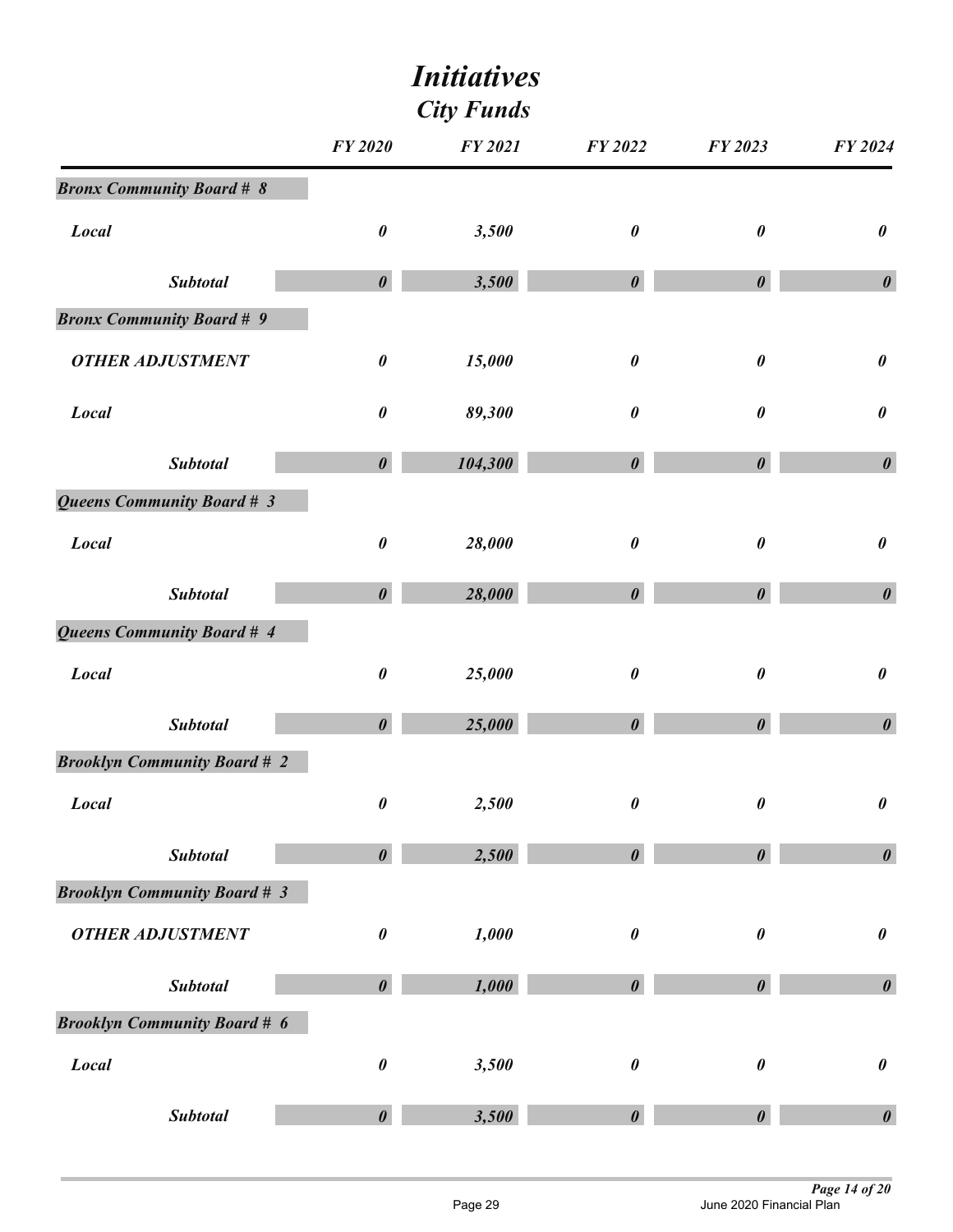| <b>City Funds</b>                   |                       |                |                       |                       |                       |
|-------------------------------------|-----------------------|----------------|-----------------------|-----------------------|-----------------------|
|                                     | <b>FY 2020</b>        | <b>FY 2021</b> | FY 2022               | FY 2023               | FY 2024               |
| <b>Brooklyn Community Board #7</b>  |                       |                |                       |                       |                       |
| <b>Local</b>                        | $\pmb{\theta}$        | 3,500          | $\pmb{\theta}$        | $\boldsymbol{\theta}$ | $\pmb{\theta}$        |
| <b>Subtotal</b>                     | $\boldsymbol{\theta}$ | 3,500          | $\boldsymbol{\theta}$ | $\boldsymbol{\theta}$ | $\boldsymbol{\theta}$ |
| <b>Brooklyn Community Board # 8</b> |                       |                |                       |                       |                       |
| <b>Local</b>                        | $\boldsymbol{\theta}$ | 2,500          | $\pmb{\theta}$        | $\boldsymbol{\theta}$ | $\pmb{\theta}$        |
| <b>OTHER ADJUSTMENT</b>             | $\boldsymbol{\theta}$ | 1,000          | $\pmb{\theta}$        | $\boldsymbol{\theta}$ | $\pmb{\theta}$        |
| <b>Subtotal</b>                     | $\boldsymbol{\theta}$ | 3,500          | $\boldsymbol{\theta}$ | $\boldsymbol{\theta}$ | $\boldsymbol{\theta}$ |
| <b>Brooklyn Community Board # 9</b> |                       |                |                       |                       |                       |
| <b>OTHER ADJUSTMENT</b>             | $\boldsymbol{\theta}$ | 1,500          | $\pmb{\theta}$        | $\boldsymbol{\theta}$ | $\pmb{\theta}$        |
| <b>Subtotal</b>                     | $\boldsymbol{\theta}$ | 1,500          | $\boldsymbol{\theta}$ | $\boldsymbol{\theta}$ | $\boldsymbol{\theta}$ |
| <b>Brooklyn Community Board #10</b> |                       |                |                       |                       |                       |
| <b>Local</b>                        | $\boldsymbol{\theta}$ | 5,000          | $\boldsymbol{\theta}$ | $\boldsymbol{\theta}$ | $\boldsymbol{\theta}$ |
| <b>Subtotal</b>                     | $\boldsymbol{\theta}$ | 5,000          | $\boldsymbol{\theta}$ | $\boldsymbol{\theta}$ | $\boldsymbol{\theta}$ |
| <b>Brooklyn Community Board #12</b> |                       |                |                       |                       |                       |
| <b>Local</b>                        | $\pmb{\theta}$        | 9,500          | $\pmb{\theta}$        | $\boldsymbol{\theta}$ | $\boldsymbol{\theta}$ |
| <b>Subtotal</b>                     | $\boldsymbol{\theta}$ | 9,500          | $\boldsymbol{\theta}$ | $\boldsymbol{\theta}$ | $\pmb{\theta}$        |
| <b>Brooklyn Community Board #14</b> |                       |                |                       |                       |                       |
| <b>Local</b>                        | $\pmb{\theta}$        | 5,000          | $\pmb{\theta}$        | $\boldsymbol{\theta}$ | $\pmb{\theta}$        |
| <b>Subtotal</b>                     | $\boldsymbol{\theta}$ | 5,000          | $\boldsymbol{\theta}$ | $\boldsymbol{\theta}$ | $\pmb{\theta}$        |
| <b>Brooklyn Community Board #16</b> |                       |                |                       |                       |                       |
| <b>OTHER ADJUSTMENT</b>             | $\boldsymbol{\theta}$ | 2,000          | 0                     | $\boldsymbol{\theta}$ | $\pmb{\theta}$        |
| <b>Subtotal</b>                     | $\boldsymbol{\theta}$ | 2,000          | $\boldsymbol{\theta}$ | $\boldsymbol{\theta}$ | $\pmb{\theta}$        |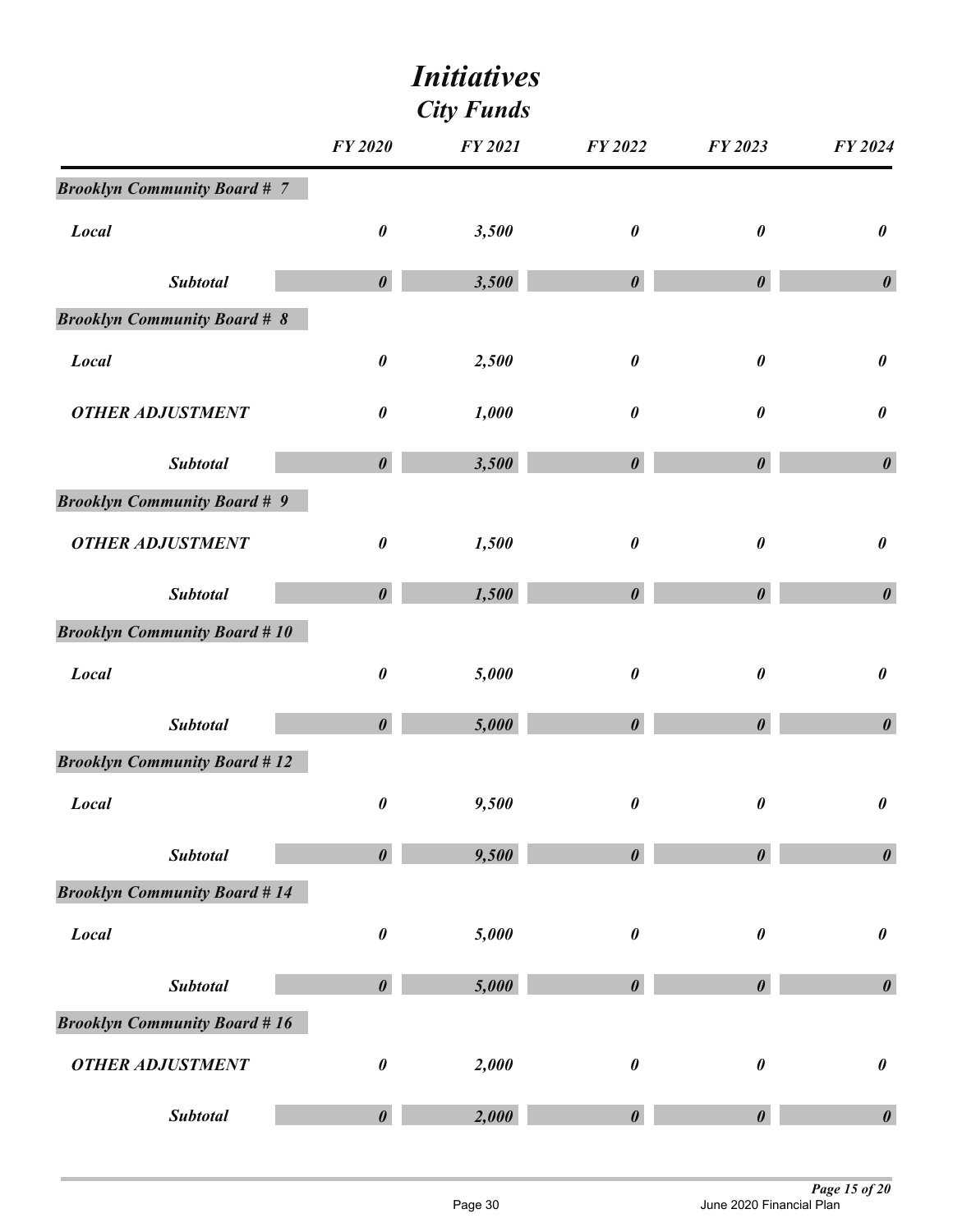|                                                       | <i>Initiatives</i><br><b>City Funds</b> |                       |                       |                       |                       |
|-------------------------------------------------------|-----------------------------------------|-----------------------|-----------------------|-----------------------|-----------------------|
|                                                       | <b>FY 2020</b>                          | <b>FY 2021</b>        | FY 2022               | FY 2023               | FY 2024               |
| <b>Brooklyn Community Board #17</b>                   |                                         |                       |                       |                       |                       |
| <b>Local</b>                                          | 0                                       | 5,000                 | $\boldsymbol{\theta}$ | $\boldsymbol{\theta}$ | $\boldsymbol{\theta}$ |
| <b>OTHER ADJUSTMENT</b>                               | $\boldsymbol{\theta}$                   | 1,500                 | $\boldsymbol{\theta}$ | $\boldsymbol{\theta}$ | $\pmb{\theta}$        |
| <b>Subtotal</b>                                       | $\boldsymbol{\theta}$                   | 6,500                 | $\boldsymbol{\theta}$ | $\boldsymbol{\theta}$ | $\boldsymbol{\theta}$ |
| <b>Department of Probation</b>                        |                                         |                       |                       |                       |                       |
| <b>Crisis Management System</b>                       | $\pmb{\theta}$                          | 130,600               | $\pmb{\theta}$        | $\pmb{\theta}$        | $\pmb{\theta}$        |
| <b>Innovative Criminal Justice</b><br><b>Programs</b> | 0                                       | 200,000               | $\boldsymbol{\theta}$ | $\boldsymbol{\theta}$ | $\boldsymbol{\theta}$ |
| <b>Subtotal</b>                                       | $\boldsymbol{\theta}$                   | 330,600               | $\boldsymbol{\theta}$ | $\boldsymbol{\theta}$ | $\boldsymbol{\theta}$ |
| <b>Dept. Small Business Services</b>                  |                                         |                       |                       |                       |                       |
| <b>City Council Adjustment</b>                        | $\pmb{\theta}$                          | 16,264,897            | $\boldsymbol{\theta}$ | $\boldsymbol{\theta}$ | $\boldsymbol{\theta}$ |
| <b>City Council Adjustment</b>                        | 15,000                                  | 2,245,000             | $\boldsymbol{\theta}$ | 0                     | $\pmb{\theta}$        |
| <b>City Council Adjustment 3</b>                      | $\pmb{\theta}$                          | 270,220               | $\boldsymbol{\theta}$ | $\boldsymbol{\theta}$ | $\pmb{\theta}$        |
| <b>Subtotal</b>                                       | 15,000                                  | 18,780,117            | $\boldsymbol{\theta}$ | $\boldsymbol{\theta}$ | $\boldsymbol{\theta}$ |
| <b>Housing Preservation &amp; Dev.</b>                |                                         |                       |                       |                       |                       |
| <b>Stabilizing NYC</b>                                | $\pmb{\theta}$                          | 2,550,000             | $\boldsymbol{\theta}$ | $\boldsymbol{\theta}$ | $\boldsymbol{\theta}$ |
| <b>Other Adjustments</b>                              | $\boldsymbol{\theta}$                   | 59,000                | $\boldsymbol{\theta}$ | 0                     | $\pmb{\theta}$        |
| <b>City Council Enhancements</b>                      | $\pmb{\theta}$                          | 411,219               | $\boldsymbol{\theta}$ | 0                     | $\pmb{\theta}$        |
| <b>Local Initiatives</b>                              | $\pmb{\theta}$                          | 1,699,700             | $\boldsymbol{\theta}$ | $\boldsymbol{\theta}$ | $\pmb{\theta}$        |
| <b>City Council Member Item</b><br>Reallocation.      | 21,500                                  | $\boldsymbol{\theta}$ | $\boldsymbol{\theta}$ | 0                     | $\boldsymbol{\theta}$ |
| <b>Programmatic Restorations</b>                      | $\pmb{\theta}$                          | 76,500                | $\boldsymbol{\theta}$ | $\boldsymbol{\theta}$ | $\boldsymbol{\theta}$ |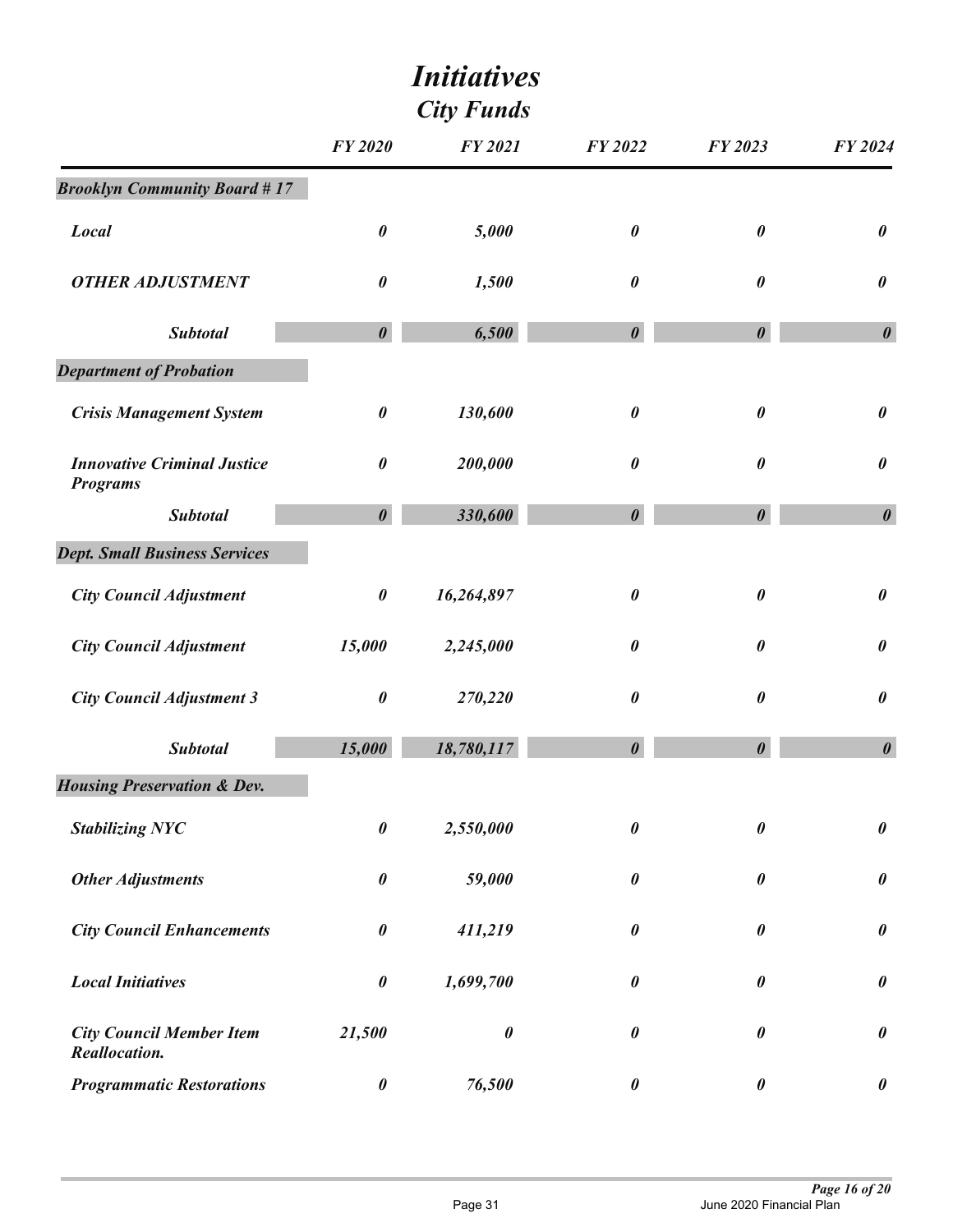| <b>City Funds</b>                                                  |                       |                       |                       |                       |                       |
|--------------------------------------------------------------------|-----------------------|-----------------------|-----------------------|-----------------------|-----------------------|
|                                                                    | <b>FY 2020</b>        | <b>FY 2021</b>        | <b>FY 2022</b>        | <b>FY 2023</b>        | <b>FY 2024</b>        |
| <b>Housing Preservation &amp; Dev.</b>                             |                       |                       |                       |                       |                       |
| <b>Home Loan Program</b>                                           | 0                     | 1,700,000             | $\boldsymbol{\theta}$ | $\boldsymbol{\theta}$ | $\boldsymbol{\theta}$ |
| <b>Foreclosure Prevention</b><br><b>Programs</b>                   | $\boldsymbol{\theta}$ | 3,250,000             | 0                     | 0                     | $\boldsymbol{\theta}$ |
| <b>Financial Empowerment</b><br>for NYC's Renters                  | 0                     | 165,750               | 0                     | 0                     | $\boldsymbol{\theta}$ |
| <b>Community Land Trust</b><br><b>Initiative</b>                   | $\boldsymbol{\theta}$ | 637,500               | 0                     | 0                     | $\boldsymbol{\theta}$ |
| <b>Community Housing</b><br><b>Preservation Strategies</b>         | $\boldsymbol{\theta}$ | 3,103,350             | $\pmb{\theta}$        | 0                     | $\boldsymbol{\theta}$ |
| <b>Housing Information</b><br>Project                              | $\boldsymbol{\theta}$ | 200,000               | $\boldsymbol{\theta}$ | 0                     | $\boldsymbol{\theta}$ |
| <b>City Council Reallocation</b>                                   | $-20,000$             | $\boldsymbol{\theta}$ | 0                     | $\pmb{\theta}$        | $\pmb{\theta}$        |
| <b>Subtotal</b>                                                    | 1,500                 | 13,853,019            | $\boldsymbol{\theta}$ | $\boldsymbol{\theta}$ | $\boldsymbol{\theta}$ |
| Dept Health & Mental Hygiene                                       |                       |                       |                       |                       |                       |
| <b>Viral Hepatitis Prevention</b>                                  | $\boldsymbol{\theta}$ | 1,635,109             | 0                     | $\pmb{\theta}$        | $\pmb{\theta}$        |
| <b>Immigrant Health Initiative</b>                                 | 0                     | 1,565,000             | 0                     | 0                     | $\boldsymbol{\theta}$ |
| <b>City Council Enhancements</b>                                   | $\pmb{\theta}$        | 1,327,368             | $\boldsymbol{\theta}$ | 0                     | $\boldsymbol{\theta}$ |
| <b>Maternal and Child Health</b><br><b>Services</b>                | 0                     | 1,863,895             | $\boldsymbol{\theta}$ | 0                     | $\boldsymbol{\theta}$ |
| <b>Mental Health Services for</b><br><b>Veterans</b>               | 0                     | 475,000               | 0                     | 0                     | $\pmb{\theta}$        |
| <b>Mental Health Services for</b><br><b>Vulnerable Populations</b> | $\pmb{\theta}$        | 1,987,300             | $\boldsymbol{\theta}$ | 0                     | $\boldsymbol{\theta}$ |
| <b>Opioid Prevention &amp;</b><br><b>Treatment</b>                 | $\boldsymbol{\theta}$ | 2,975,000             | $\boldsymbol{\theta}$ | $\boldsymbol{\theta}$ | $\pmb{\theta}$        |
| <b>Public Health Funding</b><br><b>Backfill</b>                    | $\boldsymbol{\theta}$ | 3,967,743             | $\boldsymbol{\theta}$ | 0                     | $\boldsymbol{\theta}$ |
| <b>Trans Equity Programs</b>                                       | $\pmb{\theta}$        | 998,750               | $\boldsymbol{\theta}$ | $\boldsymbol{\theta}$ | $\boldsymbol{\theta}$ |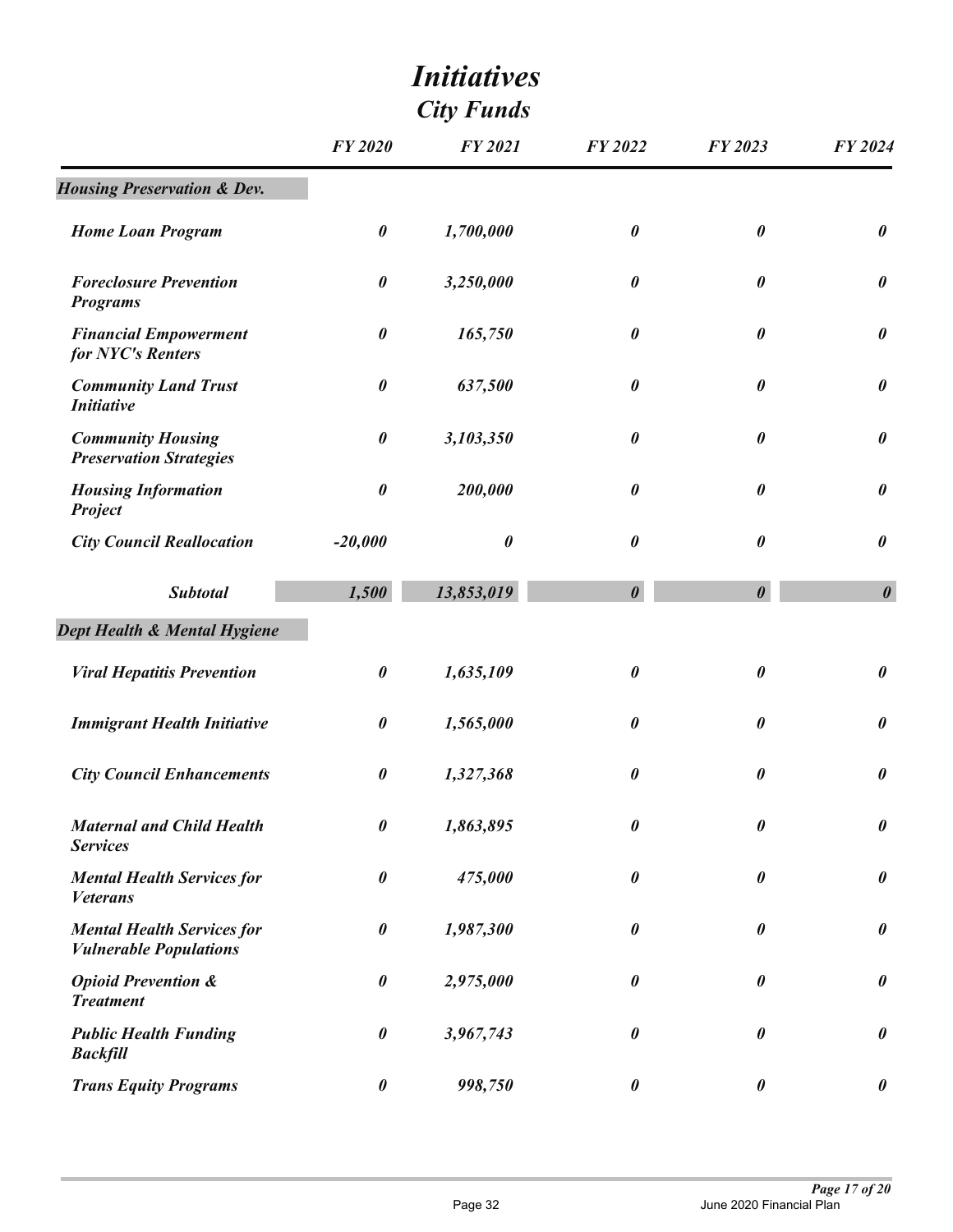| <b>City Funds</b>                                                        |                       |                |                       |                       |                       |
|--------------------------------------------------------------------------|-----------------------|----------------|-----------------------|-----------------------|-----------------------|
|                                                                          | <b>FY 2020</b>        | <b>FY 2021</b> | <b>FY 2022</b>        | FY 2023               | FY 2024               |
| Dept Health & Mental Hygiene                                             |                       |                |                       |                       |                       |
| <b>Local Initiatives</b>                                                 | 10,000                | 3,035,585      | $\boldsymbol{\theta}$ | $\boldsymbol{\theta}$ | $\boldsymbol{\theta}$ |
| <b>HIV/AIDS Faith Based</b>                                              | $\boldsymbol{\theta}$ | 961,350        | $\boldsymbol{\theta}$ | 0                     | $\boldsymbol{\theta}$ |
| <b>Reproductive and Sexual</b><br><b>Health FY21</b>                     | $\boldsymbol{\theta}$ | 378,070        | 0                     | 0                     | $\boldsymbol{\theta}$ |
| <b>Geriatric Mental Health</b>                                           | $\boldsymbol{\theta}$ | 1,575,934      | $\pmb{\theta}$        | 0                     | $\boldsymbol{\theta}$ |
| Developmental,<br>Psychological and<br><b>Behavioral Health Services</b> | 0                     | 1,917,169      | $\boldsymbol{\theta}$ | 0                     | $\boldsymbol{\theta}$ |
| <b>Dedicated Contraceptive</b><br><b>Fund</b>                            | $\boldsymbol{\theta}$ | 702,900        | 0                     | $\pmb{\theta}$        | $\pmb{\theta}$        |
| <b>Court-Involved Youth</b><br><b>Mental Health Initiative</b>           | $\boldsymbol{\theta}$ | 2,890,000      | $\boldsymbol{\theta}$ | 0                     | $\boldsymbol{\theta}$ |
| <b>Children Under Five</b>                                               | $\boldsymbol{\theta}$ | 851,700        | $\boldsymbol{\theta}$ | $\boldsymbol{\theta}$ | $\pmb{\theta}$        |
| <b>Child Health and Wellness</b>                                         | $\boldsymbol{\theta}$ | 549,100        | $\boldsymbol{\theta}$ | 0                     | $\boldsymbol{\theta}$ |
| <b>Cancer Services</b>                                                   | $\boldsymbol{\theta}$ | 509,575        | $\boldsymbol{\theta}$ | $\boldsymbol{\theta}$ | $\pmb{\theta}$        |
| <b>Beating Hearts</b>                                                    | 0                     | 175,000        | 0                     | 0                     | $\boldsymbol{\theta}$ |
| <b>Autism Awareness</b>                                                  | $\pmb{\theta}$        | 3,041,846      | $\pmb{\theta}$        | $\pmb{\theta}$        | $\pmb{\theta}$        |
| <b>Access Health</b>                                                     | $\boldsymbol{\theta}$ | 2,550,000      | $\boldsymbol{\theta}$ | $\boldsymbol{\theta}$ | $\pmb{\theta}$        |
| <b>LGBTQ Youth Mental</b><br><b>Health</b>                               | $\pmb{\theta}$        | 1,020,000      | $\boldsymbol{\theta}$ | $\boldsymbol{\theta}$ | $\pmb{\theta}$        |
| <b>HIV/AIDS</b> - End the<br>Epidemic                                    | $\boldsymbol{\theta}$ | 5,637,671      | $\boldsymbol{\theta}$ | 0                     | $\boldsymbol{\theta}$ |
| <b>Subtotal</b>                                                          | 10,000                | 42,591,065     | $\boldsymbol{\theta}$ | $\boldsymbol{\theta}$ | $\boldsymbol{\theta}$ |
| <b>Health and Hospitals Corp.</b>                                        |                       |                |                       |                       |                       |
| <b>Naturally Occurring</b><br><b>Retirement Communities</b>              | $\boldsymbol{\theta}$ | 95,775         | $\boldsymbol{\theta}$ | $\boldsymbol{\theta}$ | $\boldsymbol{\theta}$ |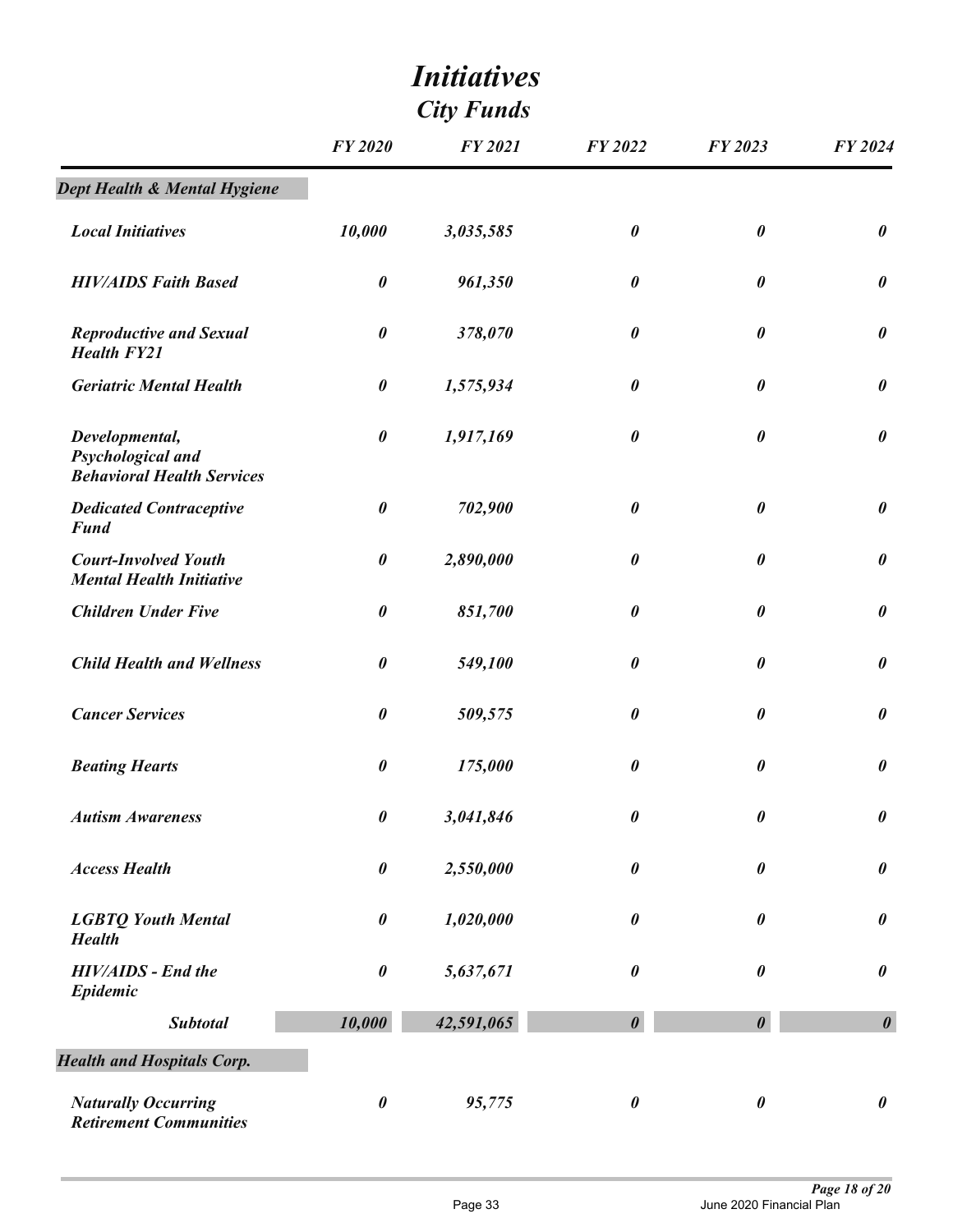| <b>City Funds</b>                                              |                       |                       |                       |                       |                       |
|----------------------------------------------------------------|-----------------------|-----------------------|-----------------------|-----------------------|-----------------------|
|                                                                | <b>FY 2020</b>        | <b>FY 2021</b>        | <b>FY 2022</b>        | FY 2023               | FY 2024               |
| <b>Health and Hospitals Corp.</b>                              |                       |                       |                       |                       |                       |
| <b>Women's Health Access</b>                                   | $\pmb{\theta}$        | 125,000               | $\boldsymbol{\theta}$ | $\pmb{\theta}$        | $\pmb{\theta}$        |
| <b>Support for Persons</b><br><b>Involved in the Sex Trade</b> | 0                     | 700,000               | $\boldsymbol{\theta}$ | 0                     | $\boldsymbol{\theta}$ |
| <b>Crisis Management System</b>                                | $\pmb{\theta}$        | 200,000               | $\boldsymbol{\theta}$ | $\pmb{\theta}$        | $\pmb{\theta}$        |
| <b>City Council Restoration</b>                                | 0                     | 435,000               | $\boldsymbol{\theta}$ | 0                     | $\pmb{\theta}$        |
| <b>Ending the Epidemic</b>                                     | $\pmb{\theta}$        | 197,869               | $\boldsymbol{\theta}$ | $\boldsymbol{\theta}$ | $\pmb{\theta}$        |
| <b>Local Initiatives</b>                                       | $\boldsymbol{\theta}$ | 40,000                | $\boldsymbol{\theta}$ | 0                     | $\boldsymbol{\theta}$ |
| <b>Subtotal</b>                                                | $\boldsymbol{\theta}$ | 1,793,644             | $\boldsymbol{\theta}$ | $\boldsymbol{\theta}$ | $\boldsymbol{\theta}$ |
| <b>Department of Sanitation</b>                                |                       |                       |                       |                       |                       |
| <b>Local Initiatives</b>                                       | $\boldsymbol{\theta}$ | 152,500               | $\boldsymbol{\theta}$ | 0                     | $\boldsymbol{\theta}$ |
| <b>City Council Other</b><br><b>Adjustments</b>                | $\pmb{\theta}$        | 5,000                 | 0                     | $\pmb{\theta}$        | $\pmb{\theta}$        |
| <b>Subtotal</b>                                                | $\boldsymbol{\theta}$ | 157,500               | $\boldsymbol{\theta}$ | $\boldsymbol{\theta}$ | $\boldsymbol{\theta}$ |
| <b>Department of Transportation</b>                            |                       |                       |                       |                       |                       |
| <b>Local Initiatives</b>                                       | $\pmb{\theta}$        | 115,000               | 0                     | $\pmb{\theta}$        | $\pmb{\theta}$        |
| <b>Reso. 8 Parks Equity</b>                                    | $-10,000$             | $\boldsymbol{\theta}$ | $\pmb{\theta}$        | 0                     | $\pmb{\theta}$        |
| <b>Subtotal</b>                                                | $-10,000$             | 115,000               | $\boldsymbol{\theta}$ | $\boldsymbol{\theta}$ | $\boldsymbol{\theta}$ |
| <b>Dept of Parks and Recreation</b>                            |                       |                       |                       |                       |                       |
| <b>Parks Equity Initiative</b>                                 | $\pmb{\theta}$        | 1,798,500             | $\boldsymbol{\theta}$ | 0                     | $\pmb{\theta}$        |
| <b>City Council Other</b><br><b>Adjustments</b>                | $\pmb{\theta}$        | 27,000                | 0                     | 0                     | $\pmb{\theta}$        |
| <b>City Council Member Items</b><br><b>Reallocation</b>        | $-60,000$             | $\boldsymbol{\theta}$ | $\boldsymbol{\theta}$ | $\boldsymbol{\theta}$ | $\pmb{\theta}$        |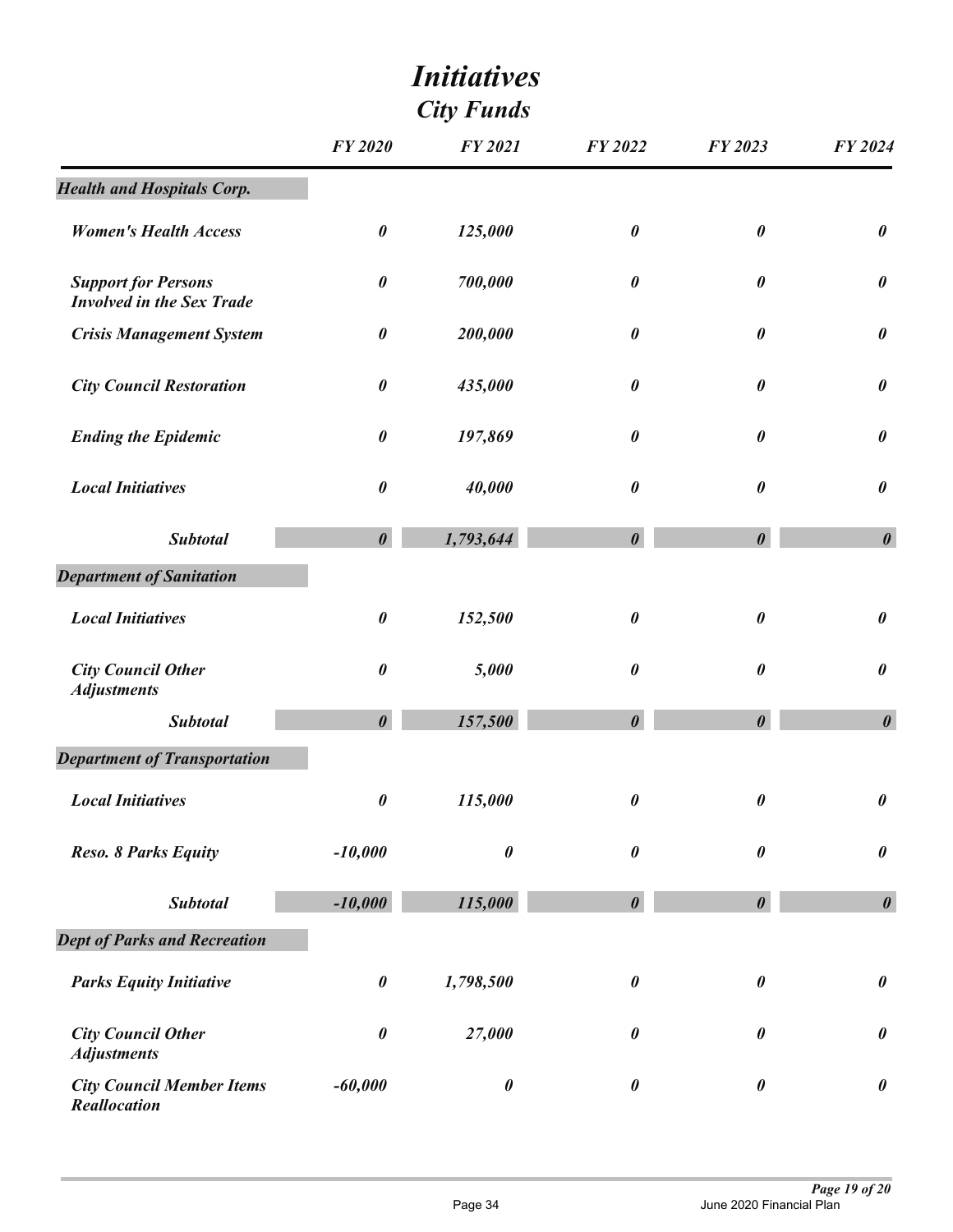| <b>City Funds</b>                                       |                       |                |                       |                       |                       |
|---------------------------------------------------------|-----------------------|----------------|-----------------------|-----------------------|-----------------------|
|                                                         | <b>FY 2020</b>        | <b>FY 2021</b> | <b>FY 2022</b>        | FY 2023               | <b>FY 2024</b>        |
| <b>Dept of Parks and Recreation</b>                     |                       |                |                       |                       |                       |
| <b>Local Initiatives</b>                                | $\boldsymbol{\theta}$ | 572,500        | 0                     | $\boldsymbol{\theta}$ | $\boldsymbol{\theta}$ |
| <b>Subtotal</b>                                         | $-60,000$             | 2,398,000      | $\boldsymbol{\theta}$ | $\boldsymbol{\theta}$ | $\boldsymbol{\theta}$ |
| <b>D.O.I.T.T.</b>                                       |                       |                |                       |                       |                       |
| <b>Local Initiatives</b>                                | $\boldsymbol{\theta}$ | 24,000         | $\boldsymbol{\theta}$ | $\boldsymbol{\theta}$ | $\boldsymbol{\theta}$ |
| <b>Subtotal</b>                                         | $\boldsymbol{\theta}$ | 24,000         | $\boldsymbol{\theta}$ | $\boldsymbol{\theta}$ | $\boldsymbol{\theta}$ |
| <b>Department of Consumer Affairs</b>                   |                       |                |                       |                       |                       |
| <b>Council Member</b><br><b>Programmatic Adjustment</b> | $\boldsymbol{\theta}$ | 216,750        | $\boldsymbol{\theta}$ | $\boldsymbol{\theta}$ | $\boldsymbol{\theta}$ |
| <b>Subtotal</b>                                         | $\boldsymbol{\theta}$ | 216,750        | $\boldsymbol{\theta}$ | $\boldsymbol{\theta}$ | $\boldsymbol{\theta}$ |
| <b>District Attorney - Bronx</b>                        |                       |                |                       |                       |                       |
| <b>Local Initiatives</b>                                | $\boldsymbol{\theta}$ | 25,000         | $\boldsymbol{\theta}$ | $\boldsymbol{\theta}$ | $\boldsymbol{\theta}$ |
| <b>Subtotal</b>                                         | $\boldsymbol{\theta}$ | 25,000         | $\boldsymbol{\theta}$ | $\boldsymbol{\theta}$ | $\boldsymbol{\theta}$ |
| <b>District Attorney - Kings</b>                        |                       |                |                       |                       |                       |
| <b>Innovative Criminal Justice</b><br><b>Programs</b>   | $\boldsymbol{\theta}$ | 458,000        | 0                     | $\boldsymbol{\theta}$ | $\boldsymbol{\theta}$ |
| <b>Local Initiatives</b>                                | $\boldsymbol{\theta}$ | 7,000          | $\boldsymbol{\theta}$ | $\boldsymbol{\theta}$ | $\boldsymbol{\theta}$ |
| <b>Subtotal</b>                                         | $\boldsymbol{\theta}$ | 465,000        | $\boldsymbol{\theta}$ | $\boldsymbol{\theta}$ | $\boldsymbol{\theta}$ |
| <b>Public Administrator - Richmond</b>                  |                       |                |                       |                       |                       |
| <b>Local Initiative</b>                                 | $\boldsymbol{\theta}$ | 5,000          | $\pmb{\theta}$        | $\boldsymbol{\theta}$ | $\boldsymbol{\theta}$ |
| <b>Subtotal</b>                                         | $\boldsymbol{\theta}$ | 5,000          | $\boldsymbol{\theta}$ | $\boldsymbol{\theta}$ | $\boldsymbol{\theta}$ |
| <b>Citywide Totals</b>                                  | $\boldsymbol{\theta}$ | 375,647,006    | $\boldsymbol{\theta}$ | $\boldsymbol{\theta}$ | $\boldsymbol{\theta}$ |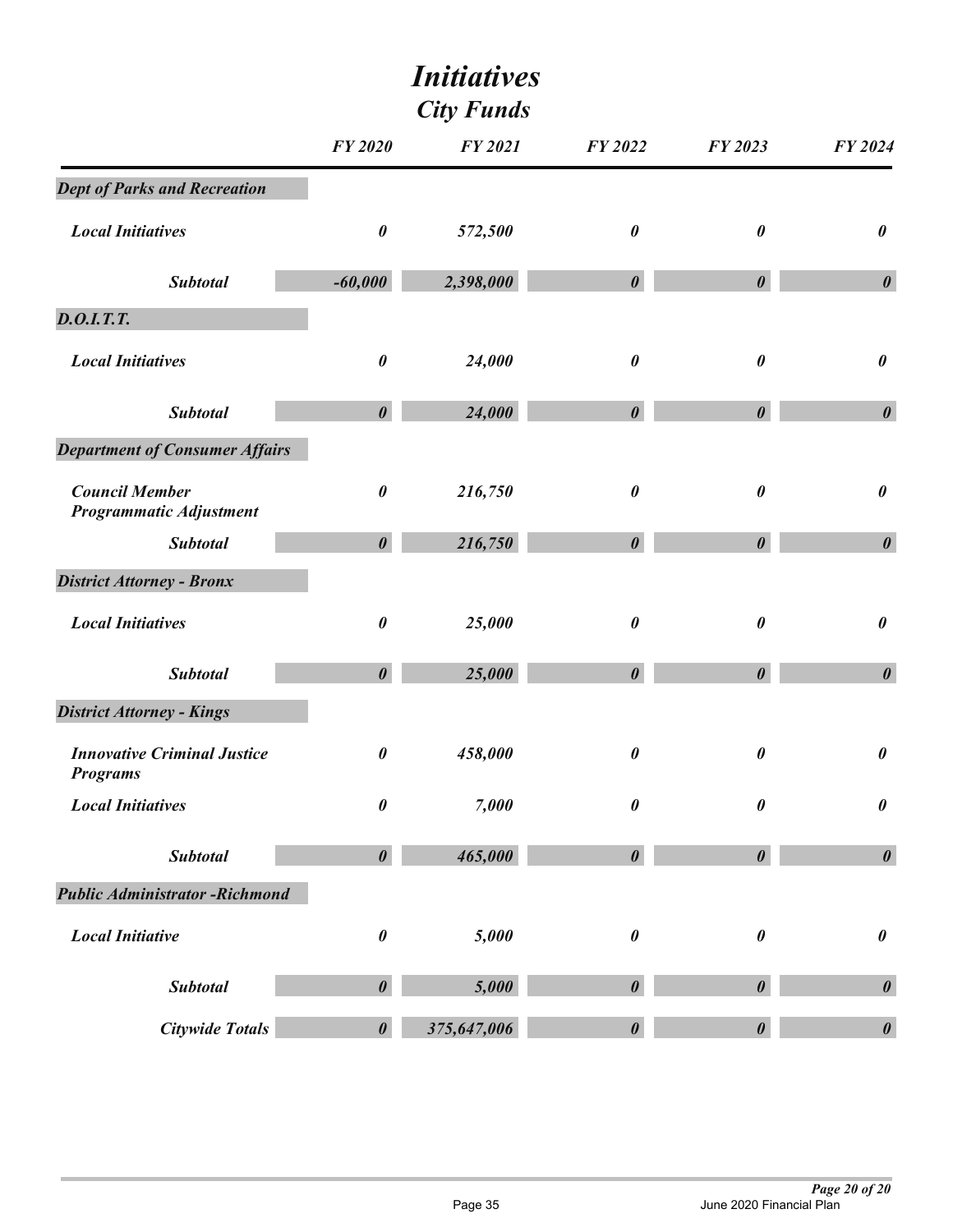|                                                          | <b>FY 2020</b>        | <b>FY 2021</b>        | <b>FY 2022</b>        | FY 2023               | <b>FY 2024</b>        |
|----------------------------------------------------------|-----------------------|-----------------------|-----------------------|-----------------------|-----------------------|
| <b>Mayoralty</b>                                         |                       |                       |                       |                       |                       |
| <b>Vacancy Reductions - OLR</b>                          | $\boldsymbol{\theta}$ | $-564,513$            | $-564,513$            | $-564,513$            | $-564,513$            |
| <b>OTPS Re-Estimate - OLR</b>                            | $-43,487$             | $\boldsymbol{\theta}$ | $\boldsymbol{\theta}$ | $\boldsymbol{\theta}$ | $\boldsymbol{\theta}$ |
| <b>OTPS Re-estimate - MOCS</b>                           | $-1,291,317$          | $\boldsymbol{\theta}$ | $\boldsymbol{\theta}$ | $\boldsymbol{\theta}$ | $\boldsymbol{\theta}$ |
| <b>OTPS Re-estimate - OMB</b>                            | $-250,000$            | $-500,000$            | $\boldsymbol{\theta}$ | $\boldsymbol{\theta}$ | $\pmb{\theta}$        |
| <b>PS Savings - MOCS</b>                                 | $-526,674$            | $\boldsymbol{\theta}$ | $\boldsymbol{\theta}$ | $\boldsymbol{\theta}$ | $\pmb{\theta}$        |
| <b>Vacancy Reductions</b>                                | $\pmb{\theta}$        | $-5,407,876$          | $\boldsymbol{\theta}$ | $\boldsymbol{\theta}$ | $\pmb{\theta}$        |
| <b>Vacancy Reductions - MOCS</b>                         | $\pmb{\theta}$        | $-445,437$            | $-445,437$            | $-445,437$            | $-445,437$            |
| <b>Collective Bargaining</b><br><b>Adjustment - MOCS</b> | $\boldsymbol{\theta}$ | $-69$                 | $-69$                 | $-69$                 | $-69$                 |
| <b>Subtotal</b>                                          | $-2,111,478$          | $-6,917,895$          | $-1,010,019$          | $-1,010,019$          | $-1,010,019$          |
| <b>Board of Elections</b>                                |                       |                       |                       |                       |                       |
| <b>OTPS and PS Re-estimates</b>                          | $-8,093,117$          | $\boldsymbol{\theta}$ | $\boldsymbol{\theta}$ | $\boldsymbol{\theta}$ | $\pmb{\theta}$        |
| <b>Subtotal</b>                                          | $-8,093,117$          | $\boldsymbol{\theta}$ | $\boldsymbol{\theta}$ | $\theta$              | $\boldsymbol{\theta}$ |
| <b>Campaign Finance Board</b>                            |                       |                       |                       |                       |                       |
| <b>Advertising Budget</b><br>Reduction                   | 0                     | $-826,000$            | $\boldsymbol{\theta}$ | 0                     | $\pmb{\theta}$        |
| <b>Postage Budget Reduction</b>                          | $\pmb{\theta}$        | $-771,000$            | $\boldsymbol{\theta}$ | $\boldsymbol{\theta}$ | $\boldsymbol{\theta}$ |
| <b>Vacancy Reductions</b>                                | $\pmb{\theta}$        | $-725,280$            | 0                     | $\boldsymbol{\theta}$ | $\boldsymbol{\theta}$ |
| Lease Adjustment                                         | 0                     | 426,715               | 426,715               | 426,715               | 426,715               |
| <b>Subtotal</b>                                          | $\boldsymbol{\theta}$ | $-1,895,565$          | 426,715               | 426,715               | 426,715               |
| <b>Office of the Actuary</b>                             |                       |                       |                       |                       |                       |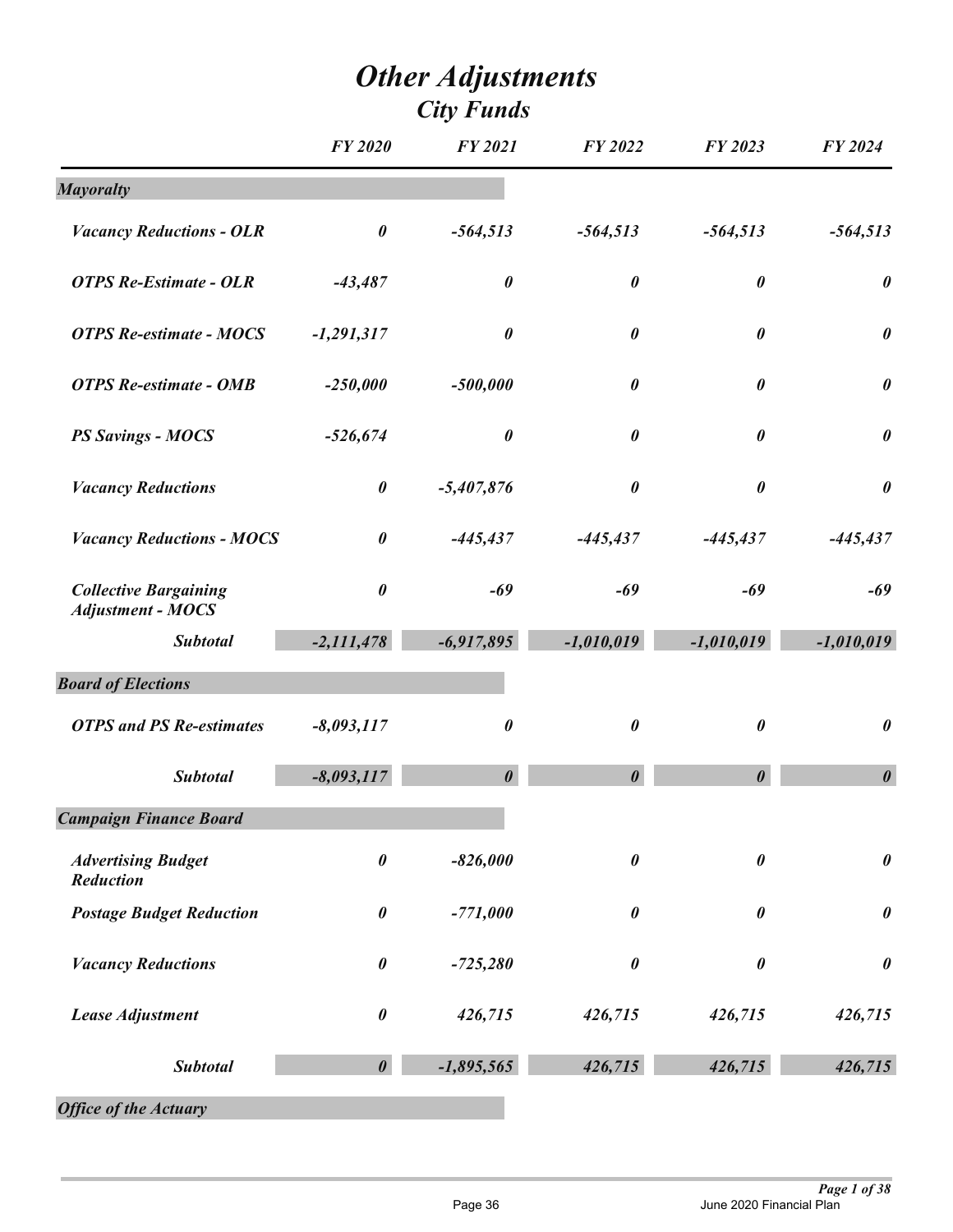|                                                      | <b>FY 2020</b>        | <b>FY 2021</b> | <b>FY 2022</b>        | FY 2023               | <b>FY 2024</b>        |
|------------------------------------------------------|-----------------------|----------------|-----------------------|-----------------------|-----------------------|
| <b>Office of the Actuary</b>                         |                       |                |                       |                       |                       |
| <b>Hiring Freeze</b>                                 | $-100,000$            | $\pmb{\theta}$ | $\boldsymbol{\theta}$ | $\boldsymbol{\theta}$ | $\boldsymbol{\theta}$ |
| <b>Vacancy Reductions</b>                            | $\pmb{\theta}$        | $-100,000$     | $-90,856$             | $-90,856$             | $-90,856$             |
| <b>Subtotal</b>                                      | $-100,000$            | $-100,000$     | $-90,856$             | $-90,856$             | $-90,856$             |
| <b>President, Borough of Manhattan</b>               |                       |                |                       |                       |                       |
| <b>Charter Mandated Funding</b><br><b>Adjustment</b> | $\pmb{\theta}$        | $-82,957$      | $\boldsymbol{\theta}$ | $\pmb{\theta}$        | $\boldsymbol{\theta}$ |
| <b>Savings Adjustment</b>                            | $-200,000$            | 161,564        | 0                     | $\boldsymbol{\theta}$ | $\boldsymbol{\theta}$ |
| <b>Subtotal</b>                                      | $-200,000$            | 78,607         | $\boldsymbol{\theta}$ | $\boldsymbol{\theta}$ | $\boldsymbol{\theta}$ |
| <b>President, Borough of the Bronx</b>               |                       |                |                       |                       |                       |
| <b>Charter Mandated Funding</b><br><b>Adjustment</b> | $\boldsymbol{\theta}$ | $-98,703$      | $\boldsymbol{\theta}$ | $\pmb{\theta}$        | $\boldsymbol{\theta}$ |
| <b>Subtotal</b>                                      | $\boldsymbol{\theta}$ | $-98,703$      | $\boldsymbol{\theta}$ | $\boldsymbol{\theta}$ | $\boldsymbol{\theta}$ |
| <b>President, Borough of Brooklyn</b>                |                       |                |                       |                       |                       |
| <b>Charter Mandated Funding</b><br><b>Adjustment</b> | $\pmb{\theta}$        | $-115,004$     | $\boldsymbol{\theta}$ | $\boldsymbol{\theta}$ | $\boldsymbol{\theta}$ |
| <b>Savings Adjustment</b>                            | $-221,188$            | 221,188        | $\boldsymbol{\theta}$ | 0                     | $\boldsymbol{\theta}$ |
| <b>Subtotal</b>                                      | $-221,188$            | 106,184        | $\boldsymbol{\theta}$ | $\boldsymbol{\theta}$ | $\boldsymbol{\theta}$ |
| <b>President, Borough of Queens</b>                  |                       |                |                       |                       |                       |
| <b>Charter Mandated Funding</b><br><b>Adjustment</b> | $\pmb{\theta}$        | $-90,636$      | 0                     | $\boldsymbol{\theta}$ | $\boldsymbol{\theta}$ |
| <b>Subtotal</b>                                      | $\boldsymbol{\theta}$ | $-90,636$      | $\boldsymbol{\theta}$ | $\boldsymbol{\theta}$ | $\boldsymbol{\theta}$ |
| President, Borough of S.I.                           |                       |                |                       |                       |                       |
| <b>Charter Mandated Funding</b><br><b>Adjustment</b> | $\pmb{\theta}$        | $-73,999$      | $\pmb{\theta}$        | $\pmb{\theta}$        | $\boldsymbol{\theta}$ |
| <b>Savings Adjustment</b>                            | $-145,140$            | 145,140        | $\boldsymbol{\theta}$ | $\pmb{\theta}$        | $\boldsymbol{\theta}$ |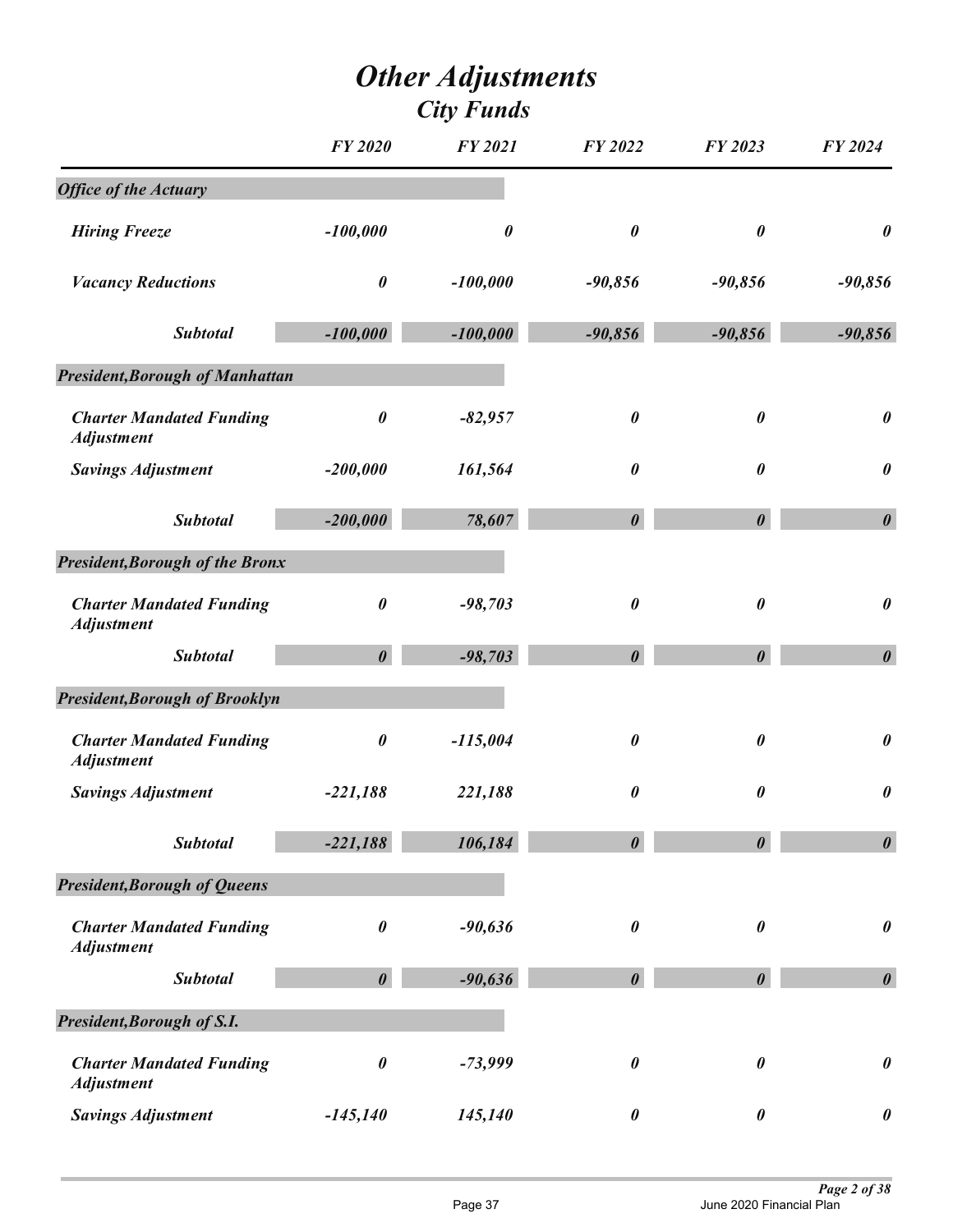|                                      | <b>FY 2020</b>        | <b>FY 2021</b>        | <b>FY 2022</b>        | FY 2023               | FY 2024               |
|--------------------------------------|-----------------------|-----------------------|-----------------------|-----------------------|-----------------------|
| President, Borough of S.I.           |                       |                       |                       |                       |                       |
| <b>Subtotal</b>                      | $-145,140$            | 71,141                | $\boldsymbol{\theta}$ | $\boldsymbol{\theta}$ | $\boldsymbol{\theta}$ |
| <b>Office of the Comptroller</b>     |                       |                       |                       |                       |                       |
| <b>OTPS Savings</b>                  | $\pmb{\theta}$        | $-2,500,000$          | $-2,500,000$          | $-2,500,000$          | $-2,500,000$          |
| <b>Vacancy Reductions</b>            | $\boldsymbol{\theta}$ | $-1,000,000$          | $-1,000,000$          | $-1,000,000$          | $-1,000,000$          |
| <b>Subtotal</b>                      | $\boldsymbol{\theta}$ | $-3,500,000$          | $-3,500,000$          | $-3,500,000$          | $-3,500,000$          |
| <b>Dept. of Emergency Management</b> |                       |                       |                       |                       |                       |
| <b>PS Funding Swap</b>               | $\pmb{\theta}$        | $-165,467$            | $\boldsymbol{\theta}$ | 0                     | $\boldsymbol{\theta}$ |
| <b>Program Re-estimate</b>           | $-2,014,550$          | $\boldsymbol{\theta}$ | $\boldsymbol{\theta}$ | 0                     | $\boldsymbol{\theta}$ |
| <b>Vacancy Reductions</b>            | $\pmb{\theta}$        | $\boldsymbol{\theta}$ | $-158,872$            | $-158,872$            | $-158,872$            |
| <b>Overtime Adjustment</b>           | $-379,955$            | $\pmb{\theta}$        | $\boldsymbol{\theta}$ | $\pmb{\theta}$        | $\boldsymbol{\theta}$ |
| <b>Subtotal</b>                      | $-2,394,505$          | $-165,467$            | $-158,872$            | $-158,872$            | $-158,872$            |
| <b>Office of Admin. Tax Appeals</b>  |                       |                       |                       |                       |                       |
| <b>OTPS Re-Estimate</b>              | $-130,000$            | $\boldsymbol{\theta}$ | $\pmb{\theta}$        | 0                     | $\boldsymbol{\theta}$ |
| <b>Hiring Freeze</b>                 | $-100,000$            | $-31,000$             | $\boldsymbol{\theta}$ | $\boldsymbol{\theta}$ | $\boldsymbol{\theta}$ |
| <b>Vacancy Reductions</b>            | $\pmb{\theta}$        | $-54,102$             | $-85,102$             | $-85,102$             | $-85,102$             |
| <b>Subtotal</b>                      | $-230,000$            | $-85,102$             | $-85,102$             | $-85,102$             | $-85,102$             |
| <b>Law Department</b>                |                       |                       |                       |                       |                       |
| <b>OTPS</b> Re-estimate              | $-886,718$            | $\boldsymbol{\theta}$ | $\boldsymbol{\theta}$ | $\pmb{\theta}$        | $\boldsymbol{\theta}$ |
| <b>Vacancy Reductions</b>            | $\pmb{\theta}$        | $-7,000,000$          | $-7,000,000$          | $-7,000,000$          | $-7,000,000$          |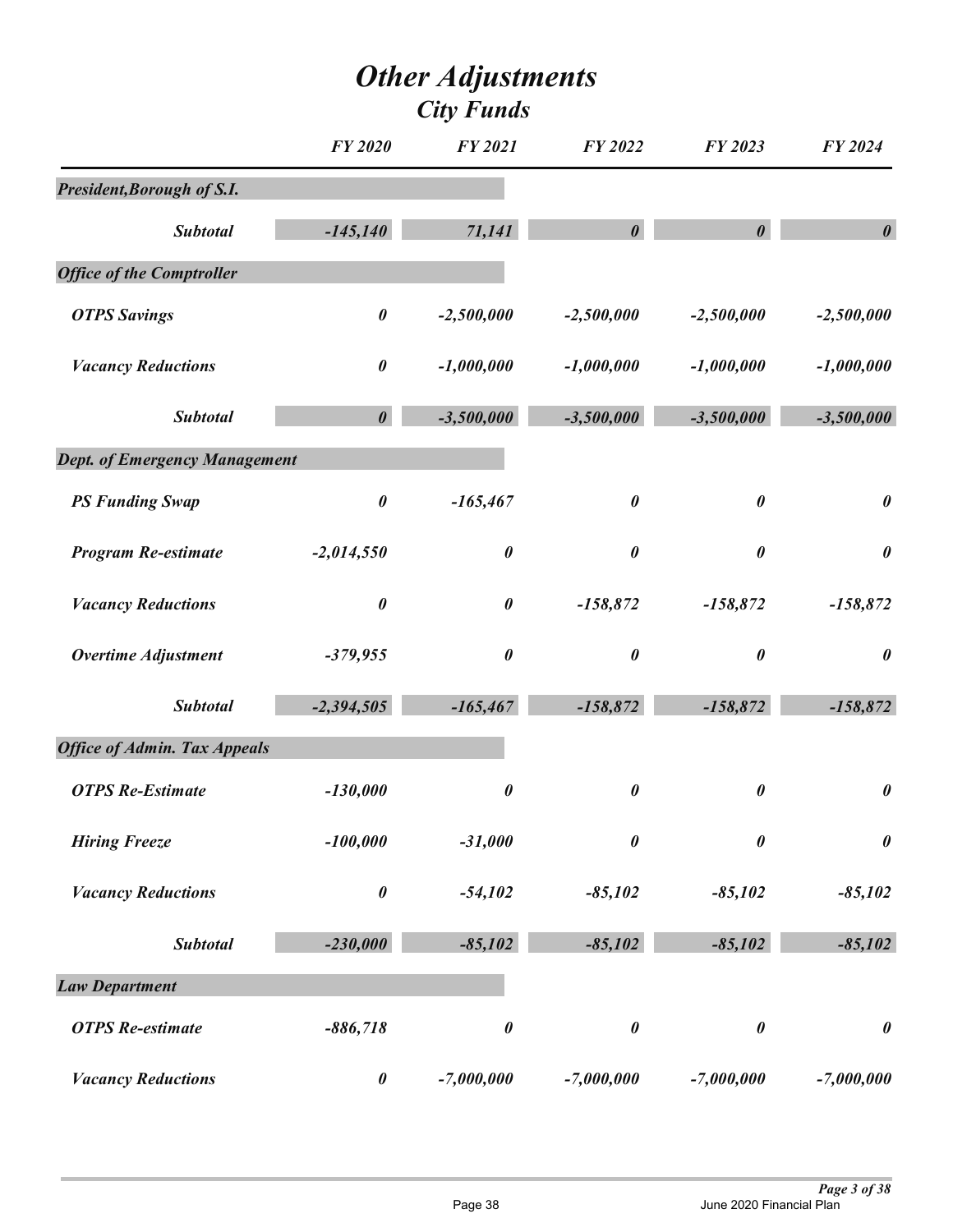|                                                  | <b>FY 2020</b>        | <b>FY 2021</b>        | <b>FY 2022</b>        | FY 2023               | FY 2024               |
|--------------------------------------------------|-----------------------|-----------------------|-----------------------|-----------------------|-----------------------|
| <b>Law Department</b>                            |                       |                       |                       |                       |                       |
| <b>Hiring Freeze</b>                             | $-1,500,000$          | $\boldsymbol{\theta}$ | $\boldsymbol{\theta}$ | $\boldsymbol{\theta}$ | $\boldsymbol{\theta}$ |
| <b>Subtotal</b>                                  | $-2,386,718$          | $-7,000,000$          | $-7,000,000$          | $-7,000,000$          | $-7,000,000$          |
| <b>Department of City Planning</b>               |                       |                       |                       |                       |                       |
| <b>EIS Re-estimates</b>                          | $\boldsymbol{\theta}$ | $-1,150,000$          | $\boldsymbol{\theta}$ | $\boldsymbol{\theta}$ | $\boldsymbol{\theta}$ |
| <b>OTPS Savings</b>                              | $-300,000$            | $\boldsymbol{\theta}$ | $\boldsymbol{\theta}$ | $\boldsymbol{\theta}$ | $\boldsymbol{\theta}$ |
| <b>Reclassified PS</b>                           | $-950,000$            | $\boldsymbol{\theta}$ | $\boldsymbol{\theta}$ | $\boldsymbol{\theta}$ | $\boldsymbol{\theta}$ |
| <b>Hiring Freeze</b>                             | $-450,000$            | $\boldsymbol{\theta}$ | $\boldsymbol{\theta}$ | $\boldsymbol{\theta}$ | $\boldsymbol{\theta}$ |
| <b>Subtotal</b>                                  | $-1,700,000$          | $-1,150,000$          | $\boldsymbol{\theta}$ | $\boldsymbol{\theta}$ | $\boldsymbol{\theta}$ |
| <b>Department of Investigation</b>               |                       |                       |                       |                       |                       |
| <b>Lease Savings</b>                             | $\pmb{\theta}$        | $-752,174$            | $-752,174$            | $-752,174$            | $-752,174$            |
| <b>Vacancy Reductions</b>                        | $\pmb{\theta}$        | $-205,304$            | $-894,927$            | $-894,927$            | $-894,927$            |
| <b>OTPS Savings</b>                              | $-500,000$            | $-500,000$            | $\pmb{\theta}$        | $\boldsymbol{\theta}$ | $\boldsymbol{\theta}$ |
| Lease Adjustment                                 | $\pmb{\theta}$        | $-3,908,002$          | $-3,908,002$          | $-3,908,002$          | $-3,908,002$          |
| <b>PS</b> Accruals                               | $-500,000$            | $\boldsymbol{\theta}$ | $\boldsymbol{\theta}$ | 0                     | $\boldsymbol{\theta}$ |
| <b>Subtotal</b>                                  | $-1,000,000$          | $-5,365,480$          | $-5,555,103$          | $-5,555,103$          | $-5,555,103$          |
| <b>NY Public Library - Research</b>              |                       |                       |                       |                       |                       |
| <b>NYRL Health Insurance</b><br><b>Increment</b> | 169,401               | 169,401               | 169,401               | 169,401               | 169,401               |
| <b>Subtotal</b>                                  | 169,401               | 169,401               | 169,401               | 169,401               | 169,401               |
| <b>New York Public Library</b>                   |                       |                       |                       |                       |                       |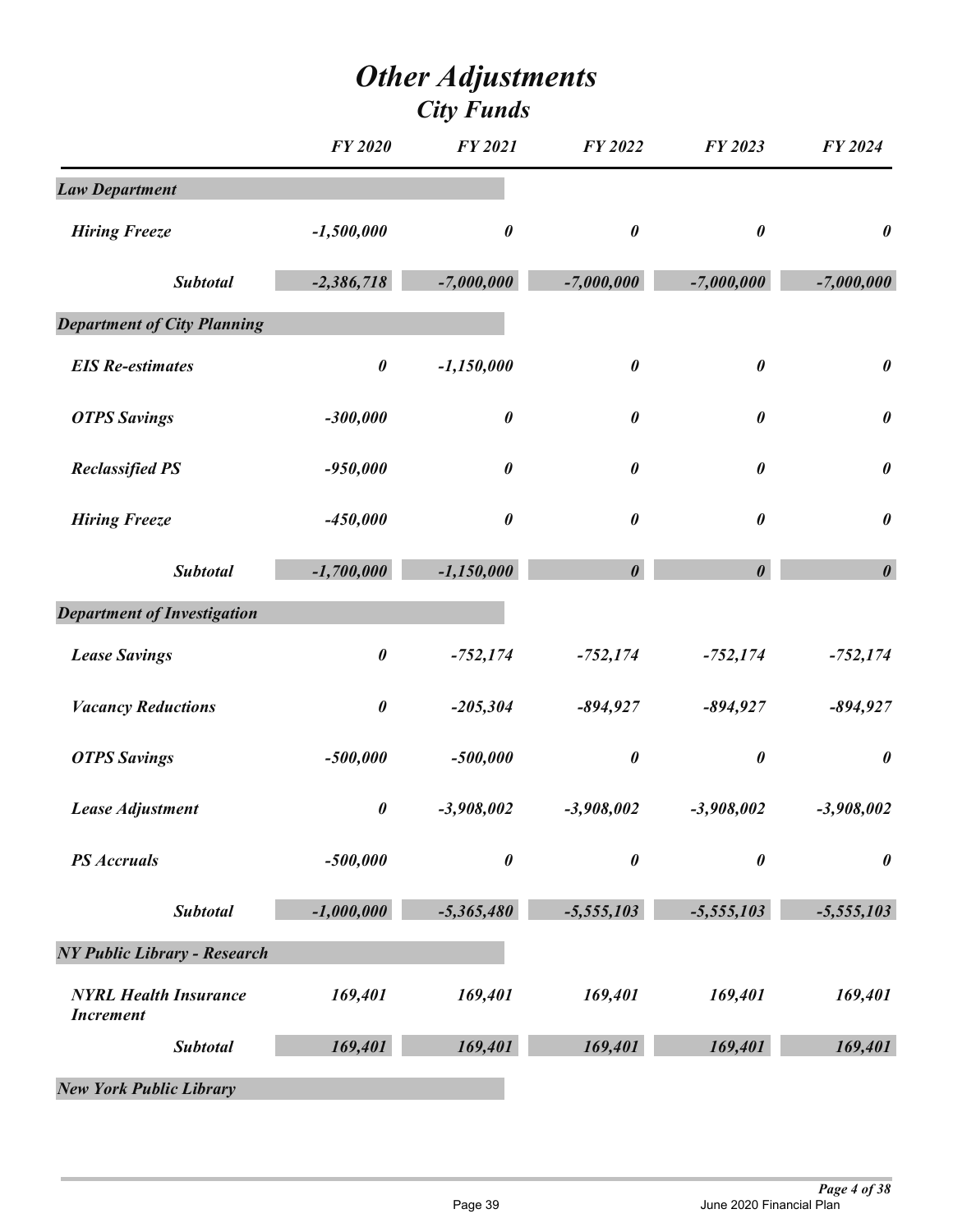|                                                                                 | <b>FY 2020</b>        | <b>FY 2021</b>        | FY 2022               | <b>FY 2023</b>        | FY 2024               |
|---------------------------------------------------------------------------------|-----------------------|-----------------------|-----------------------|-----------------------|-----------------------|
| <b>New York Public Library</b>                                                  |                       |                       |                       |                       |                       |
| <b>NYPL Health Insurance</b><br><b>Increment</b>                                | 792,045               | 792,045               | 792,045               | 792,045               | 792,045               |
| <b>Subtotal</b>                                                                 | 792,045               | 792,045               | 792,045               | 792,045               | 792,045               |
| <b>Brooklyn Public Library</b>                                                  |                       |                       |                       |                       |                       |
| <b>BPL Health Insurance</b><br><b>Increment</b>                                 | 329,002               | 329,002               | 329,002               | 329,002               | 329,002               |
| <b>Heat, Light and Power</b>                                                    | 41,104                | $\boldsymbol{\theta}$ | 0                     | 0                     | $\boldsymbol{\theta}$ |
| <b>Subtotal</b>                                                                 | 370,106               | 329,002               | 329,002               | 329,002               | 329,002               |
| <b>Queens Borough Public Library</b>                                            |                       |                       |                       |                       |                       |
| <b>QBPL Health Insurance</b><br><b>Increment</b>                                | 367,770               | 367,770               | 367,770               | 367,770               | 367,770               |
| <b>Heat, Light and Power</b>                                                    | 11,289                | $\boldsymbol{\theta}$ | 0                     | 0                     | $\boldsymbol{\theta}$ |
| <b>Subtotal</b>                                                                 | 379,059               | 367,770               | 367,770               | 367,770               | 367,770               |
| <b>Department of Education</b>                                                  |                       |                       |                       |                       |                       |
| <b>Teaching Fellows Program</b>                                                 | $\boldsymbol{\theta}$ | $-4,000,000$          | $\boldsymbol{\theta}$ | 0                     | $\boldsymbol{\theta}$ |
| <b>Elimination of Travel Budget</b>                                             | $-14,168,720$         | $-24,600,000$         | $-24,600,000$         | $-24,600,000$         | $-24,600,000$         |
| <b>Indirect Cost Rate</b>                                                       | $\boldsymbol{\theta}$ | $-2,231,197$          | $-2,231,197$          | $-2,231,197$          | $-2,231,197$          |
| <b>Reduction of Certain</b><br><b>Contracts for Temporary</b><br><b>Workers</b> | $\pmb{\theta}$        | $-16,000,000$         | $-16,000,000$         | $-16,000,000$         | $-16,000,000$         |
| <b>SONYC Afterschool</b>                                                        | $-8,200,000$          | $\boldsymbol{\theta}$ | $\boldsymbol{\theta}$ | $\boldsymbol{\theta}$ | $\boldsymbol{\theta}$ |
| <b>School Food Advertising</b>                                                  | $\boldsymbol{\theta}$ | $-600,000$            | $-600,000$            | $-600,000$            | $-600,000$            |
| <b>Summer Busing</b>                                                            | $\boldsymbol{\theta}$ | $-50,000,000$         | $\boldsymbol{\theta}$ | 0                     | $\boldsymbol{\theta}$ |
| <b>FY2020 Surplus</b>                                                           | $-200,000,000$        | $\boldsymbol{\theta}$ | $\boldsymbol{\theta}$ | $\pmb{\theta}$        | $\boldsymbol{\theta}$ |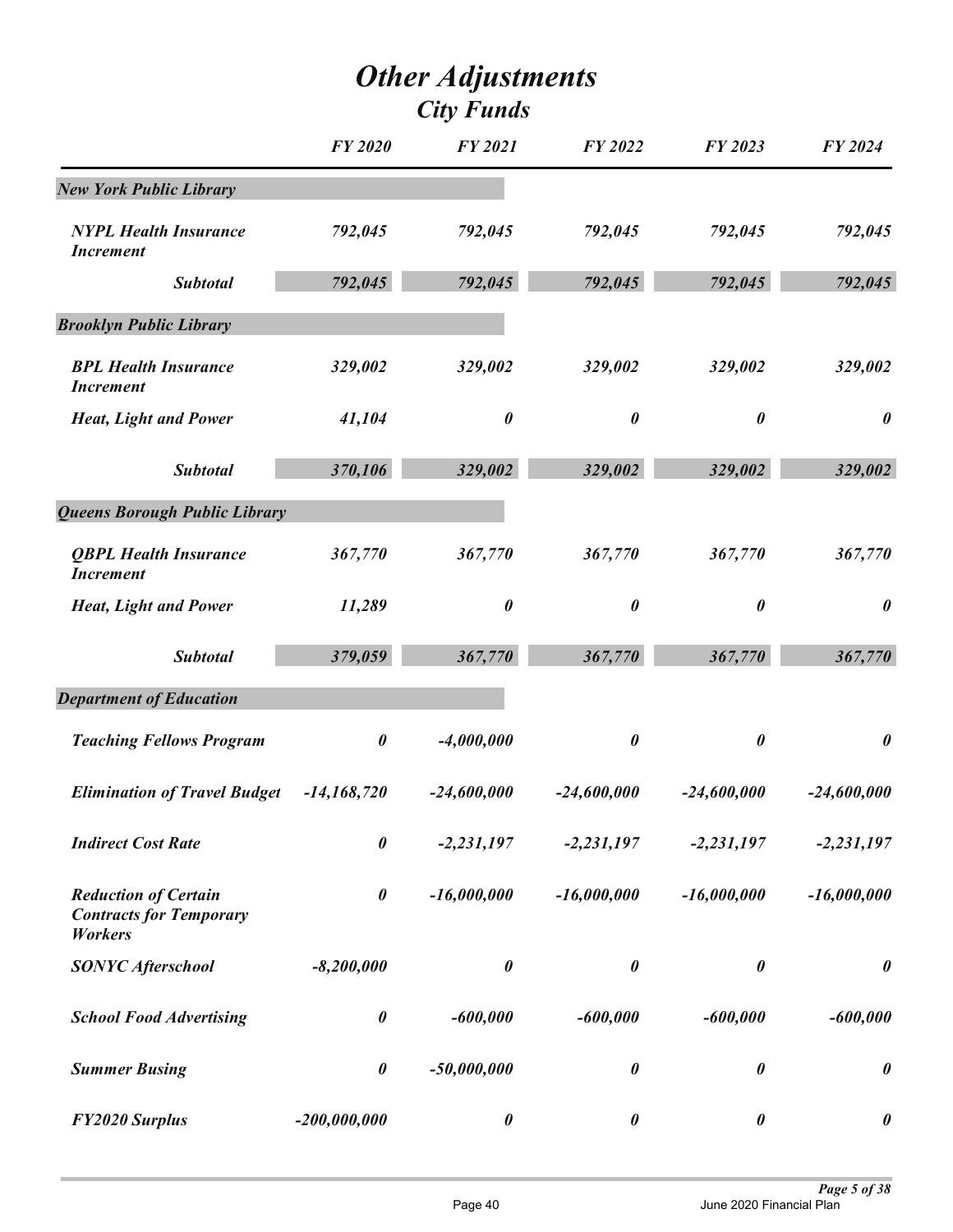|                                                                                         | <b>FY 2020</b>        | <b>FY 2021</b>        | FY 2022               | FY 2023               | <b>FY 2024</b>        |
|-----------------------------------------------------------------------------------------|-----------------------|-----------------------|-----------------------|-----------------------|-----------------------|
| <b>Department of Education</b>                                                          |                       |                       |                       |                       |                       |
| <b>Teacher's Choice Program</b>                                                         | $\boldsymbol{\theta}$ | $-10,400,000$         | $\boldsymbol{\theta}$ | $\boldsymbol{\theta}$ | $\boldsymbol{\theta}$ |
| <b>Voluntary Contract</b><br><b>Reductions</b>                                          | $\pmb{\theta}$        | $-5,000,000$          | $-5,000,000$          | $-5,000,000$          | $-5,000,000$          |
| <b>Hiring Freeze</b>                                                                    | $\pmb{\theta}$        | $-10,000,000$         | $-10,000,000$         | $-10,000,000$         | $-10,000,000$         |
| <b>Restoration of Single</b><br><b>Shepherd</b>                                         | $\boldsymbol{\theta}$ | 11,600,000            | $\boldsymbol{\theta}$ | $\boldsymbol{\theta}$ | $\boldsymbol{\theta}$ |
| <b>Restoration of Social</b><br><b>Workers from Adopted</b><br><b>Items Re-Estimate</b> | $\boldsymbol{\theta}$ | 4,825,396             | $\boldsymbol{\theta}$ | $\boldsymbol{\theta}$ | $\pmb{\theta}$        |
| <b>Restoration of Temporary</b><br><b>FSF</b> Reduction                                 | $\boldsymbol{\theta}$ | 100,000,000           | $\boldsymbol{\theta}$ | $\boldsymbol{\theta}$ | $\boldsymbol{\theta}$ |
| <b>EduStat Delay</b>                                                                    | $\pmb{\theta}$        | $-1,718,782$          | $\boldsymbol{\theta}$ | $\boldsymbol{\theta}$ | $\pmb{\theta}$        |
| <b>Teacher Leader and</b><br><b>Principal Support</b>                                   | $\boldsymbol{\theta}$ | $-2,000,000$          | $\boldsymbol{\theta}$ | $\boldsymbol{\theta}$ | $\pmb{\theta}$        |
| <b>CARES for RECs</b>                                                                   | $-136,000,000$        | $\pmb{\theta}$        | $\boldsymbol{\theta}$ | $\boldsymbol{\theta}$ | $\boldsymbol{\theta}$ |
| <b>Directory Printing</b>                                                               | $\boldsymbol{\theta}$ | $-1,000,000$          | $-1,000,000$          | $-1,000,000$          | $-1,000,000$          |
| <b>Doctors Council: Collective</b><br><b>Bargaining</b>                                 | $\boldsymbol{\theta}$ | 93,767                | 93,767                | 93,767                | 93,767                |
| <b>Glaziers: Collective</b><br><b>Bargaining</b>                                        | 0                     | 38,045                | 38,045                | 38,045                | 38,045                |
| <b>Supervisors of School</b><br><b>Security CB Increase</b>                             | 486,544               | $\pmb{\theta}$        | $\pmb{\theta}$        | $\boldsymbol{\theta}$ | $\pmb{\theta}$        |
| <b>Collective Bargaining</b><br><b>Adjustment</b>                                       | 8,163                 | 12,592                | 14,152                | 14,152                | 14,152                |
| <b>YMI Funding Adjustment</b>                                                           | $\boldsymbol{\theta}$ | $-352,829$            | 52,954                | 52,954                | 52,954                |
| <b>Collective Bargaining Lump</b><br><b>Sums</b>                                        | 185,615,850           | $\boldsymbol{\theta}$ | $\boldsymbol{\theta}$ | $\boldsymbol{\theta}$ | $\pmb{\theta}$        |
| <b>Child Care Contracts</b>                                                             | $\boldsymbol{\theta}$ | 3,825,000             | $\boldsymbol{\theta}$ | $\boldsymbol{\theta}$ | $\boldsymbol{\theta}$ |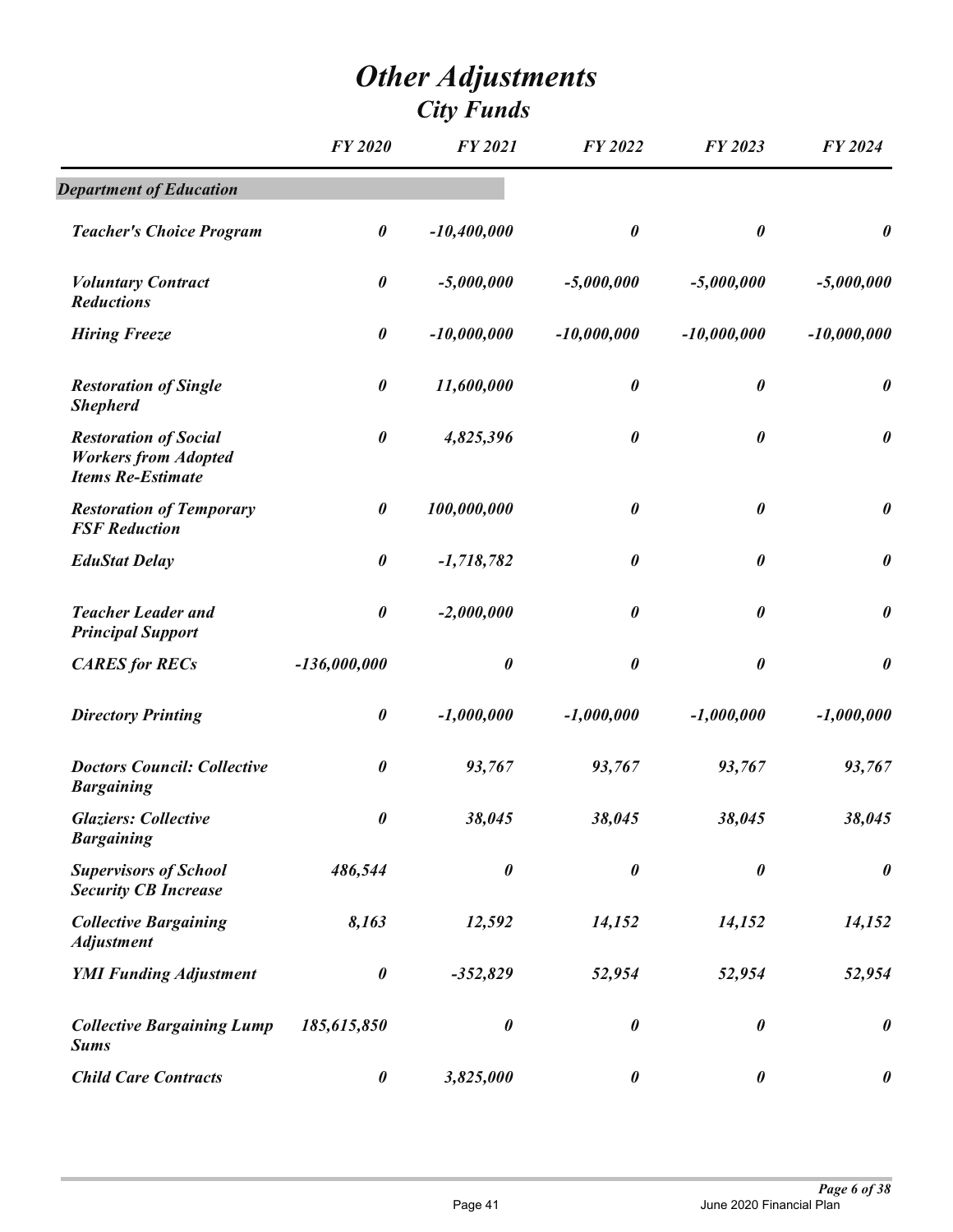|                                                            | <b>FY 2020</b>        | <b>FY 2021</b>        | FY 2022               | FY 2023               | FY 2024               |
|------------------------------------------------------------|-----------------------|-----------------------|-----------------------|-----------------------|-----------------------|
| <b>Department of Education</b>                             |                       |                       |                       |                       |                       |
| <b>LGBTQ</b> Inclusive<br><b>Curriculum</b>                | $\boldsymbol{\theta}$ | 1,000,000             | $\boldsymbol{\theta}$ | $\boldsymbol{\theta}$ | $\pmb{\theta}$        |
| <b>Borough Field Offices</b>                               | $\pmb{\theta}$        | $-20,000,000$         | $-20,000,000$         | $-20,000,000$         | $-20,000,000$         |
| <b>Community Schools OTPS</b><br><b>Contract Reduction</b> | $\boldsymbol{\theta}$ | $-6,000,000$          | $-6,000,000$          | $-6,000,000$          | $-6,000,000$          |
| <b>Per Session Savings</b>                                 | $\boldsymbol{\theta}$ | $-21,000,000$         | $\pmb{\theta}$        | $\boldsymbol{\theta}$ | $\boldsymbol{\theta}$ |
| <b>Comprehensive School</b><br><b>Supports</b>             | $\boldsymbol{\theta}$ | $-5,000,000$          | $-5,000,000$          | $-5,000,000$          | $-5,000,000$          |
| <b>CSA: Collective Bargaining</b>                          | 1,795,073             | 46,371,170            | 71,936,132            | 79,031,097            | 79,024,867            |
| <b>Contract Reduction</b>                                  | $\pmb{\theta}$        | $-2,850,000$          | $\pmb{\theta}$        | $\boldsymbol{\theta}$ | $\pmb{\theta}$        |
| <b>SBHC Transfer</b>                                       | $-129,799$            | $-477,260$            | $-477,260$            | $-477,260$            | $-477,260$            |
| <b>Subtotal</b>                                            | $-170,592,889$        | $-15,464,098$         | $-18,773,407$         | $-11,678,442$         | $-11,684,672$         |
| <b>City University</b>                                     |                       |                       |                       |                       |                       |
| <b>Contracts Underspending</b>                             | $-1,000,000$          | $\boldsymbol{\theta}$ | $\boldsymbol{\theta}$ | $\boldsymbol{\theta}$ | $\pmb{\theta}$        |
| <b>Restoration of ASAP</b>                                 | $\boldsymbol{\theta}$ | 34,300,000            | $\boldsymbol{\theta}$ | $\boldsymbol{\theta}$ | $\pmb{\theta}$        |
| <b>Tutor Corps</b>                                         | $-2,000,000$          | $-2,000,000$          | $\pmb{\theta}$        | $\pmb{\theta}$        | $\pmb{\theta}$        |
| <b>Remote Learning</b><br><b>Efficiencies</b>              | $\boldsymbol{\theta}$ | $-14,663,000$         | $\boldsymbol{\theta}$ | $\boldsymbol{\theta}$ | $\pmb{\theta}$        |
| <b>College Visits</b>                                      | $-852,992$            | $-600,000$            | $\boldsymbol{\theta}$ | $\boldsymbol{\theta}$ | $\pmb{\theta}$        |
| <b>ASAP/STEM Summer</b><br><b>MetroCards</b>               | $\boldsymbol{\theta}$ | $-1,700,000$          | $\boldsymbol{\theta}$ | $\boldsymbol{\theta}$ | $\boldsymbol{\theta}$ |
| <b>ASAP</b> Pause                                          | $\pmb{\theta}$        | $-32,600,000$         | $\boldsymbol{\theta}$ | $\boldsymbol{\theta}$ | $\pmb{\theta}$        |
| <b>IBT L237: Non-LL56</b><br><b>Groups</b>                 | 935,583               | 911,154               | 1,004,260             | 1,004,260             | 1,004,260             |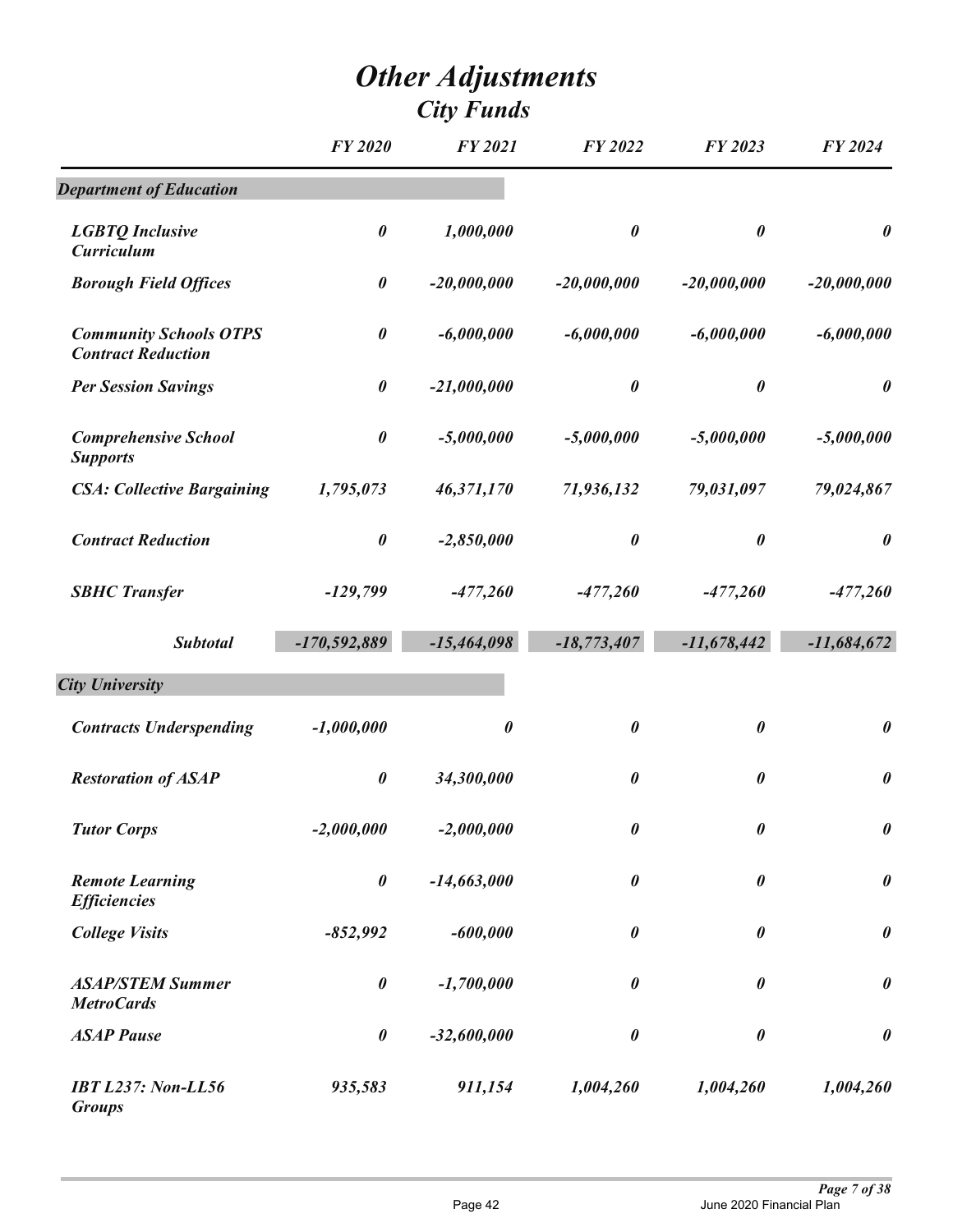|                                                                                                                                                       | <b>FY 2020</b>        | <b>FY 2021</b>        | FY 2022               | FY 2023               | FY 2024               |
|-------------------------------------------------------------------------------------------------------------------------------------------------------|-----------------------|-----------------------|-----------------------|-----------------------|-----------------------|
| <b>City University</b>                                                                                                                                |                       |                       |                       |                       |                       |
| <b>Remediation</b>                                                                                                                                    | $\boldsymbol{\theta}$ | 1,700,000             | 0                     | 0                     | $\boldsymbol{\theta}$ |
| <b>Subtotal</b>                                                                                                                                       | $-2,917,409$          | $-14,651,846$         | 1,004,260             | 1,004,260             | 1,004,260             |
| <b>Police Department</b>                                                                                                                              |                       |                       |                       |                       |                       |
| <b>Civilian Overtime Reduction</b>                                                                                                                    | $\boldsymbol{\theta}$ | $-33,100,000$         | $\pmb{\theta}$        | $\boldsymbol{\theta}$ | $\boldsymbol{\theta}$ |
| <b>Uniformed Overtime</b><br>Reduction                                                                                                                | $-10,000,000$         | $-295,000,000$        | $\boldsymbol{\theta}$ | $\boldsymbol{\theta}$ | $\boldsymbol{\theta}$ |
| <b>Transfer the Homeless</b><br><b>Outreach function and</b><br><b>Shelter Security from NYPD</b><br>to the Department of<br><b>Homeless Services</b> | $\boldsymbol{\theta}$ | $-4,482,853$          | $-4,482,853$          | $-4,482,853$          | $-4,482,853$          |
| <b>Police Cadet Vacancies</b>                                                                                                                         | $\boldsymbol{\theta}$ | $-4,182,461$          | $\boldsymbol{\theta}$ | $\boldsymbol{\theta}$ | $\boldsymbol{\theta}$ |
| <b>Placard Enforcement</b><br><b>Savings</b>                                                                                                          | $\boldsymbol{\theta}$ | $-5,431,000$          | $-5,431,000$          | $-5,431,000$          | $-5,431,000$          |
| <b>OTPS Savings</b>                                                                                                                                   | $-5,000,000$          | $\boldsymbol{\theta}$ | 0                     | 0                     | $\boldsymbol{\theta}$ |
| <b>OTPS &amp; Contracts</b><br>Reduction                                                                                                              | $\boldsymbol{\theta}$ | $-12,000,000$         | $-12,000,000$         | $-12,000,000$         | $-12,000,000$         |
| <b>Vacancy Reductions</b>                                                                                                                             | $\boldsymbol{\theta}$ | $\boldsymbol{\theta}$ | $-260,031$            | $-260,031$            | $-260,031$            |
| <b>Civilian Vacancy Savings</b>                                                                                                                       | $\boldsymbol{\theta}$ | $-5,000,000$          | $-5,000,000$          | $-5,000,000$          | $-5,000,000$          |
| <b>CARES Adjustment 2</b>                                                                                                                             | $-12,506,250$         | $\boldsymbol{\theta}$ | $\pmb{\theta}$        | $\boldsymbol{\theta}$ | $\boldsymbol{\theta}$ |
| <b>CARES Adjustment</b>                                                                                                                               | $-129, 115, 000$      | $\pmb{\theta}$        | $\boldsymbol{\theta}$ | $\boldsymbol{\theta}$ | $\boldsymbol{\theta}$ |
| <b>UFT Supervisors of School</b><br><b>Security</b>                                                                                                   | 175,527               | $\boldsymbol{\theta}$ | 0                     | $\pmb{\theta}$        | $\boldsymbol{\theta}$ |
| <b>LBA</b> Adjustment                                                                                                                                 | $-99,406$             | $-173,521$            | $-270,719$            | $-283,040$            | $-283,040$            |
| <b>Glaziers CBA</b>                                                                                                                                   | $\pmb{\theta}$        | 29,047                | 29,047                | 29,047                | 29,047                |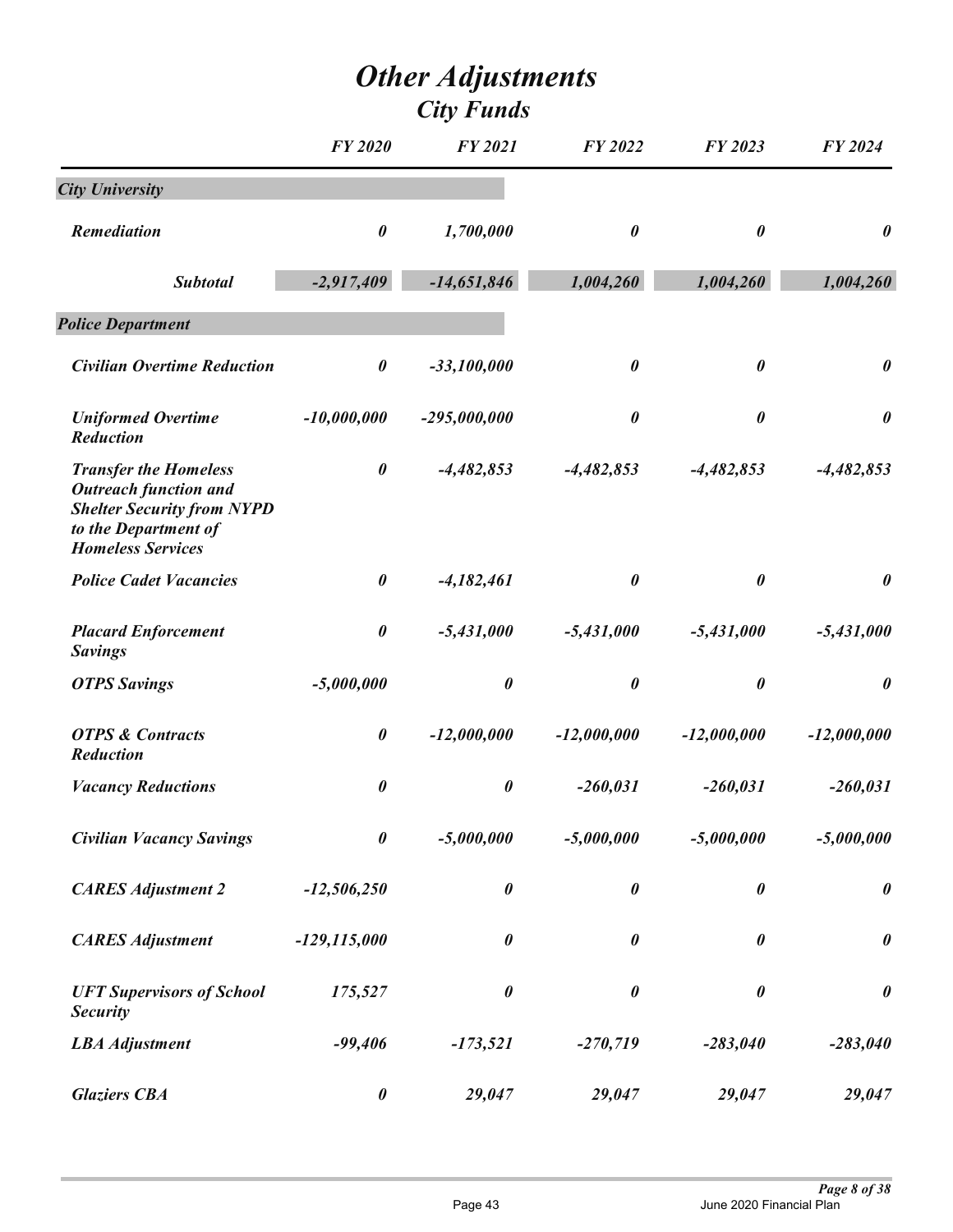|                                                        | <b>FY 2020</b>        | FY 2021               | FY 2022               | FY 2023               | <b>FY 2024</b>        |
|--------------------------------------------------------|-----------------------|-----------------------|-----------------------|-----------------------|-----------------------|
| <b>Police Department</b>                               |                       |                       |                       |                       |                       |
| <b>Doctor's Council Adjustment</b>                     | $\boldsymbol{\theta}$ | 5,506                 | 5,506                 | 5,506                 | 5,506                 |
| <b>CEA</b> Adjustment                                  | $-36,838$             | $-66,375$             | $-97,762$             | $-71,872$             | $-71,061$             |
| <b>Funding Adjustment</b>                              | 130,000,000           | $\pmb{\theta}$        | $\boldsymbol{\theta}$ | $\pmb{\theta}$        | $\boldsymbol{\theta}$ |
| <b>July PO Class Cancellation</b>                      | $\boldsymbol{\theta}$ | $-55,029,959$         | $-55,029,959$         | $-55,029,959$         | $-55,029,959$         |
| <b>FEMA Adjustment</b>                                 | 102,481,250           | $\boldsymbol{\theta}$ | $\boldsymbol{\theta}$ | $\pmb{\theta}$        | $\boldsymbol{\theta}$ |
| <b>Subtotal</b>                                        | 75,899,283            | $-414,431,616$        | $-82,537,771$         | $-82,524,202$         | $-82,523,391$         |
| <b>Fire Department</b>                                 |                       |                       |                       |                       |                       |
| <b>Motor Fuel</b>                                      | 300,000               | $\boldsymbol{\theta}$ | $\boldsymbol{\theta}$ | $\boldsymbol{\theta}$ | $\pmb{\theta}$        |
| <b>Vacancy Reductions</b>                              | $\boldsymbol{\theta}$ | $-4,998,110$          | $-6,033,661$          | $-6,033,661$          | $-6,033,661$          |
| <b>EMS Revenue Increase</b>                            | $\pmb{\theta}$        | $-96,200,000$         | $-128,300,000$        | $-128,300,000$        | $-128,300,000$        |
| <b>FEMA COVID-19 Overtime</b><br>Realignment           | 9,800,000             | $\pmb{\theta}$        | $\boldsymbol{\theta}$ | $\pmb{\theta}$        | $\boldsymbol{\theta}$ |
| <b>COVID-19 Funding Swap</b>                           | $-171,520,832$        | $\boldsymbol{\theta}$ | $\boldsymbol{\theta}$ | $\boldsymbol{\theta}$ | $\pmb{\theta}$        |
| <b>Salary Adjustments</b>                              | 1,208,190             | 0                     | $\boldsymbol{\theta}$ | $\boldsymbol{\theta}$ | $\boldsymbol{\theta}$ |
| <b>Doctors Council Collective</b><br><b>Bargaining</b> | $\boldsymbol{\theta}$ | 115,706               | 64,039                | 64,039                | 64,039                |
| <b>PS</b> Adjustment                                   | 4,200,000             | $\pmb{\theta}$        | $\boldsymbol{\theta}$ | $\pmb{\theta}$        | $\boldsymbol{\theta}$ |
| <b>FEMA Ineligible COVID-19</b><br><b>OTPS</b>         | 15,000,000            | $\boldsymbol{\theta}$ | $\boldsymbol{\theta}$ | $\pmb{\theta}$        | $\boldsymbol{\theta}$ |
| <b>Overtime Savings</b>                                | $\pmb{\theta}$        | $-2,055,745$          | $-2,055,745$          | $-2,055,745$          | $-2,055,745$          |
| <b>UFOA Collective Bargaining</b>                      | $\boldsymbol{\theta}$ | 30,990,357            | 30,990,357            | 30,990,357            | 30,990,357            |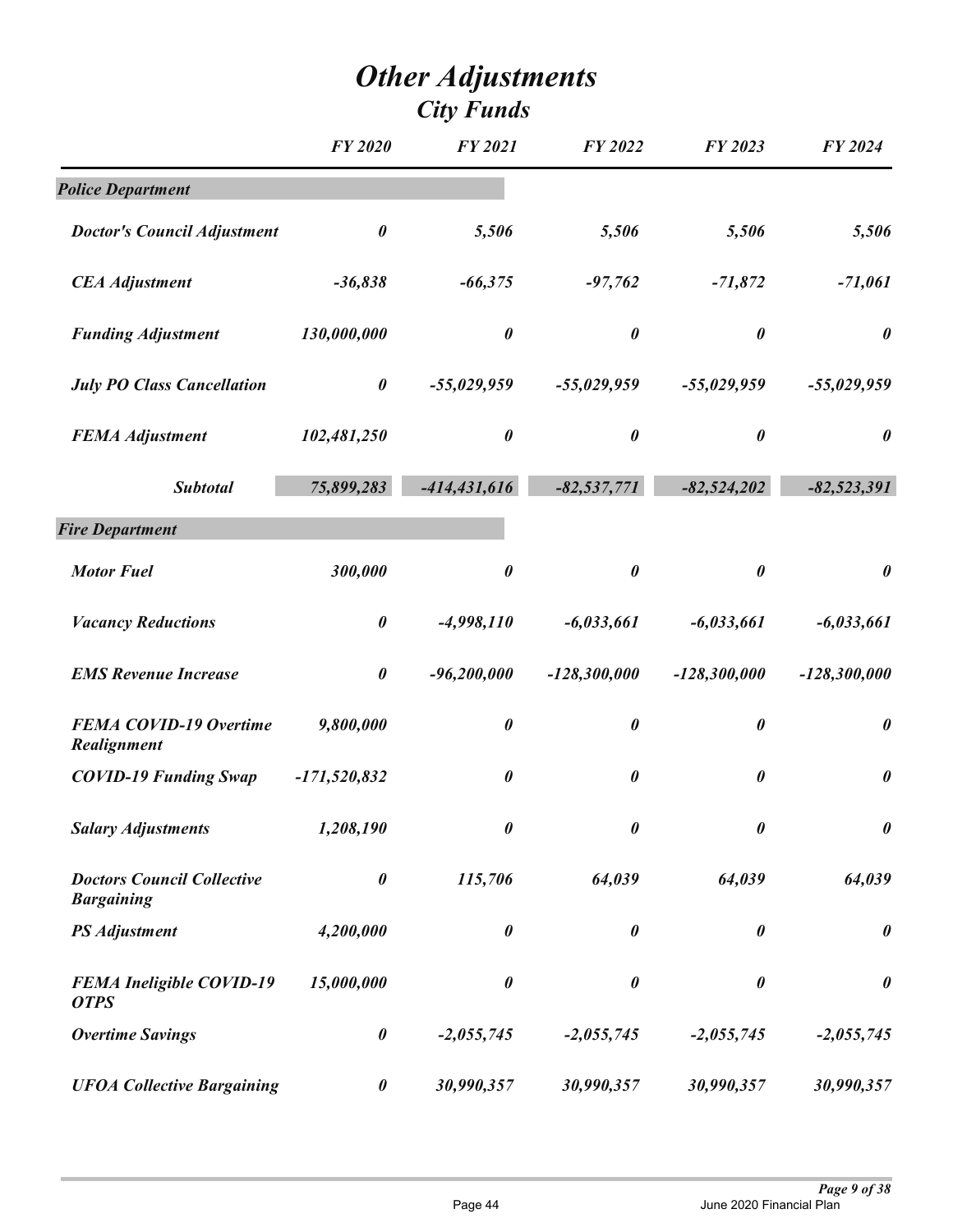|                                                         | <b>FY 2020</b>        | <b>FY 2021</b>        | <b>FY 2022</b>        | FY 2023               | FY 2024               |
|---------------------------------------------------------|-----------------------|-----------------------|-----------------------|-----------------------|-----------------------|
| <b>Fire Department</b>                                  |                       |                       |                       |                       |                       |
| <b>Subtotal</b>                                         | $-141,012,642$        | $-72,147,792$         | $-105,335,010$        | $-105,335,010$        | $-105,335,010$        |
| <b>Admin. for Children Services</b>                     |                       |                       |                       |                       |                       |
| <b>Cure Violence MOCJ</b><br><b>Transfer</b>            | $-250,000$            | $-250,000$            | $\boldsymbol{\theta}$ | $\boldsymbol{\theta}$ | $\boldsymbol{\theta}$ |
| <b>Indirect Cost Rate</b>                               | $\boldsymbol{\theta}$ | $-3,430,052$          | $-3,430,052$          | $-3,430,052$          | $-3,430,052$          |
| <b>Child Care Vouchers</b>                              | $\pmb{\theta}$        | 4,000,000             | $\boldsymbol{\theta}$ | $\boldsymbol{\theta}$ | $\boldsymbol{\theta}$ |
| <b>Heat, Light and Power</b>                            | $-111,192$            | $\boldsymbol{\theta}$ | $\boldsymbol{\theta}$ | $\boldsymbol{\theta}$ | $\boldsymbol{\theta}$ |
| <b>Collective Bargaining</b><br><b>Adjustment</b>       | 2,721                 | 4,197                 | 4,717                 | 4,717                 | 4,717                 |
| <b>Foster Care Taskforce and</b><br><b>Fair Futures</b> | $\boldsymbol{\theta}$ | 2,700,000             | $\boldsymbol{\theta}$ | $\boldsymbol{\theta}$ | $\boldsymbol{\theta}$ |
| <b>Subtotal</b>                                         | $-358,471$            | 3,024,145             | $-3,425,335$          | $-3,425,335$          | $-3,425,335$          |
| <b>Department of Social Services</b>                    |                       |                       |                       |                       |                       |
| <b>JTP Accrual Savings</b>                              | $\boldsymbol{\theta}$ | $-3,000,000$          | $\boldsymbol{\theta}$ | $\pmb{\theta}$        | $\boldsymbol{\theta}$ |
| <b>Fair Fares</b>                                       | $\boldsymbol{\theta}$ | $-65,000,000$         | $\boldsymbol{\theta}$ | $\boldsymbol{\theta}$ | $\boldsymbol{\theta}$ |
| <b>Employment Programs</b>                              | $\boldsymbol{\theta}$ | $-5,000,000$          | $-5,000,000$          | $-5,000,000$          | $-5,000,000$          |
| <b>Indirect Cost Rate</b>                               | $\boldsymbol{\theta}$ | $-2,041,929$          | $-2,041,929$          | $-2,041,929$          | $-2,041,929$          |
| <b>OEO</b> Savings                                      | $\boldsymbol{\theta}$ | $-450,000$            | $\pmb{\theta}$        | $\boldsymbol{\theta}$ | $\boldsymbol{\theta}$ |
| <b>Public Engagement Unit</b><br><b>Savings</b>         | $\boldsymbol{\theta}$ | $-2,000,000$          | $\boldsymbol{\theta}$ | $\pmb{\theta}$        | $\boldsymbol{\theta}$ |
| <b>Rental Assistance</b>                                | $\pmb{\theta}$        | $-15,400,000$         | $-15,400,000$         | $-15,400,000$         | $-15,400,000$         |
| <b>Hiring Freeze</b>                                    | $\pmb{\theta}$        | $-12,000,559$         | $-8,564,000$          | $-8,564,000$          | $-8,564,000$          |
| <b>Carfare Savings</b>                                  | $-2,000,000$          | $\pmb{\theta}$        | $\pmb{\theta}$        | $\boldsymbol{\theta}$ | $\pmb{\theta}$        |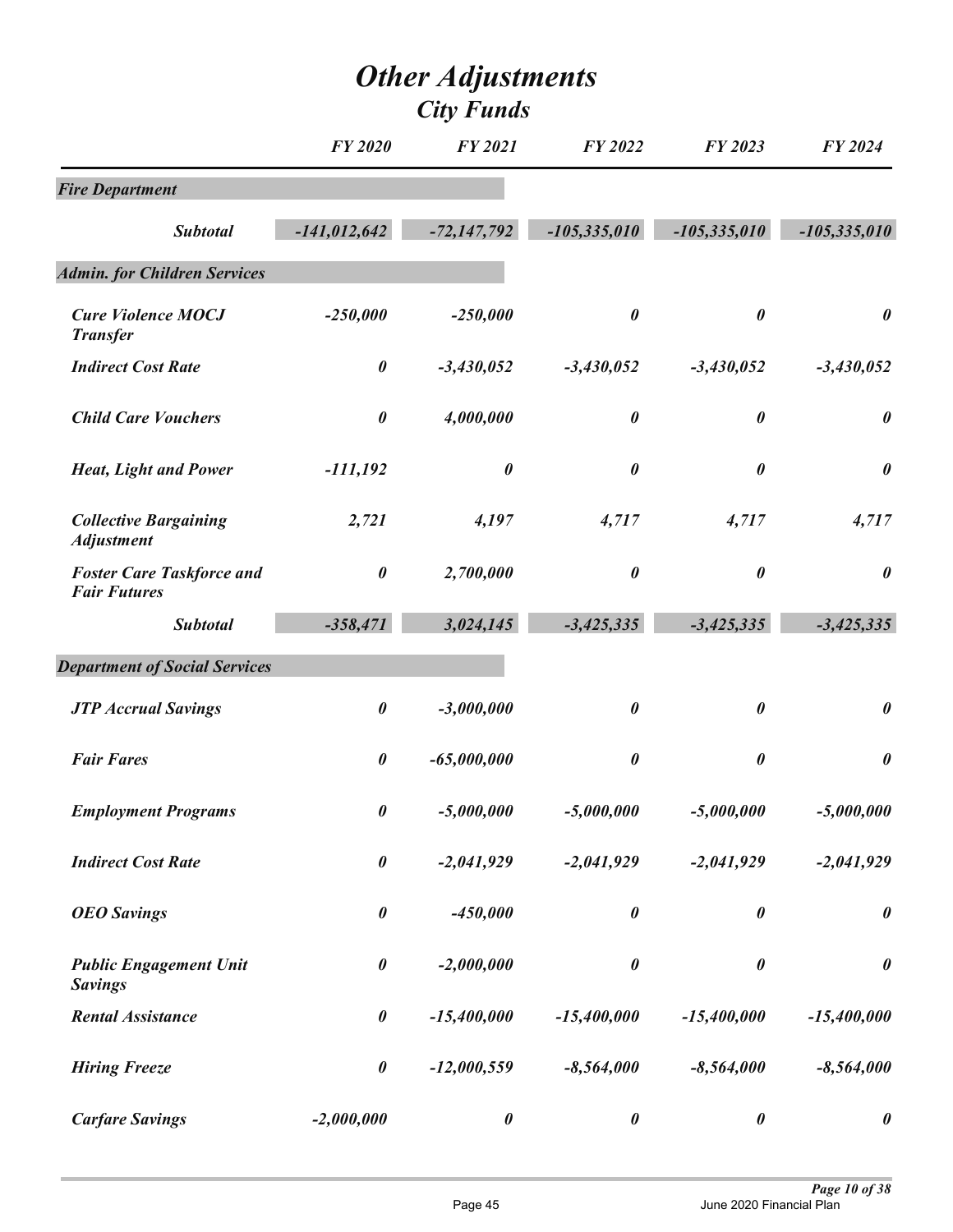|                                                                                                                                                       | <b>FY 2020</b>        | <b>FY 2021</b>        | FY 2022               | FY 2023               | FY 2024               |
|-------------------------------------------------------------------------------------------------------------------------------------------------------|-----------------------|-----------------------|-----------------------|-----------------------|-----------------------|
| <b>Department of Social Services</b>                                                                                                                  |                       |                       |                       |                       |                       |
| <b>ENDGBV Hiring Freeze</b>                                                                                                                           | $\boldsymbol{\theta}$ | $-946,568$            | $\boldsymbol{\theta}$ | $\boldsymbol{\theta}$ | $\boldsymbol{\theta}$ |
| <b>Supplemental Medicaid</b><br><b>Adjustment</b>                                                                                                     | 199,355,000           | $\boldsymbol{\theta}$ | $\boldsymbol{\theta}$ | $\boldsymbol{\theta}$ | $\boldsymbol{\theta}$ |
| <b>Heating Fuel Adjustment</b>                                                                                                                        | 50,000                | $\boldsymbol{\theta}$ | 0                     | $\boldsymbol{\theta}$ | $\boldsymbol{\theta}$ |
| <b>Collective Bargaining</b><br><b>Adjustment - MOCS</b>                                                                                              | $\boldsymbol{\theta}$ | 69                    | 69                    | 69                    | 69                    |
| <b>MOIA Funding Adjustment</b>                                                                                                                        | $-198,450$            | $\boldsymbol{\theta}$ | $\boldsymbol{\theta}$ | $\boldsymbol{\theta}$ | $\boldsymbol{\theta}$ |
| <b>Technical Assistance</b>                                                                                                                           | $-42,421$             | $-54,322$             | $\boldsymbol{\theta}$ | $\boldsymbol{\theta}$ | $\boldsymbol{\theta}$ |
| <b>YMI Funding Adjustment</b>                                                                                                                         | $\pmb{\theta}$        | $-1,460,000$          | 0                     | $\pmb{\theta}$        | $\boldsymbol{\theta}$ |
| <b>YMI Funding Adjustment</b>                                                                                                                         | $-250,000$            | 89,727                | $-253,578$            | $-253,578$            | $-253,578$            |
| <b>Enhanced Space</b><br><b>Management</b>                                                                                                            | $\boldsymbol{\theta}$ | 869,313               | $\boldsymbol{\theta}$ | $\boldsymbol{\theta}$ | $\boldsymbol{\theta}$ |
| <b>YMI Funding Adjustment</b>                                                                                                                         | $-1,460,000$          | 1,460,000             | $\boldsymbol{\theta}$ | $\boldsymbol{\theta}$ | $\boldsymbol{\theta}$ |
| <b>Enhanced Medicaid</b>                                                                                                                              | $\boldsymbol{\theta}$ | $-160, 531, 511$      | 0                     | $\pmb{\theta}$        | $\boldsymbol{\theta}$ |
| <b>Doctor's Council Collective</b><br><b>Bargaining</b>                                                                                               | 0                     | 92,090                | 92,090                | 92,090                | 92,090                |
| <b>Subtotal</b>                                                                                                                                       | 195,454,129           | $-265,373,690$        | $-31,167,348$         | $-31,167,348$         | $-31,167,348$         |
| <b>Dept. of Homeless Services</b>                                                                                                                     |                       |                       |                       |                       |                       |
| <b>CARES</b> Emergency<br><b>Solutions Grant</b>                                                                                                      | $\boldsymbol{\theta}$ | $-127,000,000$        | $\boldsymbol{\theta}$ | $\boldsymbol{\theta}$ | $\boldsymbol{\theta}$ |
| <b>Hotel Rates Savings</b>                                                                                                                            | $\boldsymbol{\theta}$ | $-10,000,000$         | $-10,000,000$         | $-10,000,000$         | $-10,000,000$         |
| <b>Transfer the Homeless</b><br><b>Outreach function and</b><br><b>Shelter Security from NYPD</b><br>to the Department of<br><b>Homeless Services</b> | $\boldsymbol{\theta}$ | 4,482,853             | 4,482,853             | 4,482,853             | 4,482,853             |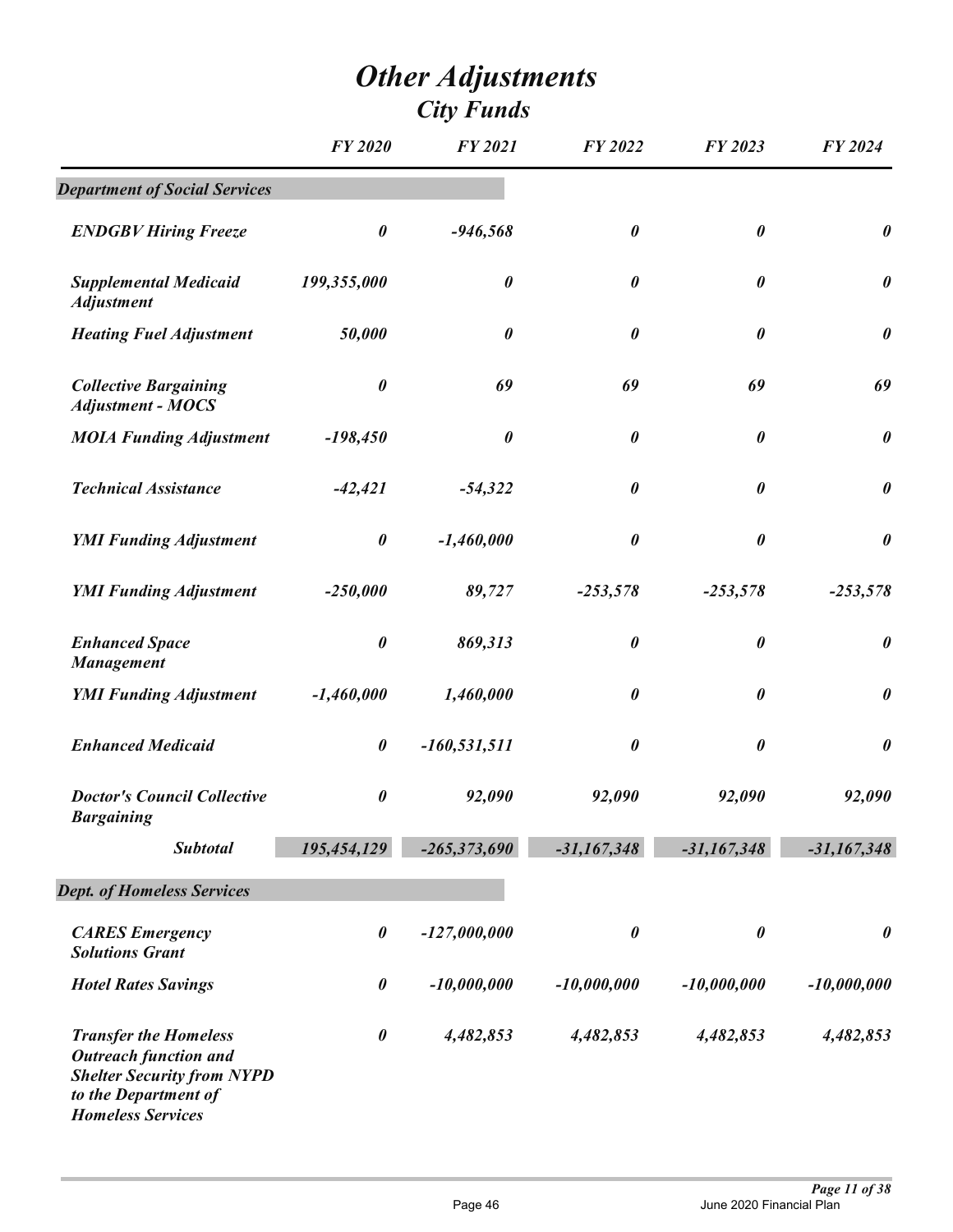|                                                                                                                  | <b>FY 2020</b>        | <b>FY 2021</b>        | <b>FY 2022</b>        | FY 2023               | <b>FY 2024</b>        |
|------------------------------------------------------------------------------------------------------------------|-----------------------|-----------------------|-----------------------|-----------------------|-----------------------|
| <b>Dept. of Homeless Services</b>                                                                                |                       |                       |                       |                       |                       |
| <b>Security Savings</b>                                                                                          | $\boldsymbol{\theta}$ | $-5,000,000$          | $-5,000,000$          | $-5,000,000$          | $-5,000,000$          |
| <b>OEO</b> Savings                                                                                               | $-120,000$            | $\boldsymbol{\theta}$ | $\boldsymbol{\theta}$ | $\boldsymbol{\theta}$ | $\boldsymbol{\theta}$ |
| <b>Heat, Light and Power</b>                                                                                     | 397,048               | $\boldsymbol{\theta}$ | $\boldsymbol{\theta}$ | $\boldsymbol{\theta}$ | $\boldsymbol{\theta}$ |
| <b>PS Realignment for FY20</b>                                                                                   | $\boldsymbol{l}$      | $\boldsymbol{\theta}$ | $\boldsymbol{\theta}$ | $\boldsymbol{\theta}$ | $\boldsymbol{\theta}$ |
| <b>DYCD</b> Technical Adjustment                                                                                 | $-98,500$             | $-98,500$             | $-98,500$             | $-98,500$             | $-98,500$             |
| <b>Family Shelter Services</b>                                                                                   | 85,000,000            | $\pmb{\theta}$        | $\boldsymbol{\theta}$ | $\boldsymbol{\theta}$ | $\boldsymbol{\theta}$ |
| <b>Indirect Cost Rate</b>                                                                                        | $\pmb{\theta}$        | $-5,409,300$          | $-5,409,300$          | $-5,409,300$          | $-5,409,300$          |
| <b>Subtotal</b>                                                                                                  | 85,178,549            | $-143,024,947$        | $-16,024,947$         | $-16,024,947$         | $-16,024,947$         |
| <b>Department of Correction</b>                                                                                  |                       |                       |                       |                       |                       |
| <b>Correction Captain</b><br><b>Association Collective</b><br><b>Bargaining Agreement</b>                        | $\boldsymbol{\theta}$ | 3,800,114             | 6,399,579             | 6,728,626             | 6,728,626             |
| <b>Uniformed Overtime</b><br>Reduction                                                                           | $\boldsymbol{\theta}$ | $-66,470,000$         | $\boldsymbol{\theta}$ | $\pmb{\theta}$        | $\pmb{\theta}$        |
| <b>PS</b> Accruals                                                                                               | $-14,000,000$         | $-11,246,000$         | 0                     | 0                     | $\boldsymbol{\theta}$ |
| <b>Heat, Light and Power</b>                                                                                     | $-200,146$            | $\boldsymbol{\theta}$ | $\boldsymbol{\theta}$ | 0                     | $\pmb{\theta}$        |
| <b>FEMA Coronavirus</b><br><b>Overtime Adjusment</b>                                                             | 7,413,863             | $\boldsymbol{\theta}$ | $\boldsymbol{\theta}$ | $\boldsymbol{\theta}$ | $\boldsymbol{\theta}$ |
| <b>CARES Coronavirus</b><br><b>Overtime Adjusment</b>                                                            | 2,471,288             | $\boldsymbol{\theta}$ | $\boldsymbol{\theta}$ | $\pmb{\theta}$        | $\boldsymbol{\theta}$ |
| <b>CARES Coronavirus Relief</b><br><b>Funding Adjustment</b>                                                     | $-15,813,620$         | 0                     | $\boldsymbol{\theta}$ | 0                     | $\boldsymbol{\theta}$ |
| <b>Correction Officers'</b><br><b>Benevolent Association</b><br><b>Collective Bargaining</b><br><b>Agreement</b> | $\pmb{\theta}$        | 28,721,636            | 46,856,700            | 47,182,092            | 47,182,092            |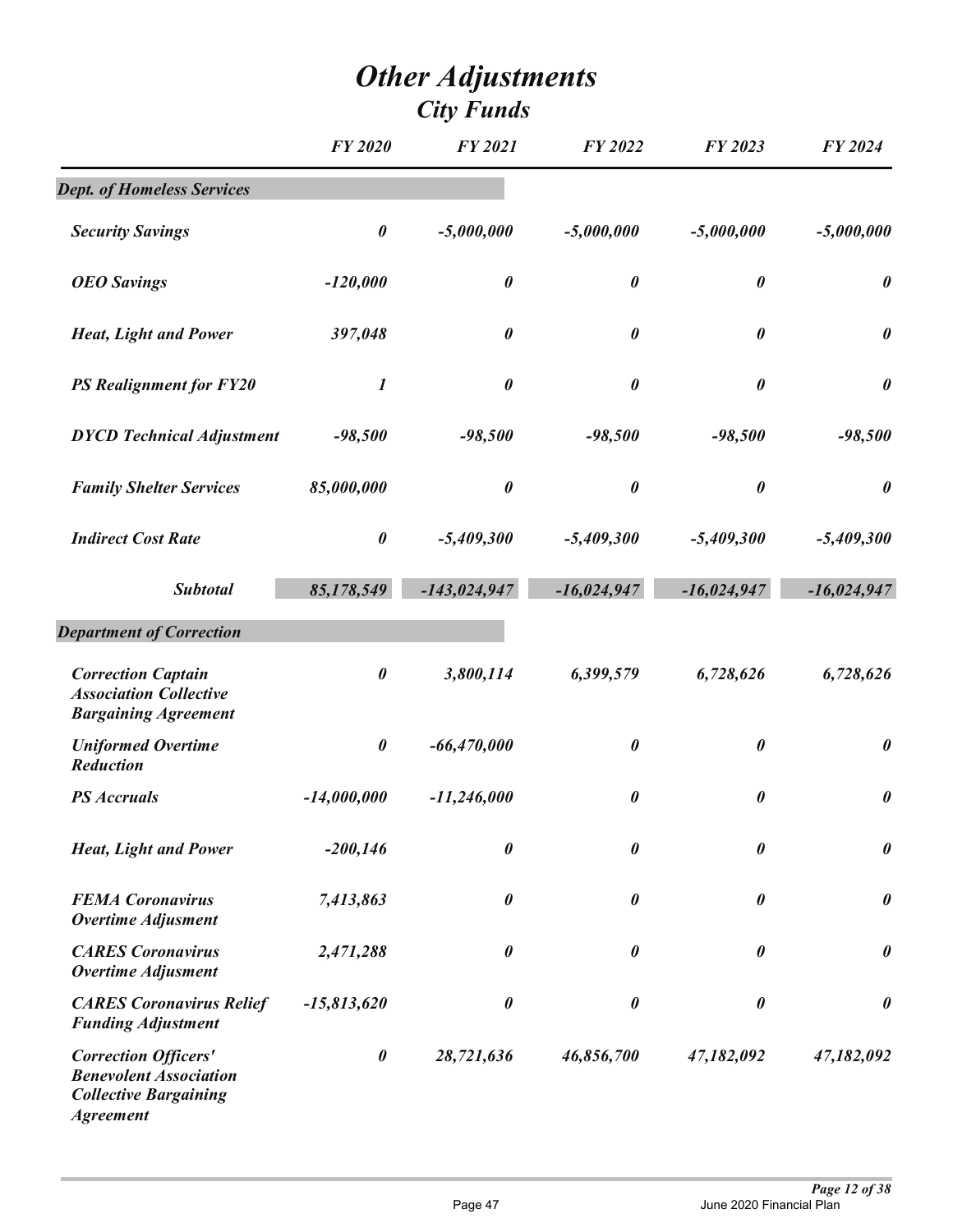|                                                                  | <b>FY 2020</b> | <b>FY 2021</b>        | <b>FY 2022</b>        | FY 2023               | <b>FY 2024</b>        |
|------------------------------------------------------------------|----------------|-----------------------|-----------------------|-----------------------|-----------------------|
| <b>Department of Correction</b>                                  |                |                       |                       |                       |                       |
| <b>Vacancy Reductions</b>                                        | 0              | $\boldsymbol{\theta}$ | $-6,472,024$          | $-6,472,024$          | $-6,472,024$          |
| <b>Annuity Adjustment:</b><br><b>Stationary Engineer</b>         | 412,260        | 412,260               | 412,260               | 412,260               | 412,260               |
| <b>Annuity Adjustment:</b><br><b>Plumber</b>                     | 165,851        | 165,851               | 165,851               | 165,851               | 165,851               |
| <b>Doctors Council Collective</b><br><b>Bargaining Agreement</b> | $\pmb{\theta}$ | 107,058               | 107,058               | 107,058               | 107,058               |
| <b>Subtotal</b>                                                  | $-19,550,504$  | $-44,509,081$         | 47,469,424            | 48,123,863            | 48,123,863            |
| <b>Board of Correction</b>                                       |                |                       |                       |                       |                       |
| <b>Vacancy Reductions</b>                                        | $\pmb{\theta}$ | $\boldsymbol{\theta}$ | $-351,104$            | $-351,104$            | $-351,104$            |
| <b>PS</b> Accruals                                               | $-90,000$      | $-361,104$            | $\boldsymbol{\theta}$ | $\boldsymbol{\theta}$ | $\boldsymbol{\theta}$ |
| <b>Subtotal</b>                                                  | $-90,000$      | $-361,104$            | $-351,104$            | $-351,104$            | $-351,104$            |
| <b>Citywide Pension Contributions</b>                            |                |                       |                       |                       |                       |
| <b>FY 20 Final Contribution</b><br>Letter                        | $-28,743,918$  | $\boldsymbol{\theta}$ | $\boldsymbol{\theta}$ | $\pmb{\theta}$        | $\boldsymbol{\theta}$ |
| <b>Headcount Changes</b>                                         | 0              | $\boldsymbol{\theta}$ | $-122,000$            | $-15,797,000$         | $-15,526,000$         |
| <b>TIAA</b> and <b>CIRS</b>                                      | $-4,000,000$   | 500,000               | $\boldsymbol{\theta}$ | 666,667               | $\boldsymbol{\theta}$ |
| <b>Technical Adjustment -</b><br><b>FIRE</b>                     | 2,890,439      | 2,890,439             | 2,890,439             | 2,890,439             | 2,890,439             |
| <b>Technical Adjustment -</b><br><b>NYCERS</b>                   | $-1,179,850$   | $-1,179,850$          | $-1,179,850$          | $-1,179,850$          | $-1,179,850$          |
| <b>Technical Adjustment -</b><br><b>POLICE</b>                   | $-1,710,589$   | $-1,710,589$          | $-1,710,589$          | $-1,710,589$          | $-1,710,589$          |
| <b>Technical Adjustment in</b><br>Reserve                        | $\pmb{\theta}$ | 5,000,000             | $-20,000,000$         | $-45,000,000$         | $-20,000,000$         |
| <b>Subtotal</b>                                                  | $-32,743,918$  | 5,500,000             | $-20,122,000$         | $-60,130,333$         | $-35,526,000$         |

*Miscellaneous*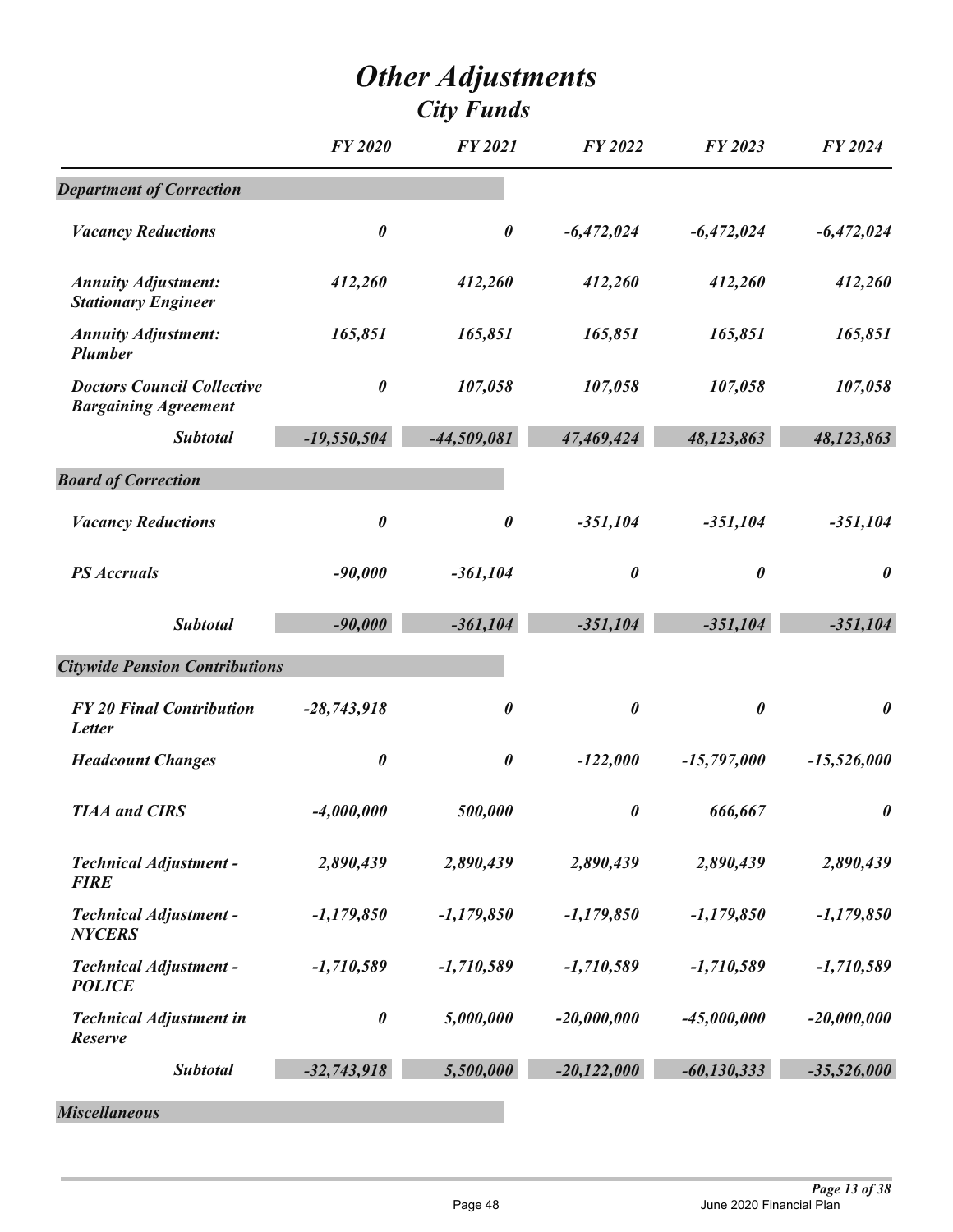|                                      | <b>FY 2020</b>        | <b>FY 2021</b>        | <b>FY 2022</b>        | FY 2023               | <b>FY 2024</b>        |
|--------------------------------------|-----------------------|-----------------------|-----------------------|-----------------------|-----------------------|
| <b>Miscellaneous</b>                 |                       |                       |                       |                       |                       |
| <b>NYPL 035 Health Increment</b>     | $-169,401$            | $-169,401$            | $-169,401$            | $-169,401$            | $-169,401$            |
| <b>Water &amp; Sewer Re-Estimate</b> | 212,958               | $-4,429,229$          | $-2,266,367$          | $-1,769,888$          | 5,666,992             |
| <b>Vehicle Maintenance Shift</b>     | $\pmb{\theta}$        | $-250,338$            | $-250,338$            | $-250,338$            | $-250,338$            |
| <b>SWB Transfers to Misc</b>         | $-10,209,103$         | $-1,821,283$          | $-5,821,283$          | $-1,821,283$          | $-1,821,283$          |
| <b>YMI Funding Adjustment</b>        | 250,000               | $-100,000$            | $\boldsymbol{\theta}$ | $\boldsymbol{\theta}$ | $\boldsymbol{\theta}$ |
| <b>Fringe Vacancy Reduction</b>      | $\boldsymbol{\theta}$ | $-11,120,220$         | $-10,001,848$         | $-10,984,823$         | $-11,988,512$         |
| <b>Technical Assistance</b>          | 42,421                | 54,322                | $\boldsymbol{\theta}$ | $\boldsymbol{\theta}$ | $\boldsymbol{\theta}$ |
| <b>DOHMH</b> Fringe                  | $-5,615,129$          | $\boldsymbol{\theta}$ | $\boldsymbol{\theta}$ | $\boldsymbol{\theta}$ | $\boldsymbol{\theta}$ |
| <b>NYPL 037 Health Increment</b>     | $-792,045$            | $-792,045$            | $-792,045$            | $-792,045$            | $-792,045$            |
| <b>DSNY Fringe</b>                   | $-4,382,205$          | $\boldsymbol{\theta}$ | $\boldsymbol{\theta}$ | $\boldsymbol{\theta}$ | $\boldsymbol{\theta}$ |
| <b>MOCJ Training Transfer</b>        | 225,000               | $\boldsymbol{\theta}$ | $\boldsymbol{\theta}$ | $\boldsymbol{\theta}$ | $\boldsymbol{\theta}$ |
| <b>QBPL Health Increment</b>         | $-367,770$            | $-367,770$            | $-367,770$            | $-367,770$            | $-367,770$            |
| <b>DSNY ST Fringe</b>                | $-363,635$            | $\boldsymbol{\theta}$ | $\boldsymbol{\theta}$ | 0                     | $\pmb{\theta}$        |
| <b>FDNY Fringe</b>                   | $-129,247,695$        | $\boldsymbol{\theta}$ | $\boldsymbol{\theta}$ | $\boldsymbol{\theta}$ | $\pmb{\theta}$        |
| <b>NYPD ST Fringe</b>                | $-120, 199, 465$      | $\boldsymbol{\theta}$ | $\boldsymbol{\theta}$ | $\boldsymbol{\theta}$ | $\pmb{\theta}$        |
| <b>CRF</b> Fringe                    | $-19,441,150$         | $\boldsymbol{\theta}$ | $\boldsymbol{\theta}$ | $\boldsymbol{\theta}$ | $\pmb{\theta}$        |
| <b>Civilian Overtime Reduction</b>   | $\boldsymbol{\theta}$ | $-2,532,150$          | $\boldsymbol{\theta}$ | $\boldsymbol{\theta}$ | $\boldsymbol{\theta}$ |
| <b>Indirect Cost Rate</b>            | $\boldsymbol{\theta}$ | $-1,271,192$          | $-1,271,192$          | $-1,271,192$          | $-1,271,192$          |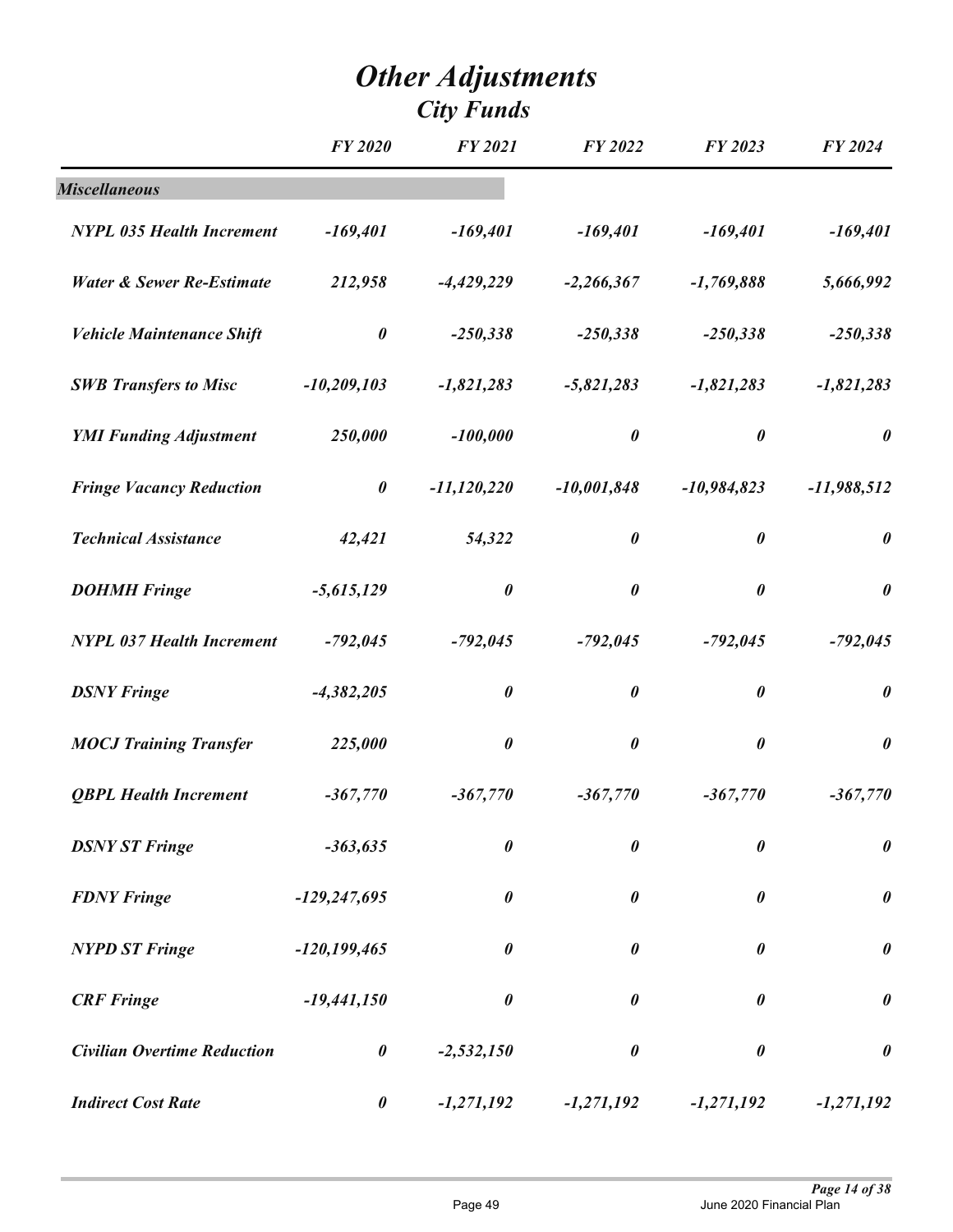|                                                    | <b>FY 2020</b>        | <b>FY 2021</b>        | <b>FY 2022</b>        | FY 2023               | <b>FY 2024</b>        |
|----------------------------------------------------|-----------------------|-----------------------|-----------------------|-----------------------|-----------------------|
| <b>Miscellaneous</b>                               |                       |                       |                       |                       |                       |
| <b>NYPD Fringe Savings</b>                         | $\boldsymbol{\theta}$ | $-30,948,132$         | $-32,478,139$         | $-34,045,065$         | $-35,643,379$         |
| <b>Police Cadet Vacancies</b>                      | $\boldsymbol{\theta}$ | $-319,958$            | $\boldsymbol{\theta}$ | $\boldsymbol{\theta}$ | $\boldsymbol{\theta}$ |
| <b>Pre-Scope Study</b><br><b>Underspending</b>     | $-2,700,000$          | $\pmb{\theta}$        | $\boldsymbol{\theta}$ | $\boldsymbol{\theta}$ | $\boldsymbol{\theta}$ |
| <b>Uniformed Overtime</b><br>Reduction             | $-765,000$            | $-22,567,500$         | $\boldsymbol{\theta}$ | $\boldsymbol{\theta}$ | $\boldsymbol{\theta}$ |
| <b>Hiring Freeze Fringe</b>                        | $\boldsymbol{\theta}$ | $-12,921,966$         | $-13,739,355$         | $-15,073,664$         | $-16,436,089$         |
| <b>Cure Violence ACS Transfer</b>                  | 250,000               | 250,000               | $\boldsymbol{\theta}$ | $\boldsymbol{\theta}$ | $\boldsymbol{\theta}$ |
| <b>COVID Fringe</b>                                | $-71,470,060$         | $\boldsymbol{\theta}$ | $\boldsymbol{\theta}$ | $\boldsymbol{\theta}$ | $\boldsymbol{\theta}$ |
| <b>CUNY L237 Adjustment</b>                        | $-935,583$            | $-911,154$            | $-1,004,260$          | $-1,004,260$          | $-1,004,260$          |
| <b>USA CB</b>                                      | $\boldsymbol{\theta}$ | $-47,512,349$         | $-56,183,103$         | $-56,183,103$         | $-56,183,103$         |
| <b>CMS</b> Transfer to DOP                         | $\boldsymbol{\theta}$ | $-2,070,400$          | $\boldsymbol{\theta}$ | $\boldsymbol{\theta}$ | $\boldsymbol{\theta}$ |
| <b>CMS Social Distancing</b><br><b>Ambassadors</b> | $\boldsymbol{\theta}$ | 1,687,500             | $\boldsymbol{\theta}$ | $\pmb{\theta}$        | $\boldsymbol{\theta}$ |
| <b>CMS/Cure Violence</b><br><b>Expansion</b>       | $\boldsymbol{\theta}$ | 11,970,000            | 11,970,000            | 11,970,000            | 11,970,000            |
| <b>MTA</b> funding for FY20                        | 32,000,000            | $\pmb{\theta}$        | $\pmb{\theta}$        | $\pmb{\theta}$        | $\pmb{\theta}$        |
| 08-10 Retro Lump Sum<br>Payment                    | $-189, 126, 420$      | $\boldsymbol{\theta}$ | $\boldsymbol{\theta}$ | $\boldsymbol{\theta}$ | $\boldsymbol{\theta}$ |
| CCA CB                                             | $\boldsymbol{\theta}$ | $-3,800,114$          | $-6,399,579$          | $-6,728,626$          | $-6,728,626$          |
| <b>CEA/LBA Adjustment</b>                          | 136,244               | 239,896               | 368,481               | 354,912               | 354,101               |
| CSA CB                                             | $-1,795,073$          | $-46,371,170$         | $-71,936,132$         | $-79,031,097$         | $-79,024,867$         |
| <b>Doctors Council CB</b>                          | $\boldsymbol{\theta}$ | $-1,818,255$          | $-1,766,588$          | $-1,766,588$          | $-1,766,588$          |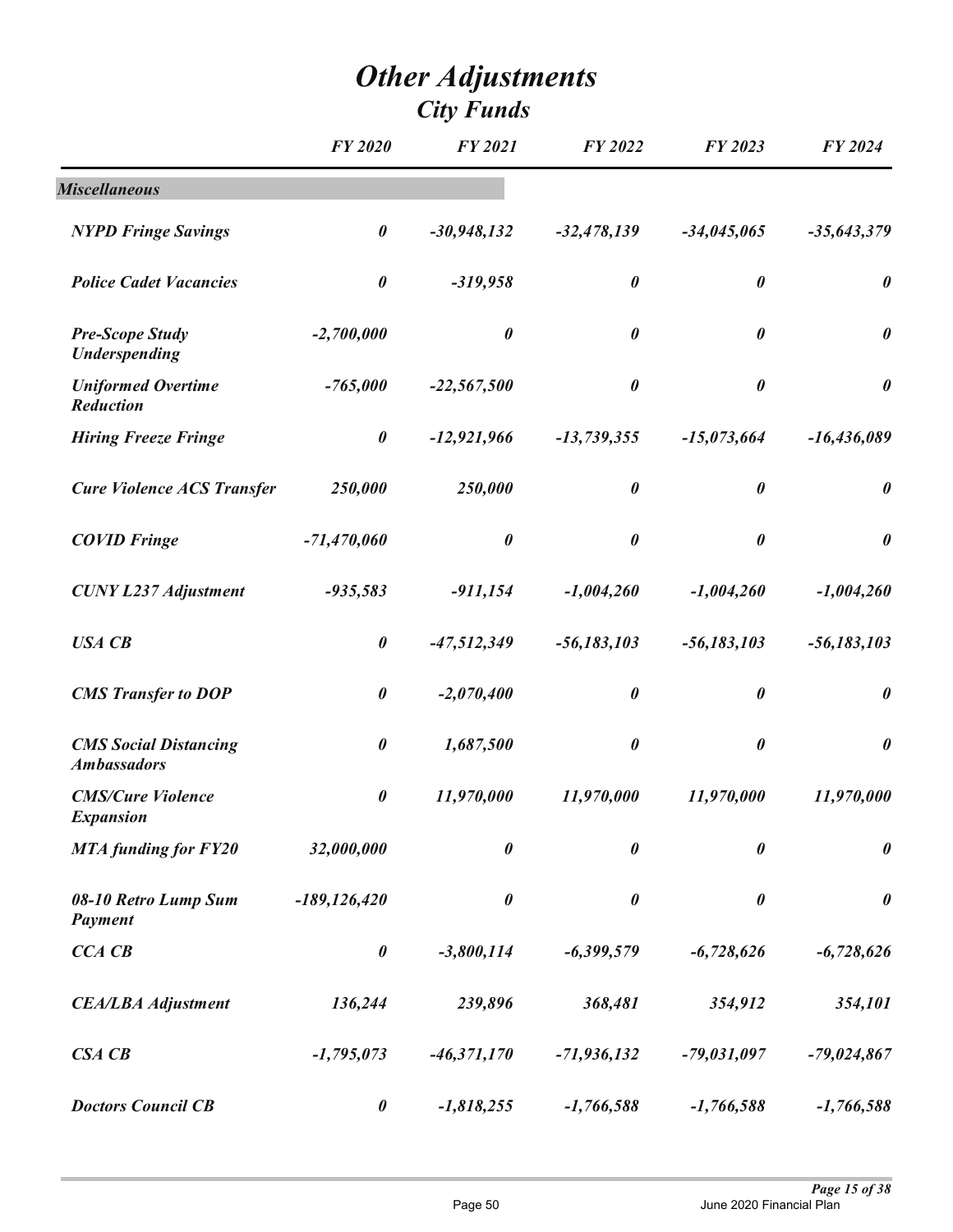|                                               | <b>FY 2020</b>        | <b>FY 2021</b>        | <b>FY 2022</b>        | FY 2023               | <b>FY 2024</b>        |
|-----------------------------------------------|-----------------------|-----------------------|-----------------------|-----------------------|-----------------------|
| <b>Miscellaneous</b>                          |                       |                       |                       |                       |                       |
| <b>Glaziers CB</b>                            | $\boldsymbol{\theta}$ | $-67,092$             | $-67,092$             | $-67,092$             | $-67,092$             |
| <b>Welfare Fund Transfer</b>                  | 10,209,103            | 1,821,283             | 5,821,283             | 1,821,283             | 1,821,283             |
| <b>CMS</b> Transfer from<br><b>DOHMH</b>      | $\boldsymbol{\theta}$ | 106,735               | 106,735               | 106,735               | 106,735               |
| <b>BPL Health Increment</b>                   | $-329,002$            | $-329,002$            | $-329,002$            | $-329,002$            | $-329,002$            |
| <b>COBA CB</b>                                | $\boldsymbol{\theta}$ | $-28,721,636$         | $-46,856,700$         | $-47,182,092$         | $-47,182,092$         |
| Elim. Two 1% Wage<br><b>Assumption</b>        | $-461,000$            | $-53,095,000$         | $-216,745,000$        | $-539,831,000$        | $-805,040,000$        |
| $H+HCB$                                       | $\boldsymbol{\theta}$ | $-6,752,965$          | $-8,560,603$          | $-8,834,610$          | $-8,834,610$          |
| <b>USCA CB</b>                                | $\boldsymbol{\theta}$ | $-869,079$            | $-1,083,282$          | $-1,083,282$          | $-1,083,282$          |
| <b>UFOA CB</b>                                | $\boldsymbol{\theta}$ | $-30,990,357$         | $-30,990,357$         | $-30,990,357$         | $-30,990,357$         |
| <b>SOA CB</b>                                 | $\boldsymbol{\theta}$ | $-7,556,809$          | $-12,504,968$         | $-12,518,275$         | $-12,518,275$         |
| <b>Prevailing Rate OT</b><br><b>Annuities</b> | $-998,577$            | $-998,577$            | $-998,577$            | $-998,577$            | $-998,577$            |
| NYCHA CB                                      | $\boldsymbol{\theta}$ | $-198,654$            | $-198,654$            | $-198,654$            | $-198,654$            |
| L1180 at SBS                                  | $-141,476$            | $-223,565$            | $-248,234$            | $-248,234$            | $-248,234$            |
| <b>Labor Savings</b>                          | $\boldsymbol{\theta}$ | $-1,000,000,000$      | $-1,000,000,000$      | $-1,000,000,000$      | $-1,000,000,000$      |
| <b>Subtotal</b>                               | $-516,184,063$        | $-1,305,767,626$      | $-1,504,763,370$      | $-1,839,287,388$      | $-2,101,018,517$      |
| <b>Debt Service</b>                           |                       |                       |                       |                       |                       |
| <b>Lease Debt - CUCF</b>                      | $-1,073,274$          | $\boldsymbol{\theta}$ | $\boldsymbol{\theta}$ | $\boldsymbol{\theta}$ | $\boldsymbol{\theta}$ |
| <b>Debt Service Prepayment</b>                | $-336,206,783$        | 336,206,783           | $\boldsymbol{\theta}$ | $\boldsymbol{\theta}$ | $\boldsymbol{\theta}$ |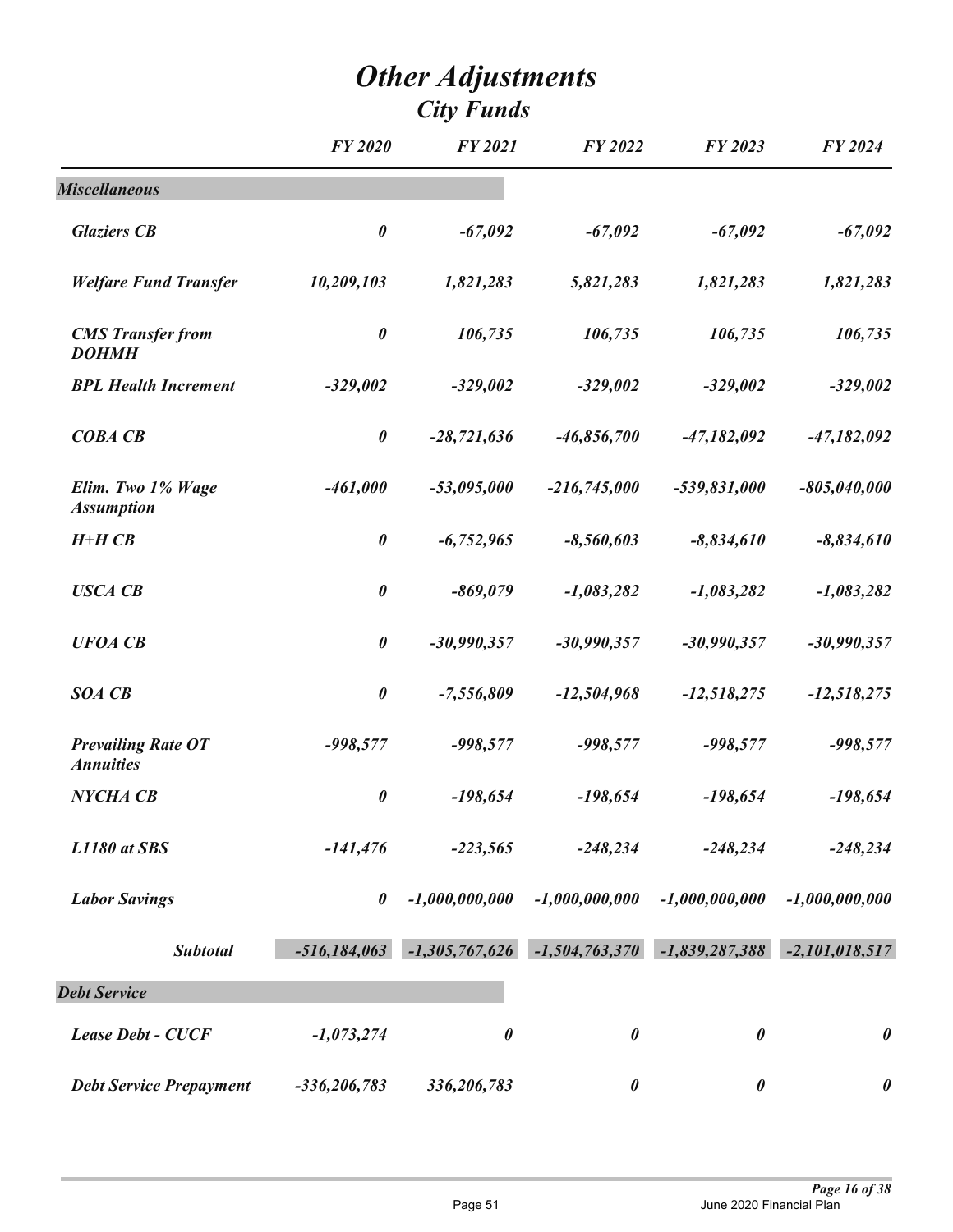|                                                                  | <b>FY 2020</b>        | <b>FY 2021</b>        | FY 2022               | FY 2023               | <b>FY 2024</b>        |
|------------------------------------------------------------------|-----------------------|-----------------------|-----------------------|-----------------------|-----------------------|
| <b>Debt Service</b>                                              |                       |                       |                       |                       |                       |
| <b>TFA Retention</b>                                             | $-58,797,395$         | $-22,674,484$         | $-23,433,826$         | $-23,442,170$         | $-23,438,391$         |
| <b>Lease Debt- PCDC Revenues</b>                                 | 4,299                 | $\boldsymbol{\theta}$ | $\boldsymbol{\theta}$ | $\boldsymbol{\theta}$ | $\boldsymbol{\theta}$ |
| Lease Debt - PCDC                                                | $-73,719$             | $\boldsymbol{\theta}$ | $\boldsymbol{\theta}$ | $\boldsymbol{\theta}$ | $\pmb{\theta}$        |
| <b>Lease Debt - NYSE</b>                                         | $-1,936,322$          | $\boldsymbol{\theta}$ | $\boldsymbol{\theta}$ | $\boldsymbol{\theta}$ | $\pmb{\theta}$        |
| <b>Lease Debt - DASNY HHC</b>                                    | $-709,581$            | $\boldsymbol{\theta}$ | $\boldsymbol{\theta}$ | $\boldsymbol{\theta}$ | $\boldsymbol{\theta}$ |
| <b>Lease Debt - DASNY Courts</b>                                 | $-182,638$            | $\pmb{\theta}$        | $\pmb{\theta}$        | $\boldsymbol{\theta}$ | $\pmb{\theta}$        |
| <b>GO Swap Receipts</b>                                          | 9,099,757             | $\pmb{\theta}$        | $\boldsymbol{\theta}$ | $\pmb{\theta}$        | $\boldsymbol{\theta}$ |
| <b>GO SWAP Payments</b>                                          | $-866,450$            | 738,500               | 738,500               | 738,500               | 738,500               |
| <b>GO Refunding Adjustment</b>                                   | 956,957               | 1,913,595             | 1,903,690             | 1,893,034             | 1,881,782             |
| <b>GO LOC/Remarketing</b>                                        | $-19,580,636$         | $\boldsymbol{\theta}$ | $\pmb{\theta}$        | $\boldsymbol{\theta}$ | $\boldsymbol{\theta}$ |
| <b>GO BAB Subsidy</b>                                            | 626,493               | $\pmb{\theta}$        | $\boldsymbol{\theta}$ | $\boldsymbol{\theta}$ | $\pmb{\theta}$        |
| <b>GO Interest Earnings</b>                                      | 439,384               | $\boldsymbol{\theta}$ | 0                     | $\pmb{\theta}$        | $\pmb{\theta}$        |
| <b>GO VRDB Interest</b>                                          | $-72,949,153$         | $\pmb{\theta}$        | 0                     | $\boldsymbol{\theta}$ | $\boldsymbol{\theta}$ |
| <b>Subtotal</b>                                                  | $-481,249,061$        | 316,184,394           | $-20,791,636$         | $-20,810,636$         | $-20,818,109$         |
| <b>Public Advocate</b>                                           |                       |                       |                       |                       |                       |
| <b>Charter Mandated Funding</b><br>Adjustment.                   | $\boldsymbol{\theta}$ | $-69,094$             | $\boldsymbol{\theta}$ | $\boldsymbol{\theta}$ | $\pmb{\theta}$        |
| <b>Subtotal</b>                                                  | $\boldsymbol{\theta}$ | $-69,094$             | $\boldsymbol{\theta}$ |                       | $\boldsymbol{\theta}$ |
| <b>City Clerk</b>                                                |                       |                       |                       |                       |                       |
| <b>Savings from Delay in</b><br><b>Scanning Marriage Records</b> | $\boldsymbol{\theta}$ | $-170,000$            | $\boldsymbol{\theta}$ | $\boldsymbol{\theta}$ | $\pmb{\theta}$        |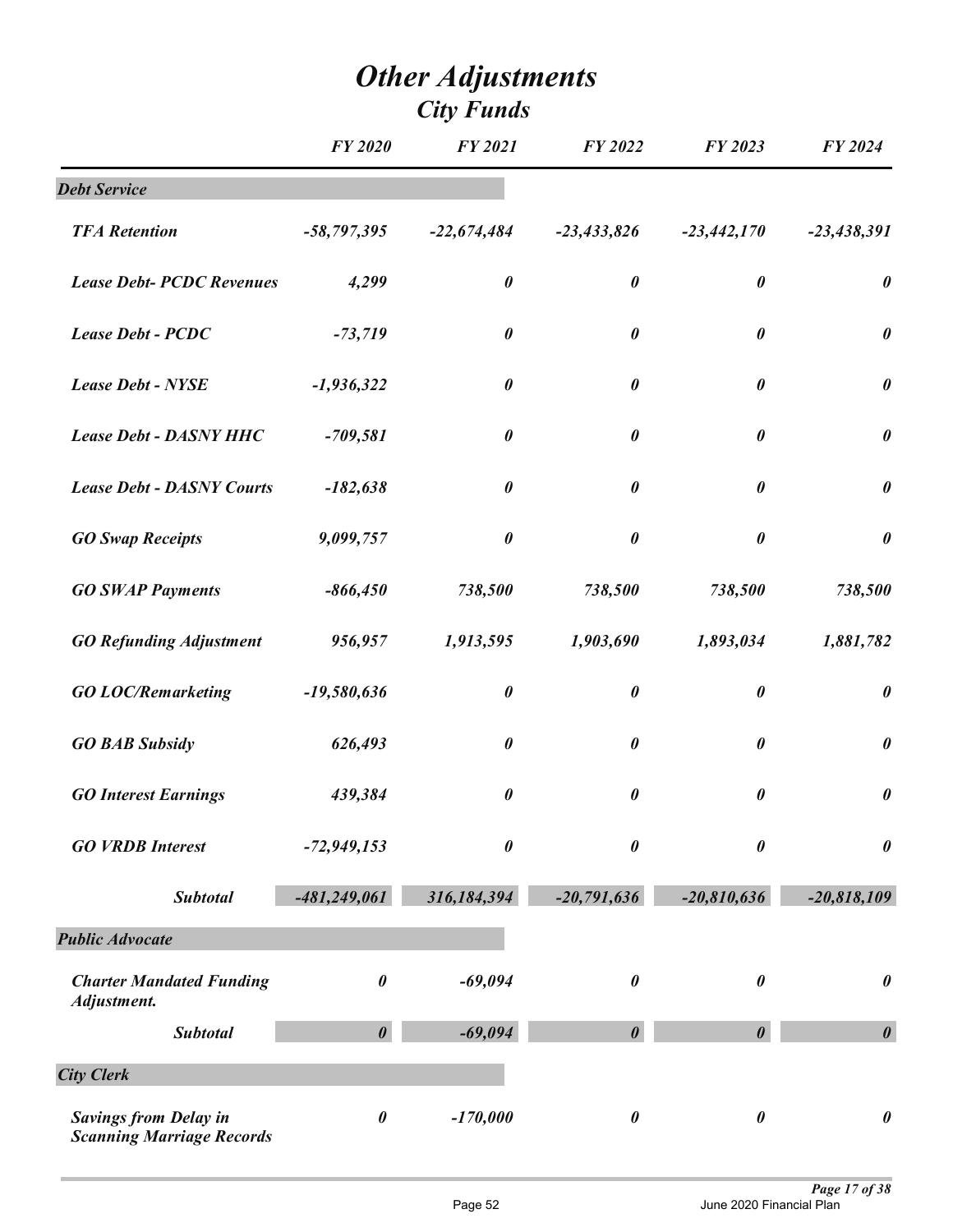|                                                           | <b>FY 2020</b>        | <b>FY 2021</b>        | FY 2022               | FY 2023               | FY 2024               |
|-----------------------------------------------------------|-----------------------|-----------------------|-----------------------|-----------------------|-----------------------|
| <b>City Clerk</b>                                         |                       |                       |                       |                       |                       |
| <b>Hiring Freeze</b>                                      | $-100,000$            | $-100,000$            | 0                     | 0                     | $\boldsymbol{\theta}$ |
| <b>Subtotal</b>                                           | $-100,000$            | $-270,000$            | $\boldsymbol{\theta}$ | $\boldsymbol{\theta}$ | $\boldsymbol{\theta}$ |
| <b>Department for the Aging</b>                           |                       |                       |                       |                       |                       |
| <b>Senior Center Reduction</b>                            | $-8,000,000$          | $-4,000,000$          | $\boldsymbol{\theta}$ | 0                     | $\boldsymbol{\theta}$ |
| <b>DFTA NYCHA Senior Club</b><br><b>Funding</b>           | $\pmb{\theta}$        | 1,920,000             | $\boldsymbol{\theta}$ | 0                     | $\boldsymbol{\theta}$ |
| <b>NORC Supportive Service</b><br>MY                      | $\pmb{\theta}$        | 1,134,400             | 0                     | 0                     | $\boldsymbol{\theta}$ |
| <b>Senior Centers</b>                                     | $\boldsymbol{\theta}$ | 1,562,198             | 0                     | 0                     | $\boldsymbol{\theta}$ |
| <b>Heat, Light and Power</b>                              | 12,376                | $\boldsymbol{\theta}$ | $\boldsymbol{\theta}$ | 0                     | $\boldsymbol{\theta}$ |
| <b>Food Model Budget Delay</b>                            | $\pmb{\theta}$        | $-5,000,000$          | $\boldsymbol{\theta}$ | $\pmb{\theta}$        | $\boldsymbol{\theta}$ |
| <b>Home Sharing Reduction</b>                             | $\boldsymbol{\theta}$ | $-1,100,000$          | $-1,100,000$          | $-1,100,000$          | $-1,100,000$          |
| <b>Indirect Cost Rate</b>                                 | $\boldsymbol{\theta}$ | $-1,724,396$          | $-1,724,396$          | $-1,724,396$          | $-1,724,396$          |
| <b>Elder Abuse Media</b><br>Campaign                      | 15,000                | $\boldsymbol{\theta}$ | $\boldsymbol{\theta}$ | $\boldsymbol{\theta}$ | $\boldsymbol{\theta}$ |
| <b>PS Underspending</b>                                   | $-78,608$             | $\boldsymbol{\theta}$ | $\boldsymbol{\theta}$ | 0                     | $\boldsymbol{\theta}$ |
| <b>Subtotal</b>                                           | $-8,051,232$          | $-7,207,798$          | $-2,824,396$          | $-2,824,396$          | $-2,824,396$          |
| <b>Department of Cultural Affairs</b>                     |                       |                       |                       |                       |                       |
| <b>South Site Cultural Condo</b><br><b>Common Charges</b> | $-49,015$             | $\boldsymbol{\theta}$ | $\boldsymbol{\theta}$ | $\boldsymbol{\theta}$ | $\boldsymbol{\theta}$ |
| <b>Additional FY21 Funding</b>                            | $\pmb{\theta}$        | 20,200,000            | $\boldsymbol{\theta}$ | 0                     | $\boldsymbol{\theta}$ |
| <b>Heat, Light and Power</b>                              | 251,975               | $\boldsymbol{\theta}$ | $\boldsymbol{\theta}$ | 0                     | $\boldsymbol{\theta}$ |
| <b>Lease Auditing</b>                                     | $-110,841$            | $-104,881$            | $\boldsymbol{\theta}$ | $\boldsymbol{\theta}$ | $\boldsymbol{\theta}$ |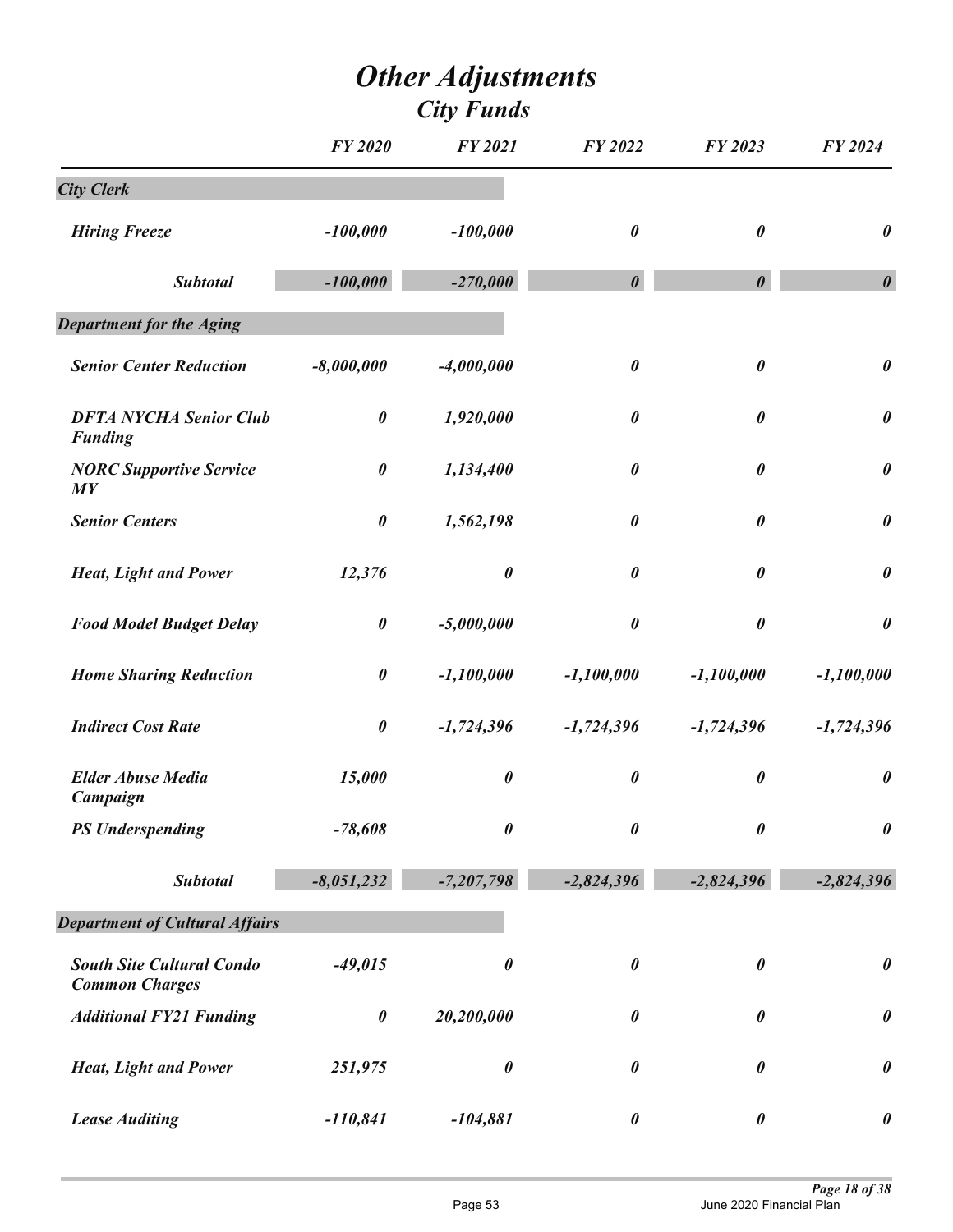|                                                 | <b>FY 2020</b> | <b>FY 2021</b>        | <b>FY 2022</b>        | FY 2023               | FY 2024               |
|-------------------------------------------------|----------------|-----------------------|-----------------------|-----------------------|-----------------------|
| <b>Department of Cultural Affairs</b>           |                |                       |                       |                       |                       |
| <b>Unspent Programmatic</b><br><b>Funding</b>   | $-390,000$     | $\boldsymbol{\theta}$ | $\boldsymbol{\theta}$ | $\boldsymbol{\theta}$ | $\boldsymbol{\theta}$ |
| <b>Vacancy Reductions</b>                       | $\pmb{\theta}$ | $-85,148$             | $-85,148$             | $-85,148$             | $-85,148$             |
| <b>Subtotal</b>                                 | $-297,881$     | 20,009,971            | $-85,148$             | $-85,148$             | $-85,148$             |
| <b>Financial Info. Serv. Agency</b>             |                |                       |                       |                       |                       |
| <b>PS Savings</b>                               | $-200,000$     | $\boldsymbol{\theta}$ | $\boldsymbol{\theta}$ | $\boldsymbol{\theta}$ | $\boldsymbol{\theta}$ |
| <b>Vacancy Reductions</b>                       | $\pmb{\theta}$ | $-800,000$            | $-800,000$            | $-800,000$            | $-800,000$            |
| <b>OTPS Savings</b>                             | $-1,000,000$   | $-700,000$            | $\boldsymbol{\theta}$ | $\pmb{\theta}$        | $\boldsymbol{\theta}$ |
| <b>Subtotal</b>                                 | $-1,200,000$   | $-1,500,000$          | $-800,000$            | $-800,000$            | $-800,000$            |
| <b>Office of Payroll Admin.</b>                 |                |                       |                       |                       |                       |
| <b>PS Savings</b>                               | $-200,000$     | $\boldsymbol{\theta}$ | $\boldsymbol{\theta}$ | $\boldsymbol{\theta}$ | $\boldsymbol{\theta}$ |
| <b>Telecom Savings</b>                          | $-80,000$      | $\boldsymbol{\theta}$ | $\boldsymbol{\theta}$ | $\pmb{\theta}$        | $\boldsymbol{\theta}$ |
| <b>Vacancy Reductions</b>                       | $\pmb{\theta}$ | $-300,000$            | $-300,000$            | $-300,000$            | $-300,000$            |
| <b>OTPS Savings</b>                             | $-20,000$      | 0                     | $\boldsymbol{\theta}$ | $\boldsymbol{\theta}$ | $\boldsymbol{\theta}$ |
| <b>Subtotal</b>                                 | $-300,000$     | $-300,000$            | $-300,000$            | $-300,000$            | $-300,000$            |
| <b>Independent Budget Office</b>                |                |                       |                       |                       |                       |
| <b>Mandated Adjustment</b>                      | $\pmb{\theta}$ | 149,690               | 212,191               | $\boldsymbol{\theta}$ | $\boldsymbol{\theta}$ |
| <b>Heat, Light and Power</b>                    | 47             | $\boldsymbol{\theta}$ | $\boldsymbol{\theta}$ | $\boldsymbol{\theta}$ | $\boldsymbol{\theta}$ |
| <b>Voluntary PS Surplus</b><br><b>Reduction</b> | $-1,000,000$   | $\boldsymbol{\theta}$ | $\boldsymbol{\theta}$ | 0                     | $\boldsymbol{\theta}$ |
| <b>Subtotal</b>                                 | -999,953       | 149,690               | 212,191               | 0                     | $\boldsymbol{\theta}$ |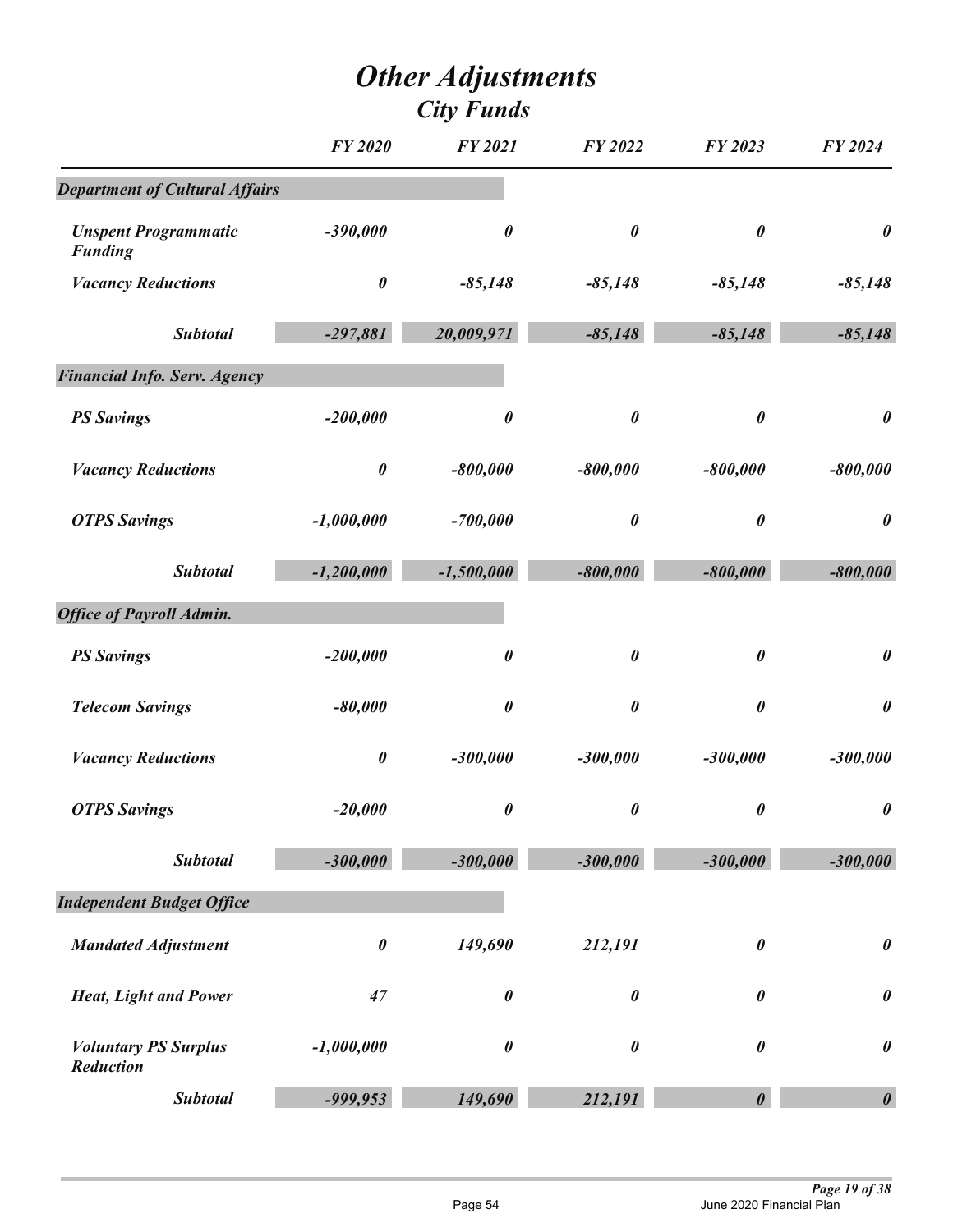|                                                                                                                                   | <b>FY 2020</b>        | <b>FY 2021</b>        | <b>FY 2022</b>        | FY 2023               | FY 2024               |
|-----------------------------------------------------------------------------------------------------------------------------------|-----------------------|-----------------------|-----------------------|-----------------------|-----------------------|
| <b>Equal Employment Practices Com</b>                                                                                             |                       |                       |                       |                       |                       |
| <b>Hiring Freeze</b>                                                                                                              | $-22,000$             | $-22,000$             | $\boldsymbol{\theta}$ | $\boldsymbol{\theta}$ | $\boldsymbol{\theta}$ |
| <b>Subtotal</b>                                                                                                                   | $-22,000$             | $-22,000$             | $\boldsymbol{\theta}$ | $\boldsymbol{\theta}$ | $\boldsymbol{\theta}$ |
| <b>Civil Service Commission</b>                                                                                                   |                       |                       |                       |                       |                       |
| <b>Hiring Freeze</b>                                                                                                              | $-21,500$             | $-21,500$             | $-21,500$             | $-21,500$             | $-21,500$             |
| <b>Subtotal</b>                                                                                                                   | $-21,500$             | $-21,500$             | $-21,500$             | $-21,500$             | $-21,500$             |
| <b>Landmarks Preservation Comm.</b>                                                                                               |                       |                       |                       |                       |                       |
| <b>OTPS</b> Underspending                                                                                                         | $\boldsymbol{\theta}$ | $-91,000$             | $\boldsymbol{\theta}$ | $\boldsymbol{\theta}$ | $\boldsymbol{\theta}$ |
| <b>PS Underspending</b>                                                                                                           | $\boldsymbol{\theta}$ | $-109,000$            | $\boldsymbol{\theta}$ | $\pmb{\theta}$        | $\boldsymbol{\theta}$ |
| <b>Vacancy Reductions</b>                                                                                                         | $\boldsymbol{\theta}$ | $-155,260$            | $-155,260$            | $-155,260$            | $-155,260$            |
| <b>Communications Workers of</b><br><b>America 1180 Excluding</b><br><b>Managerial Collective</b><br><b>Bargaining Adjustment</b> | 2,929                 | 4,567                 | 5,122                 | 5,122                 | 5,122                 |
| <b>Subtotal</b>                                                                                                                   | 2,929                 | $-350,693$            | $-150, 138$           | $-150, 138$           | $-150, 138$           |
| <b>Taxi &amp; Limousine Commission</b>                                                                                            |                       |                       |                       |                       |                       |
| <b>Green Grants</b><br><b>Underspending</b>                                                                                       | $-750,000$            | $-235,000$            | $\boldsymbol{\theta}$ | 0                     | $\boldsymbol{\theta}$ |
| <b>Vacancy Reductions</b>                                                                                                         | $\pmb{\theta}$        | $-250,756$            | $-250,756$            | $-250,756$            | $-250,756$            |
| <b>OTPS Savings</b>                                                                                                               | $-200,000$            | $-600,000$            | $\boldsymbol{\theta}$ | $\pmb{\theta}$        | $\boldsymbol{\theta}$ |
| <b>Heat, Light and Power</b>                                                                                                      | 4,351                 | $\boldsymbol{\theta}$ | $\boldsymbol{\theta}$ | $\boldsymbol{\theta}$ | $\boldsymbol{\theta}$ |
| <b>FEMA OT Swap</b>                                                                                                               | $-231,739$            | $\pmb{\theta}$        | $\pmb{\theta}$        | 0                     | $\boldsymbol{\theta}$ |
| <b>CARES Funding Swap</b>                                                                                                         | $-1,649,501$          | $\pmb{\theta}$        | $\boldsymbol{\theta}$ | $\pmb{\theta}$        | $\boldsymbol{\theta}$ |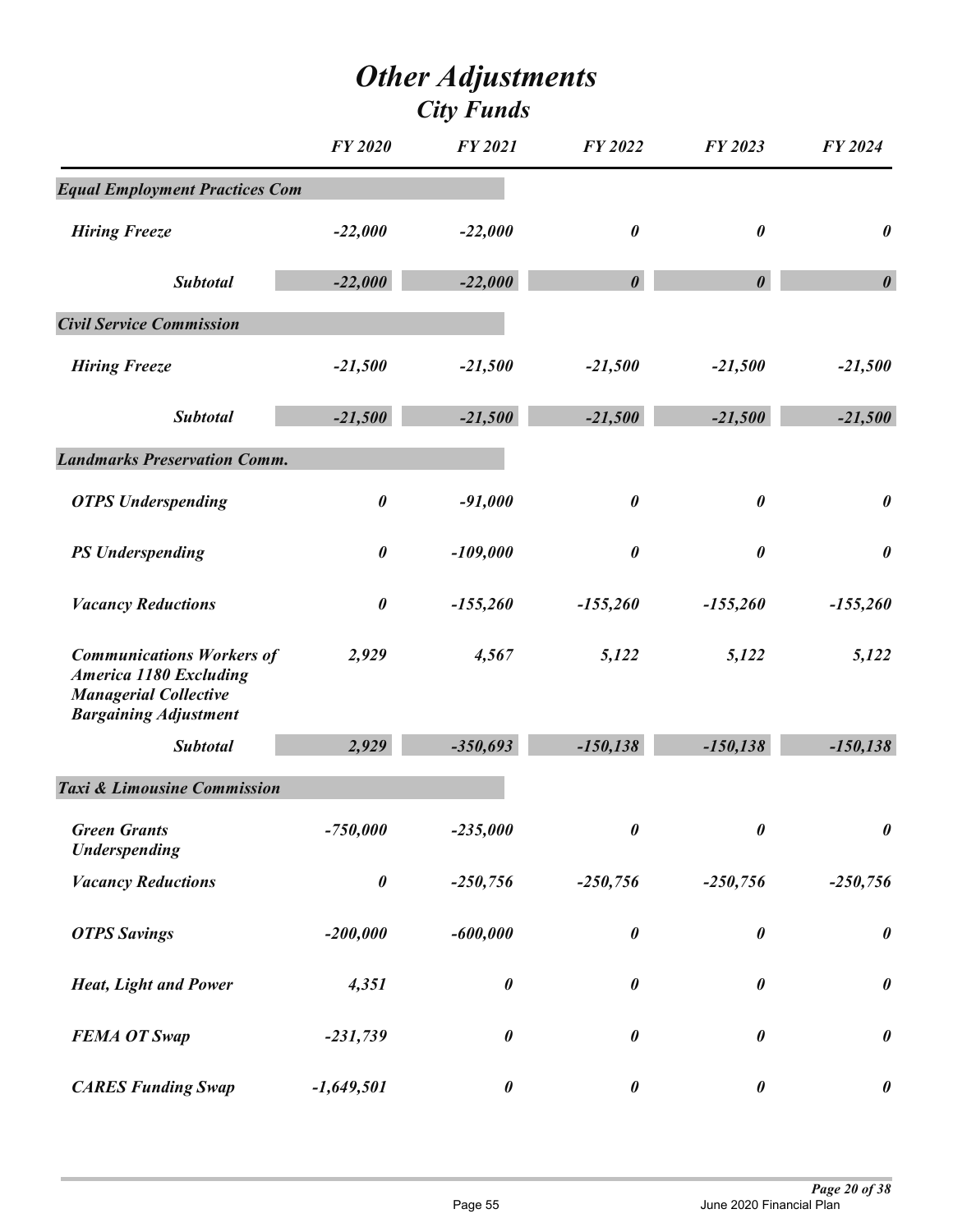|                                                       | <b>FY 2020</b>        | <b>FY 2021</b>        | FY 2022               | FY 2023               | FY 2024               |
|-------------------------------------------------------|-----------------------|-----------------------|-----------------------|-----------------------|-----------------------|
| <b>Taxi &amp; Limousine Commission</b>                |                       |                       |                       |                       |                       |
| <b>Hiring Freeze Inspectors</b>                       | $\boldsymbol{\theta}$ | $-500,000$            | $\boldsymbol{\theta}$ | $\boldsymbol{\theta}$ | $\boldsymbol{\theta}$ |
| <b>Subtotal</b>                                       | $-2,826,889$          | $-1,585,756$          | $-250,756$            | $-250,756$            | $-250,756$            |
| <b>Commission on Human Rights</b>                     |                       |                       |                       |                       |                       |
| <b>PS</b> Accruals                                    | $-1,000,000$          | $-290,000$            | $\pmb{\theta}$        | $\boldsymbol{\theta}$ | $\boldsymbol{\theta}$ |
| <b>Hiring Freeze</b>                                  | $\boldsymbol{\theta}$ | $-714,000$            | $-714,000$            | $-714,000$            | $-714,000$            |
| <b>Subtotal</b>                                       | $-1,000,000$          | $-1,004,000$          | $-714,000$            | $-714,000$            | $-714,000$            |
| <b>Youth &amp; Community Development</b>              |                       |                       |                       |                       |                       |
| <b>Census Rollover- QPL</b>                           | $-241,130$            | 241,130               | $\boldsymbol{\theta}$ | $\boldsymbol{\theta}$ | $\boldsymbol{\theta}$ |
| <b>Restoration of Summer</b><br><b>Youth Programs</b> | $\boldsymbol{\theta}$ | 76,334,588            | $\boldsymbol{\theta}$ | $\boldsymbol{\theta}$ | $\boldsymbol{\theta}$ |
| <b>OEO</b> Savings                                    | $-780,000$            | $\boldsymbol{\theta}$ | $\boldsymbol{\theta}$ | 0                     | $\boldsymbol{\theta}$ |
| <b>Indirect Cost Rate</b>                             | $\boldsymbol{\theta}$ | $-1,399,744$          | $-1,399,744$          | $-1,399,744$          | $-1,399,744$          |
| <b>Adult Literacy</b>                                 | $\boldsymbol{\theta}$ | 6,400,000             | $\boldsymbol{\theta}$ | $\boldsymbol{\theta}$ | $\boldsymbol{\theta}$ |
| <b>Census Rollover- BPL</b>                           | $-133,248$            | 133,248               | 0                     | 0                     | $\boldsymbol{\theta}$ |
| <b>Census Rollover</b>                                | $-2,256,415$          | 2,256,415             | $\pmb{\theta}$        | $\boldsymbol{\theta}$ | $\boldsymbol{\theta}$ |
| <b>DYCD</b> Technical Adjustment                      | 98,500                | 98,500                | 98,500                | 98,500                | 98,500                |
| <b>YMI Funding Adjustment</b>                         | $\boldsymbol{\theta}$ | 183,624               | $-66,376$             | $-66,376$             | $-66,376$             |
| <b>Census Rollover- NYPL</b>                          | $-224,151$            | 224,151               | $\pmb{\theta}$        | $\pmb{\theta}$        | $\boldsymbol{\theta}$ |
| <b>Subtotal</b>                                       | $-3,536,444$          | 84,471,912            | $-1,367,620$          | $-1,367,620$          | $-1,367,620$          |
|                                                       |                       |                       |                       |                       |                       |

*Conflicts of Interest Board*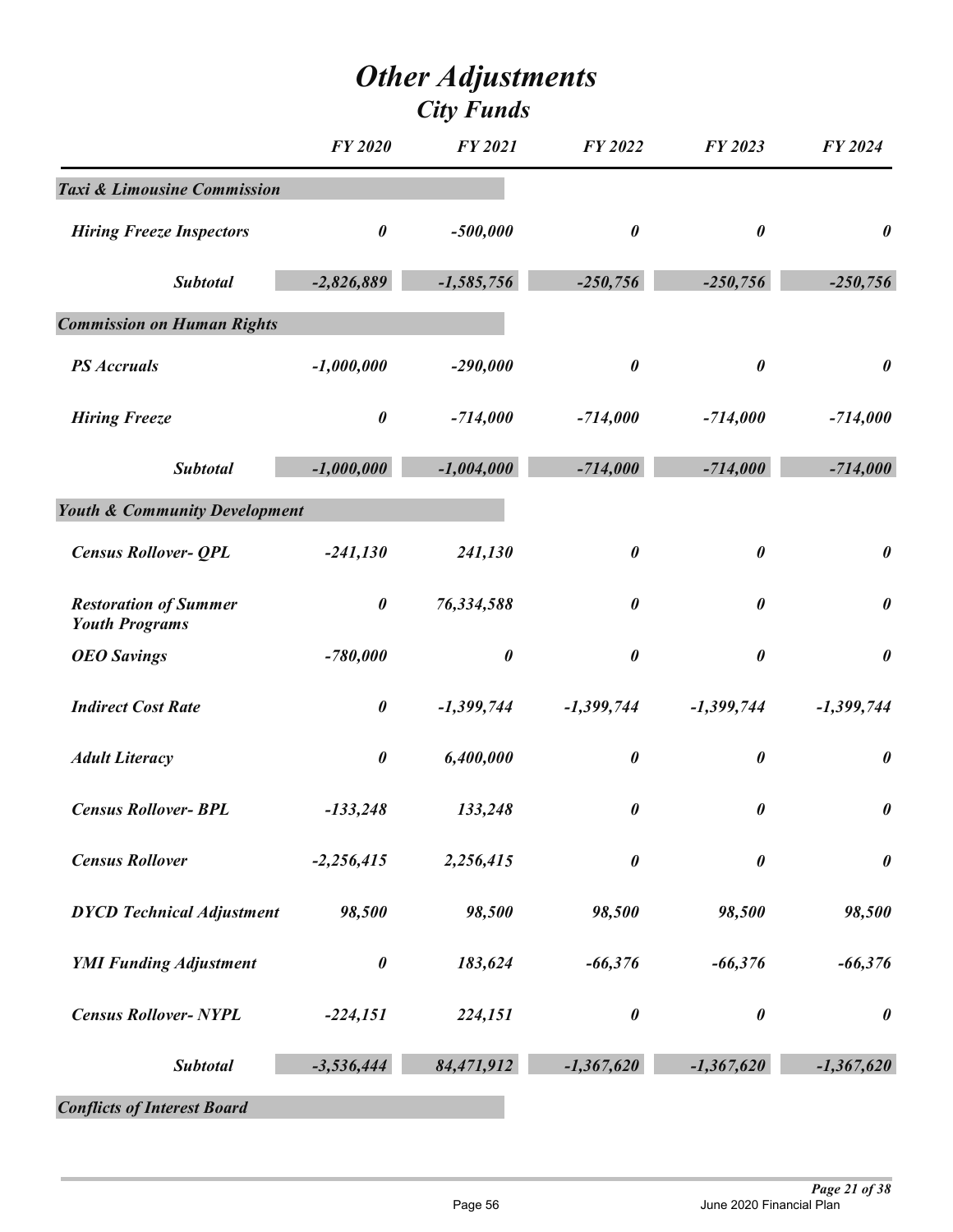|                                      | <b>FY 2020</b> | <b>FY 2021</b>        | FY 2022               | FY 2023               | FY 2024               |
|--------------------------------------|----------------|-----------------------|-----------------------|-----------------------|-----------------------|
| <b>Conflicts of Interest Board</b>   |                |                       |                       |                       |                       |
| <b>OTPS Savings</b>                  | $\pmb{\theta}$ | $-25,000$             | $\boldsymbol{\theta}$ | $\boldsymbol{\theta}$ | $\pmb{\theta}$        |
| <b>PS</b> Accruals                   | $-25,000$      | $-30,000$             | $\boldsymbol{\theta}$ | $\boldsymbol{\theta}$ | $\pmb{\theta}$        |
| <b>Subtotal</b>                      | $-25,000$      | $-55,000$             | $\boldsymbol{\theta}$ | $\boldsymbol{\theta}$ | $\boldsymbol{\theta}$ |
| <b>Office of Collective Barg.</b>    |                |                       |                       |                       |                       |
| <b>OTPS</b> Re-Estimate              | $-57,201$      | $\boldsymbol{\theta}$ | $\boldsymbol{\theta}$ | $\boldsymbol{\theta}$ | $\boldsymbol{\theta}$ |
| <b>PS Savings</b>                    | $-22,799$      | $\pmb{\theta}$        | $\boldsymbol{\theta}$ | $\boldsymbol{\theta}$ | $\pmb{\theta}$        |
| <b>Subtotal</b>                      | $-80,000$      | $\boldsymbol{\theta}$ | $\boldsymbol{\theta}$ | $\boldsymbol{\theta}$ | $\boldsymbol{\theta}$ |
| <b>Manhattan Community Board # 3</b> |                |                       |                       |                       |                       |
| <b>Heat, Light and Power</b>         | 1,052          | $\boldsymbol{\theta}$ | $\boldsymbol{\theta}$ | $\boldsymbol{\theta}$ | $\boldsymbol{\theta}$ |
| <b>Subtotal</b>                      | 1,052          | $\boldsymbol{\theta}$ | $\boldsymbol{\theta}$ | $\boldsymbol{\theta}$ | $\boldsymbol{\theta}$ |
| <b>Manhattan Community Board # 7</b> |                |                       |                       |                       |                       |
| <b>Heat, Light and Power</b>         | 152            | $\boldsymbol{\theta}$ | $\boldsymbol{\theta}$ | $\boldsymbol{\theta}$ | $\pmb{\theta}$        |
| <b>Subtotal</b>                      | 152            | $\boldsymbol{\theta}$ | $\boldsymbol{\theta}$ | $\boldsymbol{\theta}$ | $\boldsymbol{\theta}$ |
| <b>Bronx Community Board # 3</b>     |                |                       |                       |                       |                       |
| <b>Heat, Light and Power</b>         | 586            | $\boldsymbol{\theta}$ | $\boldsymbol{\theta}$ | $\boldsymbol{\theta}$ | $\boldsymbol{\theta}$ |
| <b>Subtotal</b>                      | 586            | $\boldsymbol{\theta}$ | $\boldsymbol{\theta}$ | $\boldsymbol{\theta}$ | $\boldsymbol{\theta}$ |
| <b>Bronx Community Board # 8</b>     |                |                       |                       |                       |                       |
| <b>Heat, Light and Power</b>         | 180            | 0                     | $\boldsymbol{\theta}$ | $\boldsymbol{\theta}$ | $\boldsymbol{\theta}$ |
| <b>Subtotal</b>                      | 180            | $\boldsymbol{\theta}$ | $\boldsymbol{\theta}$ |                       | $\boldsymbol{\theta}$ |
| <b>Bronx Community Board #10</b>     |                |                       |                       |                       |                       |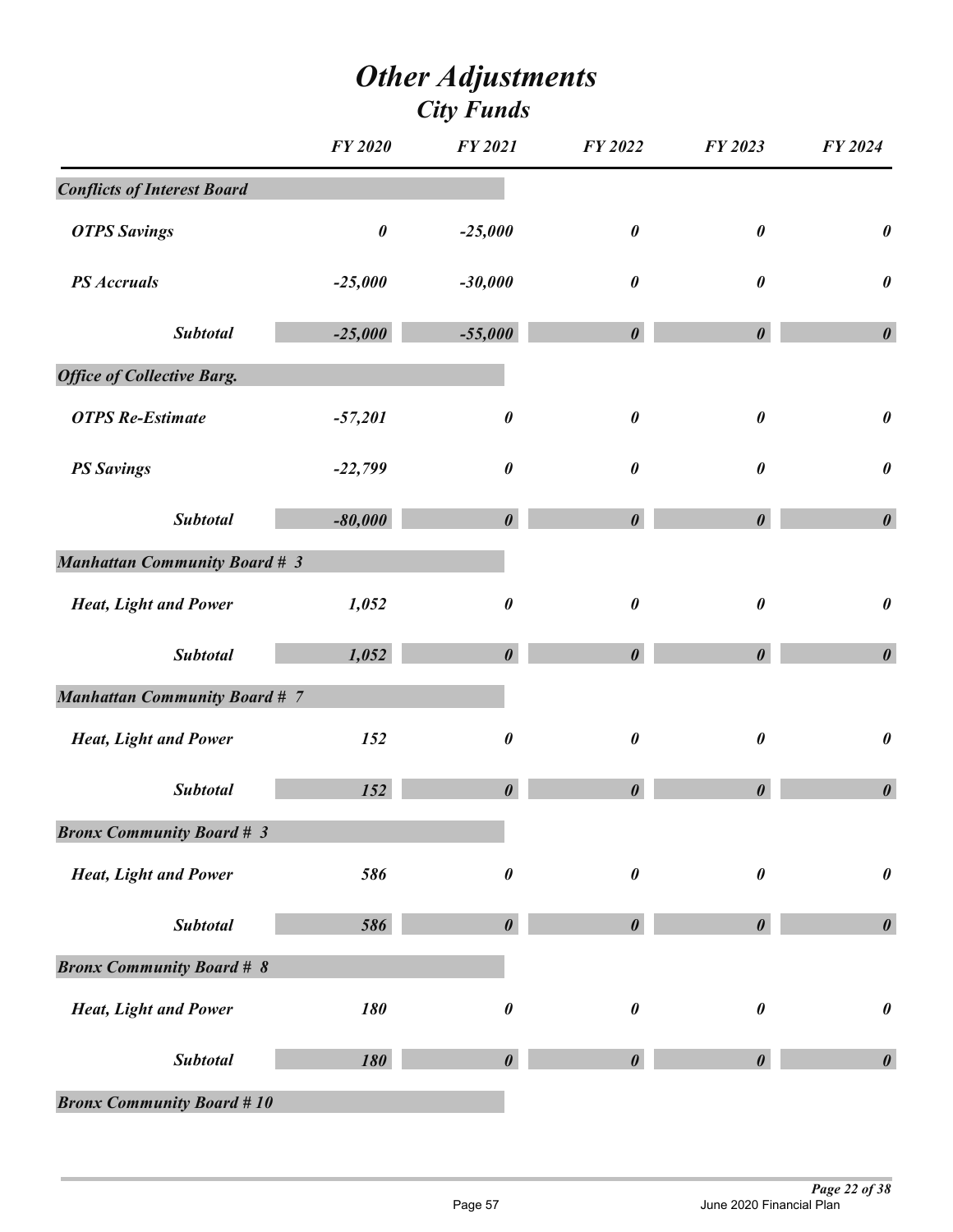|                                  | <b>FY 2020</b> | <b>FY 2021</b>        | FY 2022               | FY 2023               | FY 2024               |
|----------------------------------|----------------|-----------------------|-----------------------|-----------------------|-----------------------|
| <b>Bronx Community Board #10</b> |                |                       |                       |                       |                       |
| <b>Heat, Light and Power</b>     | 349            | $\boldsymbol{\theta}$ | $\boldsymbol{\theta}$ | 0                     | $\boldsymbol{\theta}$ |
| <b>Subtotal</b>                  | 349            | $\boldsymbol{\theta}$ | $\boldsymbol{\theta}$ | $\boldsymbol{\theta}$ | $\boldsymbol{\theta}$ |
| Queens Community Board # 4       |                |                       |                       |                       |                       |
| <b>Heat, Light and Power</b>     | 911            | $\boldsymbol{\theta}$ | $\boldsymbol{\theta}$ | $\boldsymbol{\theta}$ | $\boldsymbol{\theta}$ |
| <b>Subtotal</b>                  | 911            | $\boldsymbol{\theta}$ | $\boldsymbol{\theta}$ | $\boldsymbol{\theta}$ | $\boldsymbol{\theta}$ |
| Queens Community Board # 5       |                |                       |                       |                       |                       |
| <b>Heat, Light and Power</b>     | 102            | $\boldsymbol{\theta}$ | $\boldsymbol{\theta}$ | $\pmb{\theta}$        | $\boldsymbol{\theta}$ |
| <b>Subtotal</b>                  | 102            | $\boldsymbol{\theta}$ | $\boldsymbol{\theta}$ | $\boldsymbol{\theta}$ | $\boldsymbol{\theta}$ |
| Queens Community Board # 6       |                |                       |                       |                       |                       |
| <b>Heat, Light and Power</b>     | 51             | $\boldsymbol{\theta}$ | $\pmb{\theta}$        | $\boldsymbol{\theta}$ | $\boldsymbol{\theta}$ |
| <b>Subtotal</b>                  | 51             | $\boldsymbol{\theta}$ | $\boldsymbol{\theta}$ | $\boldsymbol{\theta}$ | $\boldsymbol{\theta}$ |
| Queens Community Board # 7       |                |                       |                       |                       |                       |
| <b>Heat, Light and Power</b>     | 79             | $\boldsymbol{\theta}$ | $\boldsymbol{\theta}$ | 0                     | $\boldsymbol{\theta}$ |
| <b>Subtotal</b>                  | 79             | $\boldsymbol{\theta}$ | $\boldsymbol{\theta}$ | $\boldsymbol{\theta}$ | $\boldsymbol{\theta}$ |
| Queens Community Board # 8       |                |                       |                       |                       |                       |
| <b>Heat, Light and Power</b>     | 16             | $\boldsymbol{\theta}$ | $\pmb{\theta}$        | $\boldsymbol{\theta}$ | $\boldsymbol{\theta}$ |
| <b>Subtotal</b>                  | 16             | $\boldsymbol{\theta}$ | $\boldsymbol{\theta}$ | $\theta$              | $\boldsymbol{\theta}$ |
| Queens Community Board # 10      |                |                       |                       |                       |                       |
| <b>Heat, Light and Power</b>     | 179            | $\boldsymbol{\theta}$ | $\boldsymbol{\theta}$ | 0                     | $\boldsymbol{\theta}$ |
| <b>Subtotal</b>                  | 179            | $\boldsymbol{\theta}$ | $\boldsymbol{\theta}$ |                       | $\boldsymbol{\theta}$ |
| Queens Community Board # 11      |                |                       |                       |                       |                       |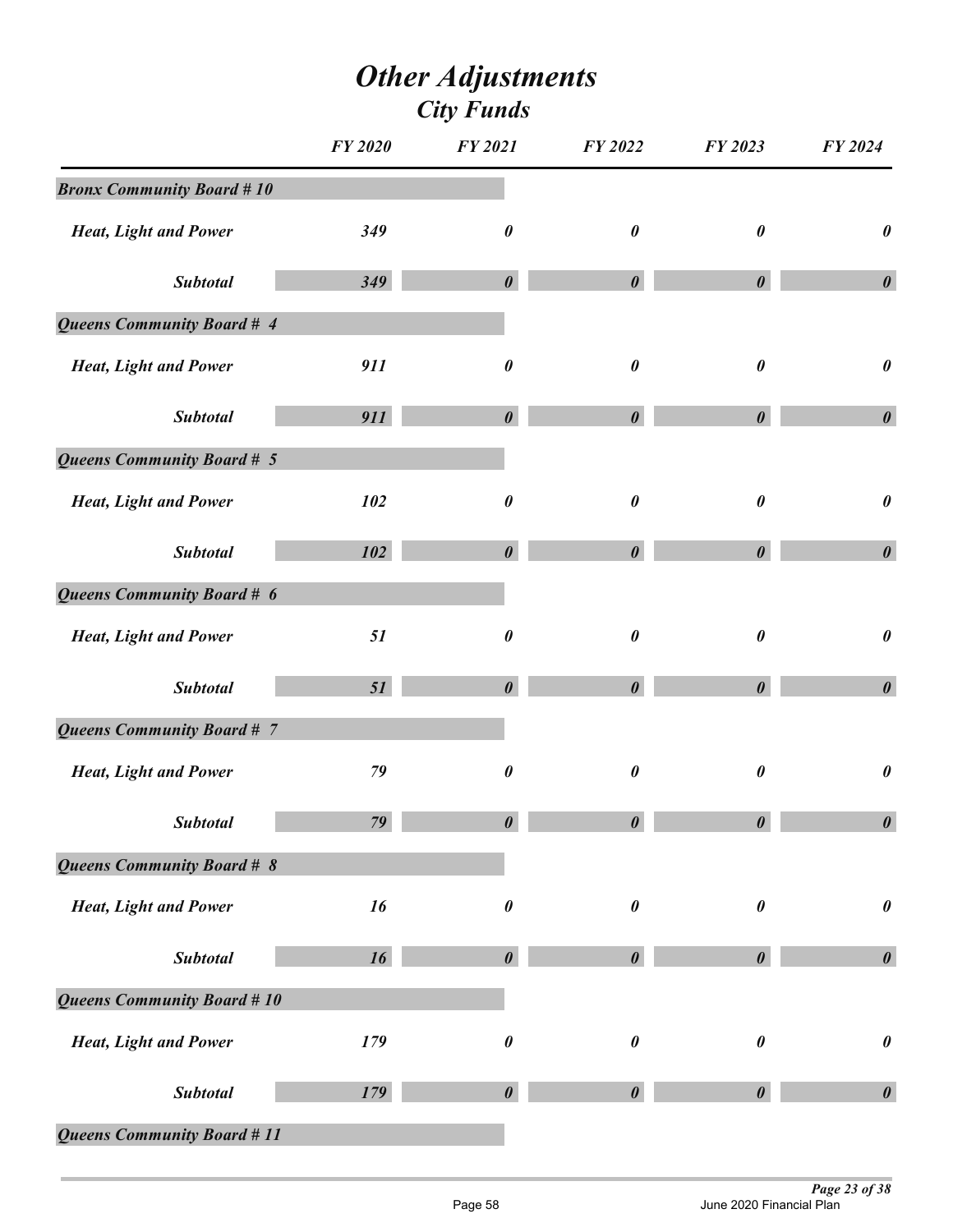|                                     | <b>FY 2020</b>   | <b>FY 2021</b>        | FY 2022               | FY 2023               | FY 2024               |
|-------------------------------------|------------------|-----------------------|-----------------------|-----------------------|-----------------------|
| <b>Queens Community Board #11</b>   |                  |                       |                       |                       |                       |
| <b>Heat, Light and Power</b>        | 1,108            | $\boldsymbol{\theta}$ | $\boldsymbol{\theta}$ | 0                     | $\boldsymbol{\theta}$ |
| <b>Subtotal</b>                     | 1,108            | $\boldsymbol{\theta}$ | $\boldsymbol{\theta}$ | $\boldsymbol{\theta}$ | $\boldsymbol{\theta}$ |
| <b>Queens Community Board #13</b>   |                  |                       |                       |                       |                       |
| <b>Heat, Light and Power</b>        | 130              | $\boldsymbol{\theta}$ | $\boldsymbol{\theta}$ | $\boldsymbol{\theta}$ | $\boldsymbol{\theta}$ |
| <b>Subtotal</b>                     | 130              | $\boldsymbol{\theta}$ | $\boldsymbol{\theta}$ | $\boldsymbol{\theta}$ | $\boldsymbol{\theta}$ |
| <b>Brooklyn Community Board # 1</b> |                  |                       |                       |                       |                       |
| <b>Heat, Light and Power</b>        | 257              | $\boldsymbol{\theta}$ | $\boldsymbol{\theta}$ | $\boldsymbol{\theta}$ | $\boldsymbol{\theta}$ |
| <b>Subtotal</b>                     | 257              | $\boldsymbol{\theta}$ | $\boldsymbol{\theta}$ | $\boldsymbol{\theta}$ | $\boldsymbol{\theta}$ |
| <b>Brooklyn Community Board # 3</b> |                  |                       |                       |                       |                       |
| <b>Heat, Light and Power</b>        | $\boldsymbol{2}$ | $\pmb{\theta}$        | $\pmb{\theta}$        | $\pmb{\theta}$        | $\boldsymbol{\theta}$ |
| <b>Subtotal</b>                     | $\overline{2}$   | $\boldsymbol{\theta}$ | $\boldsymbol{\theta}$ | $\boldsymbol{\theta}$ | $\boldsymbol{\theta}$ |
| <b>Brooklyn Community Board # 8</b> |                  |                       |                       |                       |                       |
| <b>Heat, Light and Power</b>        | 62               | $\boldsymbol{\theta}$ | $\boldsymbol{\theta}$ | $\boldsymbol{\theta}$ | $\boldsymbol{\theta}$ |
| <b>Subtotal</b>                     | 62               | $\boldsymbol{\theta}$ | $\boldsymbol{\theta}$ | $\boldsymbol{\theta}$ | $\pmb{\theta}$        |
| <b>Brooklyn Community Board # 9</b> |                  |                       |                       |                       |                       |
| <b>Heat, Light and Power</b>        | 38               | $\boldsymbol{\theta}$ | $\pmb{\theta}$        | $\boldsymbol{\theta}$ | $\boldsymbol{\theta}$ |
| <b>Subtotal</b>                     | 38               | $\boldsymbol{\theta}$ | $\boldsymbol{\theta}$ | 0                     | $\boldsymbol{\theta}$ |
| <b>Brooklyn Community Board #10</b> |                  |                       |                       |                       |                       |
| <b>Heat, Light and Power</b>        | 256              | $\boldsymbol{\theta}$ | $\boldsymbol{\theta}$ | 0                     | $\boldsymbol{\theta}$ |
| <b>Subtotal</b>                     | 256              | $\boldsymbol{\theta}$ | $\boldsymbol{\theta}$ |                       | $\boldsymbol{\theta}$ |
| <b>Brooklyn Community Board #11</b> |                  |                       |                       |                       |                       |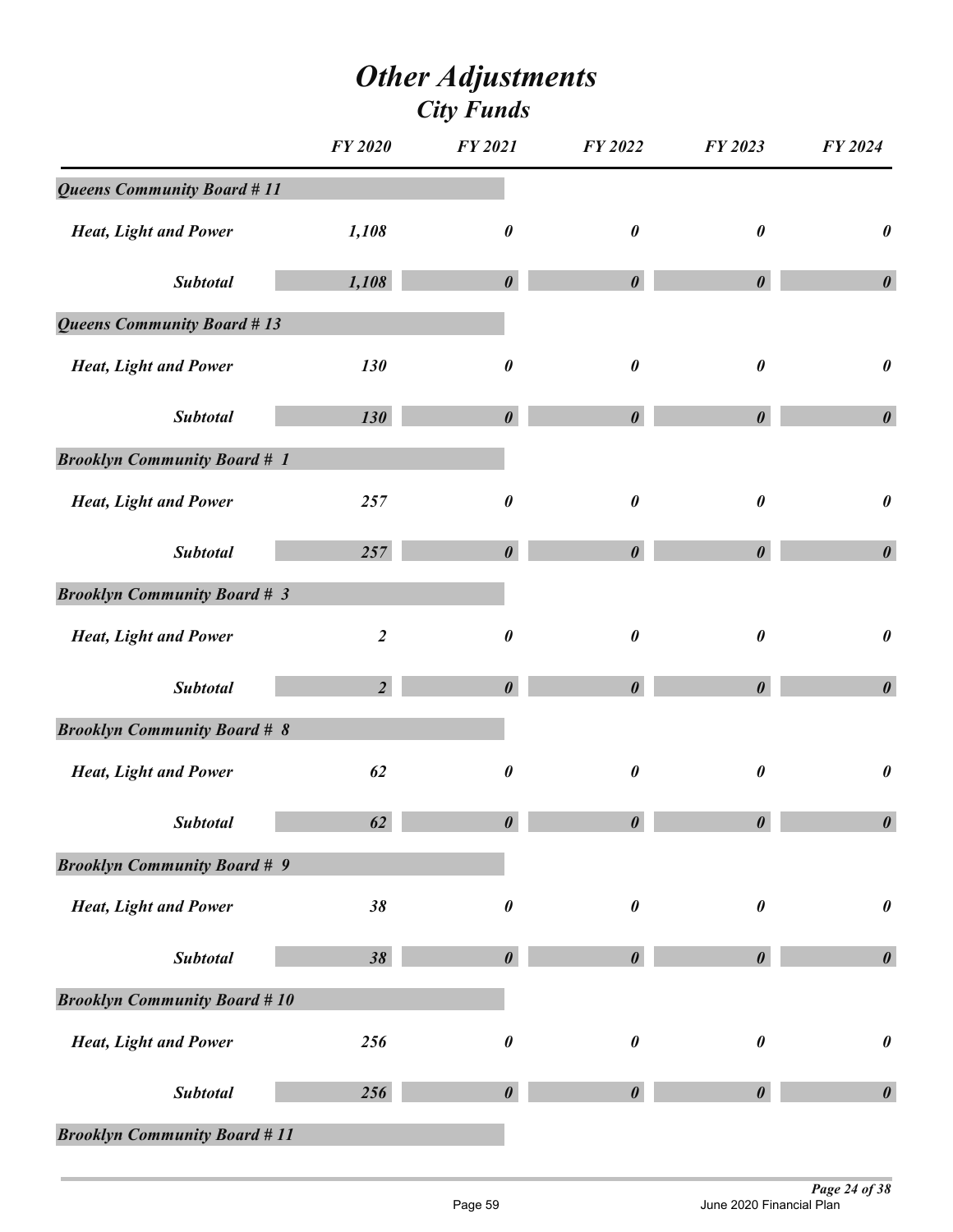|                                                       | <b>FY 2020</b> | <b>FY 2021</b>        | FY 2022               | FY 2023               | FY 2024               |
|-------------------------------------------------------|----------------|-----------------------|-----------------------|-----------------------|-----------------------|
| <b>Brooklyn Community Board #11</b>                   |                |                       |                       |                       |                       |
| <b>Heat, Light and Power</b>                          | 369            | 0                     | $\boldsymbol{\theta}$ | $\boldsymbol{\theta}$ | $\boldsymbol{\theta}$ |
| <b>Subtotal</b>                                       | 369            | $\boldsymbol{\theta}$ | $\boldsymbol{\theta}$ | $\boldsymbol{\theta}$ | $\boldsymbol{\theta}$ |
| <b>Brooklyn Community Board #14</b>                   |                |                       |                       |                       |                       |
| <b>Heat, Light and Power</b>                          | 40             | $\boldsymbol{\theta}$ | $\boldsymbol{\theta}$ | $\boldsymbol{\theta}$ | $\boldsymbol{\theta}$ |
| <b>Subtotal</b>                                       | 40             | $\boldsymbol{\theta}$ | $\boldsymbol{\theta}$ | $\boldsymbol{\theta}$ | $\boldsymbol{\theta}$ |
| <b>Brooklyn Community Board #17</b>                   |                |                       |                       |                       |                       |
| <b>Heat, Light and Power</b>                          | 442            | $\boldsymbol{\theta}$ | $\boldsymbol{\theta}$ | $\boldsymbol{\theta}$ | $\pmb{\theta}$        |
| <b>Subtotal</b>                                       | 442            | $\boldsymbol{\theta}$ | $\boldsymbol{\theta}$ | $\boldsymbol{\theta}$ | $\boldsymbol{\theta}$ |
| <b>Department of Probation</b>                        |                |                       |                       |                       |                       |
| <b>OTPS Savings</b>                                   | $-7,000,000$   | $-1,000,000$          | $\boldsymbol{\theta}$ | $\boldsymbol{\theta}$ | $\boldsymbol{\theta}$ |
| <b>PS</b> Accruals                                    | $-2,200,000$   | $-300,000$            | $\boldsymbol{\theta}$ | $\boldsymbol{\theta}$ | $\pmb{\theta}$        |
| <b>Indirect Cost Rate</b>                             | $\pmb{\theta}$ | $-127,256$            | $-127,256$            | $-127,256$            | $-127,256$            |
| <b>FEMA Coronavirus</b><br><b>Overtime Adjustment</b> | $-346,871$     | $\boldsymbol{\theta}$ | $\boldsymbol{\theta}$ | $\boldsymbol{\theta}$ | $\pmb{\theta}$        |
| <b>CARES Coronavirus OT</b><br><b>Adjustment</b>      | $-115,624$     | $\boldsymbol{\theta}$ | $\boldsymbol{\theta}$ | $\boldsymbol{\theta}$ | $\pmb{\theta}$        |
| <b>YMI Funding Adjustment</b>                         | $-840,000$     | 840,000               | $\boldsymbol{\theta}$ | $\pmb{\theta}$        | $\pmb{\theta}$        |
| <b>YMI Funding Adjustment</b>                         | $\pmb{\theta}$ | 467,000               | 467,000               | 467,000               | 467,000               |
| <b>YMI Funding Adjustment</b>                         | $\pmb{\theta}$ | 1,460,000             | $\boldsymbol{\theta}$ | $\pmb{\theta}$        | $\pmb{\theta}$        |
| <b>CMS</b> Transfer to DOP                            | $\pmb{\theta}$ | 2,070,400             | $\boldsymbol{\theta}$ | $\boldsymbol{\theta}$ | $\pmb{\theta}$        |
| <b>Vacancy Reductions</b>                             | $\pmb{\theta}$ | $-1,687,483$          | $-1,987,483$          | $-1,987,483$          | $-1,987,483$          |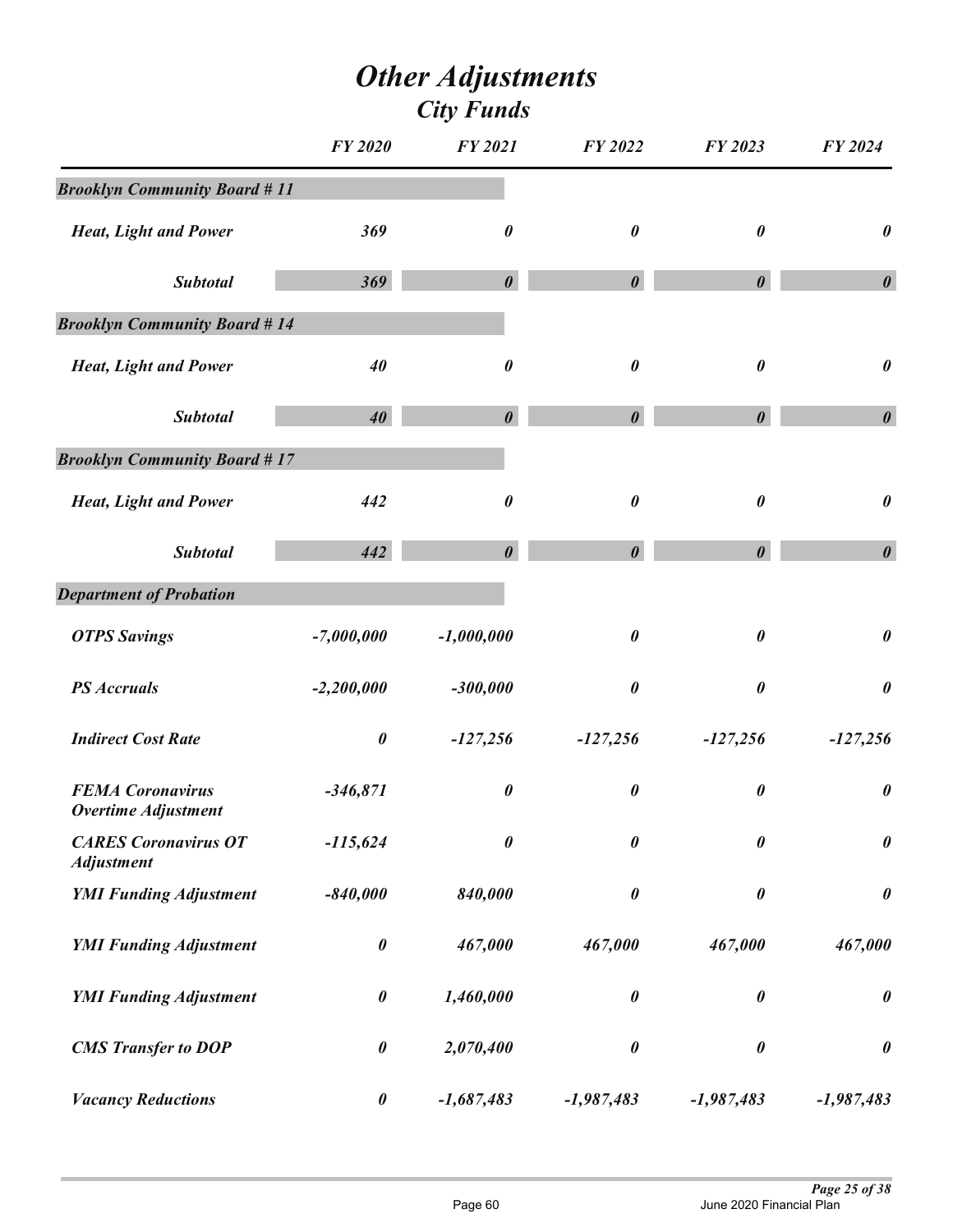|                                                                                | <b>FY 2020</b>        | <b>FY 2021</b>        | <b>FY 2022</b>        | FY 2023               | <b>FY 2024</b>        |
|--------------------------------------------------------------------------------|-----------------------|-----------------------|-----------------------|-----------------------|-----------------------|
| <b>Department of Probation</b>                                                 |                       |                       |                       |                       |                       |
| <b>Subtotal</b>                                                                | $-10,502,495$         | 1,722,661             | $-1,647,739$          | $-1,647,739$          | $-1,647,739$          |
| <b>Dept. Small Business Services</b>                                           |                       |                       |                       |                       |                       |
| <b>YMI Funding Adjustment</b>                                                  | $\boldsymbol{\theta}$ | $-300,000$            | $-200,000$            | $-200,000$            | $-200,000$            |
| <b>Heat, Light and Power</b>                                                   | 3,429                 | $\pmb{\theta}$        | $\boldsymbol{\theta}$ | $\boldsymbol{\theta}$ | $\boldsymbol{\theta}$ |
| <b>Vacancy Reductions</b>                                                      | $\boldsymbol{\theta}$ | $-56,830$             | $-56,830$             | $-56,830$             | $-56,830$             |
| <b>TGI Savings</b>                                                             | $\boldsymbol{\theta}$ | $-550,000$            | $\boldsymbol{\theta}$ | $\pmb{\theta}$        | $\pmb{\theta}$        |
| PS & OTPS SBS Savings                                                          | $-5,667,000$          | $-285,000$            | $\boldsymbol{\theta}$ | $\boldsymbol{\theta}$ | $\boldsymbol{\theta}$ |
| <b>OTPS Savings</b>                                                            | $-21,401,984$         | $\pmb{\theta}$        | $\boldsymbol{\theta}$ | $\boldsymbol{\theta}$ | $\pmb{\theta}$        |
| <b>NYC &amp; Company Savings</b>                                               | $\boldsymbol{\theta}$ | $-1,000,000$          | $\boldsymbol{\theta}$ | $\boldsymbol{\theta}$ | $\boldsymbol{\theta}$ |
| <b>Indirect Cost Rate</b>                                                      | $\pmb{\theta}$        | $-232,908$            | $-232,908$            | $-232,908$            | $-232,908$            |
| <b>EDC</b> Academy Bus Savings                                                 | $-450,000$            | $\pmb{\theta}$        | $\pmb{\theta}$        | $\boldsymbol{\theta}$ | $\pmb{\theta}$        |
| PS and OTPS CTL to<br><b>CARES CRF</b> swap                                    | $-8,047,995$          | $\boldsymbol{\theta}$ | $\boldsymbol{\theta}$ | $\boldsymbol{\theta}$ | $\pmb{\theta}$        |
| <b>SBS MWBE Funds</b>                                                          | $-93,250$             | 93,250                | $\pmb{\theta}$        | $\boldsymbol{\theta}$ | $\pmb{\theta}$        |
| <b>OneNYC</b> Reallocation                                                     | $-95,028$             | 95,028                | $\boldsymbol{\theta}$ | $\boldsymbol{\theta}$ | $\boldsymbol{\theta}$ |
| <b>BNYDC CPSD Funds</b>                                                        | $-41,500$             | 41,500                | $\boldsymbol{\theta}$ | $\boldsymbol{\theta}$ | $\boldsymbol{\theta}$ |
| <b>South Site Cultural Condo</b><br><b>Common Charges</b>                      | 49,015                | $\boldsymbol{\theta}$ | $\boldsymbol{\theta}$ | $\boldsymbol{\theta}$ | $\boldsymbol{\theta}$ |
| <b>Collective Bargaining for</b><br>CWA 1180 (Excl. Admin<br><b>Managers</b> ) | 108,728               | 173,182               | 193,424               | 193,424               | 193,424               |
| <b>Collective Bargaining for</b><br><b>Admin Managers</b>                      | 32,748                | 50,383                | 54,810                | 54,810                | 54,810                |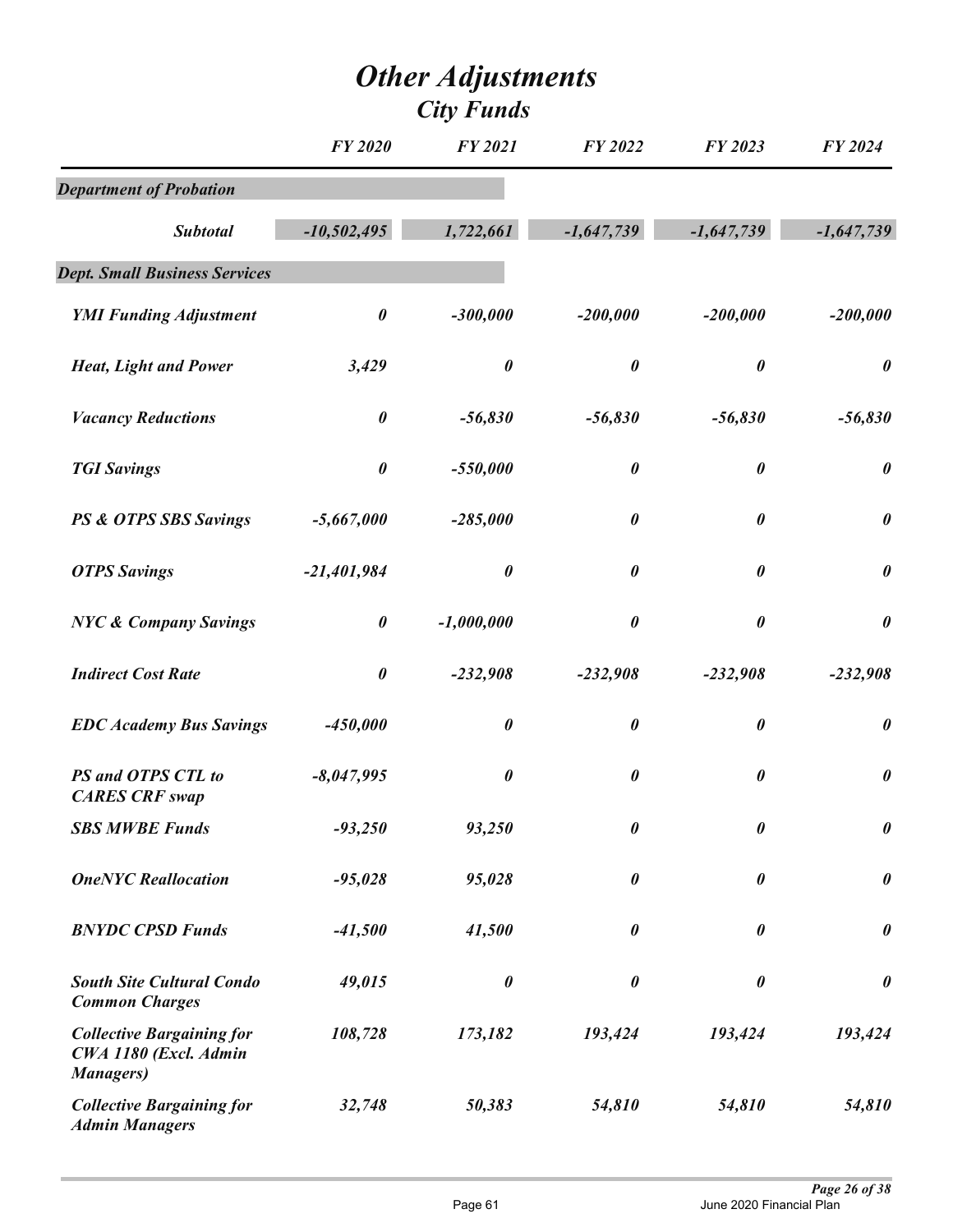|                                                             | <b>FY 2020</b>        | <b>FY 2021</b>        | <b>FY 2022</b>        | FY 2023               | <b>FY 2024</b>        |
|-------------------------------------------------------------|-----------------------|-----------------------|-----------------------|-----------------------|-----------------------|
| <b>Dept. Small Business Services</b>                        |                       |                       |                       |                       |                       |
| <b>Financial District Master</b><br><b>Plan</b>             | $-6,000,000$          | 2,700,000             | 3,300,000             | 0                     | $\boldsymbol{\theta}$ |
| <b>Subtotal</b>                                             | $-41,602,837$         | 728,605               | 3,058,496             | $-241,504$            | $-241,504$            |
| <b>Housing Preservation &amp; Dev.</b>                      |                       |                       |                       |                       |                       |
| <b>NYCHA DDC Unit</b><br><b>Readiness</b>                   | $\boldsymbol{\theta}$ | $-1,000,000$          | $\boldsymbol{\theta}$ | $\pmb{\theta}$        | $\boldsymbol{\theta}$ |
| <b>Vacancy Reductions</b>                                   | $\boldsymbol{\theta}$ | $-68,294$             | $-68,294$             | $-68,294$             | $-68,294$             |
| <b>Restoration of Landlord</b><br><b>Ambassador Program</b> | $\boldsymbol{\theta}$ | 350,000               | 0                     | $\boldsymbol{\theta}$ | $\boldsymbol{\theta}$ |
| <b>NYCHA OTPS Savings</b>                                   | $-4,536,786$          | $\pmb{\theta}$        | 0                     | 0                     | $\boldsymbol{\theta}$ |
| <b>NYCHA Labor Funding</b><br><b>Estimates</b>              | $\boldsymbol{\theta}$ | 198,654               | 198,654               | 198,654               | 198,654               |
| <b>Indirect Cost Rate</b>                                   | $\boldsymbol{\theta}$ | $-366,520$            | $-366,520$            | $-366,520$            | $-366,520$            |
| <b>Vacant Unit Readiness</b><br><b>Program</b>              | $\boldsymbol{\theta}$ | 27,000,000            | $\boldsymbol{\theta}$ | $\boldsymbol{\theta}$ | $\boldsymbol{\theta}$ |
| <b>Subtotal</b>                                             | $-4,536,786$          | 26,113,840            | $-236,160$            | $-236,160$            | $-236,160$            |
| <b>Department of Buildings</b>                              |                       |                       |                       |                       |                       |
| <b>Hiring Freeze</b>                                        | 0                     | $-4,900,000$          | 0                     | 0                     | $\boldsymbol{\theta}$ |
| <b>Lease Consolidation Savings</b>                          | $-465,000$            | $-752,174$            | $-752,174$            | $-752,174$            | $-752,174$            |
| <b>PS CTL to CARES CRF</b><br>swap                          | $-500,000$            | $\boldsymbol{\theta}$ | $\boldsymbol{\theta}$ | $\boldsymbol{\theta}$ | $\boldsymbol{\theta}$ |
| <b>College Aides Reduction</b>                              | $\boldsymbol{\theta}$ | $-500,000$            | 0                     | $\boldsymbol{\theta}$ | $\boldsymbol{\theta}$ |
| <b>OTPS Savings</b>                                         | $\pmb{\theta}$        | -568,869              | $\boldsymbol{\theta}$ | $\boldsymbol{\theta}$ | $\boldsymbol{\theta}$ |
| <b>PS Savings</b>                                           | $-3,900,000$          | 0                     | $\boldsymbol{\theta}$ | 0                     | $\boldsymbol{\theta}$ |
| <b>Subtotal</b>                                             | $-4,865,000$          | $-6,721,043$          | $-752,174$            | $-752,174$            | $-752,174$            |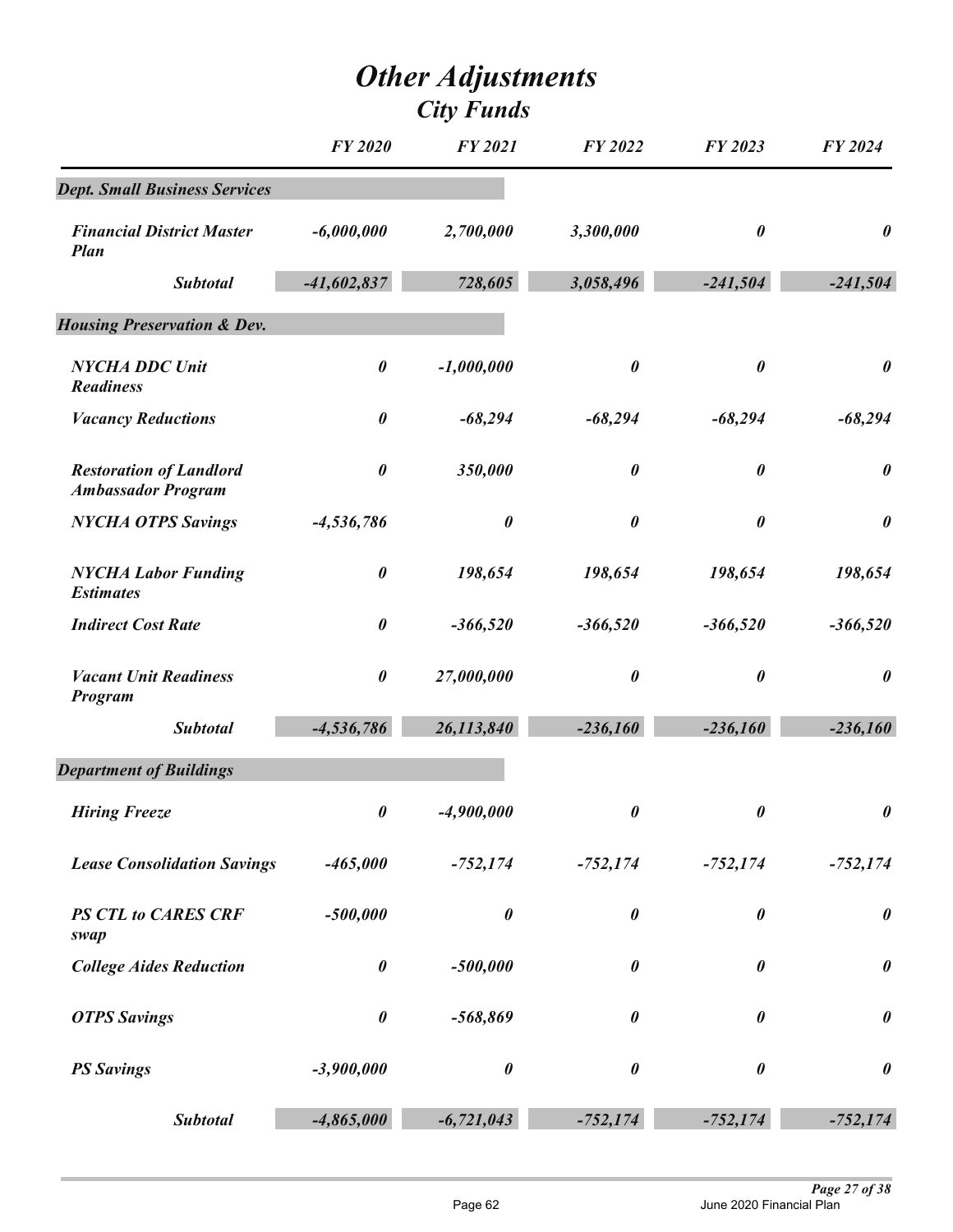|                                                                                         | <b>FY 2020</b>        | <b>FY 2021</b>        | FY 2022               | FY 2023               | FY 2024               |
|-----------------------------------------------------------------------------------------|-----------------------|-----------------------|-----------------------|-----------------------|-----------------------|
| Dept Health & Mental Hygiene                                                            |                       |                       |                       |                       |                       |
| <b>WTC</b> Zadroga                                                                      | 12,500,000            | 0                     | $\boldsymbol{\theta}$ | $\boldsymbol{\theta}$ | $\boldsymbol{\theta}$ |
| <b>CARES Act Funding</b><br><b>Adjustments</b>                                          | $-11,673,865$         | $\pmb{\theta}$        | $\boldsymbol{\theta}$ | $\boldsymbol{\theta}$ | $\boldsymbol{\theta}$ |
| OT Adjustment for COVID-<br>19                                                          | $-500,000$            | $\boldsymbol{\theta}$ | $\boldsymbol{\theta}$ | $\boldsymbol{\theta}$ | $\boldsymbol{\theta}$ |
| <b>Heat, Light and Power</b>                                                            | 72,643                | $\boldsymbol{\theta}$ | $\boldsymbol{\theta}$ | $\boldsymbol{\theta}$ | $\boldsymbol{\theta}$ |
| <b>Indirect Cost Rate</b>                                                               | $\pmb{\theta}$        | $-1,765,504$          | $-1,765,504$          | $-1,765,504$          | $-1,765,504$          |
| <b>Early Intervention</b>                                                               | 30,161,940            | $\boldsymbol{\theta}$ | $\boldsymbol{\theta}$ | $\boldsymbol{\theta}$ | $\boldsymbol{\theta}$ |
| <b>OCME</b> Savings                                                                     | $-500,000$            | $\pmb{\theta}$        | $\boldsymbol{\theta}$ | $\boldsymbol{\theta}$ | $\boldsymbol{\theta}$ |
| <b>H+H DOHMH Mental</b><br><b>Hygiene Funding</b><br><b>Adjustment</b>                  | $\boldsymbol{\theta}$ | $-89,945$             | $-89,945$             | $-89,945$             | $-89,945$             |
| <b>OEO</b> Savings                                                                      | $-50,000$             | $\pmb{\theta}$        | $\boldsymbol{\theta}$ | $\boldsymbol{\theta}$ | $\boldsymbol{\theta}$ |
| NY 15/15 Re-estimate                                                                    | $\boldsymbol{\theta}$ | $-15,000,000$         | $\boldsymbol{\theta}$ | $\boldsymbol{\theta}$ | $\boldsymbol{\theta}$ |
| <b>Article 6 School Health</b><br><b>Revenue Adjustment</b>                             | 38,731,905            | $\pmb{\theta}$        | $\boldsymbol{\theta}$ | $\boldsymbol{\theta}$ | $\pmb{\theta}$        |
| <b>LeadFree NYC Roll</b>                                                                | $-410,447$            | 410,447               | $\boldsymbol{\theta}$ | $\boldsymbol{\theta}$ | $\pmb{\theta}$        |
| <b>MOCJ Trainings Transfer</b>                                                          | $-225,000$            | $\pmb{\theta}$        | $\boldsymbol{\theta}$ | $\boldsymbol{\theta}$ | $\boldsymbol{\theta}$ |
| <b>Funding transfer from DOE</b><br>to DOHMH for school-<br><b>based health centers</b> | 129,799               | 477,260               | 477,260               | 477,260               | 477,260               |
| <b>Collective Bargaining</b><br><b>Adjustment</b>                                       | 2,195                 | 3,396                 | 3,815                 | 3,815                 | 3,815                 |
| <b>CMS</b> transfer to MOCJ                                                             | $\boldsymbol{\theta}$ | $-106,735$            | $-106,735$            | $-106,735$            | $-106,735$            |
| <b>OCME</b> reimbursement                                                               | 194,962               | 194,962               | 194,962               | 194,962               | 194,962               |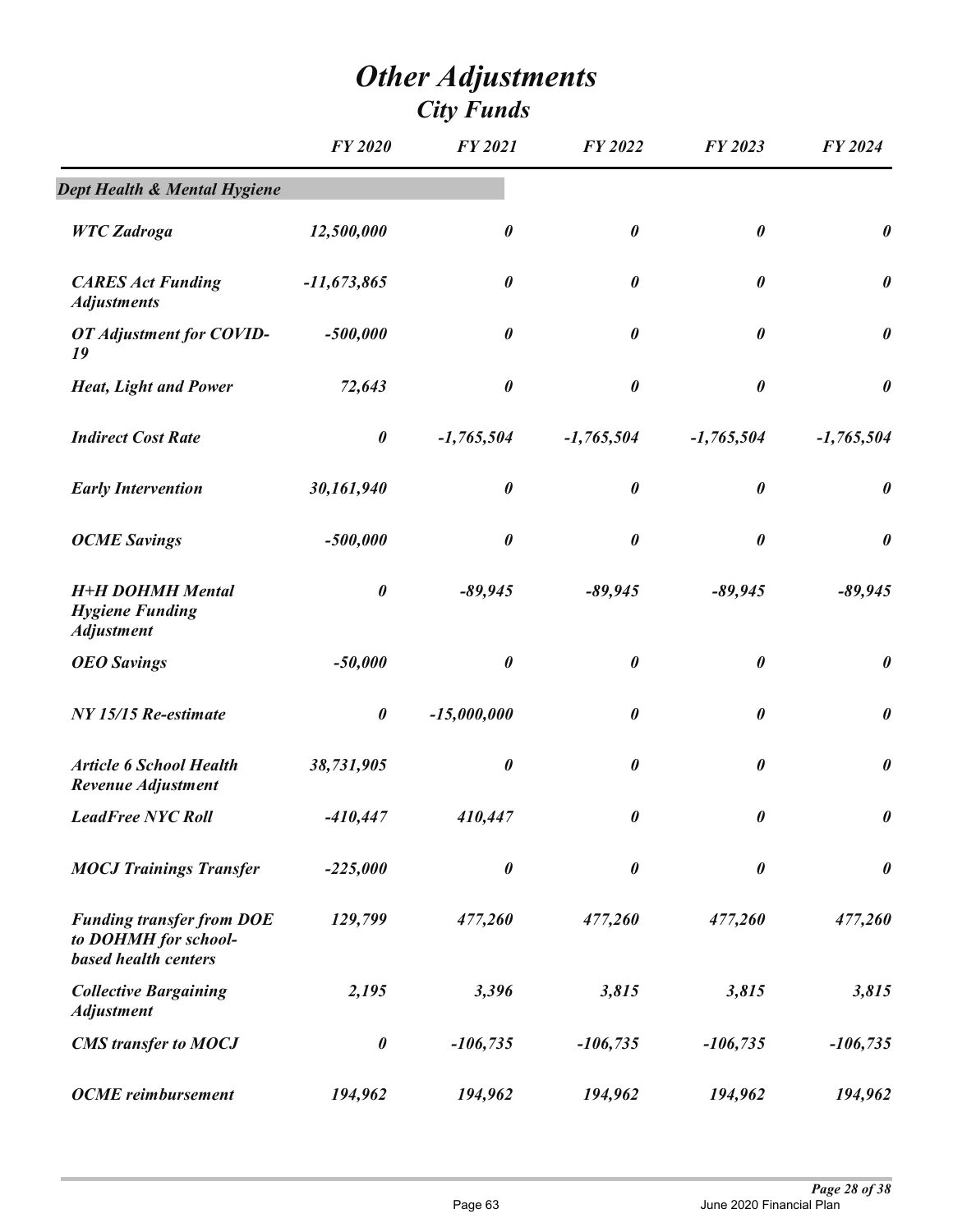|                                                                        | <b>FY 2020</b>        | <b>FY 2021</b>        | <b>FY 2022</b>        | FY 2023               | FY 2024               |
|------------------------------------------------------------------------|-----------------------|-----------------------|-----------------------|-----------------------|-----------------------|
| Dept Health & Mental Hygiene                                           |                       |                       |                       |                       |                       |
| <b>Doctors Council CB</b>                                              | $\pmb{\theta}$        | 1,346,547             | 1,346,547             | 1,346,547             | 1,346,547             |
| <b>Discovery Reform Roll</b>                                           | $-2,366,527$          | 2,366,527             | $\boldsymbol{\theta}$ | $\boldsymbol{\theta}$ | $\boldsymbol{\theta}$ |
| <b>Subtotal</b>                                                        | 66,067,605            | $-12,163,045$         | 60,400                | 60,400                | 60,400                |
| <b>Health and Hospitals Corp.</b>                                      |                       |                       |                       |                       |                       |
| <b>Supplemental Medicaid</b><br><b>Adjustment</b>                      | $-199,355,000$        | $\boldsymbol{\theta}$ | $\boldsymbol{\theta}$ | $\boldsymbol{\theta}$ | $\boldsymbol{\theta}$ |
| <b>CBO</b> Social Distancing                                           | $\pmb{\theta}$        | 10,000,000            | $\boldsymbol{\theta}$ | $\boldsymbol{\theta}$ | $\boldsymbol{\theta}$ |
| <b>H+H Collective Bargaining</b>                                       | 1,318,552             | 6,752,965             | 8,560,603             | 8,834,610             | 8,834,610             |
| <b>H+H DOHMH Mental</b><br><b>Hygiene Funding</b><br><b>Adjustment</b> | $\pmb{\theta}$        | 89,945                | 89,945                | 89,945                | 89,945                |
| <b>Subtotal</b>                                                        | $-198,036,448$        | 16,842,910            | 8,650,548             | 8,924,555             | 8,924,555             |
| <b>Office Admin Trials &amp; Hearings</b>                              |                       |                       |                       |                       |                       |
| <b>OTPS</b> Reductions                                                 | $\pmb{\theta}$        | $-134,256$            | $-134,256$            | $-134,256$            | $-134,256$            |
| <b>Hiring Freeze</b>                                                   | $-3,500,000$          | $-548,306$            | $\boldsymbol{\theta}$ | $\boldsymbol{\theta}$ | $\boldsymbol{\theta}$ |
| <b>Vacancy Reductions</b>                                              | $\boldsymbol{\theta}$ | $-151,694$            | $-151,694$            | -151,694              | $-151,694$            |
| <b>OTPS</b> Re-estimate                                                | $-1,100,000$          | $\boldsymbol{\theta}$ | $\boldsymbol{\theta}$ | $\boldsymbol{\theta}$ | $\boldsymbol{\theta}$ |
| <b>Subtotal</b>                                                        | $-4,600,000$          | $-834,256$            | $-285,950$            | $-285,950$            | $-285,950$            |
| <b>Dept of Environmental Prot.</b>                                     |                       |                       |                       |                       |                       |
| <b>Roll of HRO inspection</b><br>funds                                 | $-3,000,000$          | 3,000,000             | $\pmb{\theta}$        | $\pmb{\theta}$        | $\boldsymbol{\theta}$ |
| <b>Vacancy Reductions</b>                                              | $\boldsymbol{\theta}$ | $-75,836$             | $-75,836$             | $-75,836$             | $-75,836$             |
| <b>PS Surplus</b>                                                      | $-239,911$            | $\pmb{\theta}$        | $\pmb{\theta}$        | $\pmb{\theta}$        | $\boldsymbol{\theta}$ |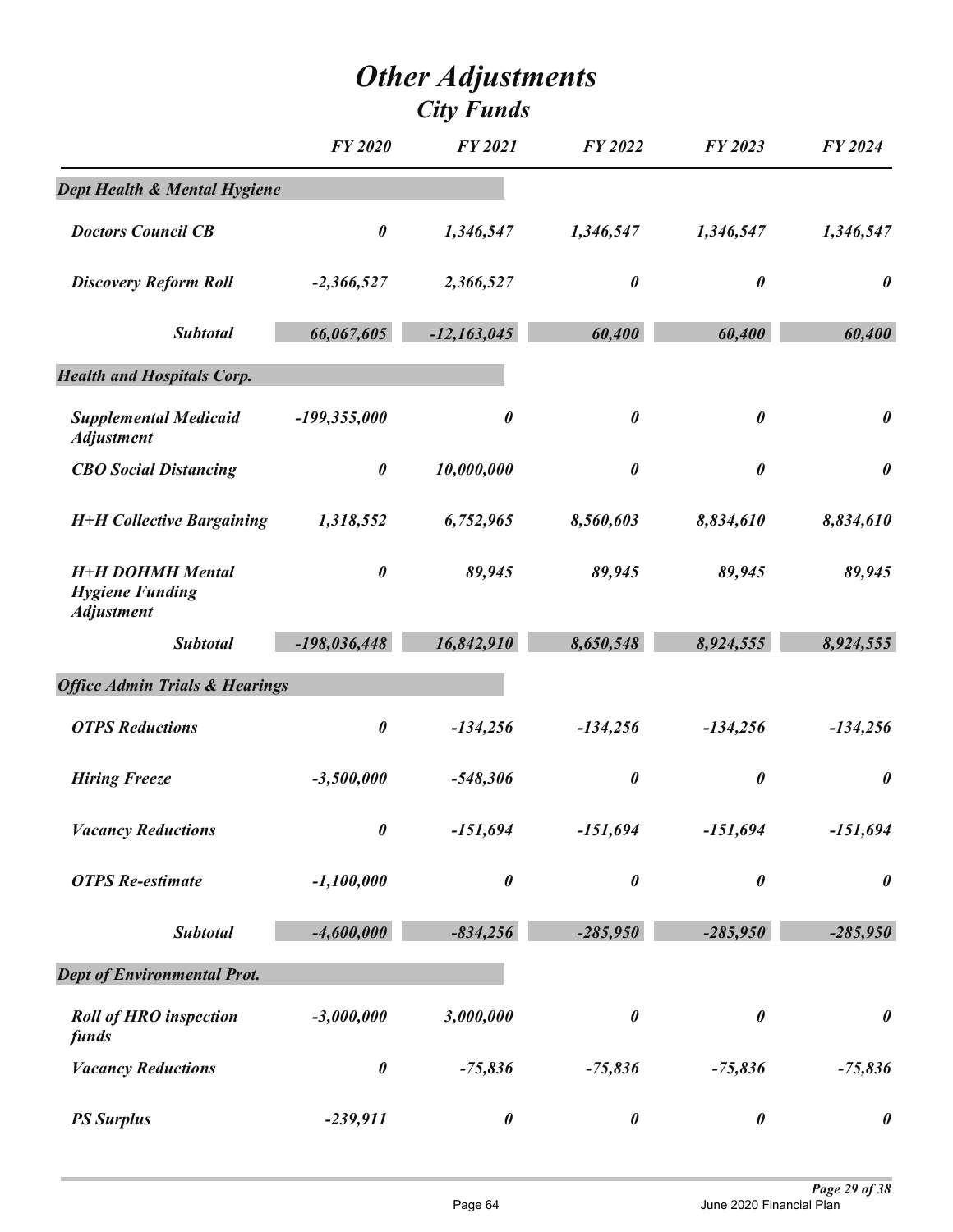|                                                       | <b>FY 2020</b>        | <b>FY 2021</b>        | <b>FY 2022</b>        | <b>FY 2023</b>        | FY 2024               |
|-------------------------------------------------------|-----------------------|-----------------------|-----------------------|-----------------------|-----------------------|
| <b>Dept of Environmental Prot.</b>                    |                       |                       |                       |                       |                       |
| <b>OTPS Surplus</b>                                   | $-2,789,689$          | 0                     | $\boldsymbol{\theta}$ | $\boldsymbol{\theta}$ | $\pmb{\theta}$        |
| <b>Arterial Highway Study</b><br><b>Delay</b>         | $\boldsymbol{\theta}$ | $-1,000,000$          | $\boldsymbol{\theta}$ | $\boldsymbol{\theta}$ | $\pmb{\theta}$        |
| <b>Water for the Future Delays</b>                    | $-2,154,655$          | 2,154,655             | $\boldsymbol{\theta}$ | $\boldsymbol{\theta}$ | $\pmb{\theta}$        |
| <b>Procurement Delays</b>                             | $-5,749,359$          | 3,839,190             | 544,202               | 1,365,967             | $\boldsymbol{\theta}$ |
| <b>New Billing System Delays</b>                      | $-1,200,000$          | 1,200,000             | $\boldsymbol{\theta}$ | $\boldsymbol{\theta}$ | $\boldsymbol{\theta}$ |
| <b>NYCWiN</b> Deferral                                | $-2,500,000$          | 2,500,000             | $\boldsymbol{\theta}$ | $\boldsymbol{\theta}$ | $\pmb{\theta}$        |
| <b>MS4 Permit Tracking</b><br><b>Deferral</b>         | $-930,861$            | 930,861               | $\boldsymbol{\theta}$ | $\boldsymbol{\theta}$ | $\pmb{\theta}$        |
| <b>Delays in Various Legal</b><br><b>Mandates</b>     | $-2,689,156$          | 1,464,866             | 1,224,290             | 0                     | $\boldsymbol{\theta}$ |
| <b>HRO:</b> Tax Levy Adjustment                       | 3,400,000             | 630,000               | $\boldsymbol{\theta}$ | 0                     | $\pmb{\theta}$        |
| <b>Arterial Highway Catch</b><br><b>Basin Savings</b> | $\boldsymbol{\theta}$ | $-600,000$            | $\boldsymbol{\theta}$ | $\boldsymbol{\theta}$ | $\boldsymbol{\theta}$ |
| <b>Subtotal</b>                                       | $-17,853,631$         | 14,043,736            | 1,692,656             | 1,290,131             | $-75,836$             |
| <b>Department of Sanitation</b>                       |                       |                       |                       |                       |                       |
| <b>USCA Labor Funding</b>                             | $\boldsymbol{\theta}$ | 869,079               | 1,083,282             | 1,083,282             | 1,083,282             |
| <b>Heat, Light and Power</b>                          | $-57,986$             | $\boldsymbol{\theta}$ | $\boldsymbol{\theta}$ | $\boldsymbol{\theta}$ | $\boldsymbol{\theta}$ |
| <b>Restoration of Community</b><br><b>Composting</b>  | $\boldsymbol{\theta}$ | 2,886,000             | $\boldsymbol{\theta}$ | $\pmb{\theta}$        | $\pmb{\theta}$        |
| <b>Vacancy Reductions</b>                             | $\pmb{\theta}$        | $-3,906,600$          | $-5,323,050$          | $-5,343,490$          | $-5,364,090$          |
| <b>Sunday Litter Basket Service</b>                   | $\boldsymbol{\theta}$ | $-3,847,529$          | $-3,919,043$          | $-3,930,427$          | $-3,930,427$          |
| <b>Prior Year DEC Revenue</b>                         | $-2,000,000$          | $\boldsymbol{\theta}$ | $\boldsymbol{\theta}$ | $\boldsymbol{\theta}$ | $\boldsymbol{\theta}$ |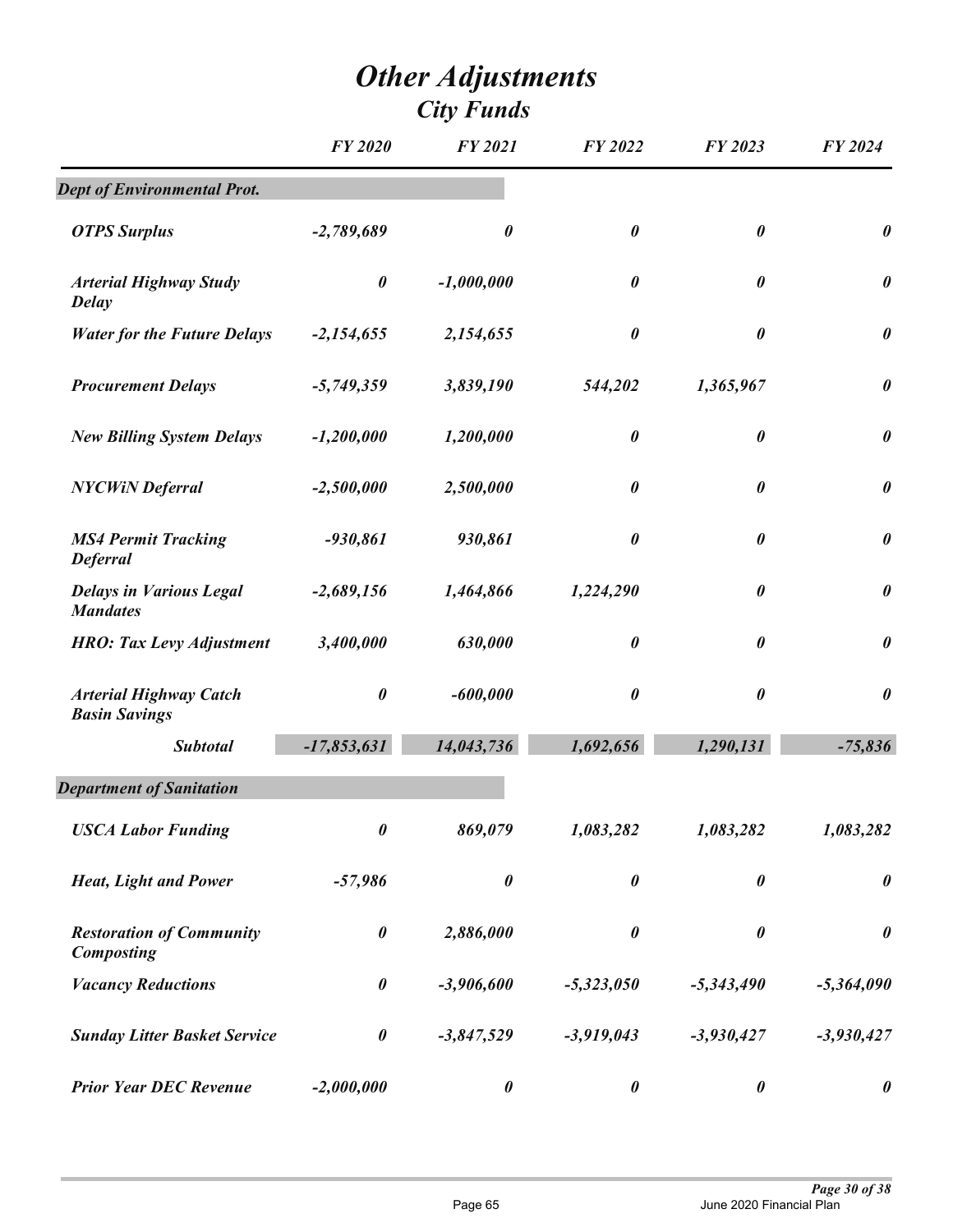|                                                 | <b>FY 2020</b>        | <b>FY 2021</b>        | <b>FY 2022</b>        | FY 2023               | FY 2024               |
|-------------------------------------------------|-----------------------|-----------------------|-----------------------|-----------------------|-----------------------|
| <b>Department of Sanitation</b>                 |                       |                       |                       |                       |                       |
| <b>Motor Fuel</b>                               | $-300,000$            | $\boldsymbol{\theta}$ | $\boldsymbol{\theta}$ | $\boldsymbol{\theta}$ | $\pmb{\theta}$        |
| <b>Heating Fuel Adjustment</b>                  | $-50,000$             | $\boldsymbol{\theta}$ | $\boldsymbol{\theta}$ | $\boldsymbol{\theta}$ | $\boldsymbol{\theta}$ |
| <b>FEMA Ineligible COVID-19</b><br><b>OTPS</b>  | 1,299,118             | $\boldsymbol{\theta}$ | $\boldsymbol{\theta}$ | 0                     | $\pmb{\theta}$        |
| <b>COVID-19 Funding Swap</b><br>for Food PS     | $-757,416$            | $\boldsymbol{\theta}$ | $\boldsymbol{\theta}$ | $\boldsymbol{\theta}$ | $\boldsymbol{\theta}$ |
| <b>USA L831 Labor Funding</b>                   | $\boldsymbol{\theta}$ | 47,512,349            | 56,183,103            | 56,183,103            | 56,183,103            |
| <b>SOA Labor Funding</b>                        | $\boldsymbol{\theta}$ | 7,556,809             | 12,504,968            | 12,518,275            | 12,518,275            |
| <b>Doctor's Council Labor</b><br><b>Funding</b> | $\boldsymbol{\theta}$ | 57,581                | 57,581                | 57,581                | 57,581                |
| <b>Annuity Labor Funding</b>                    | 114,746               | 114,746               | 114,746               | 114,746               | 114,746               |
| <b>OTPS</b> Reestimate                          | $-16,400,000$         | $\boldsymbol{\theta}$ | $\boldsymbol{\theta}$ | $\boldsymbol{\theta}$ | $\boldsymbol{\theta}$ |
| <b>PS</b> Adjustment                            | 47,700,000            | $\boldsymbol{\theta}$ | $\boldsymbol{\theta}$ | $\boldsymbol{\theta}$ | $\boldsymbol{\theta}$ |
| <b>Vehicle Maintenance Shift</b>                | $\pmb{\theta}$        | $-1,869,469$          | $-1,869,469$          | $-1,869,469$          | $-1,869,469$          |
| <b>Subtotal</b>                                 | 29,548,462            | 49,372,966            | 58,832,118            | 58,813,601            | 58,793,001            |
| <b>Business Integrity Commission</b>            |                       |                       |                       |                       |                       |
| <b>OTPS Savings</b>                             | $\boldsymbol{\theta}$ | $-200,000$            | $\boldsymbol{\theta}$ | $\boldsymbol{\theta}$ | $\pmb{\theta}$        |
| <b>PS</b> Accruals                              | $-70,000$             | $-140,000$            | $\boldsymbol{\theta}$ | $\boldsymbol{\theta}$ | $\boldsymbol{\theta}$ |
| <b>Hiring Freeze</b>                            | $\pmb{\theta}$        | $-118,000$            | $-258,000$            | $-258,000$            | $-258,000$            |
| <b>Subtotal</b>                                 | $-70,000$             | $-458,000$            | $-258,000$            | $-258,000$            | $-258,000$            |
| <b>Department of Finance</b>                    |                       |                       |                       |                       |                       |
| <b>Funding Adjustment</b>                       | $-3,000,000$          | 3,000,000             | $\pmb{\theta}$        | $\boldsymbol{\theta}$ | $\boldsymbol{\theta}$ |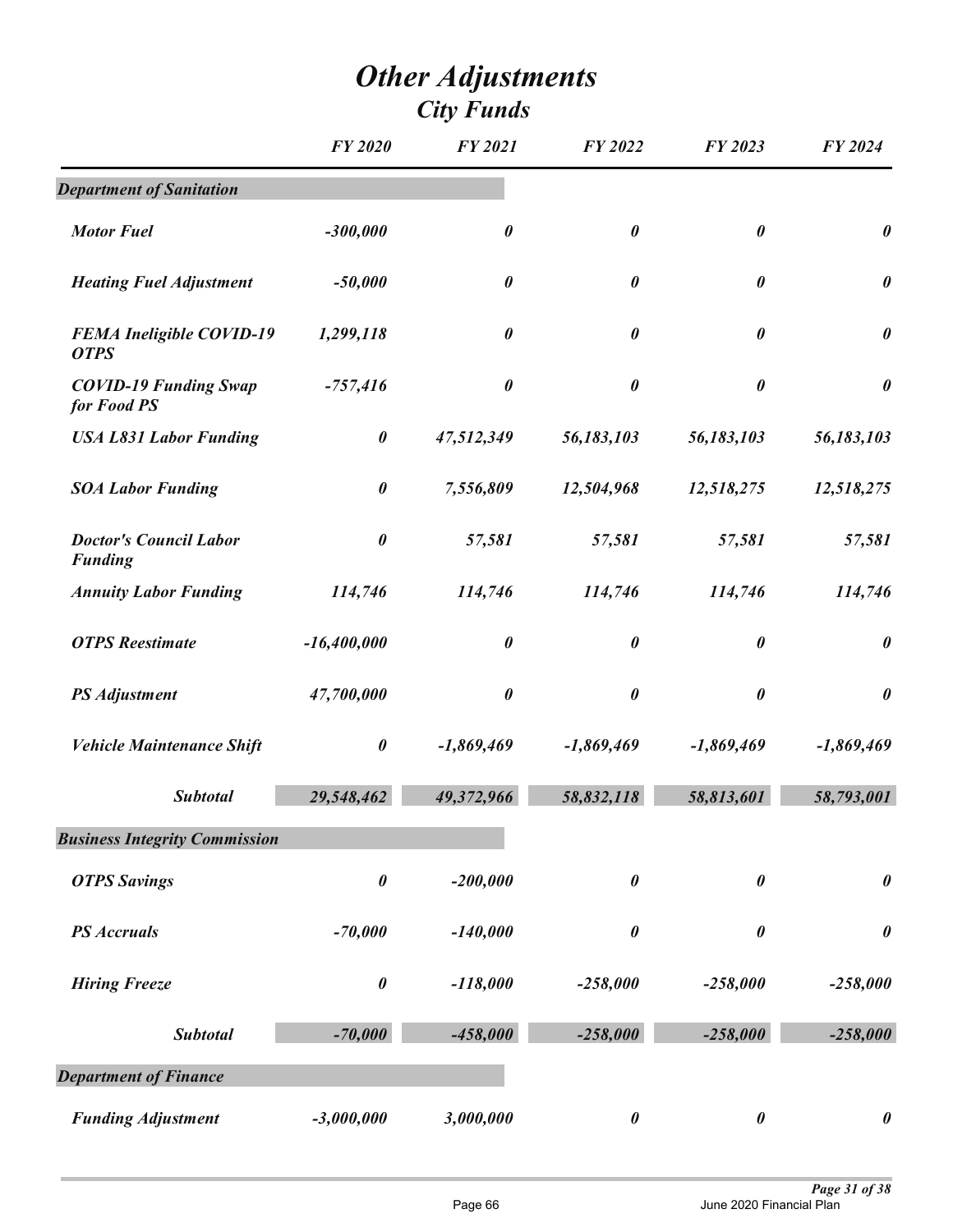|                                                   | <b>FY 2020</b>        | <b>FY 2021</b>        | <b>FY 2022</b>        | FY 2023               | <b>FY 2024</b>        |
|---------------------------------------------------|-----------------------|-----------------------|-----------------------|-----------------------|-----------------------|
| <b>Department of Finance</b>                      |                       |                       |                       |                       |                       |
| <b>OTPS</b> Re-estimate                           | $-779,000$            | $\boldsymbol{\theta}$ | $\boldsymbol{\theta}$ | $\boldsymbol{\theta}$ | $\pmb{\theta}$        |
| <b>Collective Bargaining</b><br><b>Adjustment</b> | 3,136                 | 4,853                 | 5,451                 | 5,451                 | 5,451                 |
| <b>Vacancy Reductions</b>                         | $\pmb{\theta}$        | $-2,420,759$          | $-2,420,759$          | $-2,420,759$          | $-2,420,759$          |
| <b>Subtotal</b>                                   | $-3,775,864$          | 584,094               | $-2,415,308$          | $-2,415,308$          | $-2,415,308$          |
| <b>Department of Transportation</b>               |                       |                       |                       |                       |                       |
| <b>Travel expense reduction</b>                   | $\pmb{\theta}$        | $-250,702$            | $\boldsymbol{\theta}$ | $\boldsymbol{\theta}$ | $\boldsymbol{\theta}$ |
| <b>Vision Zero media reduction</b>                | $-1,000,000$          | $-1,000,000$          | $\boldsymbol{\theta}$ | $\boldsymbol{\theta}$ | $\pmb{\theta}$        |
| <b>Gowanus HOV lane delay</b>                     | $\boldsymbol{\theta}$ | $-1,400,000$          | $\boldsymbol{\theta}$ | $\boldsymbol{\theta}$ | $\pmb{\theta}$        |
| <b>Underspending of furniture</b><br>budget       | $-292,537$            | $\boldsymbol{\theta}$ | $\boldsymbol{\theta}$ | $\boldsymbol{\theta}$ | $\boldsymbol{\theta}$ |
| <b>Vacancy Reductions</b>                         | $-2,300,000$          | $-2,507,268$          | $-2,507,268$          | $-2,507,268$          | $-2,507,268$          |
| <b>Second hour parking rate</b><br>increase       | $\pmb{\theta}$        | 388,642               | 712,334               | 505,434               | 505,434               |
| Prior year revenue                                | $-1,753,424$          | $\boldsymbol{\theta}$ | $\boldsymbol{\theta}$ | $\boldsymbol{\theta}$ | $\pmb{\theta}$        |
| Off hour delivery program<br>underspending        | $-793,000$            | $\boldsymbol{\theta}$ | $\boldsymbol{\theta}$ | $\boldsymbol{\theta}$ | $\boldsymbol{\theta}$ |
| <b>Master Plan study delay</b>                    | $-1,300,000$          | $\boldsymbol{\theta}$ | $\boldsymbol{\theta}$ | $\boldsymbol{\theta}$ | $\pmb{\theta}$        |
| <b>Lease funding surplus</b>                      | $-4,856,321$          | $\boldsymbol{\theta}$ | 0                     | $\boldsymbol{\theta}$ | $\pmb{\theta}$        |
| IT project surplus takedown                       | $-1,033,000$          | $\boldsymbol{\theta}$ | $\boldsymbol{\theta}$ | $\boldsymbol{\theta}$ | $\boldsymbol{\theta}$ |
| <b>Green Wave delay</b>                           | $\pmb{\theta}$        | $-187,000$            | 0                     | $\boldsymbol{\theta}$ | $\pmb{\theta}$        |
| <b>Bridge study funding</b><br>rollover           | $-2,177,929$          | 2,177,929             | $\boldsymbol{\theta}$ | $\boldsymbol{\theta}$ | $\pmb{\theta}$        |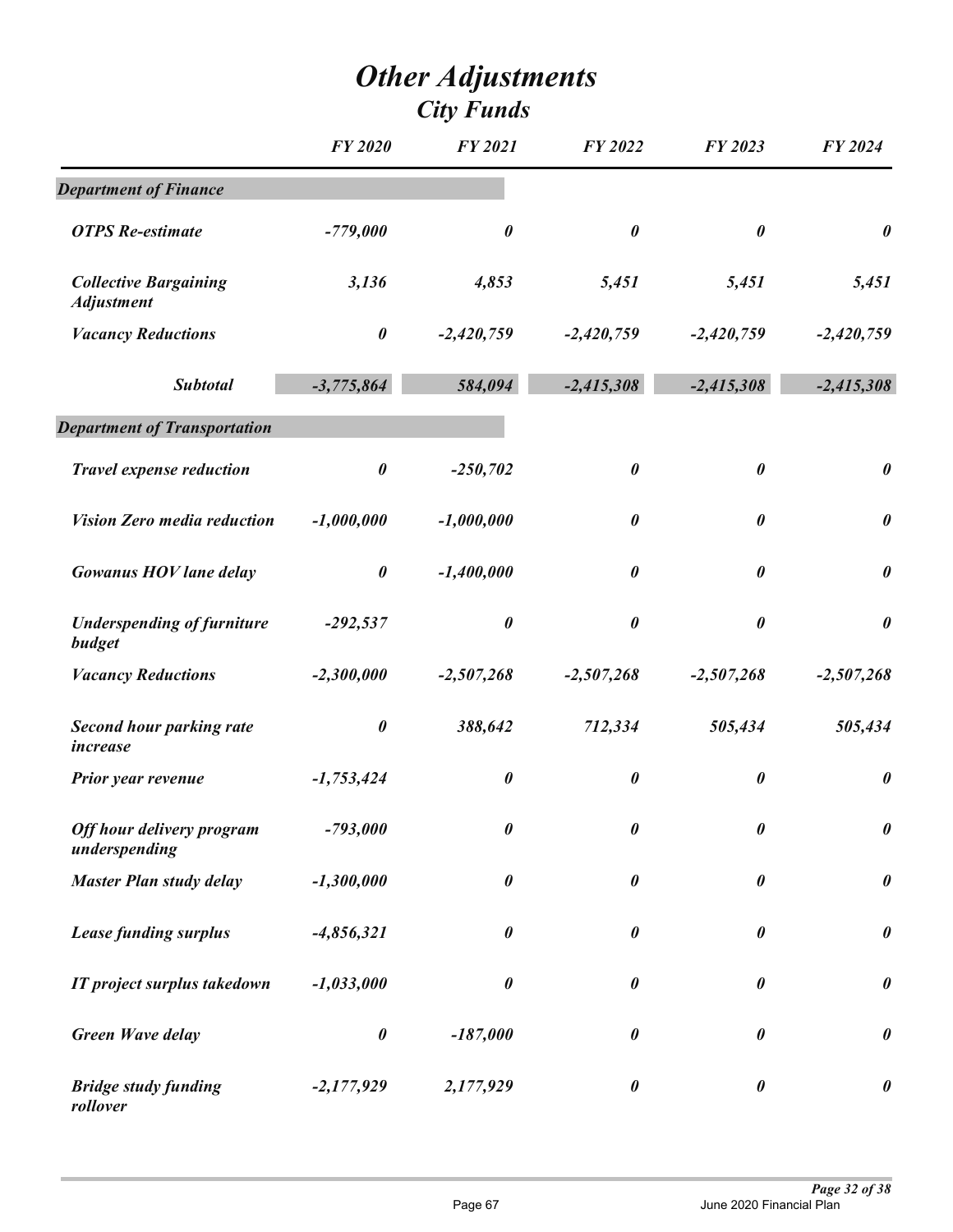|                                                                   | <b>FY 2020</b>        | <b>FY 2021</b>        | FY 2022               | FY 2023               | FY 2024               |
|-------------------------------------------------------------------|-----------------------|-----------------------|-----------------------|-----------------------|-----------------------|
| <b>Department of Transportation</b>                               |                       |                       |                       |                       |                       |
| <b>Federal CARES Act</b>                                          | $\boldsymbol{\theta}$ | $-16,551,539$         | $\boldsymbol{\theta}$ | $\boldsymbol{\theta}$ | $\boldsymbol{\theta}$ |
| Prior year revenue technical<br>adjustment                        | 1,753,424             | $\boldsymbol{\theta}$ | $\boldsymbol{\theta}$ | $\boldsymbol{\theta}$ | $\boldsymbol{\theta}$ |
| <b>Fleet rollover</b>                                             | $-1,221,563$          | 1,221,563             | 0                     | $\boldsymbol{\theta}$ | $\boldsymbol{\theta}$ |
| <b>NYCWiN</b> replacement<br>system funding roll                  | $-4,807,173$          | 4,807,173             | $\boldsymbol{\theta}$ | $\boldsymbol{\theta}$ | $\pmb{\theta}$        |
| <b>Heat, Light and Power</b>                                      | $-370,641$            | $\boldsymbol{\theta}$ | $\boldsymbol{\theta}$ | $\boldsymbol{\theta}$ | $\boldsymbol{\theta}$ |
| <b>Motor Fuel</b>                                                 | $-164,679$            | $\boldsymbol{\theta}$ | $\boldsymbol{\theta}$ | $\boldsymbol{\theta}$ | $\boldsymbol{\theta}$ |
| <b>Arterial highway catch</b><br>basins study delay               | $\boldsymbol{\theta}$ | $-1,000,000$          | 0                     | $\boldsymbol{\theta}$ | $\pmb{\theta}$        |
| <b>CHIPS</b> funding swap                                         | $\boldsymbol{\theta}$ | $-1,266,783$          | $\boldsymbol{\theta}$ | $\boldsymbol{\theta}$ | $\boldsymbol{\theta}$ |
| Capital ineligible funding<br>reduction                           | $-2,000,000$          | $-1,000,000$          | $\boldsymbol{\theta}$ | $\boldsymbol{\theta}$ | $\boldsymbol{\theta}$ |
| Delay of contract increase<br>for signal maintenance              | $-2,000,000$          | $\boldsymbol{\theta}$ | $\boldsymbol{\theta}$ | $\boldsymbol{\theta}$ | $\boldsymbol{\theta}$ |
| <b>Additional revenue for</b><br><b>Traffic Management Center</b> | $-15,000,000$         | $\boldsymbol{\theta}$ | $\boldsymbol{\theta}$ | $\boldsymbol{\theta}$ | $\boldsymbol{\theta}$ |
| <b>Vision Zero data collection</b><br>underspending               | $-300,000$            | $\pmb{\theta}$        | 0                     | $\boldsymbol{\theta}$ | $\boldsymbol{\theta}$ |
| Delayed air conditioning<br>repair                                | $-1,000,000$          | $\boldsymbol{\theta}$ | $\boldsymbol{\theta}$ | $\boldsymbol{\theta}$ | $\boldsymbol{\theta}$ |
| <b>Subtotal</b>                                                   | $-40,616,843$         | $-16,567,985$         | $-1,794,934$          | $-2,001,834$          | $-2,001,834$          |
| <b>Dept of Parks and Recreation</b>                               |                       |                       |                       |                       |                       |
| <b>Waterfront Inspection</b><br><b>Program Reduction</b>          | $\boldsymbol{\theta}$ | $-300,000$            | $\boldsymbol{\theta}$ | $\boldsymbol{\theta}$ | $\boldsymbol{\theta}$ |
| <b>FY20 OTPS Underspending</b>                                    | $-10,000,000$         | $\boldsymbol{\theta}$ | 0                     | 0                     | $\pmb{\theta}$        |
| <b>Overtime Reduction</b>                                         | $\boldsymbol{\theta}$ | $-3,000,000$          | $\boldsymbol{\theta}$ | $\boldsymbol{\theta}$ | $\boldsymbol{\theta}$ |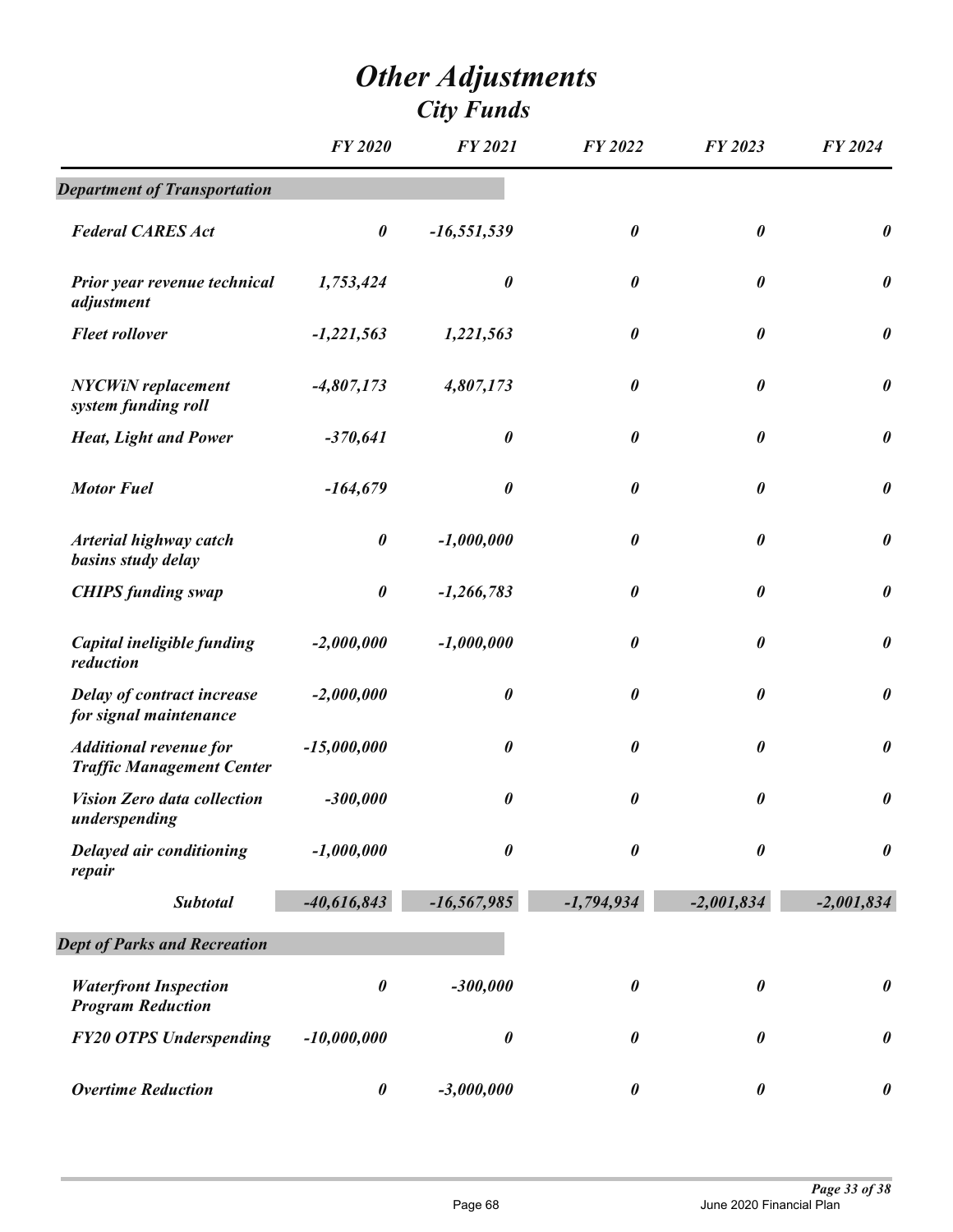|                                                                                                                                   | <b>FY 2020</b>        | <b>FY 2021</b>        | FY 2022               | FY 2023               | FY 2024               |
|-----------------------------------------------------------------------------------------------------------------------------------|-----------------------|-----------------------|-----------------------|-----------------------|-----------------------|
| <b>Dept of Parks and Recreation</b>                                                                                               |                       |                       |                       |                       |                       |
| <b>Pedestrian Bridge Flag</b><br><b>Repair Reduction</b>                                                                          | $\boldsymbol{\theta}$ | $-1,250,000$          | $\boldsymbol{\theta}$ | $\boldsymbol{\theta}$ | $\boldsymbol{\theta}$ |
| <b>Phragmites Removal</b><br><b>Reduction</b>                                                                                     | $\boldsymbol{\theta}$ | $-460,000$            | $\boldsymbol{\theta}$ | $\boldsymbol{\theta}$ | $\boldsymbol{\theta}$ |
| <b>Pre-Design Site Testing</b><br><b>Reduction</b>                                                                                | $\boldsymbol{\theta}$ | $-900,000$            | $\boldsymbol{\theta}$ | $\boldsymbol{\theta}$ | $\boldsymbol{\theta}$ |
| <b>Tree Stump Removal</b><br><b>Reduction</b>                                                                                     | $\boldsymbol{\theta}$ | $-500,000$            | $\boldsymbol{\theta}$ | $\boldsymbol{\theta}$ | $\boldsymbol{\theta}$ |
| <b>Vacancy Reductions</b>                                                                                                         | $\boldsymbol{\theta}$ | $-4,000,000$          | $-4,000,000$          | $-4,000,000$          | $-4,000,000$          |
| <b>Deer Management Program</b><br>Reduction                                                                                       | $\boldsymbol{\theta}$ | $-700,000$            | $\boldsymbol{\theta}$ | $\boldsymbol{\theta}$ | $\boldsymbol{\theta}$ |
| <b>Communications Workers of</b><br><b>America 1180 Excluding</b><br><b>Managerial Collective</b><br><b>Bargaining Adjustment</b> | $-2,929$              | $-4,567$              | $-5,122$              | $-5,122$              | $-5,122$              |
| <b>Tree Pruning Reduction</b>                                                                                                     | $\boldsymbol{\theta}$ | $-1,500,000$          | $\boldsymbol{\theta}$ | $\boldsymbol{\theta}$ | $\pmb{\theta}$        |
| <b>Central Purchasing</b><br><b>Reduction</b>                                                                                     | $\boldsymbol{\theta}$ | $-1,000,000$          | $\boldsymbol{\theta}$ | $\boldsymbol{\theta}$ | $\boldsymbol{\theta}$ |
| <b>Central Park Conservancy</b><br><b>Contract Re-Estimate</b>                                                                    | $-150,000$            | $-1,300,000$          | $\boldsymbol{\theta}$ | $\boldsymbol{\theta}$ | $\boldsymbol{\theta}$ |
| <b>Motor Fuel</b>                                                                                                                 | 164,679               | $\boldsymbol{\theta}$ | $\boldsymbol{\theta}$ | $\boldsymbol{\theta}$ | $\pmb{\theta}$        |
| 100 Park Workers & 50<br><b>Gardeners</b>                                                                                         | 0                     | 10,000,000            | $\boldsymbol{\theta}$ | $\boldsymbol{\theta}$ | $\boldsymbol{\theta}$ |
| <b>Funding Rolls</b>                                                                                                              | $-1,138,465$          | 1,138,465             | $\boldsymbol{\theta}$ | $\boldsymbol{\theta}$ | $\pmb{\theta}$        |
| 100 Parks Workers and 50<br><b>Gardeners - Fringe</b>                                                                             | $\boldsymbol{\theta}$ | $-2,952,551$          | 0                     | $\boldsymbol{\theta}$ | $\pmb{\theta}$        |
| <b>Annuity Payments for</b><br><b>Plumbers and Plumbers</b><br><b>Helper</b>                                                      | 110,758               | 110,758               | 110,758               | 110,758               | 110,758               |
| Zoo Shortfall                                                                                                                     | 7,000,000             | $\boldsymbol{\theta}$ | $\boldsymbol{\theta}$ | $\boldsymbol{\theta}$ | $\pmb{\theta}$        |
| <b>PS to OTPS Mod Backfill</b>                                                                                                    | 3,400,000             | $\pmb{\theta}$        | $\boldsymbol{\theta}$ | $\pmb{\theta}$        | $\boldsymbol{\theta}$ |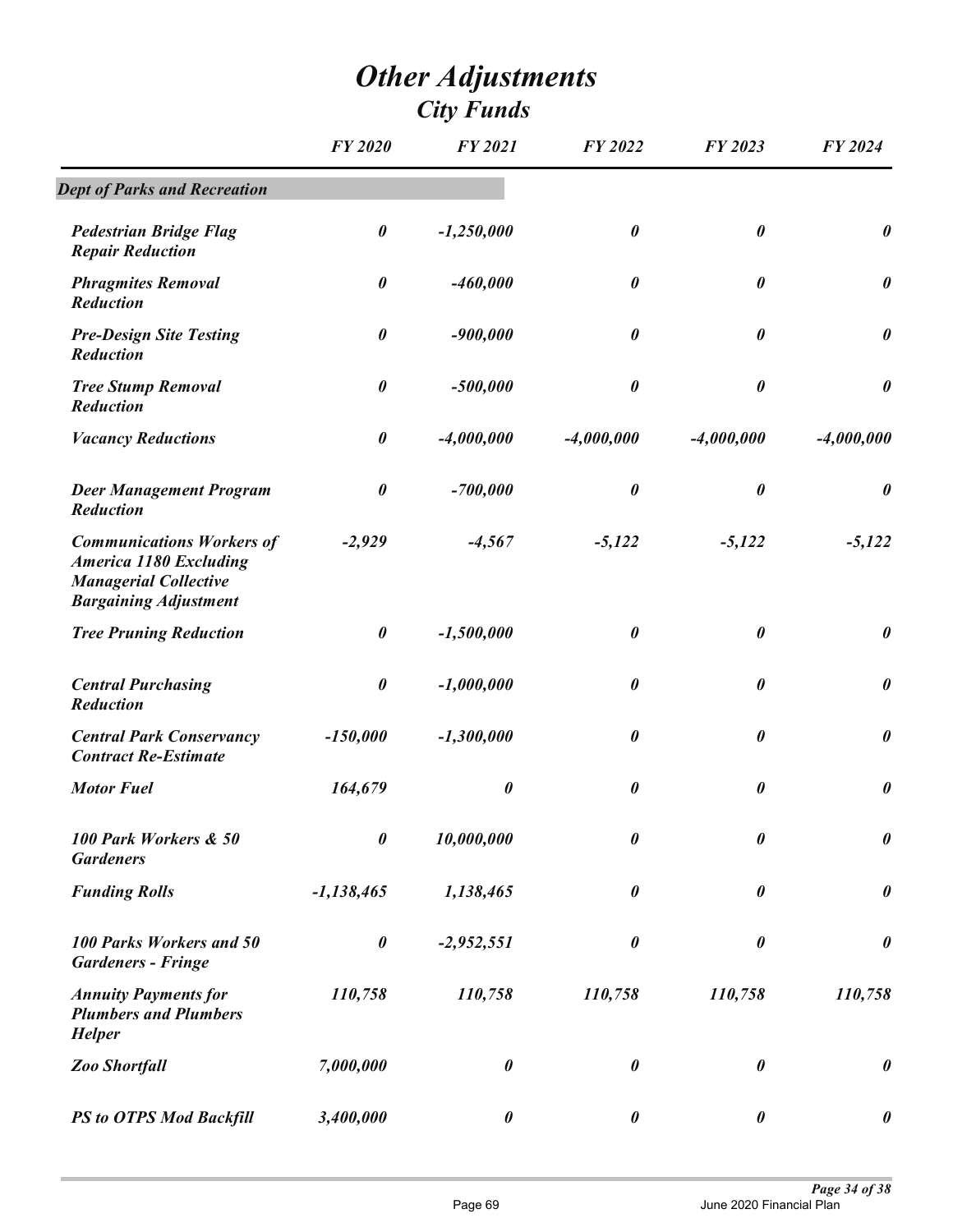|                                            | <b>FY 2020</b>        | <b>FY 2021</b>        | FY 2022               | FY 2023               | <b>FY 2024</b>        |
|--------------------------------------------|-----------------------|-----------------------|-----------------------|-----------------------|-----------------------|
| <b>Dept of Parks and Recreation</b>        |                       |                       |                       |                       |                       |
| <b>Vehicle Maintenance Shift</b>           | $\pmb{\theta}$        | 1,074,036             | 1,074,036             | 1,074,036             | 1,074,036             |
| <b>Subtotal</b>                            | $-615,957$            | $-5,543,859$          | $-2,820,328$          | $-2,820,328$          | $-2,820,328$          |
| Dept. of Design & Construction             |                       |                       |                       |                       |                       |
| <b>NYCHA-DDC Transfer</b>                  | $\pmb{\theta}$        | 1,000,000             | $\boldsymbol{\theta}$ | $\boldsymbol{\theta}$ | $\boldsymbol{\theta}$ |
| <b>OTPS</b> Re-estimate                    | $-3,836,271$          | $\boldsymbol{\theta}$ | $\boldsymbol{\theta}$ | $\boldsymbol{\theta}$ | $\boldsymbol{\theta}$ |
| <b>Build It Back Adjustment</b>            | $-4,030,000$          | $\boldsymbol{\theta}$ | $\boldsymbol{\theta}$ | $\pmb{\theta}$        | $\boldsymbol{\theta}$ |
| <b>Vacancy Reductions</b>                  | $\pmb{\theta}$        | $-813,429$            | $-813,429$            | $-813,429$            | $-813,429$            |
| <b>Subtotal</b>                            | $-7,866,271$          | 186,571               | $-813,429$            | $-813,429$            | $-813,429$            |
| <b>Dept of Citywide Admin Srvces</b>       |                       |                       |                       |                       |                       |
| <b>MOIA Funding Adjustment</b>             | 198,450               | $\boldsymbol{\theta}$ | $\boldsymbol{\theta}$ | $\pmb{\theta}$        | $\boldsymbol{\theta}$ |
| <b>Enhanced Space</b><br><b>Management</b> | $\boldsymbol{\theta}$ | 347,861               | $\boldsymbol{\theta}$ | 0                     | $\boldsymbol{\theta}$ |
| <b>Lease Auditing</b>                      | 743,847               | $-743,847$            | $\boldsymbol{\theta}$ | $\boldsymbol{\theta}$ | $\boldsymbol{\theta}$ |
| <b>NYC Census Adjustment</b>               | $-142,580$            | 142,580               | $\boldsymbol{\theta}$ | 0                     | $\boldsymbol{\theta}$ |
| <b>OTPS</b> Re-estimate                    | $-9,440,000$          | $\boldsymbol{\theta}$ | $\boldsymbol{\theta}$ | $\boldsymbol{\theta}$ | $\pmb{\theta}$        |
| <b>OTPS Savings</b>                        | $\pmb{\theta}$        | $-609,000$            | $-609,000$            | $-609,000$            | $-609,000$            |
| <b>Hiring Freeze</b>                       | $\pmb{\theta}$        | $-777,000$            | $-777,000$            | $-777,000$            | $-777,000$            |
| <b>Subtotal</b>                            | $-8,640,283$          | $-1,639,406$          | $-1,386,000$          | $-1,386,000$          | $-1,386,000$          |
| <b>D.O.I.T.T.</b>                          |                       |                       |                       |                       |                       |
| <b>COVID Adjustment</b>                    | 64,533,003            | $\boldsymbol{\theta}$ | $\boldsymbol{\theta}$ | $\boldsymbol{\theta}$ | $\boldsymbol{\theta}$ |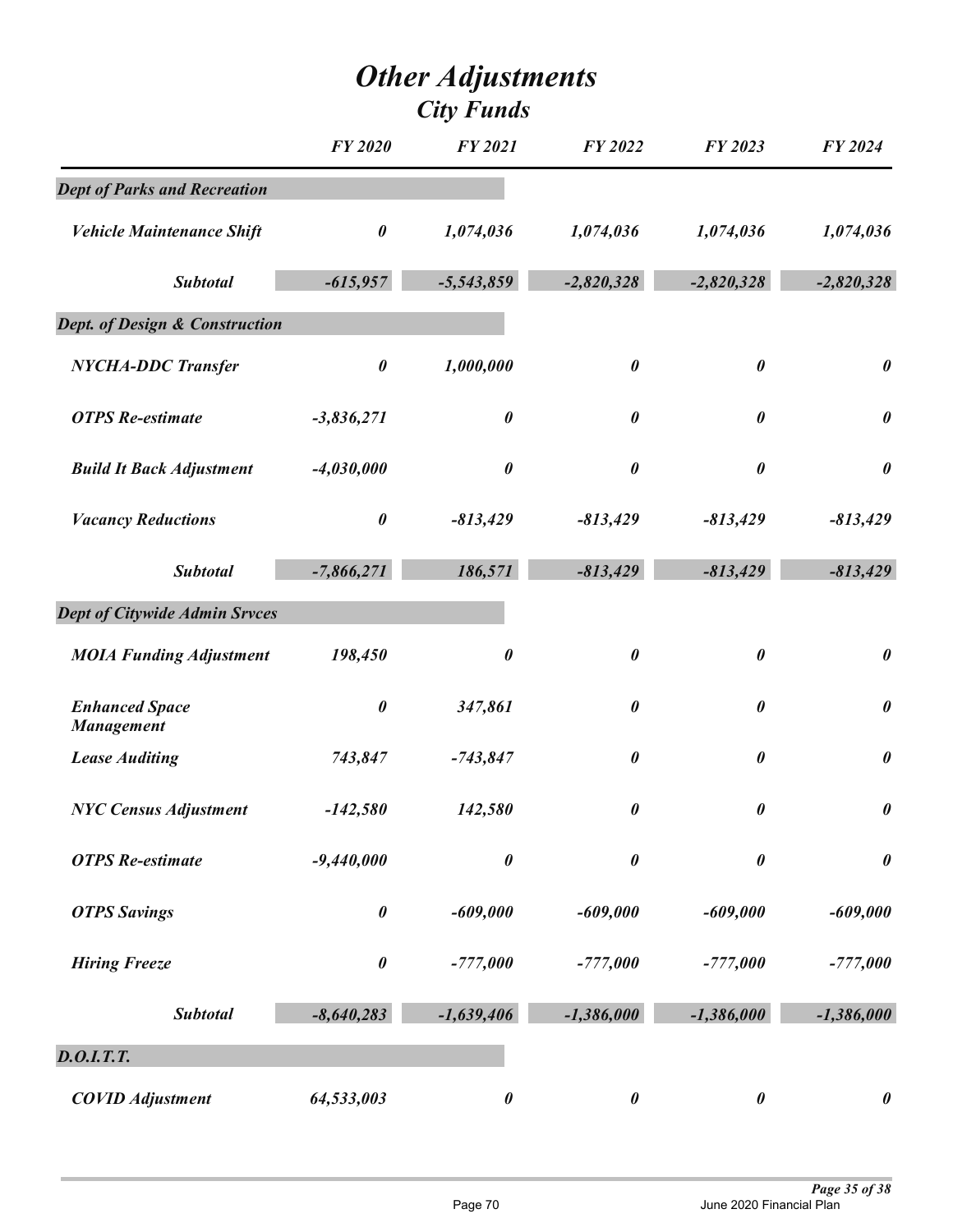|                                                                                          | <b>FY 2020</b>        | <b>FY 2021</b>        | <b>FY 2022</b>        | FY 2023               | <b>FY 2024</b>        |
|------------------------------------------------------------------------------------------|-----------------------|-----------------------|-----------------------|-----------------------|-----------------------|
| D. O.I.T.T.                                                                              |                       |                       |                       |                       |                       |
| <b>Vacancy Reductions</b>                                                                | $\boldsymbol{\theta}$ | $-9,964,174$          | $-4,920,580$          | $-4,920,580$          | $-4,920,580$          |
| <b>Hiring Freeze - MOME</b>                                                              | $-409,494$            | $\boldsymbol{\theta}$ | $\boldsymbol{\theta}$ | $\boldsymbol{\theta}$ | $\boldsymbol{\theta}$ |
| <b>OTPS Adjustment - NYC3</b>                                                            | $-5,000,000$          | $\boldsymbol{\theta}$ | $\boldsymbol{\theta}$ | $\boldsymbol{\theta}$ | $\pmb{\theta}$        |
| <b>Incentive Fund Savings -</b><br><b>MOME</b>                                           | $-2,040,506$          | $\boldsymbol{\theta}$ | $\boldsymbol{\theta}$ | $\boldsymbol{\theta}$ | $\pmb{\theta}$        |
| <b>CUNY Tech Fellows</b><br><b>Program Savings</b>                                       | $\boldsymbol{\theta}$ | $-1,161,074$          | $\boldsymbol{\theta}$ | $\boldsymbol{\theta}$ | $\pmb{\theta}$        |
| <b>YMI Funding Adjustment</b>                                                            | $\boldsymbol{\theta}$ | 12,478                | $\boldsymbol{\theta}$ | $\boldsymbol{\theta}$ | $\pmb{\theta}$        |
| <b>Collective Bargaining</b><br><b>Adjustment</b>                                        | $-16,215$             | $-25,038$             | $-28,135$             | $-28,135$             | $-28,135$             |
| Lease Adjustment                                                                         | $\boldsymbol{\theta}$ | 3,481,287             | 3,481,287             | 3,481,287             | 3,481,287             |
| <b>Subtotal</b>                                                                          | 57,066,788            | $-7,656,521$          | $-1,467,428$          | $-1,467,428$          | $-1,467,428$          |
| Dept of Records & Info Serv.                                                             |                       |                       |                       |                       |                       |
| <b>Funding Swap</b>                                                                      | $\boldsymbol{\theta}$ | $-120,000$            | $\boldsymbol{\theta}$ | $\boldsymbol{\theta}$ | $\pmb{\theta}$        |
| <b>Vacancy Reductions</b>                                                                | $\boldsymbol{\theta}$ | $-146,408$            | $-146,408$            | $-146,408$            | $-146,408$            |
| <b>Savings from Delayed</b><br><b>Rollout of Electronic</b><br><b>Records Management</b> | $-1,567,000$          | $-3,647,000$          | $\boldsymbol{\theta}$ | $\boldsymbol{\theta}$ | $\boldsymbol{\theta}$ |
| <b>OTPS</b> Re-estimate                                                                  | $-837,000$            | $\boldsymbol{\theta}$ | $\boldsymbol{\theta}$ | $\boldsymbol{\theta}$ | $\pmb{\theta}$        |
| <b>Subtotal</b>                                                                          | $-2,404,000$          | $-3,913,408$          | $-146,408$            | $-146,408$            | $-146,408$            |
| <b>Department of Consumer Affairs</b>                                                    |                       |                       |                       |                       |                       |
| <b>Heat, Light and Power</b>                                                             | 2,222                 | $\boldsymbol{\theta}$ | $\boldsymbol{\theta}$ | $\boldsymbol{\theta}$ | $\pmb{\theta}$        |
| <b>Vacancy Reductions</b>                                                                | $\boldsymbol{\theta}$ | $-783,439$            | $-783,439$            | $-783,439$            | $-783,439$            |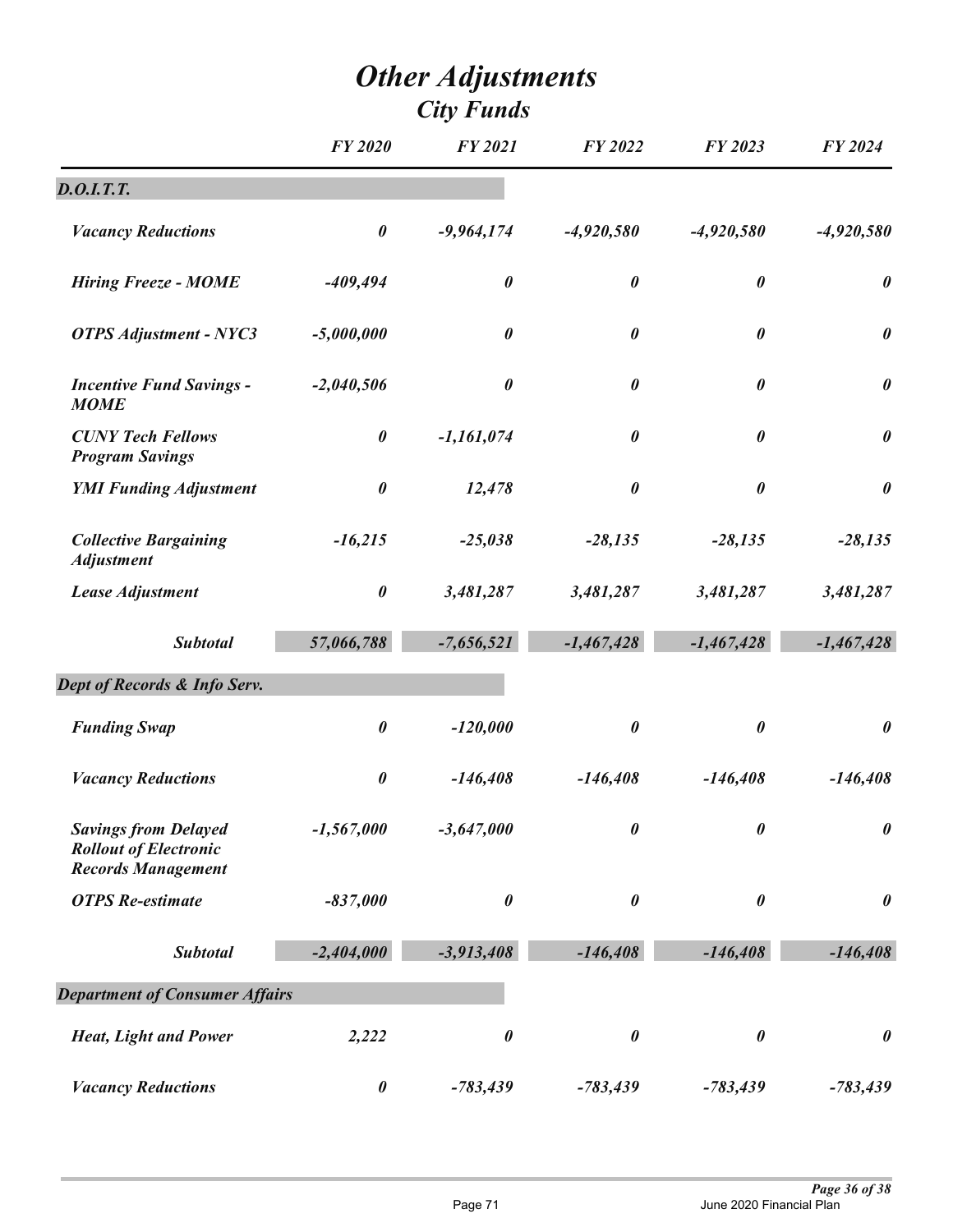## *Other Adjustments City Funds*

|                                       | <b>FY 2020</b>        | <b>FY 2021</b>        | FY 2022               | FY 2023               | FY 2024               |
|---------------------------------------|-----------------------|-----------------------|-----------------------|-----------------------|-----------------------|
| <b>Department of Consumer Affairs</b> |                       |                       |                       |                       |                       |
| <b>Subtotal</b>                       | 2,222                 | $-783,439$            | $-783,439$            | $-783,439$            | $-783,439$            |
| District Attorney - N.Y.              |                       |                       |                       |                       |                       |
| <b>Manhattan HOPE</b>                 | $\pmb{\theta}$        | 625,000               | $\boldsymbol{\theta}$ | $\boldsymbol{\theta}$ | $\boldsymbol{\theta}$ |
| <b>PS</b> Adjustment                  | $\pmb{\theta}$        | 1,365,000             | $\boldsymbol{\theta}$ | 0                     | $\pmb{\theta}$        |
| <b>Subtotal</b>                       | $\boldsymbol{\theta}$ | 1,990,000             | $\boldsymbol{\theta}$ | $\boldsymbol{\theta}$ | $\boldsymbol{\theta}$ |
| <b>District Attorney - Bronx</b>      |                       |                       |                       |                       |                       |
| <b>PS</b> Accruals                    | $\pmb{\theta}$        | $-2,000,000$          | $\boldsymbol{\theta}$ | 0                     | $\boldsymbol{\theta}$ |
| <b>Subtotal</b>                       | $\boldsymbol{\theta}$ | $-2,000,000$          | $\boldsymbol{\theta}$ | $\boldsymbol{\theta}$ | $\boldsymbol{\theta}$ |
| <b>District Attorney - Kings</b>      |                       |                       |                       |                       |                       |
| <b>Heat, Light and Power</b>          | $-65,233$             | $\boldsymbol{\theta}$ | $\pmb{\theta}$        | $\boldsymbol{\theta}$ | $\pmb{\theta}$        |
| <b>OTPS Savings</b>                   | $-807,000$            | $\boldsymbol{\theta}$ | $\boldsymbol{\theta}$ | $\boldsymbol{\theta}$ | $\pmb{\theta}$        |
| <b>Labor Funding - DIA</b>            | 321,757               | $\boldsymbol{\theta}$ | $\boldsymbol{\theta}$ | $\boldsymbol{\theta}$ | $\pmb{\theta}$        |
| <b>Subtotal</b>                       | $-550,476$            | $\boldsymbol{\theta}$ | $\boldsymbol{\theta}$ | $\boldsymbol{\theta}$ | $\boldsymbol{\theta}$ |
| <b>District Attorney - Queens</b>     |                       |                       |                       |                       |                       |
| <b>PS</b> Accruals                    | $-700,000$            | $\boldsymbol{\theta}$ | $\pmb{\theta}$        | $\boldsymbol{\theta}$ | $\boldsymbol{\theta}$ |
| <b>OTPS Savings</b>                   | $-1,178,715$          | $\pmb{\theta}$        | $\pmb{\theta}$        | $\boldsymbol{\theta}$ | $\boldsymbol{\theta}$ |
| <b>Subtotal</b>                       | $-1,878,715$          | $\boldsymbol{\theta}$ | $\boldsymbol{\theta}$ | $\boldsymbol{\theta}$ | $\boldsymbol{\theta}$ |
| <b>District Attorney - Richmond</b>   |                       |                       |                       |                       |                       |
| <b>OTPS Savings</b>                   | $-236,629$            | $-450,000$            | $\boldsymbol{\theta}$ | $\boldsymbol{\theta}$ | $\boldsymbol{\theta}$ |
| <b>PS</b> Accruals                    | $-390,000$            | $\pmb{\theta}$        | $\pmb{\theta}$        | $\pmb{\theta}$        | $\pmb{\theta}$        |